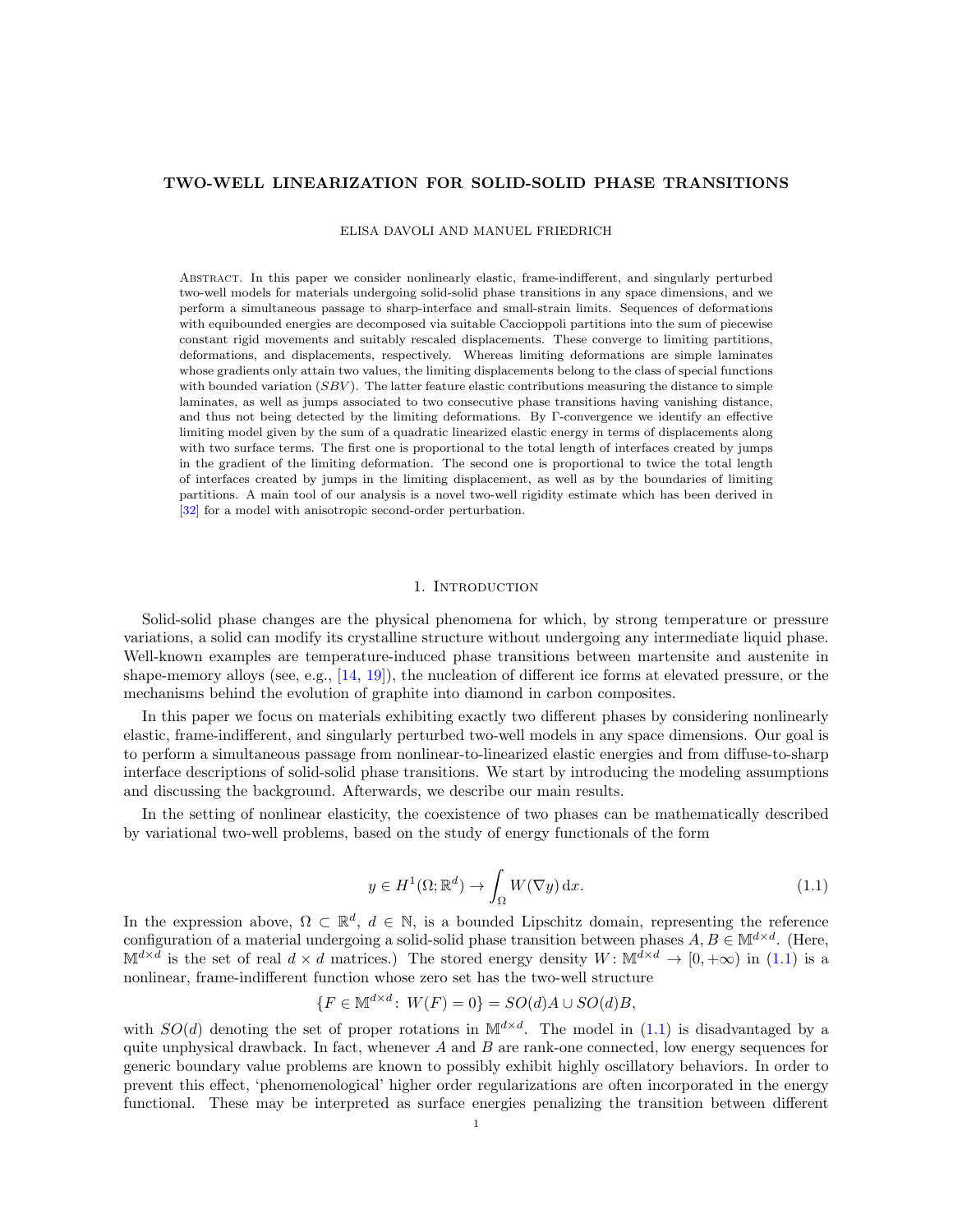energy wells. A concrete example is provided by the following *diffuse-interface model*, where transitions between the two wells  $SO(d)A$  and  $SO(d)B$  are controlled by augmenting [\(1.1\)](#page-0-0) via a second-order singular perturbation:

<span id="page-1-0"></span>
$$
y \in H^{2}(\Omega; \mathbb{R}^{d}) \to I_{\varepsilon}(y) := \frac{1}{\varepsilon^{2}} \int_{\Omega} W(\nabla y) dx + \varepsilon^{2} \int_{\Omega} |\nabla^{2} y|^{2} dx.
$$
 (1.2)

The competition between the two energy contributions in  $(1.2)$  is tailored by the smallness parameter  $\varepsilon > 0$ , which introduces a length scale into the problem. (We adopt it with exponent 2 since this will have notational advantages in the following.) As  $\varepsilon$  tends to zero, the higher-order perturbation becomes more singular, and  $I_{\varepsilon}$  behaves more similarly to a *sharp-interface model*. Roughly speaking, in fact, low-energy sequences for  $I_\varepsilon$  exhibit transition layers between different phases of width  $\varepsilon^2$  (see, e.g., [\[11,](#page-61-2) [13,](#page-61-3) [18,](#page-61-4) [50,](#page-62-1) [58\]](#page-62-2)).

Energy functionals as [\(1.2\)](#page-1-0) are naturally linked to the study of classical Cahn-Hilliard-Modica-Mortola energies, cf. [\[46,](#page-62-3) [56,](#page-62-4) [57\]](#page-62-5), which in turn are strongly connected to the theory of minimal surfaces and to the modeling of liquid-liquid phase transitions. As the width  $\varepsilon$  of transition layers tends to zero, the behavior of Modica-Mortola energies has been shown to approach, in the sense of  $\Gamma$ -convergence (see [\[16,](#page-61-5) [29\]](#page-62-6) for an overview), that of a surface energy being proportional to the length of the interfaces between the different phases. Amidst the extensive literature, we single out the seminal contributions [\[12,](#page-61-6) [15,](#page-61-7) [36,](#page-62-7) [61,](#page-63-0) [64,](#page-63-1) [65\]](#page-63-2) for a characterization of both scalar and vectorial Modica-Mortola energies, the results [\[51\]](#page-62-8) for an analysis of local minimizers, [\[5,](#page-61-8) [10\]](#page-61-9) for extensions to the multiwell scenario, and the recent contribution [\[28\]](#page-62-9) for the case of spatially dependent wells. We finally mention [\[66\]](#page-63-3) for related models for Lithium-Ion batteries.

The study of analogous sharp-interface limits in the solid-solid setting has been initiated by S. CONTI, I. Fonseca, and G. Leoni in [\[23\]](#page-61-10), neglecting the effects of frame indifference. In dimension two, the frame-indifferent purview has been characterized by S. CONTI and B. SCHWEIZER for two rank-one connected wells A and B, first in a linearized setting in [\[26\]](#page-61-11), and then in the the fully nonlinear framework of [\(1.2\)](#page-1-0) in [\[25,](#page-61-12) [27\]](#page-62-10). We also mention the contributions [\[52,](#page-62-11) [53\]](#page-62-12) for related microscopic models for two-dimensional martensitic transformations.

The first analysis of sharp-interface limits for singularly perturbed frame-indifferent energies in higher dimensions  $d > 2$  has been obtained in our previous work [\[32\]](#page-62-0), for a slightly modified version of the model [\(1.2\)](#page-1-0) where the energy contains a further anisotropic perturbation. More specifically, when the two wells have exactly one rank-one connection, after rotation, we can assume without loss of generality that  $B - A = \kappa e_d \otimes e_d$  for  $\kappa > 0$ . Then, our model reads as follows:

<span id="page-1-2"></span><span id="page-1-1"></span>
$$
y \in H^{2}(\Omega; \mathbb{R}^{d}) \to E_{\varepsilon, \eta}(y) := I_{\varepsilon}(y) + \eta^{2} \int_{\Omega} \left( |\nabla^{2} y|^{2} - |\partial_{dd}^{2} y|^{2} \right) dx \tag{1.3}
$$

for  $\eta > 0$ . Owing to the additional anisotropic perturbation, our analysis is restricted to the case of exactly one rank-one connection. We stress that this additional energy term does not affect frame indifference, and penalizes only transitions in the direction orthogonal to the rank-one connection  $e_d \otimes e_d$ , while still allowing for phase transitions between the two different energy wells. We refer to [\[44,](#page-62-13) [45,](#page-62-14) [49,](#page-62-15) [67\]](#page-63-4) for studies of related models involving anisotropic perturbations.

In [\[32\]](#page-62-0) we have shown that, for a suitable choice of  $\eta$  (dependent on  $\varepsilon$ ), the functionals in [\(1.3\)](#page-1-1) Γ-converge as  $\varepsilon \to 0$  (in the L<sup>1</sup>-topology) to the sharp-interface limit

$$
\mathcal{E}_0(y) := \begin{cases} K \mathcal{H}^{d-1}(J_{\nabla y}) & \text{if } \nabla y \in BV(\Omega; R\{A, B\}) \text{ for some } R \in SO(d), \\ +\infty & \text{otherwise in } L^1(\Omega; \mathbb{R}^d), \end{cases}
$$
(1.4)

where K corresponds to the energy of optimal transitions between the two phases (see  $(3.4)$ ) for the exact expression). Roughly speaking, limiting deformations are necessarily piecewise affine with  $J_{\nabla y}$  consisting of hyperplanes orthogonal to  $e_d$  intersected with  $\Omega$  (see [\[34\]](#page-62-16) and Figure [1\)](#page-7-0). We point out that, up to a possibly different constant K, the model in  $(1.4)$  is the same as the one identified in [\[25\]](#page-61-12). An essential ingredient in [\[32\]](#page-62-0) is a novel two-well rigidity estimate (see Theorem [3.2](#page-12-1) below). It provides stronger estimates with respect to previous results in the literature (see e.g. [\[22,](#page-61-13) [25,](#page-61-12) [47,](#page-62-17) [54\]](#page-62-18)) by introducing a *phase indicator*, which allows to identify the predominant phase in each point of  $\Omega$ .

In this paper we further build upon this new rigidity estimate to combine the perspective of deriving sharp-interface limits for phase transitions with the passage from nonlinear-to-linearized elastic energies.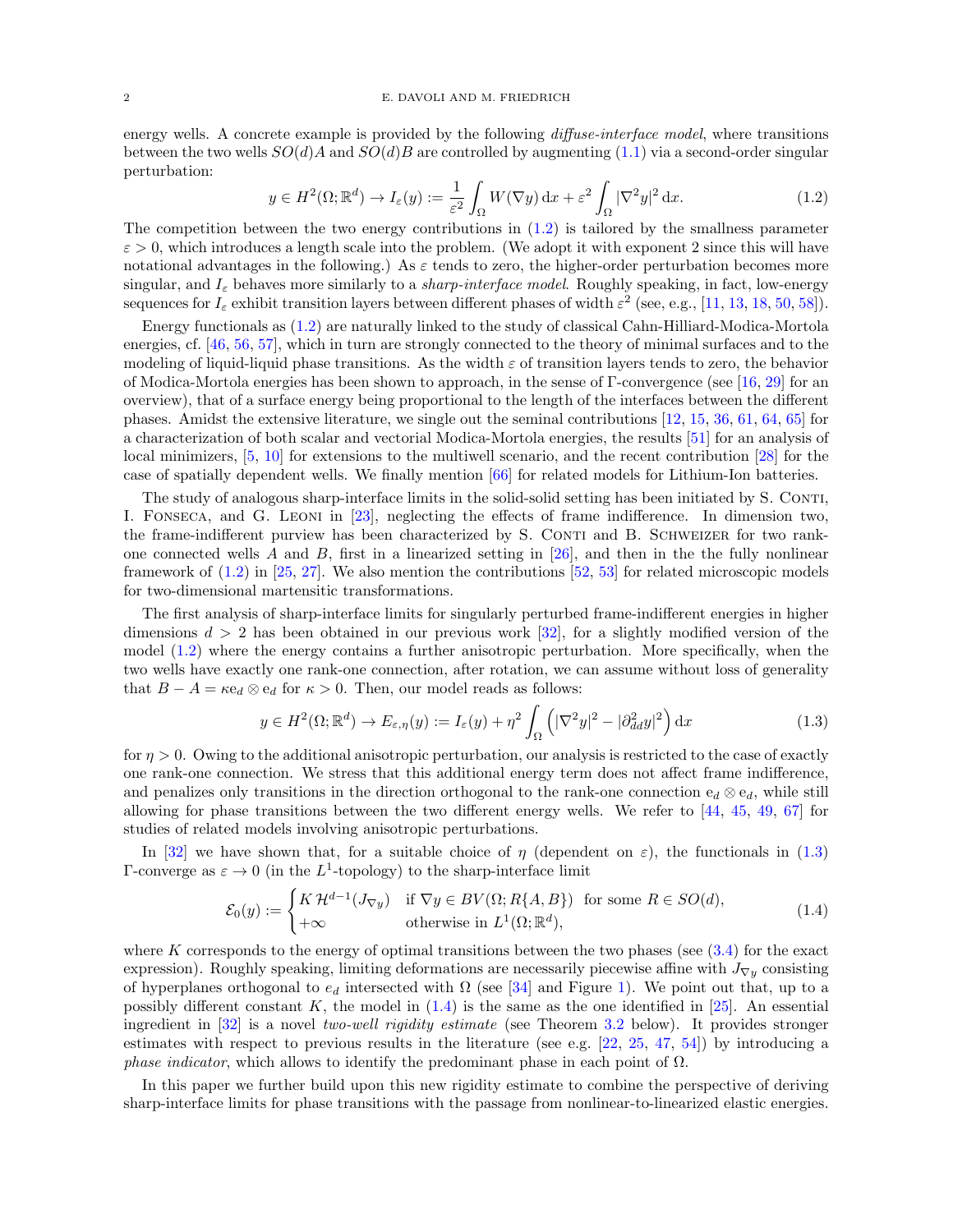In fact, triggered by the availability of rigidity estimates (mainly [\[42\]](#page-62-19)) the derivation of effective linearized models has attained a great deal of attention over the last years. Their interest originates from the observation that they generally provide good approximations of the behavior of nonlinear models for deformations that are 'close' to rigid movements in a suitable sense. In fact, under the assumption that A is the identity matrix Id, a formal asymptotic expansion shows that, by considering deformations  $y$  of the form  $y = id + \varepsilon u$  for a smooth displacement u, there holds

$$
\int_{\Omega} W(\nabla y) dx = \int_{\Omega} W(\mathrm{Id} + \varepsilon \nabla u) dx \sim \frac{\varepsilon^2}{2} \int_{\Omega} D^2 W(\mathrm{Id}) \nabla u : \nabla u dx + o(\varepsilon^2),
$$

where  $D^2W$  denotes the second-order differential of W and  $o(\varepsilon^2)/\varepsilon^2 \to 0$  as  $\varepsilon$  tends to zero. In other words, the leading order behavior of the energy  $W$  is completely encoded by the quadratic form of linearized elasticity  $\frac{1}{2} \int_{\Omega} D^2 W(\text{Id}) \nabla u$ :  $\nabla u \, dx$ . Whereas  $\varepsilon^2$  is related to the width of transition layers, as explained above, the parameter  $\varepsilon$  represents the typical order of elastic strains. This heuristic argument has been made rigorous by G. DAL MASO, M. NEGRI, and D. PERCIVALE in the seminal paper [\[31\]](#page-62-20) for single-well energies under standard growth conditions. An extension to the case of weaker growth conditions has been the subject of  $[2]$ . We further refer to related studies on atomistic systems  $[17, 63]$  $[17, 63]$ , homogenization [\[43,](#page-62-21) [59\]](#page-62-22), viscoelasticity [\[39\]](#page-62-23), plasticity [\[55\]](#page-62-24), or fracture [\[37,](#page-62-25) [38,](#page-62-26) [60\]](#page-63-6).

Some of the aforementioned linearization results have been generalized to the multiwell setting for wells approaching the identity as  $\varepsilon \to 0$ , see e.g. [\[1,](#page-61-16) [48,](#page-62-27) [62\]](#page-63-7). For fixed wells (independent of  $\varepsilon$ ), results are limited to [\[3\]](#page-61-17) (see [\[4\]](#page-61-18) for an atomistic counterpart). There, the authors consider a stronger higher-order perturbation compared to the ones in [\(1.2\)](#page-1-0) and [\(1.3\)](#page-1-1). In particular, they characterize, under appropriate boundary conditions, linearization around one of the two wells, i.e., a crucial feature is that *only one* phase (say, the identity) is present in the limiting model. This is an effect of the stronger higher-order perturbation that, roughly speaking, prevents the occurrence of macroscopic phase transitions in the effective functional. In mathematical terms, their penalization is chosen in a specific way to ensure compactness and convergence of rescaled displacements  $u = (y - \mathrm{id})/\varepsilon$  in suitable Sobolev norms.

The main novelty of this work consists in providing a new perspective on solid-solid phase transitions, allowing simultaneously to have phase changes present in the limit, as well as to perform a 'pointwise dependent' linearization that keeps track of the different 'predominant phases' in each region of the body. We consider here sequences of energies of the form  $(1.3)$  for suitable  $\varepsilon$ -dependent  $\eta$  (see Remark [3.1](#page-12-2) below for details), denoted by  $\mathcal{E}_{\varepsilon}$  in the following. We point out that  $\eta$  is chosen to be 'big enough' to guarantee that our quantitative rigidity estimate in Theorem [3.2](#page-12-1) provides enough compactness properties, but also 'small enough' so that the limiting behavior of the energies is not affected by the anisotropic perturbation and no second-order derivatives of the deformations are involved in the limiting description. We refer to [\[32,](#page-62-0) Remark 4.5 and paragraph before Theorem 1.1] for a discussion of this point.

Our first result consists in showing that to every sequence of deformations  $\{y^{\varepsilon}\}_{\varepsilon} \subset H^2(\Omega;\mathbb{R}^d)$  with equibounded  $\mathcal{E}_{\varepsilon}$ -energies we can associate a limiting deformation  $y \in H^1(\Omega;\mathbb{R}^d)$ , with  $\nabla y \in BV(\Omega; R\{A, B\})$ for some  $R \in SO(d)$ , a limiting displacement  $u \in SBV^2_{loc}(\Omega;\mathbb{R}^d)$  (see Appendix [A\)](#page-60-0), and a limiting Caccioppoli partition  $\mathcal{P} = \{P_j\}_j$ . The jump set of u is the (at most) countable union of hyperplanes orthogonal to  $e_d$  and intersected with  $\Omega$ , and the components of  $\mathcal P$  are given by the intersection of  $\Omega$  with d-dimensional stripes having sides orthogonal to  $e_d$ .

The full statement of our result is quite technical: for this reason we present here a simplified version and refer to Theorem [3.3](#page-14-0) for the precise formulation.

<span id="page-2-0"></span>**Theorem 1.1** (Simplified compactness result). Let  $\Omega$  be a bounded Lipschitz domain in  $\mathbb{R}^d$ ,  $d \geq 2$ , such that all its slices orthogonal to the  $e_d$ -direction are connected (see H8.). Let W satisfy H1.-H4. Let  $\{y^{\varepsilon}\}_{\varepsilon} \subset H^2(\Omega;\mathbb{R}^d)$  be such that  $\sup_{\varepsilon>0} \mathcal{E}_{\varepsilon}(y^{\varepsilon}) < +\infty$ . Then, to every deformation  $y^{\varepsilon}$  we can associate a rotation  $R^{\varepsilon} \in SO(d)$ , a Caccioppoli partition  $\mathcal{P}^{\varepsilon} = \{P_j^{\varepsilon}\}_j$ , phase indicators  $\mathcal{M}^{\varepsilon} = \{M_j^{\varepsilon}\}_j \subset \{A, B\}$ , and translations  $\mathcal{T}^{\varepsilon} = \{t_j^{\varepsilon}\}_j \subset \mathbb{R}^d$ , as well as a limiting triple  $(y, u, \mathcal{P})$  with  $\nabla y \in BV(\Omega; \check{R} \{A, B\})$  such that

$$
\begin{array}{l} R^\varepsilon\to R,\\ P_j^\varepsilon\to P_j\quad \textit{in measure for all $j$}, \end{array}
$$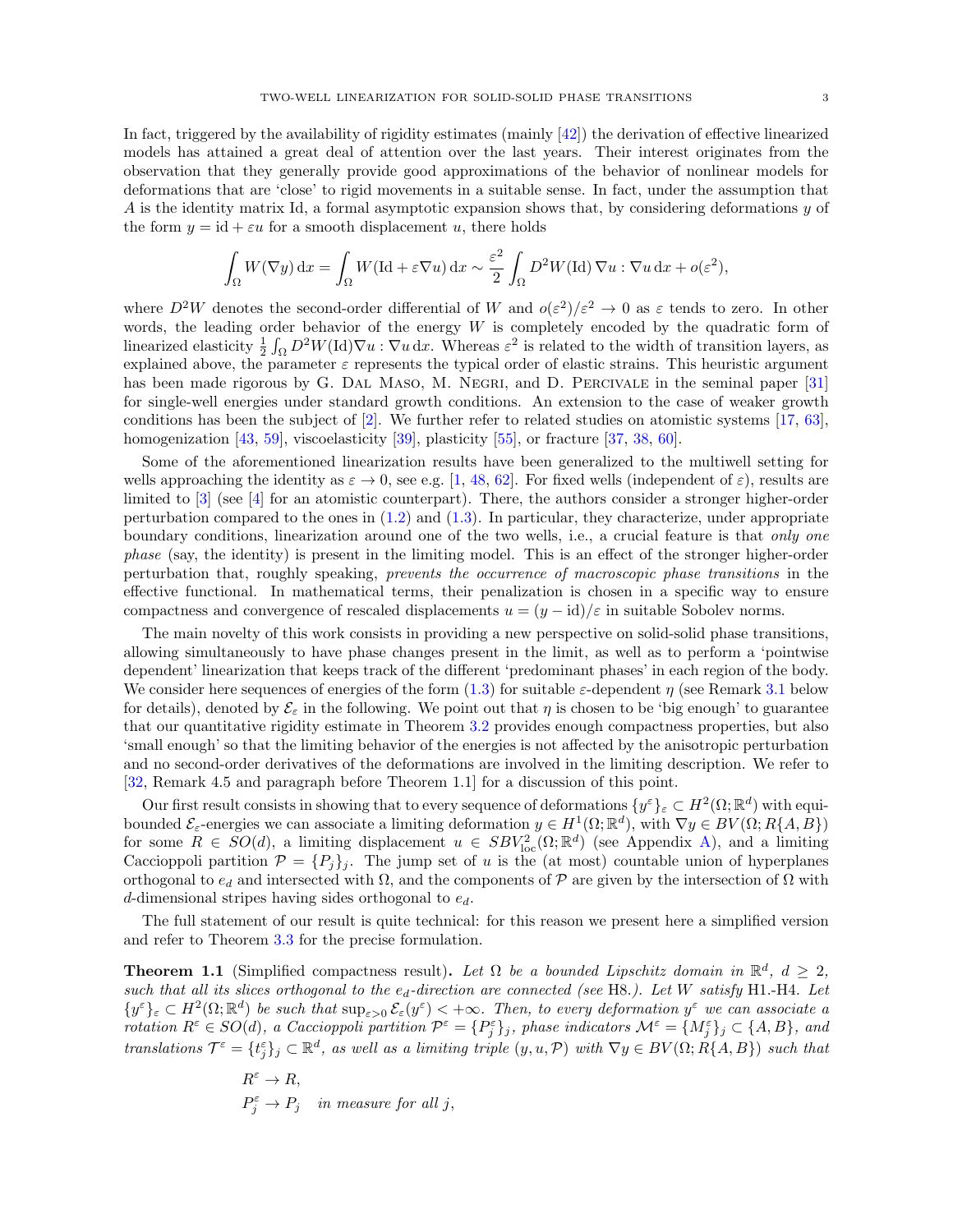4 E. DAVOLI AND M. FRIEDRICH

$$
y^{\varepsilon} - \frac{1}{\mathcal{L}^{d}(\Omega)} \int_{\Omega} y^{\varepsilon}(x) dx \to y \quad \text{strongly in } H^{1}(\Omega; \mathbb{R}^{d}),
$$
  

$$
u^{\varepsilon} \to u \quad \text{in measure in } \Omega, \text{ and } \nabla u^{\varepsilon} \to \nabla u \text{ weakly in } L^{2}_{\text{loc}}(\Omega; \mathbb{M}^{d \times d}),
$$

where  $u^{\varepsilon}$  denote rescaled displacement fields associated to  $\mathcal{P}^{\varepsilon}, \mathcal{M}^{\varepsilon}, \mathcal{T}^{\varepsilon}$ , and  $R^{\varepsilon}$ , defined by

<span id="page-3-0"></span>
$$
u^{\varepsilon} := \frac{y^{\varepsilon} - \sum_{j} (R^{\varepsilon} M^{\varepsilon}_{j} x + t^{\varepsilon}_{j}) \chi_{P^{\varepsilon}_{j}}}{\varepsilon}.
$$
\n(1.5)

The assumptions on  $W$  are classical regularity and coercivity conditions for two-well nonlinear elastic energies, cf. Subsection [2.1.](#page-5-0) In particular, the statement shows that sequences of deformations with equibounded energies can be decomposed into the sum of piecewise constant rigid movements  $\sum_j (R^{\varepsilon} M_j^{\varepsilon} x + t_j^{\varepsilon}) \chi_{P_j^{\varepsilon}}$  and scaled displacements  $u^{\varepsilon}$ . The limiting quantities  $(y, u, \mathcal{P})$  play different roles in the description of the effective model: roughly speaking, the limiting deformation y encodes the two different phases, which are in general still present in the limit, and correspondingly indicates the surfaces where phase transitions occur. The limiting displacement u and the partition  $P$ , instead, keep track of the situation in which in the limiting model two neighboring areas are in the same phase but at level  $\varepsilon$ they were separated by small intermediate regions in the opposite phase having asymptotically vanishing width as  $\varepsilon \to 0$ , see Figure [3](#page-18-0) below for an illustration. More specifically, intermediate layers of width comparable to  $\varepsilon$  (i.e., the order of elastic strains) are encoded by the jump set of u and widths asymptotically larger than  $\varepsilon$  are associated to the boundary of the partition  $\partial P_j \cap \Omega$ ,  $P_j \in \mathcal{P}$ . Finally, u features also elastic displacements.

In particular, Theorem [1.1](#page-2-0) motivates the notion of *admissible triples* as the collection of triples  $(y, u, \mathcal{P})$ that are attained in the sense of the convergences in Theorem [1.1,](#page-2-0) starting from a sequence of deformations  $\{y^{\varepsilon}\}_{\varepsilon}$ . In what follows, we will refer to the convergence properties in Theorem [1.1](#page-2-0) as tripling of the variables. See also [\[37\]](#page-62-25) for a related notion of convergence.

The second step of our analysis consists in providing a characterization of admissible limiting triples  $(y, u, \mathcal{P})$ . For ease of presentation, we collect our findings in a simplified statement and refer to Subsection [3.3](#page-16-0) for the precise formulation of the results.

<span id="page-3-2"></span>**Theorem 1.2** (Simplified characterization of limiting triples). Let  $(y, u, \mathcal{P})$  be an admissible triple for the sequence  $\{y^{\varepsilon}\}_{\varepsilon}$ . Then,

- $y$  and  $P$  are uniquely defined;
- u is uniquely defined up to piecewise translations of the form  $\sum_j t_j \chi_{P_j}$ ,  $\{t_j\}_j \subset \mathbb{R}^d$ , and global (infinitesimal) rotations;
- $\dot{J}_{\nabla y} \subset \bigcup_{j=1}^{\infty} \overline{\partial} P_j \cap \Omega;$
- <span id="page-3-1"></span>• the jump of u is constant on every connected component of its jump set.

The non-uniqueness of the displacement field is simply a consequence of the possible non-uniqueness in the definition of  $u^{\varepsilon}$ , see [\(1.5\)](#page-3-0). The last point of the statement represents a 'laminate structure' of limiting displacement fields. This regularity of u is achieved thanks to the anisotropic penalization in [\(1.3\)](#page-1-1) and neglects branching phenomena, see also Remark [3.10](#page-17-0) for more details.

Denoting by A the class of all admissible limiting triples  $(y, u, \mathcal{P})$ , our main contribution consists in showing that the asymptotic behavior of the energies  $\mathcal{E}_{\varepsilon}$  is described by the functional

$$
\mathcal{E}_0^{\mathcal{A}}(y, u, \mathcal{P}) := \frac{1}{2} \int_{\Omega} D^2 W(\nabla y(x)) \nabla u(x) \cdot \nabla u(x) \, dx + K \mathcal{H}^{d-1}(J_{\nabla y}) + 2K \mathcal{H}^{d-1} \Big( \big( J_u \cup \big( \bigcup_j \partial P_j \cap \Omega \big) \big) \setminus J_{\nabla y} \Big)
$$
\n(1.6)

for every  $(y, u, \mathcal{P}) \in \mathcal{A}$ . We point out that the constant K in [\(1.6\)](#page-3-1) is the same one as in [\(1.4\)](#page-1-2). We observe that  $\mathcal{E}_0^{\mathcal{A}}$  reduces to [\(1.4\)](#page-1-2) for  $u = 0$  and  $\mathcal{P}$  coinciding with the collection of connected components of the two sets  $\{x \in \Omega: \nabla y(x) \in SO(d)A\}$  and  $\{x \in \Omega: \nabla y(x) \in SO(d)B\}$ . Analogously,  $\mathcal{E}_0^{\mathcal{A}}$  coincides with the quadratic form of linearized elasticity, and hence with the limiting model in [\[3\]](#page-61-17) for  $u \in H^1(\Omega;\mathbb{R}^d)$ , for the trivial partition P consisting only of  $\Omega$ , and for a deformation y with  $\nabla y = \text{Id}$  in  $\Omega$ . In this sense, our limiting description combines both the effects of the sharp-interface characterizations [\[25,](#page-61-12) [32\]](#page-62-0) and those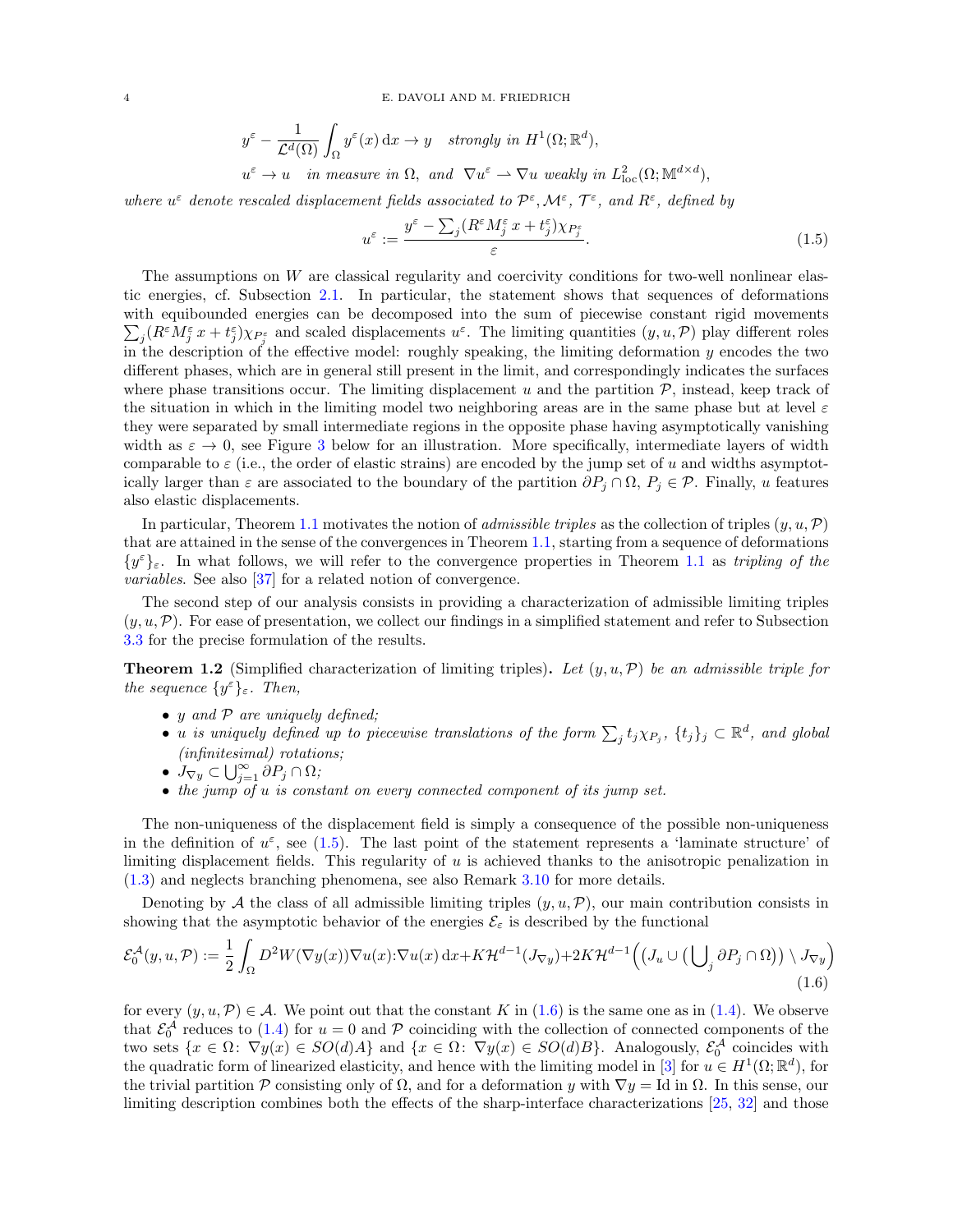of the multiwell linearization [\[3\]](#page-61-17). In contrast to these results, it features an additional surface term: as described above, the jump of  $u$  and the boundary of the partition encode small intermediate layers in the opposite phase at level  $\varepsilon$  with width bigger than or comparable to  $\varepsilon$  which induce two 'consecutive phase transitions', see Figure [3.](#page-18-0) Our Γ-convergence result is proven under the compatibility condition that this additional term enters the energy with double cost with respect to single phase transitions, i.e., we suppose that

<span id="page-4-0"></span>
$$
K_{\rm dp}^A = K_{\rm dp}^B = 2K,\tag{1.7}
$$

where  $K_{\text{dp}}^{A}$  and  $K_{\text{dp}}^{B}$  represent, roughly speaking, the energy necessary for performing these double-phase transitions at level  $\varepsilon$ . (The subscript 'dp' stands for 'double profile'. We refer to [\(3.26\)](#page-19-0) for their precise expression.) Our main result reads as follows:

<span id="page-4-1"></span>**Theorem 1.3.** Let  $\Omega$  be a bounded strictly star-shaped domain (see [\(2.7\)](#page-8-0)) satisfying the further connectedness assumption in H8. Let W satisfy H1.-H7. and assume that the compatibility condition in [\(1.7\)](#page-4-0) holds true. Then,  $\mathcal{E}_{\varepsilon}$   $\Gamma$ -converges to  $\mathcal{E}_{0}^{\mathcal{A}}$  in the topology provided by the tripling of the variables in Theorem [1.1.](#page-2-0)

We refer to Subsection [2.1](#page-5-0) and Subsection [3.1](#page-11-0) for the formulation of H1.-H7. The difference between our result and the Γ-convergence analyses in [\[25,](#page-61-12) [32\]](#page-62-0) and [\[3\]](#page-61-17) is mostly in the adopted topology. In [\[25,](#page-61-12) [32\]](#page-62-0) an effective energy is identified in the strong  $L^1$ -topology for deformations y. The result in [\[3\]](#page-61-17), instead, is derived in the weak  $H^1$ -topology for rescaled displacements  $(y - id)/\varepsilon$ . Our model combines this 'global' point of view with a 'local' one: the limiting Caccioppoli partition plays the role of identifying subdomains where the small-strains approximation of linearized elasticity, encoded by the limiting displacement  $u$ , is well posed. Finally, the surface-energy term associated to the jump set of u and to  $\mathcal P$  keeps track of the multiple phase changes that the material had to undergo at level  $\varepsilon$  on regions with vanishing widths.

We stress here that the focus of our study is not on minimization problems and their convergence but rather on the identification of the limiting energy functional. For completeness, we also mention that the case of incompatible wells, i.e., the setting where  $A$  and  $B$  have no rank-one connections, is not included in our analysis but would be much simpler to handle. Indeed, the limiting model would linearize around just one of the two phases, leading to a limiting description analogous to [\[3\]](#page-61-17).

We point out that the lower bound in Theorem [1.3](#page-4-1) holds under no further assumptions on the two profile energies, i.e., the compatibility condition [\(1.7\)](#page-4-0) is only needed for the construction of recovery sequences. In Subsection [6.5](#page-57-0) we present a self-contained discussion showing that, under an additional assumption on the energy density (see [\(3.27\)](#page-20-0) below) optimal profiles are one-dimensional and the compatibility condition in [\(1.7\)](#page-4-0) is indeed satisfied. This assumption is fulfilled, e.g., when the energy only depends on the distance of the deformation gradient from the two wells, see [\(3.28\)](#page-20-1).

We close the introduction with some comments on the proof structure. The proof of Theorem [1.1](#page-2-0) relies on a series of intermediate results: all statements involving limiting rotations, partitions, and deformations are essentially proven in Proposition [4.2.](#page-21-0) The sequence of translations and the limiting displacements are first exhibited on subsets of  $\Omega$  and eventually on  $\Omega$  itself in Propositions [4.5](#page-26-0) and [4.6,](#page-27-0) respectively. Finally, a further delicate construction is needed to ensure uniqueness of the limiting Caccioppoli partition. This is based on a certain selection principle, see [\(3.17\)](#page-14-1) below. Indeed, without such a requirement, there might be different possible choices for the limiting partition, see the discussion in Example [3.4](#page-15-0) for an in-depth analysis of this point. Key ingredients for the compactness analysis are the two-well rigidity estimate recalled in Theorem [3.2](#page-12-1) and a characterization of the two phase regions established in [\[32,](#page-62-0) Proposition 3.7], see also Proposition [4.1.](#page-21-1)

The statements collected in Theorem [1.2](#page-3-2) are the subject of three different propositions. In particular, the uniqueness properties of limiting deformation, displacement, and partition are proven in Proposition [3.6.](#page-16-1) This latter one is shown to be a consequence of the selection principle described above. The characterization of the jump set of  $\nabla y$  is contained in Proposition [3.7,](#page-17-1) whereas that of the jump set of u is the subject of Proposition [3.8.](#page-17-2)

As customary in Γ-convergence analysis, the proof of Theorem [1.3](#page-4-1) consists in first showing that  $\mathcal{E}_0^{\mathcal{A}}$ provides a lower bound for the limiting behavior of the energies  $\mathcal{E}_{\varepsilon}$  (see Theorem [3.13\)](#page-19-1), and then in showing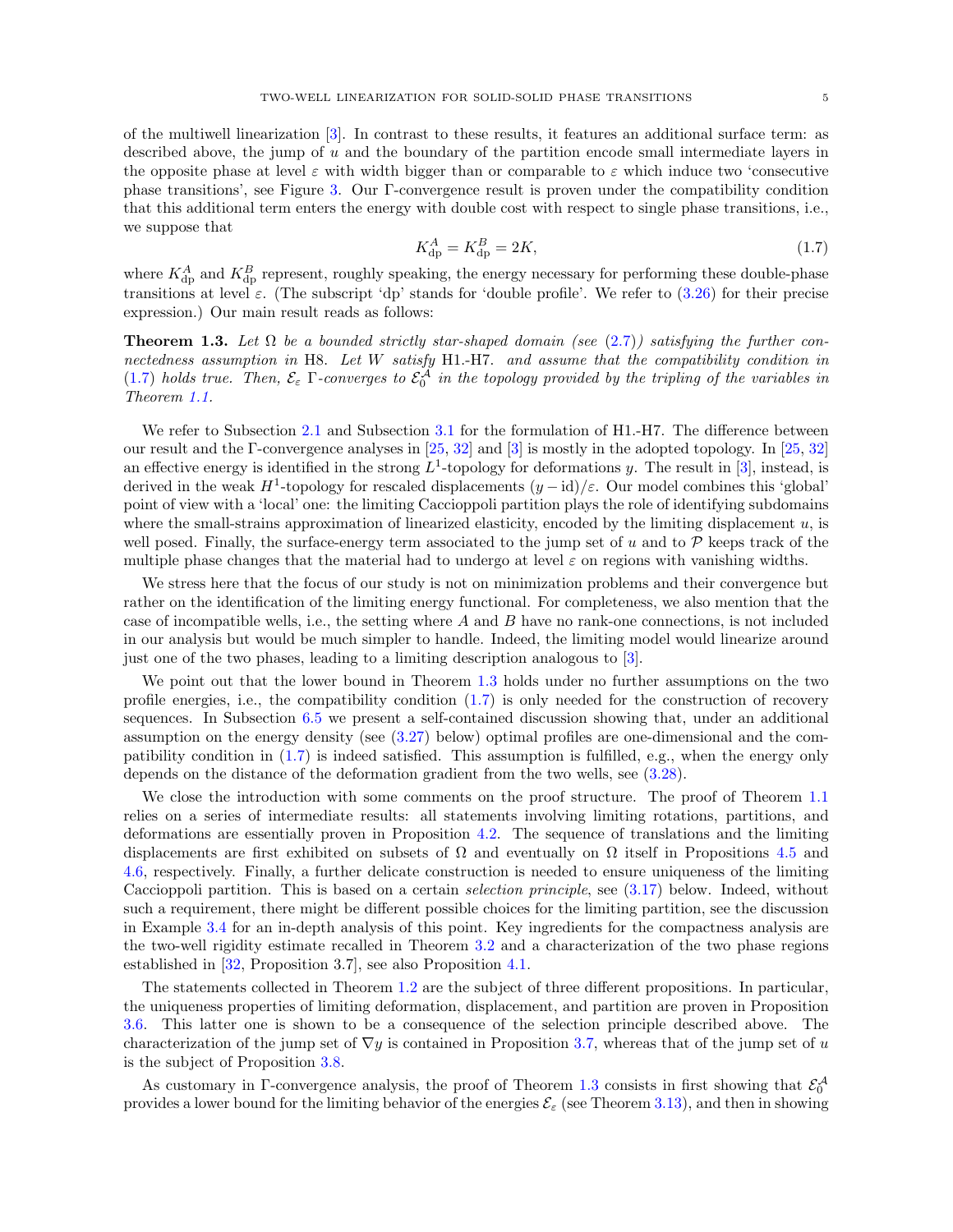#### 6 E. DAVOLI AND M. FRIEDRICH

that this lower bound is indeed optimal (see Theorem [3.14\)](#page-19-2). The proof of the liminf inequality essentially relies on providing a characterization of the double-profile energies  $K_{dp}^{M}$ ,  $M \in \{A, B\}$ . An important point is to show that optimal double phase transitions are, a priori, energetically more expensive than gluing together two optimal profiles performing each a single phase transition in an energetically optimal way (in other words,  $K_{dp}^M \ge 2K$ ), see Proposition [6.2.](#page-36-0) The key ingredients for proving the upper bound are explicit constructions of local recovery sequences performing energetically optimal single and double phase transitions, see Propositions [6.4](#page-40-0) and [6.5.](#page-41-0) Both sequences are constructed starting from a delicate slicing argument introduced in [\[32\]](#page-62-0) and recalled in Proposition [6.13](#page-54-0) below. In addition, they are chosen so that they coincide with isometries far from the interfaces, and they can then be 'glued together' in the proof of Theorem [3.14.](#page-19-2)

The paper is organized as follows: in Section [2](#page-5-1) we review the state-of-the-art and perform an overview of the main mathematical difficulties. In Section [3](#page-11-1) we describe our model and state the main results. Sections [4](#page-21-2) and [5](#page-31-0) are devoted to the proofs of the compactness theorem and to the characterization of limiting triples, respectively. The proof of Theorem [1.3](#page-4-1) is the subject of Section [6.](#page-35-0)

1.1. **Notation.** In what follows, we fix  $d \in \mathbb{N}$ ,  $d \geq 2$ , and we consider a bounded Lipschitz domain  $\Omega \subset \mathbb{R}^d$ . We will denote points  $x \in \mathbb{R}^d$  as  $x = (x', x_d)$ , with  $x' \in \mathbb{R}^{d-1}$  and  $x_d \in \mathbb{R}$ . In the whole paper we use standard notations for Sobolev spaces, as well as for  $BV(\Omega)$  and  $SBV(\Omega)$ . We refer the reader to [\[7\]](#page-61-19) for definitions and main results. Some basic properties of special functions of bounded variation and Caccioppoli partitions are recalled in Appendix [A.](#page-60-0) We will omit the target space of our functions whenever this is clear from the context. The identity map on  $\mathbb{R}^d$  will be denoted by id or, with a slight abuse of notation, simply by x. For  $m \in \mathbb{N}$ , the m-dimensional Lebesgue and Hausdorff measures of a set will be indicated by  $\mathcal{L}^m$  and  $\mathcal{H}^m$ , respectively. By  $f_{\Omega}$  we denote the average integral  $\frac{1}{\mathcal{L}^d(\Omega)} \int_{\Omega}$ .

We denote by  $e_1, \ldots, e_d$  and  $e_{ij}, i, j = 1, \ldots, d$ , the standard basis in  $\mathbb{R}^d$  and  $\mathbb{M}^{d \times d}$ , respectively. We will use the notation Id for the identity matrix in  $\mathbb{M}^{d\times d}$  and denote by  $SO(d) \subset \mathbb{M}^{d\times d}$  the set of proper rotations. The sets of symmetric and skew-symmetric matrices are indicated by  $\mathbb{M}^{d \times d}_{sym}$  and  $\mathbb{M}^{d \times d}_{\text{skew}}$ , respectively. In what follows, we will adopt the Frobenius scalar product between matrices  $F: G := \text{Tr}(F^T G)$  for every  $F, G \in M^{d \times d}$ , and we will use the symbol  $|\cdot|$  for the associated Frobenius norm. For every set  $S \subset \mathbb{R}^d$ , we indicate by  $\chi_S$  its characteristic function, defined as  $\chi_S(x) = 1$  if  $x \in S$ and  $\chi_S(x) = 0$  otherwise. Given two sets  $S_1, S_2 \in \mathbb{R}^d$ , we denote by  $S_1 \triangle S_2$  their symmetric difference. Inclusions of sets  $S_1 \subset S_2$  are always intended up to sets of negligible measure, i.e.,  $\mathcal{L}^d(S_1 \setminus S_2) = 0$ . By  $B_{\rho}(x)$  we denote the *d*-dimensional ball of radius  $\rho > 0$  and center  $x \in \mathbb{R}^d$ .

## 2. State-of-the-art, heuristics, and challenges

<span id="page-5-1"></span>In this section we recall the state-of-the-art for sharp-interface limits in the theory of solid-solid phase transitions, and for derivations of linearized models from nonlinear elastic energies. We additionally highlight the main open questions and difficulties.

<span id="page-5-0"></span>2.1. Models in nonlinear elasticity for two-well energies. To every deformation  $y \in H^1(\Omega; \mathbb{R}^d)$  we associate the elastic energy

$$
\int_{\Omega} W(\nabla y) \, \mathrm{d} x,
$$

where  $W: \mathbb{M}^{d \times d} \to [0, +\infty)$  is a map representing the *stored-energy density*, and satisfying the following properties:

- H1. (Regularity)  $W$  is continuous;
- H2. (Frame indifference)  $W(RF) = W(F)$  for every  $R \in SO(d)$  and  $F \in M^{d \times d}$ ;
- H3. (Two-well structure)  $W(A) = W(B) = 0$ , where  $A = Id$ , and  $B = diag(1, 1, \ldots, 1, 1 + \kappa)$ , for  $\kappa > 0$ ;
- H4. (Coercivity) there exists a constant  $c_1 > 0$  such that

$$
W(F) \ge c_1 \text{dist}^2(F, SO(d)\{A, B\}) \quad \text{for every } F \in \mathbb{M}^{d \times d};
$$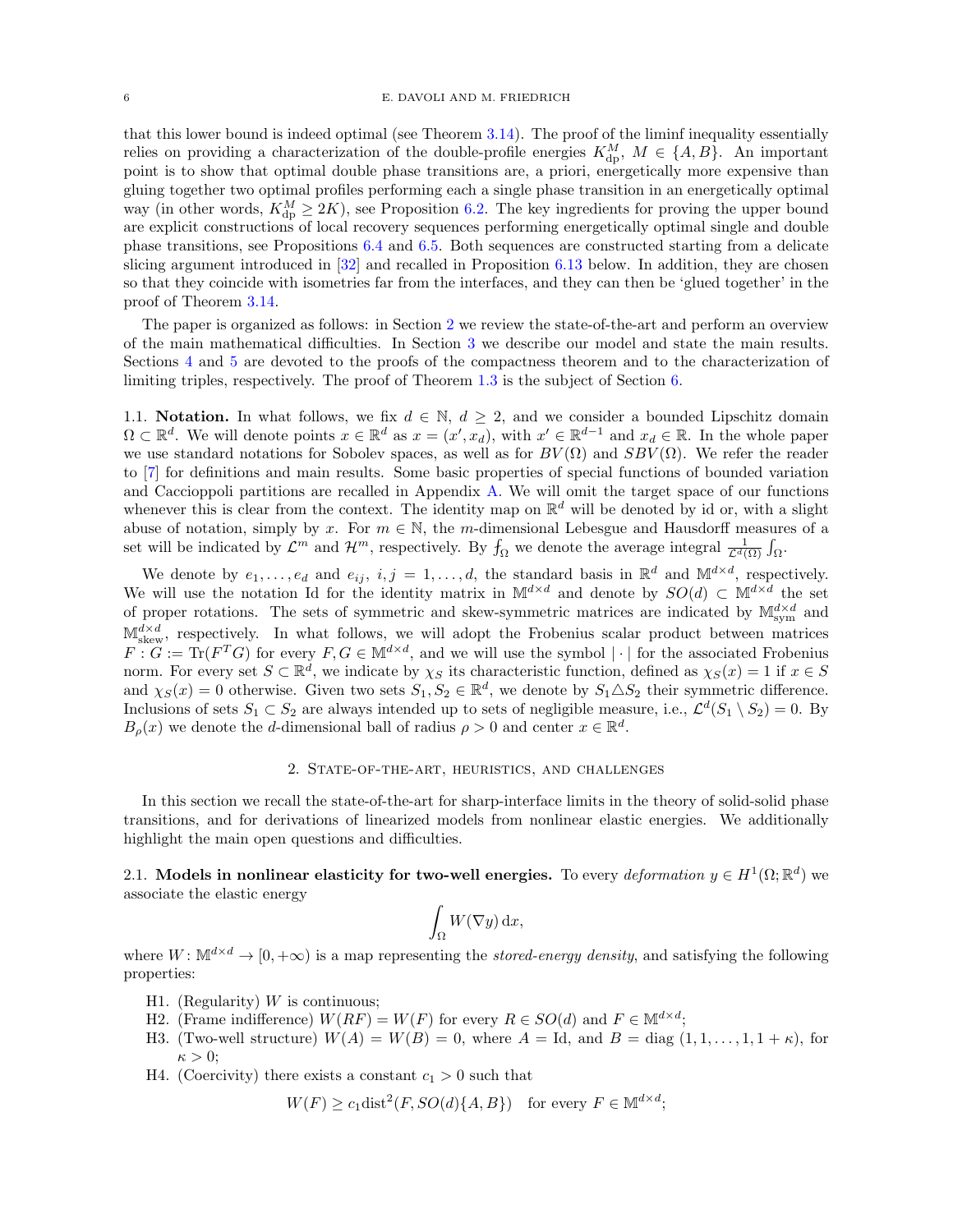H5. (Quadratic behavior around the two wells) there exists  $\delta_W > 0$  such that W is of class  $C^2$  in

$$
\{F \in \mathbb{M}^{d \times d} : \operatorname{dist}(F, SO(d)\{A, B\}) < \delta_W\}.
$$

H6. (Growth condition from above) there exists a constant  $c_2 > 0$  such that

$$
W(F) \le c_2 \text{dist}^2(F, SO(d)\{A, B\}) \quad \text{for every } F \in \mathbb{M}^{d \times d}.
$$

Assumptions H1.-H5. are standard requirements on stored-energy densities in nonlinear elasticity. We note that after an affine change of variables one can always assume that the two wells have the form given in H3., see [\[34,](#page-62-16) Discussion before Proposition 5.1 and Proposition 5.2]. Specifically, the choice  $\kappa > 0$ amounts to the case of exactly one rank-one connection between  $A$  and  $B$ , namely to the setting in which the only solution of  $B - RA = a \otimes \nu$  with  $R \in SO(d)$ ,  $a, \nu \in \mathbb{R}^d$ , and  $|\nu| = 1$  is given by  $R = Id$ ,  $\nu = e_d$ , and  $a = \kappa e_d$ .

We point out that assumption H6. is not compatible with the impenetrability condition

<span id="page-6-1"></span><span id="page-6-0"></span>
$$
W(F) \to +\infty \quad \text{as} \quad \det F \to +0,\tag{2.1}
$$

which is usually enforced to model a blow-up of the elastic energy under strong compressions. In the derivation of sharp-interface limits for solid-solid phase transitions [\[25,](#page-61-12) [26,](#page-61-11) [32\]](#page-62-0), however, condition H6. is instrumental for the construction of recovery sequences. (Note that, in dimension two, by means of a more elaborated construction performed in [\[27\]](#page-62-10), assumption H6. may be dropped.)

In order to model solid-solid phase transitions, we analyze a nonlinear energy given by the sum of a suitable rescaling of the elastic energy and a singular perturbation. For every  $\varepsilon > 0$ , we consider the functional  $E_{\varepsilon}^P: H^2(\Omega; \mathbb{R}^d) \to [0, +\infty)$  defined by

$$
E_{\varepsilon}^{P}(y) := \frac{1}{\varepsilon^{2}} \int_{\Omega} W(\nabla y) \, \mathrm{d}x + \int_{\Omega} P_{\varepsilon}(\nabla^{2} y) \, \mathrm{d}x, \tag{2.2}
$$

where  $P_{\varepsilon}: \mathbb{R}^{d \times d \times d} \to [0, +\infty)$  is a function which depends on the small parameter  $\varepsilon$ . In the following subsections, we will specify the choice of  $P_{\varepsilon}$  according to different modeling assumptions.

The parameter  $\varepsilon$  in the definition above represents the typical order of the strain, whereas  $\varepsilon^2$  is related to the size of transition layers [\[11,](#page-61-2) [13,](#page-61-3) [18,](#page-61-4) [50,](#page-62-1) [58\]](#page-62-2). The first term in the right-hand side of [\(2.2\)](#page-6-0) favors deformations y whose gradient is close to the two wells of  $W$ , whereas the second term penalizes transitions between two different values of the gradient.

In the following, we will call A and B the phases. Regions of the domain where  $\nabla y$  is in a neighborhood of  $SO(d)A$  will be called A-phase regions of y and accordingly we will speak of B-phase regions.

<span id="page-6-4"></span>2.2. Review of existing results. We now continue by recalling some results about sharp-interface limits and derivation of linearized models. The exact setting of the paper and our main results can be found in Section [3.](#page-11-1) There, we will also recall a more recent result on sharp-interface limits which we proved in [\[32\]](#page-62-0), and which represents the departure point of our analysis.

A sharp-interface limit for a model of solid-solid phase transitions. Classical singularly perturbed two-well problems are described by energies of the form

<span id="page-6-3"></span><span id="page-6-2"></span>
$$
I_{\varepsilon}(y) := \frac{1}{\varepsilon^2} \int_{\Omega} W(\nabla y) \, \mathrm{d}x + \varepsilon^2 \int_{\Omega} |\nabla^2 y|^2 \, \mathrm{d}x \tag{2.3}
$$

for every  $y \in H^2(\Omega;\mathbb{R}^d)$ , corresponding to the choice  $P_{\varepsilon}(G) = \varepsilon^2 |G|^2$ ,  $G \in \mathbb{R}^{d \times d \times d}$ , in [\(2.2\)](#page-6-0). This subsection is devoted to a presentation of the analysis performed by S. CONTI and B. SCHWEIZER  $[25]$ which addresses the sharp-interface limit of this model in dimension two, as  $\varepsilon$  tends to zero. Although in [\[25\]](#page-61-12) also the case of two rank-one connections is considered, we focus here on compatible wells having exactly one rank-one connection (see assumption H3.).

Denote by  $\mathscr{Y}(\Omega)$  the class of admissible limiting deformations, defined as

$$
\mathscr{Y}(\Omega) := \bigcup_{R \in SO(d)} \mathcal{Y}_R(\Omega), \quad \text{where} \quad \mathcal{Y}_R(\Omega) := \left\{ y \in H^1_{\#}(\Omega; \mathbb{R}^d) : \nabla y \in BV(\Omega; R\{A, B\}) \right\} \text{ for } R \in SO(d),
$$
\n(2.4)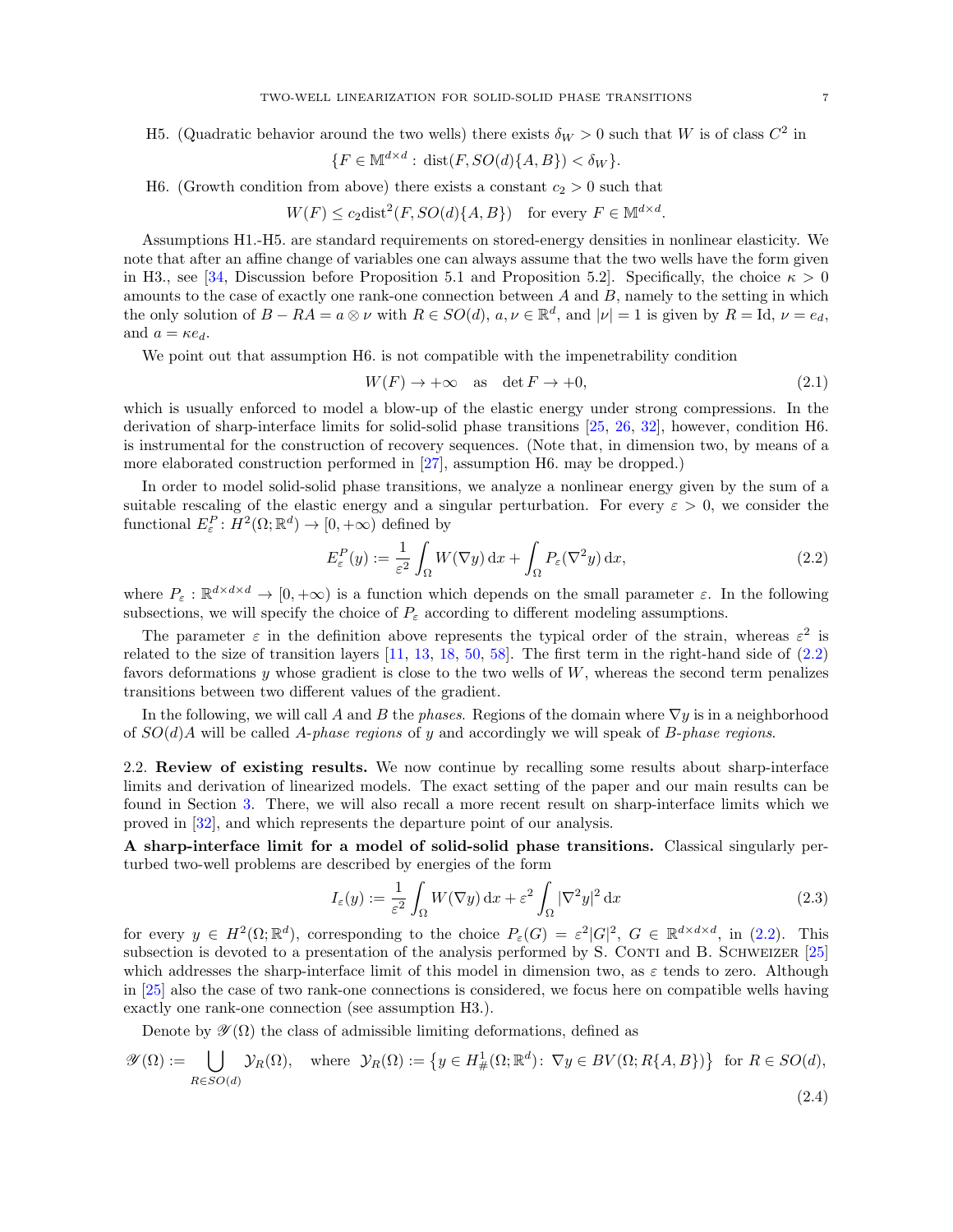where  $H^1_{\#}(\Omega;\mathbb{R}^d) := \{y \in H^1(\Omega;\mathbb{R}^d) : f_{\Omega} y \,dx = 0\}.$  For every open subset  $\Omega' \subset \Omega$ , we will adopt the notation  $\mathscr{Y}(\Omega')$  to indicate the corresponding admissible deformations. In [\[25,](#page-61-12) Proposition 3.2] the authors established the following compactness result.

<span id="page-7-1"></span>**Lemma 2.1** (Compactness). Let  $d \in \mathbb{N}$ ,  $d \geq 2$ , and let  $\Omega \subset \mathbb{R}^d$  be a bounded Lipschitz domain. Let W satisfy assumptions H1.–H4. Then, for all sequences  $\{y^{\varepsilon}\}_{\varepsilon} \subset H^2(\Omega;\mathbb{R}^d)$  for which

$$
\sup_{\varepsilon>0}I_{\varepsilon}(y^{\varepsilon})<+\infty,
$$

there exists a map  $y \in \mathscr{Y}(\Omega)$  such that, up to the extraction of a subsequence (not relabeled), there holds

$$
y^{\varepsilon} - \int_{\Omega} y^{\varepsilon}(x) dx \to y
$$
 strongly in  $H^1(\Omega; \mathbb{R}^d)$ .

<span id="page-7-0"></span>The limiting deformations y have the structure of a simple laminate. Indeed, G. DOLZMANN and S. MÜLLER [\[34\]](#page-62-16) have shown that for  $y \in \mathcal{Y}_R(\Omega)$  the essential boundary of the set  $T := \{x \in \Omega : \nabla y(x) \in \Omega\}$ RA} consists of subsets of hyperplanes that intersect  $\partial\Omega$  and are orthogonal to  $e_d$ , and that y is affine on balls whose intersection with  $\partial T$  has zero  $\mathcal{H}^{d-1}$  $\mathcal{H}^{d-1}$  $\mathcal{H}^{d-1}$ -measure, cf. Figure 1 (see also [A](#page-60-0)ppendix A for the definition of essential boundary for a set of finite perimeter).



FIGURE 1. The gradient of a limiting deformation  $y \in \mathcal{Y}_{\text{Id}}(\Omega)$ , in the case in which  $B - A = \kappa e_d \otimes e_d$ .

We now introduce the limiting sharp-interface energy. Denoting by  $Q := (-\frac{1}{2}, \frac{1}{2})^d$  the d-dimensional unit cube centered in the origin and with sides parallel to the coordinate axes, we consider the *optimal*profile energy

$$
K_0 := \inf \left\{ \liminf_{\varepsilon \to 0} I_{\varepsilon}(y^{\varepsilon}, Q) : \lim_{\varepsilon \to 0} \|y^{\varepsilon} - y_0^+\|_{L^1(Q)} = 0 \right\},\tag{2.5}
$$

where  $y_0^+ \in H^1_{loc}(\mathbb{R}^d; \mathbb{R}^d)$  is the continuous function with  $\nabla y_0^+ = A\chi_{\{x_d > 0\}} + B\chi_{\{x_d < 0\}}$  and  $y_0^+(0) = 0$ . (Here,  $\chi_{\{x_d>0\}}$  and  $\chi_{\{x_d<0\}}$  denote the characteristic functions of the two halfplanes  $\{x_d>0\}$  and  ${x_d < 0}$ , respectively.) Note that  $K_0$  corresponds to the energy of an optimal phase transition from A to B, and that it is invariant under changing the roles of the two phases, i.e., invariant by replacing  $y_0^+$  with the function  $y_0^- \in H^1_{\text{loc}}(\mathbb{R}^d; \mathbb{R}^d)$  satisfying  $y_0^-(0) = 0$  and  $\nabla y_0^- = B\chi_{\{x_d > 0\}} + A\chi_{$ 

The sharp-interface limiting functional  $I_0: L^1(\Omega; \mathbb{R}^d) \to [0, +\infty]$  is defined as

<span id="page-7-3"></span><span id="page-7-2"></span>
$$
I_0(y) := \begin{cases} K_0 \mathcal{H}^{d-1}(J_{\nabla y}) & \text{if } y \in \mathcal{Y}(\Omega) \\ +\infty & \text{otherwise.} \end{cases}
$$
 (2.6)

In [\[25,](#page-61-12) Theorem 3.1] it was proved that, in the two-dimensional setting,  $I_0$  is the variational limit of the sequence  $\{I_{\varepsilon}\}_{\varepsilon}$  in the sense of Γ-convergence. (For an exhaustive treatment of Γ-convergence we refer the reader to  $[16, 29]$  $[16, 29]$ .)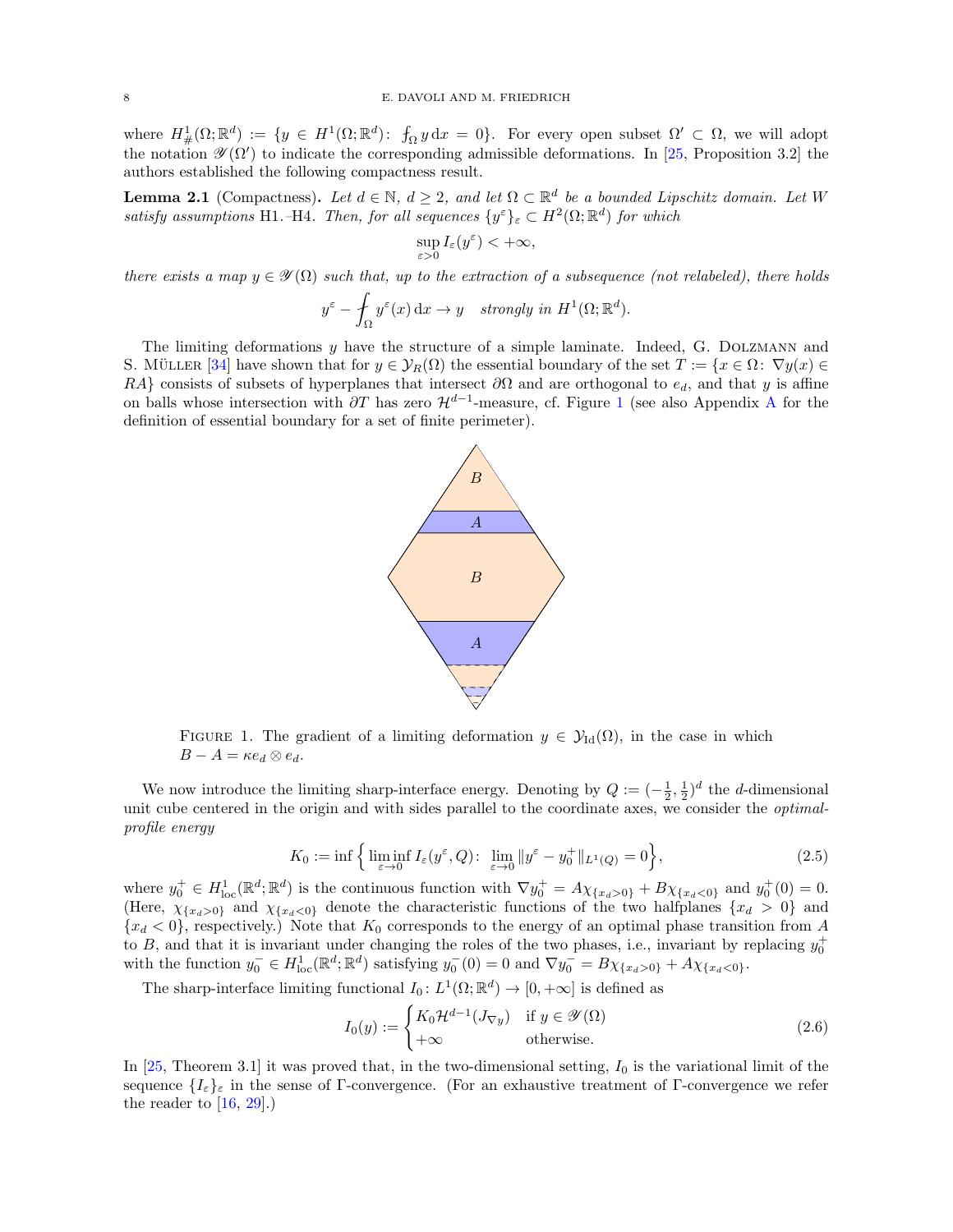<span id="page-8-1"></span>**Theorem 2.2** (Γ-convergence in dimension  $d = 2$ ). Let  $d = 2$ , let  $\Omega \subset \mathbb{R}^2$  be a bounded, strictly star-shaped Lipschitz domain, and let W satisfy H1.–H4. and H6. Then

<span id="page-8-0"></span>
$$
\Gamma-\lim_{\varepsilon\to 0}I_\varepsilon=I_0
$$

with respect to the strong  $L^1$ -topology.

We recall that an open set  $\Omega$  is strictly star-shaped if there exists a point  $x_0 \in \Omega$  such that

$$
\{tx + (1-t)x_0 : t \in (0,1)\} \subset \Omega \quad \text{for every } x \in \partial\Omega. \tag{2.7}
$$

Here and in the sequel, we follow the usual convention that convergence of the continuous parameter  $\varepsilon \to 0$  stands for convergence of arbitrary sequences  $\{\varepsilon_i\}_i$  with  $\varepsilon_i \to 0$  as  $i \to \infty$ , see [\[16,](#page-61-5) Definition 1.45]. In [\[27\]](#page-62-10), the same Γ-convergence result as in Theorem [2.2](#page-8-1) has been obtained by dropping H6. via a more elaborate construction allowing to incorporate an impenetrability condition of the form [\(2.1\)](#page-6-1).

The result in Theorem [2.2](#page-8-1) is limited to the two-dimensional setting due to the limsup inequality: the definition of sequences with optimal energy approximating a limit that has multiple flat interfaces relies on a deep technical construction. This so-called  $H^{1/2}$ -rigidity on lines (see [\[25,](#page-61-12) Section 3.3]) is only available in dimension  $d = 2$ . We also refer to a recent related study for microscopic models of two-dimensional martensitic transformations [\[53\]](#page-62-12). The issue of dimensionality has been overcome in [\[32\]](#page-62-0) by considering a slightly modified model, see Subsection [3.1](#page-11-0) for details.

Linearization around the identity for multiwell energies. In the context of multiwell linearization, R. ALICANDRO, G. DAL MASO, G. LAZZARONI, and M. PALOMBARO [\[3\]](#page-61-17) investigated a multiwell energy  $F_{\varepsilon}: H^2(\Omega; \mathbb{R}^d) \to [0, +\infty)$  of the form

<span id="page-8-3"></span>
$$
F_{\varepsilon}(y) := \frac{1}{\varepsilon^2} \int_{\Omega} W(\nabla y) \, \mathrm{d}x + \varepsilon^{2 - \gamma_d(r)} \int_{\Omega} |\nabla^2 y|^2 \, \mathrm{d}x \tag{2.8}
$$

for  $r \in [1,2]$  and a suitable function  $\gamma_d: [1,2] \to (0,+\infty)$ , where for  $d=2$  it holds  $\gamma_2(r) = r$ , cf. [\[3,](#page-61-17) Equation (1.9)]. Here, the singular higher order term penalizes transitions between different wells in a stronger way with respect to [\(2.3\)](#page-6-2). This corresponds to the choice  $P_{\varepsilon}(G) = \varepsilon^{2-\gamma_d(r)} |G|^2$ ,  $G \in \mathbb{R}^{d \times d \times d}$ , in [\(2.2\)](#page-6-0). In [\[3\]](#page-61-17), the problem is studied in arbitrary dimension for a finite number of different wells and under very general growth conditions for the elastic energy and the second-order penalization. There, also the influence of external forces, under different scalings of the singular perturbation, is thoroughly discussed. For a simple exposition, however, we present only the basic case here and we specify the result to our two phases  $A$  and  $B$ .

First, [\[3,](#page-61-17) Theorem 2.3] along with the well-known rigidity estimate in [\[42\]](#page-62-19) yields the following compactness result.

<span id="page-8-2"></span>**Lemma 2.3** (Compactness). Let  $d \in \mathbb{N}$ ,  $d \geq 2$ , and  $r \in (1, 2]$ . Let  $\Omega \subset \mathbb{R}^d$  be a bounded Lipschitz domain. Let W satisfy assumptions H1.–H4. Then, for all sequences  $\{y^{\varepsilon}\}_{\varepsilon} \subset H^2(\Omega;\mathbb{R}^d)$  satisfying  $\sup_{\varepsilon>0} F_{\varepsilon}(y^{\varepsilon}) < +\infty$  we find rotations  $R^{\varepsilon} \in SO(d)$ , translations  $t^{\varepsilon} \in \mathbb{R}^{d}$ , and phases  $M^{\varepsilon} \in \{A, B\}$  such that

$$
\sup_{\varepsilon>0}\ \Big\| \frac{y^\varepsilon- (R^\varepsilon M^\varepsilon \, x + t^\varepsilon)}{\varepsilon}\Big\|_{W^{1,r}(\Omega)} < +\infty.
$$

Additionally imposing Dirichlet boundary conditions of the form  $y^{\varepsilon} = id + \varepsilon g$  on a part of the boundary with  $g \in W^{1,\infty}(\Omega;\mathbb{R}^d) \cap H^2(\Omega;\mathbb{R}^d)$ , one can choose  $R^{\varepsilon} = \text{Id}, t^{\varepsilon} = 0$ , and  $M^{\varepsilon} = A = \text{Id}$  in the above result, see [\[3,](#page-61-17) Theorem 1.8]. This implies the uniform bound  $\sup_{\varepsilon>0} ||u^{\varepsilon}||_{W^{1,r}(\Omega)} < +\infty$  for the *rescaled* displacement fields

<span id="page-8-4"></span>
$$
u^{\varepsilon} := \frac{y^{\varepsilon} - \mathrm{id}}{\varepsilon}.\tag{2.9}
$$

In other words, for sequences with bounded  $F_{\varepsilon}$ -energy, Lemma [2.3](#page-8-2) together with prescribed boundary conditions ensures compactness in  $W^{1,r}$  for rescaled displacement fields. We write the nonlinear energy in terms of the displacement fields by setting  $\hat{F}_{\varepsilon}(u) = F_{\varepsilon}(\mathrm{id} + \varepsilon u)$  for  $u \in H^2(\Omega; \mathbb{R}^d)$ .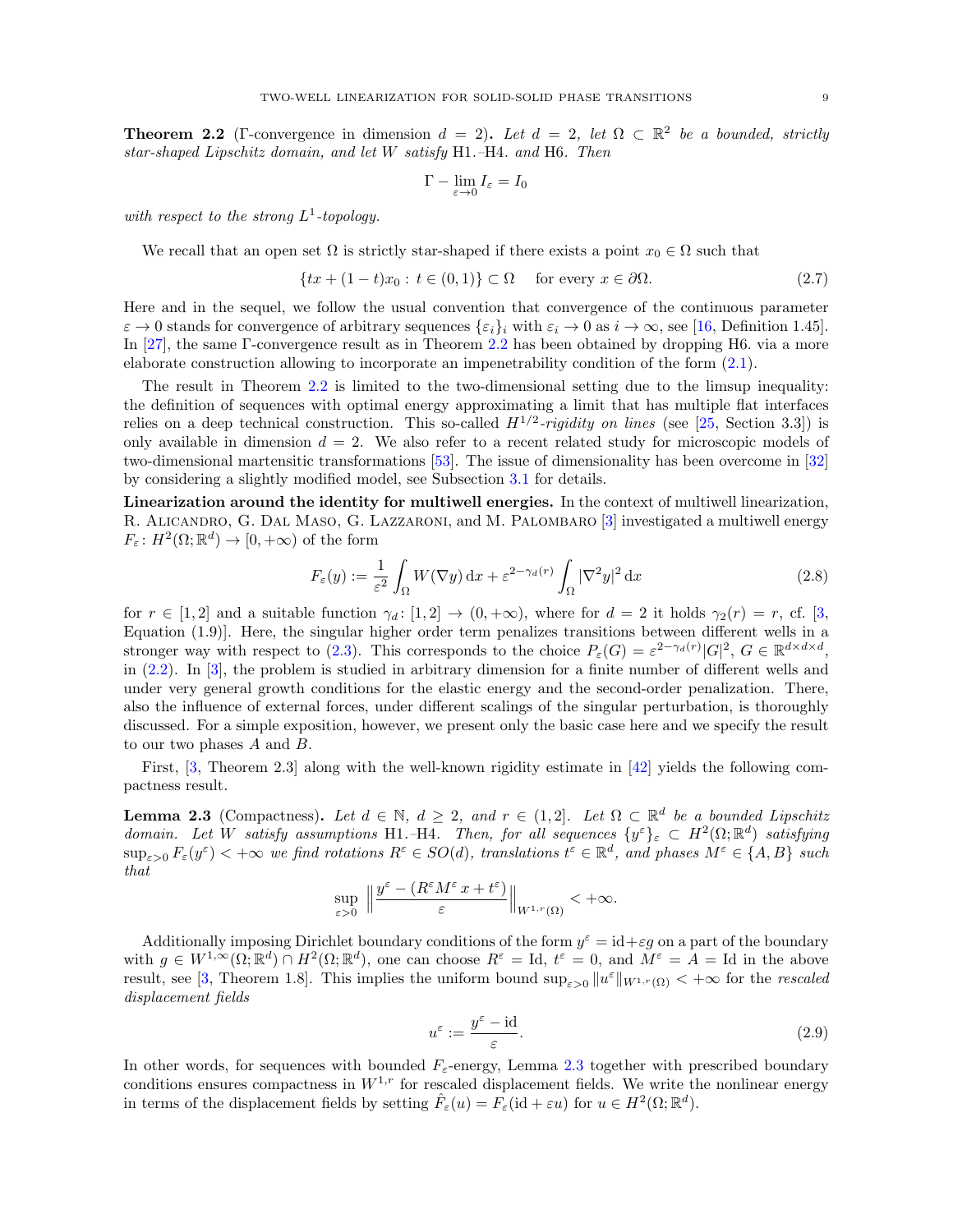Formally, the effective linearized energy  $F_0: W^{1,r}(\Omega;\mathbb{R}^d) \to [0,+\infty]$  can be calculated by a Taylor expansion, and has the structure

$$
F_0(u) := \begin{cases} \int_{\Omega} \mathcal{Q}_{\text{lin}}\big(\text{Id}, e(u)\big) \, \text{d}x & \text{if } u \in H^1(\Omega; \mathbb{R}^d), \\ +\infty & \text{otherwise.} \end{cases}
$$
\n
$$
(2.10)
$$

where  $\mathcal{Q}_{lin}$ :  $SO(d)\{A, B\} \times \mathbb{M}^{d \times d} \in [0, +\infty)$  is the quadratic form

<span id="page-9-4"></span><span id="page-9-0"></span>
$$
\mathcal{Q}_{\text{lin}}(RM, F) := \frac{1}{2} D^2 W(RM) F : F \tag{2.11}
$$

for every  $R \in SO(d)$ ,  $M \in \{A, B\}$ , and  $F \in M^{d \times d}$ . Note that frame indifference (see H2.) implies that the energy only depends on the symmetric part  $e(u) := \frac{1}{2}((\nabla u)^T + \nabla u)$  of the strain, see [\(2.10\)](#page-9-0). More generally, in view of H4., one can check that (cf. [\(5.3\)](#page-32-0) below)

$$
Q_{\text{lin}}(RM, SRM) = 0 \quad \text{if and only if} \quad R \in SO(d), M \in \{A, B\}, \text{ and } S \in \mathbb{M}^{d \times d}_{\text{skew}}.\tag{2.12}
$$

The relation of  $\hat{F}_{\varepsilon}$  and  $F_0$  has been made rigorous by Γ-convergence (see [\[3,](#page-61-17) Theorem 1.9]).

**Theorem 2.4** (Passage from nonlinear to linearized energies by Γ-convergence). Let  $d \in \mathbb{N}$ ,  $d \geq 2$ , and  $r \in (1,2]$ . Let  $\Omega \subset \mathbb{R}^d$  be a bounded Lipschitz domain. Let W satisfy assumptions H1.–H5. Then

<span id="page-9-5"></span>
$$
\Gamma-\lim_{\varepsilon\to 0}\hat{F}_\varepsilon=F_0
$$

with respect to the weak  $W^{1,r}$ -topology.

<span id="page-9-3"></span>2.3. Phase transitions and linearization: Heuristics and challenges. Our goal is to combine the above two approaches and to identify a model which allows both for phase transitions and for the passage to linearized energies in terms of rescaled displacement fields. As a first observation, we note that the setting in  $(2.8)$  is more specific than the one considered in  $(2.3)$  in the sense that deformations with finite energy are essentially in one phase,  $A$  or  $B$ , see Lemma [2.3.](#page-8-2) Imposing certain boundary conditions, one can always infer that the same phase, e.g.  $A = Id$ , is predominant. Then it is indeed meaningful to perform a linearization around the identity. This differs significantly from the laminate structure of the limiting configurations obtained in Lemma [2.1,](#page-7-1) where different phases may be active and phase transitions between the different phase regions occur, see Figure [1.](#page-7-0) In [\(2.8\)](#page-8-3), the second-order penalization is so strong that basically phase transitions in the limit  $\varepsilon \to 0$  are forbidden. In the following, we discuss some of the challenges in more detail (we concentrate on the planar case  $d = 2$  for simplicity), and then describe the approach adopted in this work.

(a) Volume of the minority phase. In the model  $(2.8)$ , the B-phase region, i.e., the set where the deformation gradient  $\nabla y^{\varepsilon}$  takes values in a neighborhood of  $SO(d)B$ , denoted by  $T^{\varepsilon}_B$  in the following, has small  $\mathcal{L}^2$ -measure. Heuristically, this property can be seen as follows. From the boundedness of the energy and H4. one can deduce, for a suitable definition of  $T_B^{\varepsilon}$ , that

$$
\mathcal{H}^1(\partial T_B^{\varepsilon} \cap \Omega) \le C \|\text{dist}(\nabla y^{\varepsilon}, SO(2))\|_{L^2(\Omega)} \|\nabla^2 y^{\varepsilon}\|_{L^2(\Omega)} \le C\varepsilon \varepsilon^{\frac{\gamma_2(r)}{2}-1} = \varepsilon^{\frac{r}{2}},\tag{2.13}
$$

where in the last step we used  $\gamma_2(r) = r$ , see below [\(2.8\)](#page-8-3). (We refer to [\[32,](#page-62-0) Proof of Proposition 3.7, Step 1] for details on the first inequality.) By the (relative) isoperimetric inequality we obtain

$$
\min\{\mathcal{L}^2(T_B^{\varepsilon}), \mathcal{L}^2(\Omega \setminus T_B^{\varepsilon})\} \le C\varepsilon^r.
$$

Assuming that  $T_B^{\varepsilon}$  is the *minority phase*, i.e., the minimum is attained for  $T_B^{\varepsilon}$ , we get

<span id="page-9-2"></span><span id="page-9-1"></span>
$$
\mathcal{L}^2(T_B^\varepsilon) \le C\varepsilon^r. \tag{2.14}
$$

This scaling of the area of the minority phase excludes phase transitions of the form given in Figure [2\(](#page-10-0)a) where both  $\mathcal{L}^2(T_B^{\varepsilon})$  and  $\mathcal{L}^2(\Omega \setminus T_B^{\varepsilon})$  are bounded uniformly from below. It is worth mentioning that the calculation [\(2.13\)](#page-9-1) for the model [\(2.3\)](#page-6-2) (corresponding to  $r = 0$ ) would give  $\mathcal{H}^1(\partial T_B^{\epsilon}) \leq C$ . This reflects the fact that phase transitions in the limit  $\varepsilon \to 0$  are possible in that framework, see Lemma [2.1,](#page-7-1) Figure [1,](#page-7-0) and Figure [2\(](#page-10-0)a).

(b) Criticality of the scaling. For compactness of rescaled displacement fields  $u^{\varepsilon} = (y^{\varepsilon} - id)/\varepsilon$ , see [\(2.9\)](#page-8-4), we necessarily need  $\mathcal{L}^2(T_B^{\varepsilon}) \to 0$  as otherwise  $|\nabla u^{\varepsilon}| \to +\infty$  on a set of positive measure. More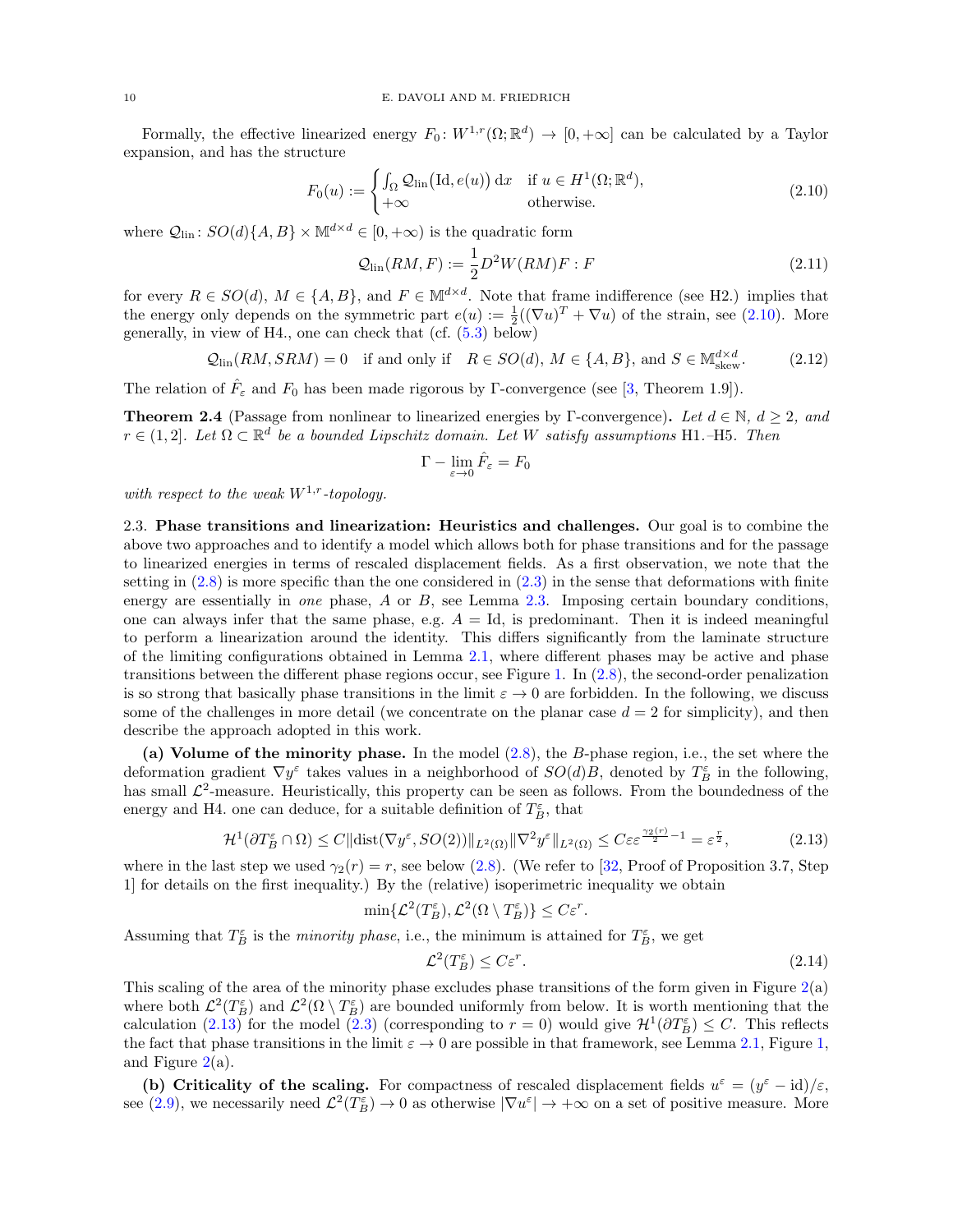<span id="page-10-0"></span>

FIGURE 2. (a) Illustration of the A and B phase regions of a deformation  $y^{\varepsilon}$  with finite energy  $(2.3)$  in dimension  $d = 2$ . The shadowed regions, where a transition of the gradient between  $SO(2)A$  and  $SO(2)B$  occurs, are horizontal reflecting the laminate structure of configurations with bounded energy. For the energy  $(2.8)$ , the phase transition at the lower boundary is possible, whereas the transition in the upper part would lead to unbounded energies as  $\varepsilon \to 0$ , cf. [\(2.13\)](#page-9-1). (b) In the upper part of the figure, we depict a minority island centered around a segment Γ, which may have length  $\sim 1$  in the  $e_1$ direction, but width at most  $\sim \varepsilon$ , cf. [\(2.15\)](#page-10-1). Such a set necessarily has curved boundaries and is also penalized by the elastic energy in a neighborhood of the island. In the lower part, the phenomenon described in [\(2.16\)](#page-11-2) is illustrated.

precisely, since  $|\nabla u^{\varepsilon}| \sim 1/\varepsilon$  on  $T_B^{\varepsilon}$ , it turns out that the bound in  $(2.14)$  is sharp in order to derive the uniform estimate  $\|\nabla u^{\varepsilon}\|_{L^r(\Omega)} \leq C$  of Lemma [2.3.](#page-8-2)

Recall that [\(2.14\)](#page-9-2) was derived from [\(2.13\)](#page-9-1) via the isoperimetric inequality. One may ask if this estimate is sharp, i.e., if the scaling  $\varepsilon^{2-\gamma_2(r)} = \varepsilon^{2-r}$  of the penalization in  $(2.8)$  is really necessary to obtain  $(2.14)$ . For a small region near the boundary of  $\Omega$  whose boundary in  $\Omega$  is a short straight line of length  $\sim \varepsilon^{\frac{r}{2}}$ (see Figure  $2(a)$  $2(a)$ ) the scaling is indeed critical. (We also refer to Example 3.2 in [\[3\]](#page-61-17).) As the interface between the two phases is horizontal, such a transition is only realizable close to the boundary. For small inclusions of the B-phase in the interior, so-called *minority islands*, this is impossible, see Figure  $2(b)$  $2(b)$ .

(c) Minority islands. The situation for such minority islands is indeed quite different. In dimension two and without a strong second-order penalization, merely under the assumption that in a neighborhood N of the island the quantity  $\int_N |\nabla^2 y^{\varepsilon}| dx$  is smaller than a universal constant independent of  $\varepsilon$ , S. CONTI and B. SCHWEIZER [\[25,](#page-61-12) Proposition 2.1] derived the remarkable bound

<span id="page-10-1"></span>
$$
\mathcal{L}^2(T_B^\varepsilon) \le C \int_{\Omega} \text{dist}(\nabla y^\varepsilon, SO(2)\{A, B\}) \, dx \le C\varepsilon,\tag{2.15}
$$

where the last step follows from the boundedness of the elastic energy. Roughly speaking, they showed that minority islands, although possibly being long in the  $e_1$ -direction (the direction orthogonal to the rank-one connection), have width at most  $\sim \varepsilon$  in the e<sub>2</sub>-direction, cf. Figure [2\(](#page-10-0)b). Their result is indeed sharp in the sense that they provide a configuration with a minority island of length  $\sim 1$  and width  $\sim \varepsilon$ such that the energy [\(2.3\)](#page-6-2) is bounded uniformly in  $\varepsilon$ , see [\[26,](#page-61-11) Remark 6.1]. A d-dimensional analogue has been provided in [\[32,](#page-62-0) Remark 3.9].

(d) Internal jumps. This phenomenon excludes compactness in  $W^{1,r}$  for every  $r > 1$ , even if for a sequence  $\{y^{\varepsilon}\}_{\varepsilon}$  there is only a single minority island of width  $\varepsilon$  in the  $e_2$ -direction around a 1-dimensional horizontal set Γ. Indeed, in that scenario the strain  $|\nabla u^{\varepsilon}|$  of the rescaled displacement fields  $u^{\varepsilon}$  (see [\(2.9\)](#page-8-4)) would scale like  $1/\varepsilon$  on a set of  $\mathcal{L}^2$ -measure  $\sim \varepsilon$ , and one could expect no Sobolev compactness. On the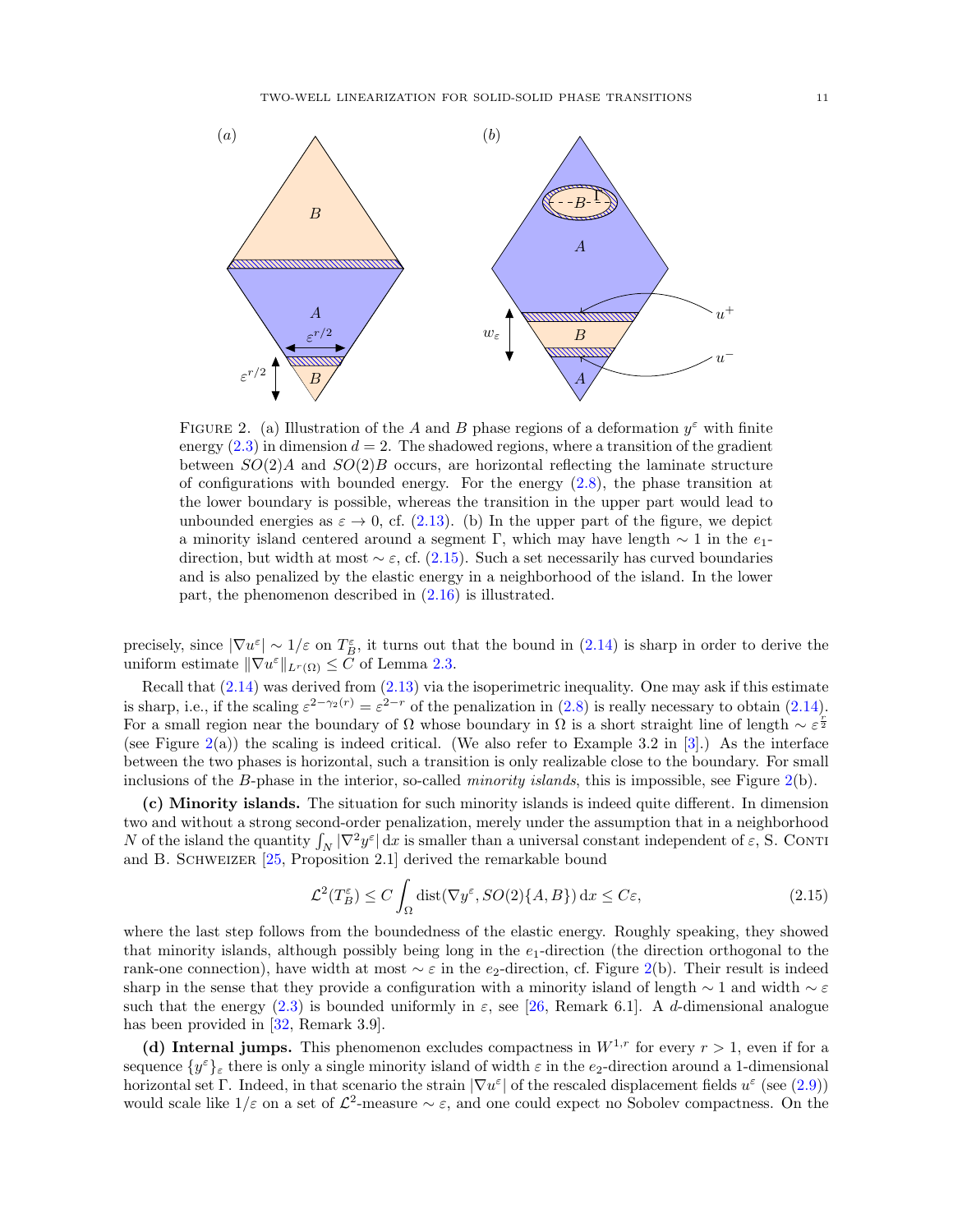contrary, it would be natural for  $u^{\varepsilon}$  to converge to an SBV function which jumps on  $\Gamma$ . In the following, we will refer to the setting described above as that of *internal jumps*. We again recall that this issue is excluded in the model  $(2.8)$  by the bound  $(2.14)$ .

(e) Double phase transitions. A similar phenomenon may occur in the presence of a B-phase layer with width  $w_{\varepsilon} \sim \varepsilon$  as indicated in the lower part of Figure [2\(](#page-10-0)b) which corresponds to two 'consecutive phase transitions'. Heuristically, denoting by  $y^{\varepsilon}_+(x')$ ,  $y^{\varepsilon}_-(x')$ ,  $u^{\varepsilon}_+(x')$ , and  $u^{\varepsilon}_-(x')$  the traces of  $y^{\varepsilon}$  and  $u^{\varepsilon}$ on the upper and lower boundary (with respect to the  $e_2$ -direction) of such a layer, one expects that  $y_{+}^{\varepsilon}(x') \approx y_{-}^{\varepsilon}(x') + w_{\varepsilon}Be_2$ , and thus

<span id="page-11-2"></span>
$$
\lim_{\varepsilon \to 0} \left( u_+^{\varepsilon}(x') - u_-^{\varepsilon}(x') \right) = \lim_{\varepsilon \to 0} \frac{y_+^{\varepsilon}(x') - y_-^{\varepsilon}(x') - w_{\varepsilon} e_2}{\varepsilon} = const. = \kappa \lim_{\varepsilon \to 0} \frac{w_{\varepsilon}}{\varepsilon} e_2,
$$
\n(2.16)

where we recall [\(2.9\)](#page-8-4) and the fact that  $(B-A)e_2 = \kappa e_2$ , see H3. Consequently, the limiting function would jump with constant jump height  $\kappa \lim_{\varepsilon \to 0} \frac{w_{\varepsilon}}{\varepsilon} e_2$ . Interestingly, the jump height is essentially determined by  $w_{\varepsilon}$ , i.e., by the width of the B-phase layer. Let us also mention an additional problem occurring if  $w_{\varepsilon} \gg \varepsilon$ : in this latter setting the sequence of rescaled displacement fields would not even converge to an  $SBV$  function, cf.  $(2.16)$ .

The perspective of the present work. The goal of the present contribution is to overcome the above mentioned issues. In particular, building upon a novel two-well rigidity estimate proved in [\[32\]](#page-62-0) for a model augmented by a suitable anisotropic second-order penalization (see Subsection [3.1\)](#page-11-0), we will introduce a generalized definition of the rescaled displacement fields which takes the presence of the two phases A and B in different parts of the domain into account. Roughly speaking, these displacement fields will measure the distance of the deformations  $y^{\varepsilon}$  from suitable rigid movements which may be different on the components of a partition of  $\Omega$  induced by the A and B phase regions. This more flexible definition will allow us to carry out the following tasks in any dimension  $d \geq 2$ :

- derive a linearization result for configurations where both phases are present, in particular where phase transitions occur;
- obtain compactness results in a piecewise Sobolev setting for generalized rescaled displacements, despite the presence of minority islands with macroscopic length;
- identify an effective limiting model comprising linearized elastic energies and contributions for single and double phase transitions.

In our investigation, however, we do not take the presence of internal jumps into account for this would lead to a considerably more involved limiting energy, see Remark [3.10](#page-17-0) for a discussion in that direction. From a modeling point of view, this amounts to excluding the presence of minority islands of width  $\sim \varepsilon$ (see Figure [2\(](#page-10-0)b)), whereas minority islands of width  $\ll \varepsilon$  are allowed. In our model, this will be achieved by considering a suitable anisotropic second-order penalization.

### <span id="page-11-3"></span>3. The model and main results

<span id="page-11-1"></span>In this section we introduce our model with a refined singular perturbation, state the rigidity estimate proved in [\[32\]](#page-62-0), and present our main results.

<span id="page-11-0"></span>3.1. A model with a refined singular perturbation and its sharp-interface limit. In this subsection we present the exact mathematical setting of this paper and recall our previous work [\[32\]](#page-62-0). We analyze a nonlinear energy given by the sum of the non-convex elastic energy, a singular perturbation, and a higher-order penalization in the direction orthogonal to the rank-one connection. To be precise, for each  $\varepsilon$ ,  $\eta > 0$ , we consider the functional

$$
E_{\varepsilon,\eta}(y) := \frac{1}{\varepsilon^2} \int_{\Omega} W(\nabla y) \, \mathrm{d}x + \varepsilon^2 \int_{\Omega} |\nabla^2 y|^2 \, \mathrm{d}x + \eta^2 \int_{\Omega} (|\nabla^2 y|^2 - |\partial^2_{dd} y|^2) \, \mathrm{d}x \tag{3.1}
$$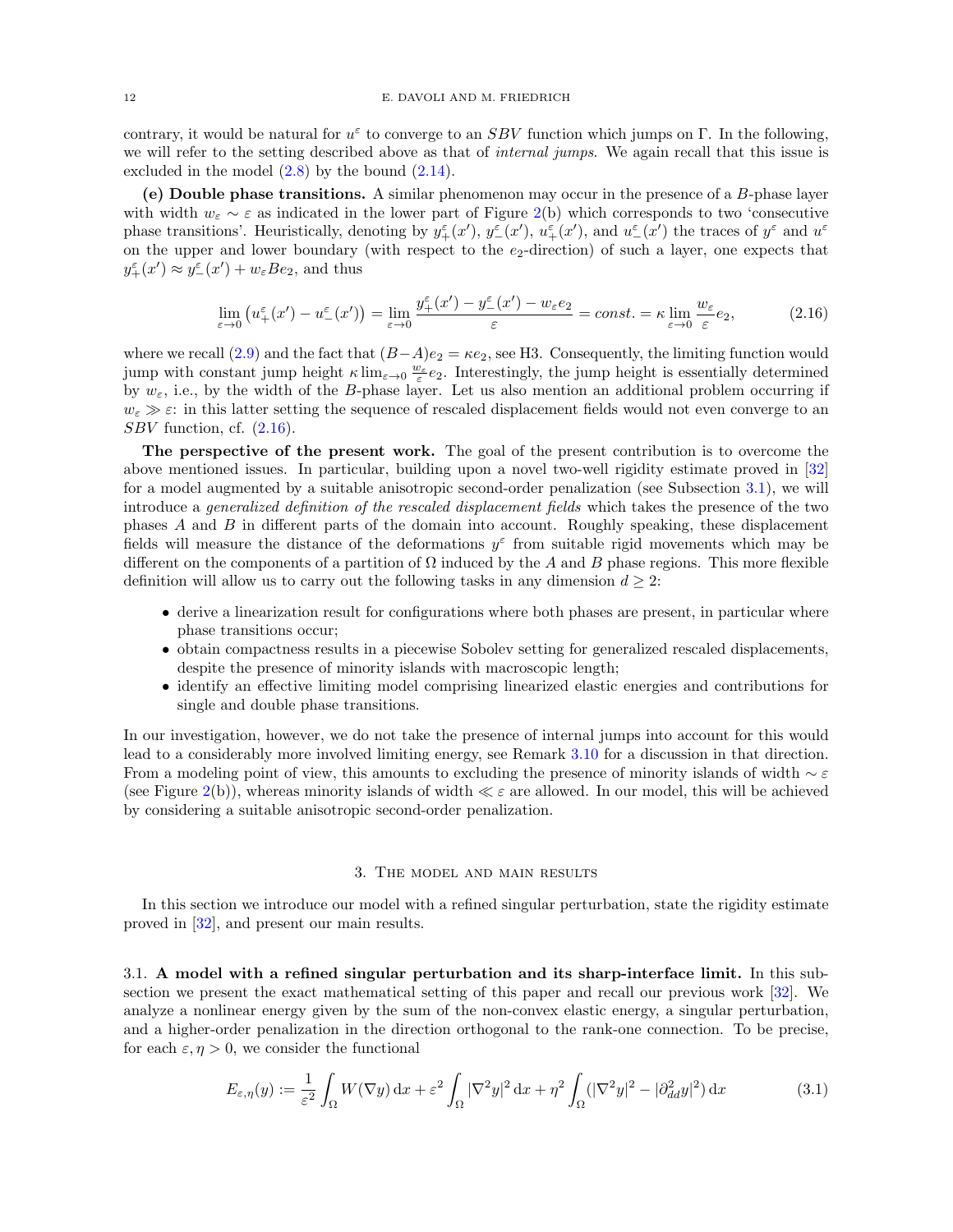for every  $y \in H^2(\Omega; \mathbb{R}^d)$ . This corresponds to the choice

$$
P_{\varepsilon}(G) = \varepsilon^2 |G|^2 + \eta^2 \sum_{i=1}^d \sum_{\substack{(j,k)\in\{1,\ldots,d\}^2,\\(j,k)\neq (d,d)}} |G_{ijk}|^2, \quad G \in \mathbb{R}^{d \times d \times d},
$$

in [\(2.2\)](#page-6-0). Note that [\(3.1\)](#page-11-3) coincides with the energy functional in [\(2.3\)](#page-6-2) when  $\eta = 0$ . In what follows, we will study the asymptotic behavior of the energies

<span id="page-12-4"></span><span id="page-12-0"></span>
$$
\mathcal{E}_{\varepsilon} := E_{\varepsilon, \bar{\eta}_{\varepsilon,d}},\tag{3.2}
$$

where  $\{\bar{\eta}_{\varepsilon,d}\}_\varepsilon$  is defined by

<span id="page-12-3"></span>
$$
\bar{\eta}_{\varepsilon,d} := \varepsilon^{-1+\alpha(d)}, \quad \text{with} \quad \alpha(d) := 1/(2d). \tag{3.3}
$$

We refer to Remark [3.1](#page-12-2) below for details on the choice of the parameter. We denote the restriction of  $\mathcal{E}_{\varepsilon}$ to a subset  $\Omega' \subset \Omega$  by  $\mathcal{E}_{\varepsilon}(y, \Omega')$ . In [\[32,](#page-62-0) Proposition 4.3, Theorem 4.4, and Remark 4.5] we have shown that the asymptotic behavior of the energies  $\mathcal{E}_{\varepsilon}$  is described (via Γ-convergence in the strong  $L^1$ -topology) by the sharp-interface model  $\mathcal{E}_0: L^1(\Omega;\mathbb{R}^d) \to [0, +\infty]$ , given by

$$
\mathcal{E}_0(y) := \begin{cases} K \mathcal{H}^{d-1}(J_{\nabla y}) & \text{if } y \in \mathcal{Y}(\Omega), \\ +\infty & \text{otherwise,} \end{cases}
$$

where the *optimal-profile energy* is defined by

$$
K := \inf \left\{ \liminf_{\varepsilon \to 0} \mathcal{E}_{\varepsilon}(y^{\varepsilon}, Q) : \lim_{\varepsilon \to 0} ||y^{\varepsilon} - y_0^+||_{L^1(Q)} = 0 \right\}.
$$
 (3.4)

Here,  $Q = \left(-\frac{1}{2}, \frac{1}{2}\right)^d$  again denotes the d-dimensional unit cube centered in the origin,  $y_0^+$  was defined below [\(2.5\)](#page-7-2), and for the definition of  $\mathscr{Y}(\Omega)$  we refer to [\(2.4\)](#page-6-3). Note that [\(3.4\)](#page-12-0) is the counterpart to (2.5) for the model in [\(3.1\)](#page-11-3). From the definition of the optimal-profile energy and the fact that the penalization in [\(3.1\)](#page-11-3) (with  $\eta = \bar{\eta}_{\varepsilon,d}$ ) is stronger than the one in [\(2.3\)](#page-6-2), we deduce the inequality  $K \geq K_0$ . As pointed out in  $[32,$  Remark 4.5], the additional penalization term in  $(3.1)$  with respect to  $(2.3)$  does not affect the qualitative behavior of the sharp-interface limit, only the constant in [\(3.4\)](#page-12-0) may change. Moreover, the fact that  $\bar{\eta}_{\varepsilon,d} \ll \varepsilon^{-1}$  guarantees that, asymptotically when passing to a linearized strain regime, the resulting model does not feature second-order derivatives, see [\[32,](#page-62-0) Introduction] and Remark [3.11](#page-19-3) below.

We mention that anisotropic singular perturbations have already been used in related problems, see e.g. [\[49,](#page-62-15) [67\]](#page-63-4). In the present context, the role of the perturbation is twofold: (1) It allows us to use the two-well rigidity estimate proved in [\[32\]](#page-62-0), see Theorem [3.2](#page-12-1) below. (2) As discussed at the end of Subsection [2.3,](#page-9-3) the penalization simplifies the analysis by excluding the formation of *internal jumps* for limiting displacement fields, see Remark [3.10](#page-17-0) below for more details. We remark that this anisotropy is the reason why we study the case of exactly one rank-one connection.

<span id="page-12-2"></span>**Remark 3.1** (Choice of the penalization constant). We briefly mention that the result in [\[32\]](#page-62-0) is slightly more general in the sense that it holds also for penalization constants  $\{\eta_{\varepsilon,d}\}_\varepsilon$  with  $\eta_{\varepsilon,d} \ll \bar{\eta}_{\varepsilon,d}$ , see [\[32,](#page-62-0) (4.5)], i.e., our choice of the penalization constant here is 'less sharp'. For the sake of simplicity rather than generality, we prefer to work with [\(3.3\)](#page-12-3) since it simplifies many estimates in the following. (In particular, the statement of the rigidity estimate in Theorem [3.2](#page-12-1) below becomes simpler.)

Let us now recall the two-well rigidity result which is the fundamental ingredient for the proof of the aforementioned Γ-convergence result and, at the same time, is instrumental for our work. More precisely, in the present paper, besides yielding properties on optimal sequences in [\(3.4\)](#page-12-0) necessary for deriving the sharp-interface limit, this estimate plays additionally a pivotal role for showing compactness of sequences with equibounded energies and for providing an optimal lower bound for the asymptotic behavior of the sequence  $\{\mathcal{E}_{\varepsilon}\}_{\varepsilon}$ . We present here a slightly simplified version of [\[32,](#page-62-0) Theorem 3.1] with  $p = 2$  and  $\bar{\eta}_{\varepsilon,d}$  in place of  $\eta$ .

<span id="page-12-1"></span>**Theorem 3.2** (Two-well rigidity estimate). Let  $\Omega$  be a bounded Lipschitz domain in  $\mathbb{R}^d$  with  $d \geq 2$ , and let  ${\{\bar{\eta}_{\varepsilon,d}\}_{\varepsilon}}$  be as in [\(3.3\)](#page-12-3). Suppose that W satisfies H1.–H4. Let  $E > 0$ . Then for each  $\Omega' \subset\subset \Omega$  there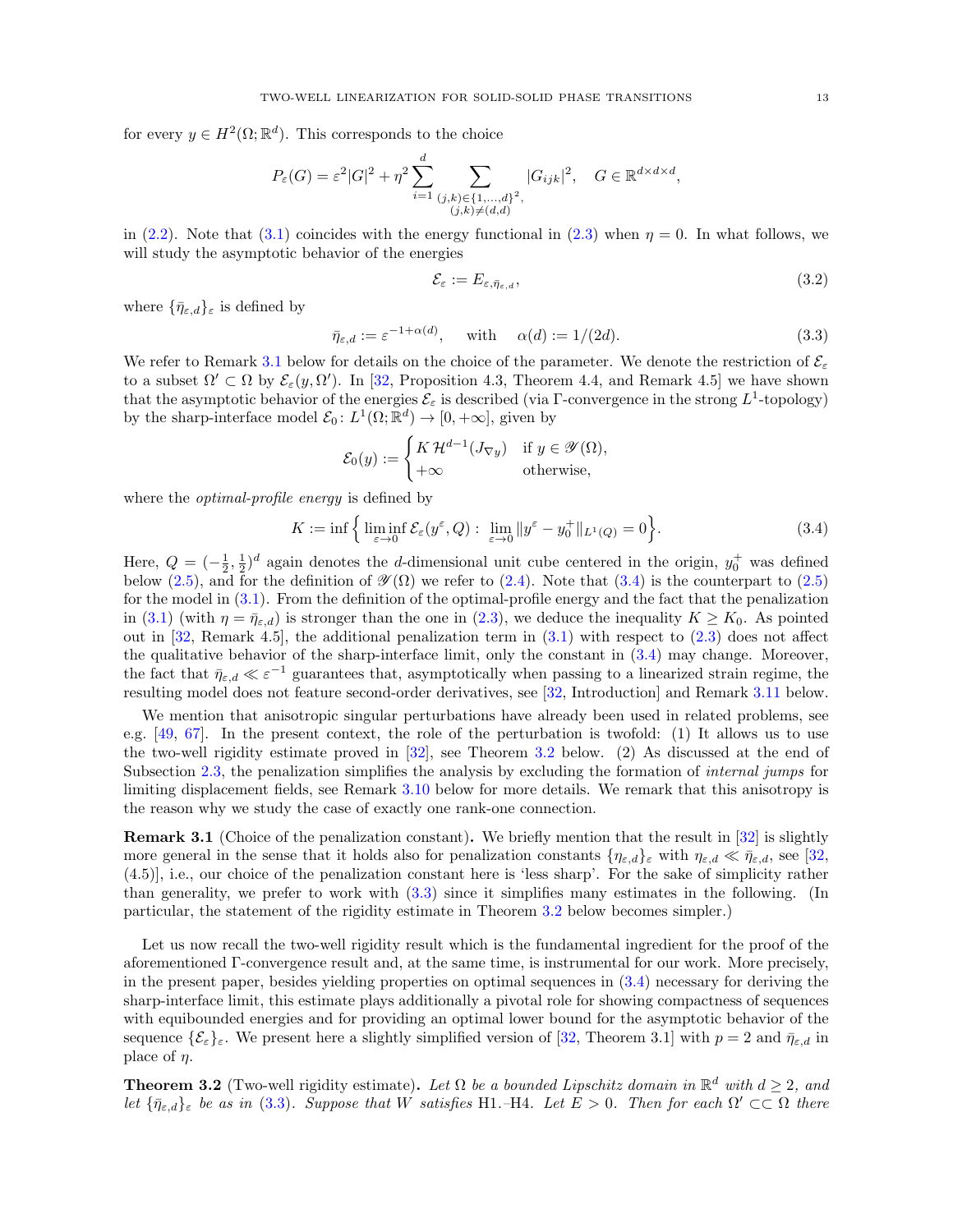exists a constant  $C = C(\Omega, \Omega', \kappa, c_1, E) > 0$  such that for every  $y \in H^2(\Omega; \mathbb{R}^d)$  with  $\mathcal{E}_{\varepsilon}(y) \leq E$  there exist a rotation  $R \in SO(d)$  and a phase indicator  $\Phi \in BV(\Omega; \{A, B\})$  satisfying

<span id="page-13-0"></span>
$$
\|\nabla y - R\Phi\|_{L^2(\Omega')} \le C\varepsilon \quad \text{and} \quad |D\Phi|(\Omega) \le C. \tag{3.5}
$$

Additionally, the choice of the rotation R and the phase indicator  $\Phi$  is independent of the set  $\Omega' \subset\subset \Omega$ . If  $\Omega$  is a paraxial cuboid, [\(3.5\)](#page-13-0) holds on the entire domain  $\Omega$  for a constant  $C = C(\Omega, \kappa, c_1, E) > 0$ .

We point out that the result in [\[32,](#page-62-0) Theorem 3.1] is more general. Indeed, it is stated for any  $\eta \geq \varepsilon$ and for a range of integrability exponents. The present version for the choice  $\eta = \bar{\eta}_{\varepsilon,d}$  is the counterpart to the simplified version [\[32,](#page-62-0) Theorem 1.1] on general bounded Lipschitz domains, and for a non-sharp choice of  $\alpha(d)$ . We refer to [\[32,](#page-62-0) Section 3] for additional motivation on this estimate, in particular for a comparison with other quantitative rigidity estimates for multiwell energies.

The focus of this contribution is on a Γ-convergence analysis of the energies  $\mathcal{E}_{\varepsilon}$  in a topology different from the one specified above. It will lead to a limiting model simultaneously keeping track both of sharp interfaces between the two phases and of linearization effects. The precise topology for our Γ-convergence result is detailed in Subsection [3.2](#page-13-1) below, and the Γ-limit is presented in Subsection [3.4.](#page-18-1) Due to the necessity of linearizing nonlinear elastic energies, we additionally need a local Lipschitz condition for the construction of recovery sequences: besides the assumptions H1.-H6. stated in Subsection [2.1,](#page-5-0) we also require

H7. (Local Lipschitz condition) there exists a constant  $c_3 > 0$  such that

$$
|W(F_1) - W(F_2)| \le c_3(1 + |F_1| + |F_2|)|F_1 - F_2| \quad \text{for all} \ \ F_1, F_2 \in \mathbb{M}^{d \times d}.
$$

Moreover, for simplicity we will assume that

H8. (Geometric condition) for all  $t \in \mathbb{R}$  the set  $\Omega \cap \{x_d = t\}$  is connected (whenever nonempty).

The latter condition is only needed for the compactness result in Theorem [3.3](#page-14-0) and could be dropped at the expense of more elaborated arguments, see Remark [4.3](#page-25-0) for details.

<span id="page-13-1"></span>3.2. Compactness. This subsection is devoted to our main compactness result. Our approach consists in decomposing sequences of deformations  $\{y^{\varepsilon}\}_{\varepsilon}$  with equibounded  $\mathcal{E}_{\varepsilon}$ -energies into the sum of two parts:

- (a) Piecewise rigid movements, where 'piecewise' refers to associated Caccioppoli partitions induced by the A and B phase regions. These converge to the limit y of the deformations  $\{y^{\varepsilon}\}_{\varepsilon}$ .
- (b) Displacements, rescaled by  $\varepsilon$ , whose strain is equibounded in  $L^2$ . These converge to a limiting displacement field, which is piecewise Sobolev, with possible jumps with normal in  $e_d$ -direction.

In order to formulate the main result of this subsection, we need to introduce some notation. Denote by  $\mathscr{P}(\Omega)$  the following collection of *Caccioppoli partitions* of  $\Omega$ :

$$
\mathscr{P}(\Omega) := \left\{ \mathcal{P} = \{P_j\}_j \text{ partition of } \Omega \colon \bigcup_j \partial P_j \cap \Omega \subset \bigcup_{i \in \mathbb{N}} (\mathbb{R}^{d-1} \times \{s_i\}) \cap \Omega \text{ for } \{s_i\}_i \subset \mathbb{R} \right\}. \tag{3.6}
$$

We point out that the partitions can be finite or may consist of countably many sets. (For simplicity, we do not specify the index set corresponding to the indices j.) The definition above implies that  $\bigcup_j \partial P_j \cap \Omega$ consists of subsets of hyperplanes orthogonal to  $e_d$ , which extend up to the boundary of  $\Omega$ . Note that every Caccioppoli partition on the bounded domain  $\Omega$  induces an ordered one just by a permutation of the indices. For this reason, throughout the paper we always tacitly assume that partitions are ordered. We will say that  $P^{\varepsilon} \to P$  in measure as  $\varepsilon \to 0$  if  $\chi_{P^{\varepsilon}} \to \chi_P$  in  $L^1$ . Let  $\mathscr{U}(\Omega)$  be the set of *displacements* whose jump sets are the union of countably many subsets of hyperplanes orthogonal to  $e_d$ , i.e.,

$$
\mathscr{U}(\Omega) := \left\{ u \in SBV_{\text{loc}}^2(\Omega; \mathbb{R}^d) \colon J_u \subset \bigcup_{i \in \mathbb{N}} (\mathbb{R}^{d-1} \times \{s_i\}) \cap \Omega \text{ for } \{s_i\}_i \subset \mathbb{R} \right\}.
$$
 (3.7)

For basic properties of Caccioppoli partitions and SBV functions we refer to Appendix [A.](#page-60-0) In particular, the essential boundary of a set is indicated by  $\partial^*$ . For sets  $\Omega' \subset \Omega$  and  $S \subset \Omega$ , we denote by  $\pi_d(S)$  the orthogonal projection of S onto the  $e_d$ -axis, and define the *layer set* 

<span id="page-13-4"></span><span id="page-13-3"></span><span id="page-13-2"></span>
$$
L_{\Omega'}(S) = \Omega' \cap \left( \mathbb{R}^{d-1} \times \pi_d(S) \right). \tag{3.8}
$$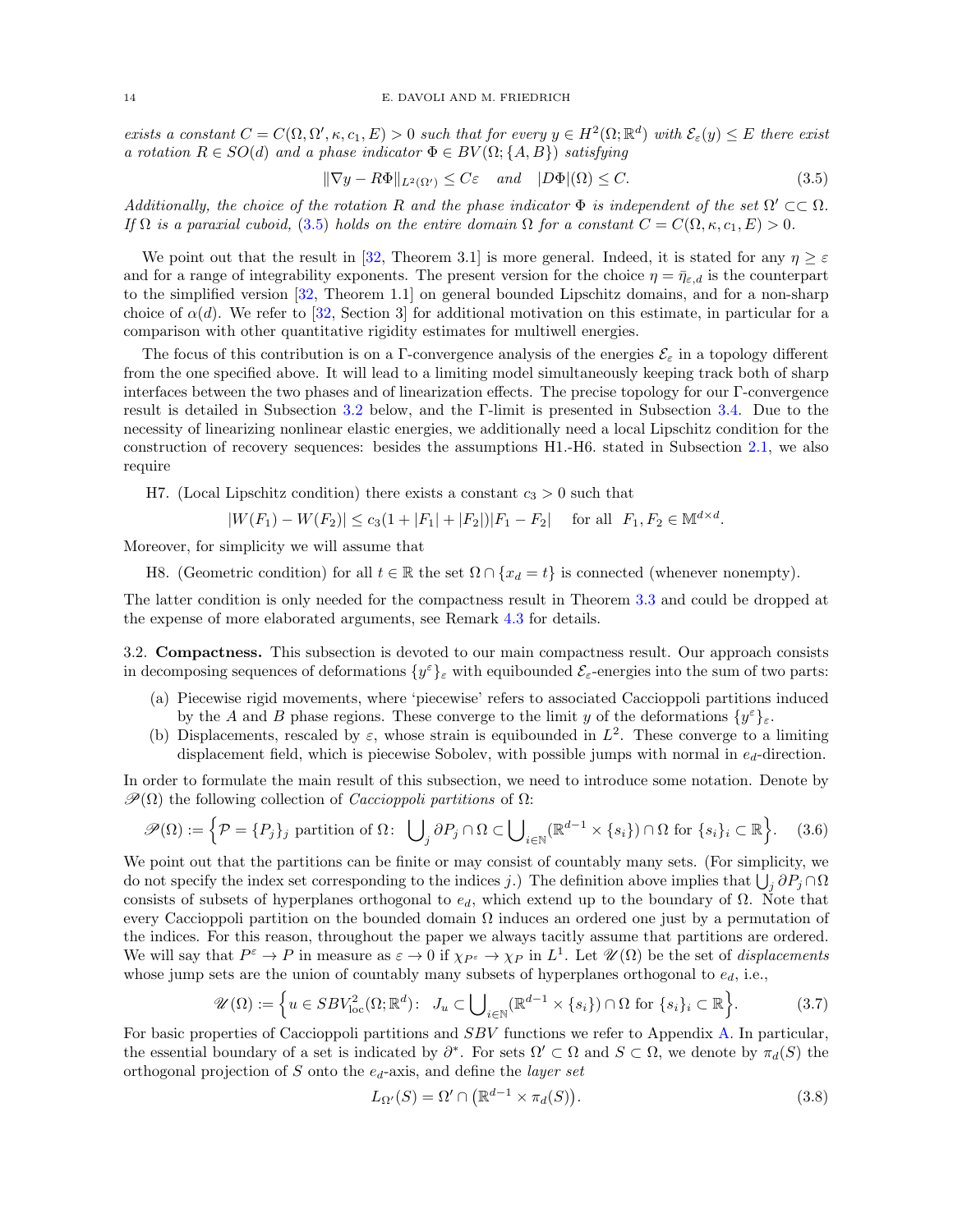We now state our main compactness result. Recall the definition of  $\mathcal{Y}_R(\Omega)$  in [\(2.4\)](#page-6-3).

<span id="page-14-0"></span>**Theorem 3.3** (Compactness). Let  $\Omega \subset \mathbb{R}^d$  be a bounded Lipschitz domain satisfying H8. Assume that W satisfies assumptions H1.–H4., and let  $\{y^{\varepsilon}\}_{\varepsilon} \subset H^2(\Omega; \mathbb{R}^d)$  be a sequence of deformations satisfying the uniform energy estimate

<span id="page-14-12"></span><span id="page-14-4"></span><span id="page-14-2"></span>
$$
\sup_{\varepsilon>0} \mathcal{E}_{\varepsilon}(y^{\varepsilon}) \le C_0 < +\infty.
$$
\n(3.9)

Then, up to the extraction of a subsequence (not relabeled), the following holds:

(a) (Piecewise rigidity) There exist Caccioppoli partitions  $\mathcal{P}^{\varepsilon} := \{P_j^{\varepsilon}\}\$  of  $\Omega$  such that

$$
\mathcal{H}^{d-1}\left(\bigcup_{j}\partial^{*}P_{j}^{\varepsilon}\right)\leq C,\tag{3.10}
$$

$$
\sum_{j} \min \left\{ \mathcal{L}^{d}(\Omega' \cap P_{j}^{\varepsilon}), \mathcal{L}^{d}(L_{\Omega'}(P_{j}^{\varepsilon}) \setminus P_{j}^{\varepsilon}) \right\} \leq C_{\Omega'} \varepsilon^{p} \quad \text{for every } \Omega' \subset\subset \Omega,
$$
 (3.11)

for some  $p = p(d) \in (1, 2)$ , where C depends only on  $C_0$  and  $\Omega$ , and  $C_{\Omega'}$  additionally on  $\Omega'$ . There exist associated rotations  $R^{\varepsilon} \in SO(d)$ , as well as collections of phase indicators  $\mathcal{M}^{\varepsilon} := \{M_j^{\varepsilon}\}_j$ , with  $M_j^{\varepsilon} \in \{A, B\}$  for every j and  $\varepsilon$ , such that

<span id="page-14-3"></span>
$$
\sup_{\varepsilon>0} \|\nabla y^{\varepsilon} - \sum_{j} R^{\varepsilon} M_{j}^{\varepsilon} \chi_{P_{j}^{\varepsilon}} \|_{L^{2}(\Omega')} \leq C_{\Omega'} \varepsilon \quad \text{for every } \Omega' \subset\subset \Omega.
$$
 (3.12)

(b) (Limiting deformation and partition) There exist a limiting rotation  $R \in SO(d)$ , a limiting deformation  $y \in \mathcal{Y}_R(\Omega)$ , and a limiting partition  $\mathcal{P} = \{P_j\}_j \in \mathcal{P}(\Omega)$  such that

<span id="page-14-5"></span>
$$
R^{\varepsilon} \to R,\tag{3.13}
$$

$$
P_j^{\varepsilon} \to P_j \quad in measure for all j,
$$
\n(3.14)

$$
y^{\varepsilon} - \int_{\Omega} y^{\varepsilon}(x) dx \to y \quad strongly \ in \ H^{1}(\Omega; \mathbb{R}^{d}), \tag{3.15}
$$

$$
\sum_{j} R^{\varepsilon} M_{j}^{\varepsilon} \chi_{P_{j}^{\varepsilon}} \rightharpoonup^{*} \nabla y \quad weakly^* \ in \ BV(\Omega; \mathbb{M}^{d \times d}). \tag{3.16}
$$

(c) (Displacements) We find collections of constants  $\mathcal{T}^{\varepsilon} := \{t_j^{\varepsilon}\}_j \subset \mathbb{R}^d$ , associated to  $\mathcal{P}^{\varepsilon}$ , satisfying

$$
\frac{|t_i^{\varepsilon} - t_j^{\varepsilon}|}{\varepsilon} \to +\infty \quad \text{for all } i \neq j \text{ with } \mathcal{L}^d(P_i), \mathcal{L}^d(P_j) > 0, \text{ and } \lim_{\varepsilon \to 0} M_i^{\varepsilon} = \lim_{\varepsilon \to 0} M_j^{\varepsilon}, \tag{3.17}
$$

and defining the rescaled displacement fields associated to  $\mathcal{P}^{\varepsilon}, \mathcal{M}^{\varepsilon}, \mathcal{T}^{\varepsilon}$ , and  $R^{\varepsilon}$  by

<span id="page-14-11"></span><span id="page-14-10"></span><span id="page-14-9"></span><span id="page-14-8"></span><span id="page-14-7"></span><span id="page-14-6"></span><span id="page-14-1"></span>
$$
u^{\varepsilon} := \frac{y^{\varepsilon} - \sum_{j} (R^{\varepsilon} M^{\varepsilon}_{j} x + t^{\varepsilon}_{j}) \chi_{P^{\varepsilon}_{j}}}{\varepsilon},
$$
\n(3.18)

there exists  $u \in \mathscr{U}(\Omega)$  such that

$$
u^{\varepsilon} \to u \quad \text{in measure in } \Omega,\tag{3.19}
$$

$$
\nabla u^{\varepsilon} \rightharpoonup \nabla u \quad weakly \ in \ L^{2}_{loc}(\Omega; \mathbb{M}^{d \times d}). \tag{3.20}
$$

In view of our compactness result, sequences of deformations having equibounded energies decompose into the sum of piecewise rigid movements with gradients  $\sum_j R^{\varepsilon} M_j^{\varepsilon} \chi_{P_j^{\varepsilon}}$ , reflecting also the different phases A and B, and scaled SBV-displacements  $u^{\varepsilon}$  whose gradients are uniformly bounded in  $L_{loc}^2(\Omega; \mathbb{M}^{d \times d})$ . Let us comment on the compactness result and on some of the proof ideas.

The definition of the piecewise rigid movements, as well as  $(3.10)-(3.12)$  $(3.10)-(3.12)$ , follow from the geometric two-well rigidity result recalled in Theorem [3.2.](#page-12-1) In particular, [\(3.11\)](#page-14-4) shows that each component has either small volume or coincides (up to a small set) with a 'layer' of  $\Omega'$ . (We also refer to Figure [4](#page-22-0) below for a 2d illustration.) At this point, the passage to subdomains is necessary and in [\(3.12\)](#page-14-3) we control the quantities only in  $L^2_{\text{loc}}$ , cf. [\(3.5\)](#page-13-0). If  $\Omega$  is a paraxial cuboid, this passage can be avoided, see Remark [4.3](#page-25-0) for details in that direction. Let us also emphasize that the rotation  $R^{\varepsilon}$  is defined globally, i.e., it is independent of the components of the partition  $\mathcal{P}^{\varepsilon}$ .

Standard compactness results (see Theorem [A.1\)](#page-60-1) imply  $(3.13)-(3.14)$  $(3.13)-(3.14)$ , whereas  $(3.15)$  follows from Lemma [2.1,](#page-7-1) and for  $(3.16)$  we also take  $(3.12)$  into account. The global point of view for phase transitions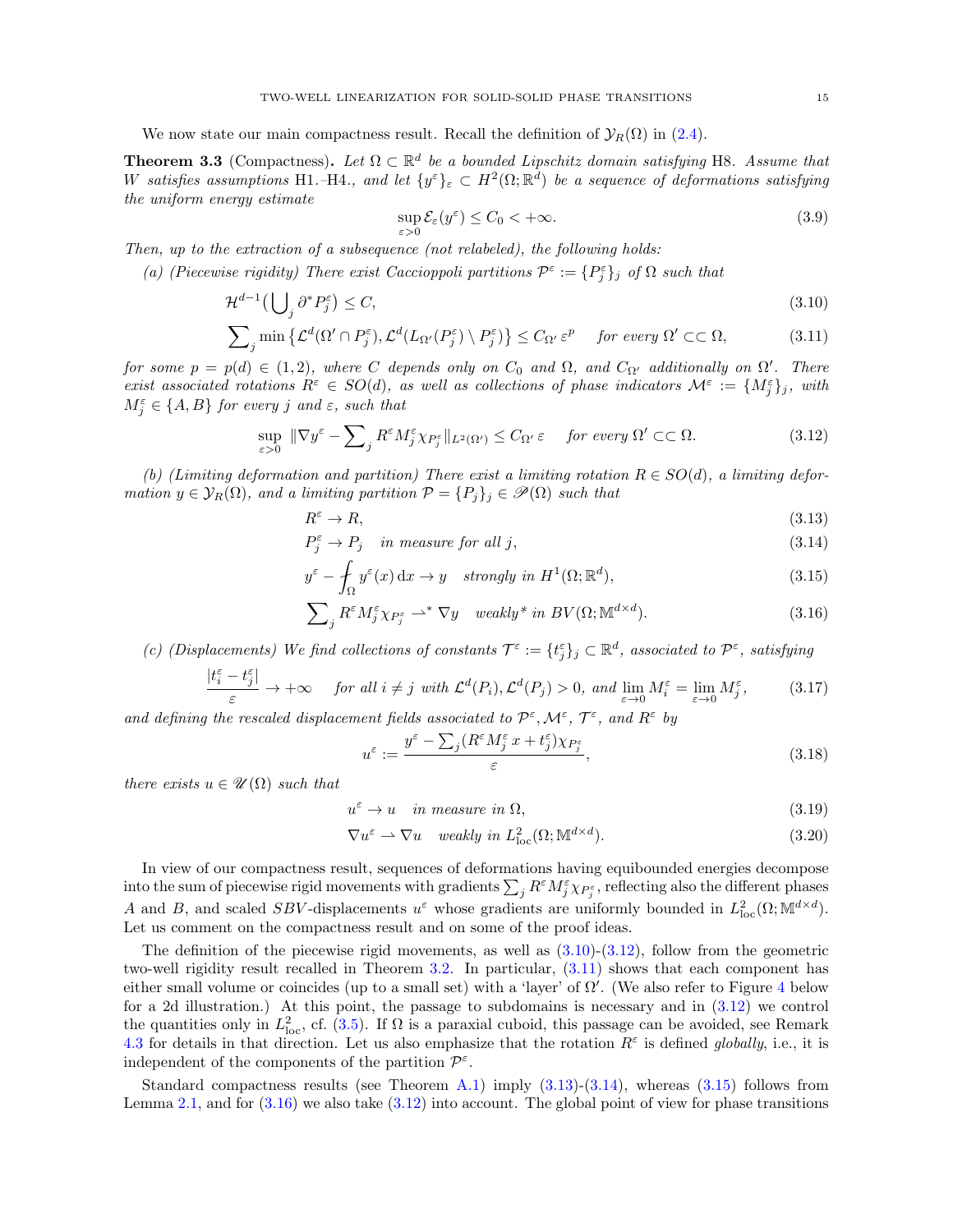given in Lemma [2.1](#page-7-1) is combined with a local one in  $(3.17)-(3.20)$  $(3.17)-(3.20)$ : the Caccioppoli partitions play the role of identifying subdomains where the small-strain displacement fields defined in [\(3.18\)](#page-14-10) satisfy good compactness properties [\(3.19\)](#page-14-11)-[\(3.20\)](#page-14-9).

In this context, condition [\(3.17\)](#page-14-1) represents a selection principle for the Caccioppoli partitions. (Note that  $\lim_{\varepsilon\to 0} M_k^{\varepsilon}$  for  $k = i, j$  is well defined by [\(3.13\)](#page-14-5), [\(3.14\)](#page-14-6), and [\(3.16\)](#page-14-8).) Loosely speaking, it implies that two regions of the domain in the same phase, say phase A, are represented in the limit by two different sets  $P_i$  and  $P_j$  if and only if along the sequence  $\{\mathcal{P}^{\varepsilon}\}_\varepsilon$  there is a layer contained in the B-phase region lying between  $P_i^{\varepsilon}$  and  $P_j^{\varepsilon}$  whose width is asymptotically (as  $\varepsilon \to 0$ ) much larger than  $\varepsilon$ , cf. the discussion below  $(2.16)$ . We emphasize that, without the selection principle  $(3.17)$ , there might be different possible choices for the limiting partition, as the following example shows.

<span id="page-15-0"></span>**Example 3.4** (Non-uniqueness of limiting partition). The choice of different partitions at level  $\varepsilon$  is not equivalent. In particular, different  $\varepsilon$ -decompositions determine different limiting displacements and Caccioppoli partitions, which may contain a different 'amount of information'. To clarify this, consider the following two-dimensional example. (For related examples, we refer to [\[38,](#page-62-26) Example 2.5] or [\[37,](#page-62-25) Example 2.4]). Let

$$
\Omega = (0,1) \times (0,2), \quad \Omega_1 = (0,1) \times (0,1), \quad \Omega_2 = (0,1) \times (1,2)
$$

and for  $\varepsilon > 0$  and  $l \in \{1/2, 1, 2\}$  consider the sets

$$
\Omega_3^{\varepsilon,l} = (0,1) \times (1 - \varepsilon^l, 1 + \varepsilon^l), \quad \Omega_1^{\varepsilon,l} = \Omega_1 \setminus \Omega_3^{\varepsilon,l}, \quad \Omega_2^{\varepsilon,l} = \Omega_2 \setminus \Omega_3^{\varepsilon,l}.
$$

We define three different example sequences according to the value of l: first, define  $\tilde{y}^{\varepsilon,l} \in H^1(\Omega;\mathbb{R}^2)$  by

$$
\tilde{y}^{\varepsilon,l}(x) := \begin{cases} x & x \in \Omega_1^{\varepsilon,l} \\ Bx - \kappa(1-\varepsilon^l)e_2 & x \in \Omega_3^{\varepsilon,l} \\ x + 2\kappa\varepsilon^l e_2 & x \in \Omega_2^{\varepsilon,l} \end{cases}
$$

for every  $x \in \Omega$ , where  $\kappa$  is given in H3., and then

$$
y^{\varepsilon,l} := \tilde{y}^{\varepsilon,l} * \frac{1}{\varepsilon^4} \varphi(\cdot/\varepsilon^2),
$$

where  $\varphi: \mathbb{R}^2 \to \mathbb{R}^2$  is a standard mollifier with  $\text{supp}(\varphi) \subset B_1(0)$ . One can check that  $\text{sup}_{\varepsilon > 0} \mathcal{E}_{\varepsilon}(y^{\varepsilon, l}) < \infty$ . There are two natural alternative decompositions of the maps  $y^{\varepsilon,l}$ , namely

(1) 
$$
y^{\varepsilon,l} = (R^{\varepsilon,l} M_1^{\varepsilon,l} x + t_1^{\varepsilon,l}) \chi_{P_1^{\varepsilon,l}} + \varepsilon u^{\varepsilon,l},
$$
 and (2)  $y^{\varepsilon,l} = \sum_{j=1}^3 (\hat{R}^{\varepsilon,l} \hat{M}_j^{\varepsilon,l} x + \hat{t}_j^{\varepsilon,l}) \chi_{\hat{P}_j^{\varepsilon,l}} + \varepsilon \hat{u}^{\varepsilon,l},$ 

where  $R^{\varepsilon,l} = \hat{R}^{\varepsilon,l} = \mathrm{Id}$  and the Caccioppoli partitions, phases, and constant translations are defined as

(1)  $P_1^{\varepsilon,l} = \Omega, \quad M_1^{\varepsilon,l} = A, \quad t_1^{\varepsilon,l} = 0,$ 

$$
(2) \quad \hat{P}_{j}^{\varepsilon,l} = \Omega_{j}^{\varepsilon,l}, \qquad \hat{M}_{1}^{\varepsilon,l} = \hat{M}_{2}^{\varepsilon,l} = A, \ \hat{M}_{3}^{\varepsilon,l} = B, \qquad \hat{t}_{1}^{\varepsilon,l} = 0, \ \hat{t}_{2}^{\varepsilon,l} = 2\kappa\varepsilon^{l}e_{2} - b\varepsilon, \ \hat{t}_{3}^{\varepsilon,l} = -\kappa(1-\varepsilon^{l})e_{2},
$$

respectively, where  $b \in \mathbb{R}^2$  is some arbitrary translation. This leads to the different limiting displacement fields and Caccioppoli partitions

(1) 
$$
u^l = 0 \cdot \chi_{\Omega_1} + s^l e_2 \chi_{\Omega_2},
$$
  $P_1^l = \Omega,$   
\n(2)  $\hat{u}^l = 0 \cdot \chi_{\Omega_1} + b \chi_{\Omega_2},$   $\hat{P}_1^l = \Omega_1, \ \hat{P}_2^l = \Omega_2, \ \hat{P}_3^l = \emptyset,$ 

where  $s^l := 2\kappa \lim_{\varepsilon \to 0} \varepsilon^{l-1}$  for  $l \in \{1/2, 1, 2\}.$ 

In case (2), where the sets  $\Omega_1$  and  $\Omega_2$  are split in the limiting partition, the limiting displacement does not provide any information on the behavior of the deformations at the  $\varepsilon$ -level. Note that the translation  $b \in \mathbb{R}^2$  just expresses the non-uniqueness of the limiting configuration and does not have any physically reasonable interpretation, see Proposition [3.6](#page-16-1) below. On the contrary, in case (1) the jump height of the limiting displacement on  $\partial\Omega_1 \cap \partial\Omega_2$  provides information on the width of the intermediate layer  $\Omega_3^{\varepsilon, l}$ where the deformation is in phase B: The jump heights  $s^2 = 0$  and  $s^1 = 2\kappa$  express that the width is of order  $\ll \varepsilon$  and  $\sim \varepsilon$ , respectively. As  $s^{1/2} = \infty$ , we observe that  $u^{1/2} \notin \mathcal{U}(\Omega)$ . Thus, alternative (1) is not allowed in the case  $l = 1/2$  and the sets  $\Omega_1$  and  $\Omega_2$  have to be split in the limiting partition. The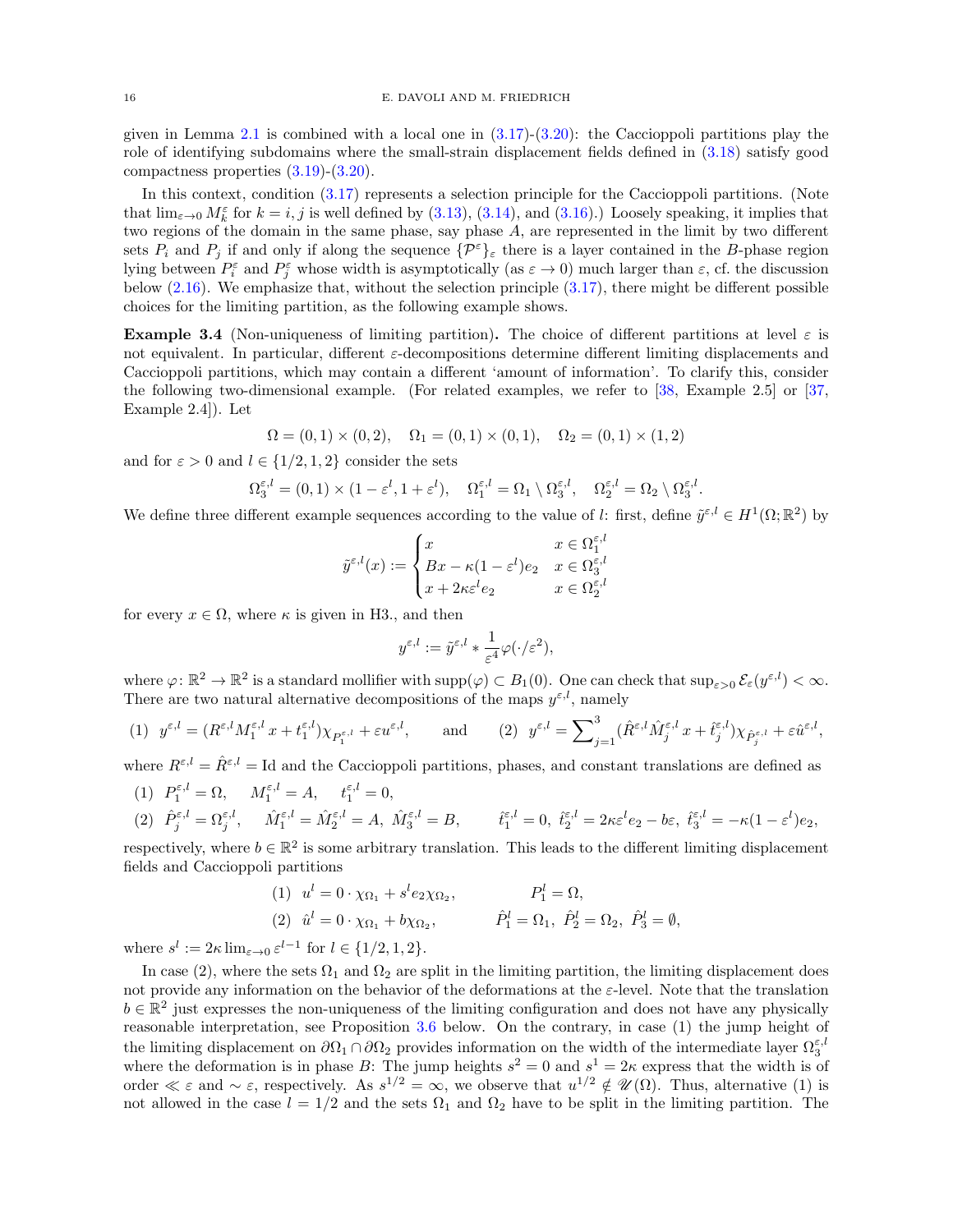observation that coarser partitions provide more information suggests to define the partition 'as coarse as possible'. This intuition is exactly reflected in the selection principle  $(3.17)$ : for  $l = 1, 2$  we apply Case (1) and only for  $l = 1/2$  we apply Case (2).

As a consequence of Theorem [3.3,](#page-14-0) we introduce the following notion of convergence.

<span id="page-16-2"></span>**Definition 3.5.** (i) We say that a sequence of deformations  $\{y^{\varepsilon}\}_{\varepsilon}$  is asymptotically represented by a limiting triple  $(y, u, \mathcal{P}) \in \mathscr{Y}(\Omega) \times \mathscr{U}(\Omega) \times \mathscr{P}(\Omega)$ , and write

$$
y^{\varepsilon} \to (y, u, \mathcal{P}),
$$

if there are sequences  $\{R^{\varepsilon}\}_{\varepsilon}, \{\mathcal{P}^{\varepsilon}\}_{\varepsilon}, \{\mathcal{M}^{\varepsilon}\}_{\varepsilon}$ , and  $\{\mathcal{T}^{\varepsilon}\}_{\varepsilon}$  such that  $(3.10)-(3.20)$  $(3.10)-(3.20)$  hold. (ii) We call a sequence of quadruples  $(R^{\varepsilon}, \mathcal{P}^{\varepsilon}, \mathcal{M}^{\varepsilon}, \mathcal{T}^{\varepsilon})$  admissible for  $\{y^{\varepsilon}\}_{\varepsilon}$  if  $(3.10)-(3.20)$  $(3.10)-(3.20)$  are satisfied. (iii) We call a triple  $(y, u, \mathcal{P}) \in \mathcal{Y}(\Omega) \times \mathcal{U}(\Omega) \times \mathcal{P}(\Omega)$  admissible for  $\{y^{\varepsilon}\}_{\varepsilon}$  if  $\{y^{\varepsilon}\}_{\varepsilon}$  is asymptotically represented by  $(y, u, \mathcal{P})$ .

Although we use the notation  $\to$  and call  $(y, u, \mathcal{P})$  a limiting triple, it is clear that Definition [3.5](#page-16-2) cannot be understood as a convergence in the usual sense. In particular, a specific feature of our limiting model is that in the limit  $\varepsilon \to 0$  a *tripling of the variables* occurs. Another crucial aspect is given by the fact that along the sequence a characterization in terms of quadruples is needed. Let us highlight the relation between the quadruples and the limiting triples: the deformation  $y \in \mathscr{Y}(\Omega)$  is determined by the rotation  $R^{\varepsilon}$ , the partitions  $\mathcal{P}^{\varepsilon}$ , and the phases  $\mathcal{M}^{\varepsilon}$ , see [\(3.16\)](#page-14-8). For the displacement field u we additionally need the translations  $\mathcal{T}^{\varepsilon}$ , see [\(3.18\)](#page-14-10)-[\(3.19\)](#page-14-11). Finally, the limiting partition  $\mathcal{P}$  is directly related to  $\mathcal{P}^{\varepsilon}$  by [\(3.14\)](#page-14-6).

We will now proceed with a more specific characterization of the admissible limiting triples for a sequence  $\{y^{\varepsilon}\}_{\varepsilon}$ .

<span id="page-16-0"></span>3.3. Characterization of admissible limiting triples. In this subsection, our aim is to give a complete characterization of all limiting triples  $(y, u, \mathcal{P})$  which are admissible for a sequence  $\{y^{\varepsilon}\}_{\varepsilon}$  considered in Theorem [3.3.](#page-14-0) This, in turn, specifies the domain of our effective energy discussed in the next subsection. Below we will see that the choice of the deformation y and the partition  $P$  is unique. On the other hand, however, we see that  $u$  is not determined uniquely:

Consider admissible quadruples  $\{(R^{\varepsilon},P^{\varepsilon},\mathcal{M}^{\varepsilon},\mathcal{T}^{\varepsilon})\}_{\varepsilon}$  for a sequence  $\{y^{\varepsilon}\}_{\varepsilon}$  which is asymptotically represented by a triple  $(y, u, \mathcal{P})$ , where  $\mathcal{T}^{\varepsilon} = {\{t_j^{\varepsilon}\}_j}$ . Then, we find another sequence of admissible quadruples  $\{(\hat{R}^{\varepsilon}, \hat{\mathcal{P}}^{\varepsilon}, \hat{\mathcal{M}}^{\varepsilon}, \hat{\mathcal{T}}^{\varepsilon})\}_{\varepsilon}$  by setting  $\hat{R}^{\varepsilon} = \exp(-\varepsilon S)R^{\varepsilon}$  for  $S \in \mathbb{M}^{d \times d}_{\text{skew}}, \hat{\mathcal{P}}^{\varepsilon} = \mathcal{P}^{\varepsilon}, \hat{\mathcal{M}}^{\varepsilon} = \mathcal{M}^{\varepsilon}$ , and  $\hat{\mathcal{T}}^{\varepsilon} = \{\hat{t}^{\varepsilon}_j\}_j$  with  $\hat{t}^{\varepsilon}_j = t^{\varepsilon}_j - \varepsilon t_j$  for some  $t_j \in \mathbb{R}^d$  for all j. (Here, exp denotes the matrix exponential.) In view of  $(3.16)$  and  $(3.18)$ – $(3.19)$ , a short computation yields that this sequence of quadruples will give the limiting triple  $(y, \hat{u}, \mathcal{P})$  with

<span id="page-16-4"></span><span id="page-16-3"></span>
$$
\hat{u}(x) = u(x) + \sum_{j} t_j \chi_{P_j}(x) + S \nabla y(x) x \quad \text{for all } x \in \Omega.
$$
\n(3.21)

To take this ambiguity of the limiting description into account, for a given deformation  $y \in \mathscr{Y}(\Omega)$  and a given Caccioppoli partition  $\mathcal{P} = \{P_j\}_j \in \mathcal{P}(\Omega)$ , we introduce the set

$$
\mathcal{F}(y,\mathcal{P}) = \left\{ T : \Omega \to \mathbb{R}^d \text{ such that } T(x) = \sum_j t_j \chi_{P_j}(x) + S \nabla y(x) \, x, \quad t_j \in \mathbb{R}^d, \ S \in \mathbb{M}^{d \times d}_{\text{skew}} \right\} \tag{3.22}
$$

of corresponding piecewise translations combined with global infinitesimal rotations. We obtain the following characterization.

<span id="page-16-1"></span>**Proposition 3.6** (Characterization of admissible limiting triples). Let  $\{y^{\varepsilon}\}_{\varepsilon}$  be a sequence as in Theo-rem [3.3.](#page-14-0) Let  $(y^1, u^1, \mathcal{P}^1)$  and  $(y^2, u^2, \mathcal{P}^2)$  be two admissible triples. Then the following assertions hold:

- (i)  $y^1 = y^2$  and  $\mathcal{P}^1 = \mathcal{P}^2$  (up to possible reorderings of the sets).
- (ii) There exists  $T \in \mathcal{T}(y^1, \mathcal{P}^1) = \mathcal{T}(y^2, \mathcal{P}^2)$  such that  $u^1 u^2 = T$ .
- (iii) For each  $\tilde{T} \in \mathcal{T}(y^1, \mathcal{P}^1)$ , the triple  $(y^1, u^1 + \tilde{T}, \mathcal{P}^1)$  is admissible.

Property (i) states that the limiting deformation is uniquely determined. It follows from  $(3.15)$ . The corresponding property for the partition is a consequence of the selection principle in [\(3.17\)](#page-14-1). Without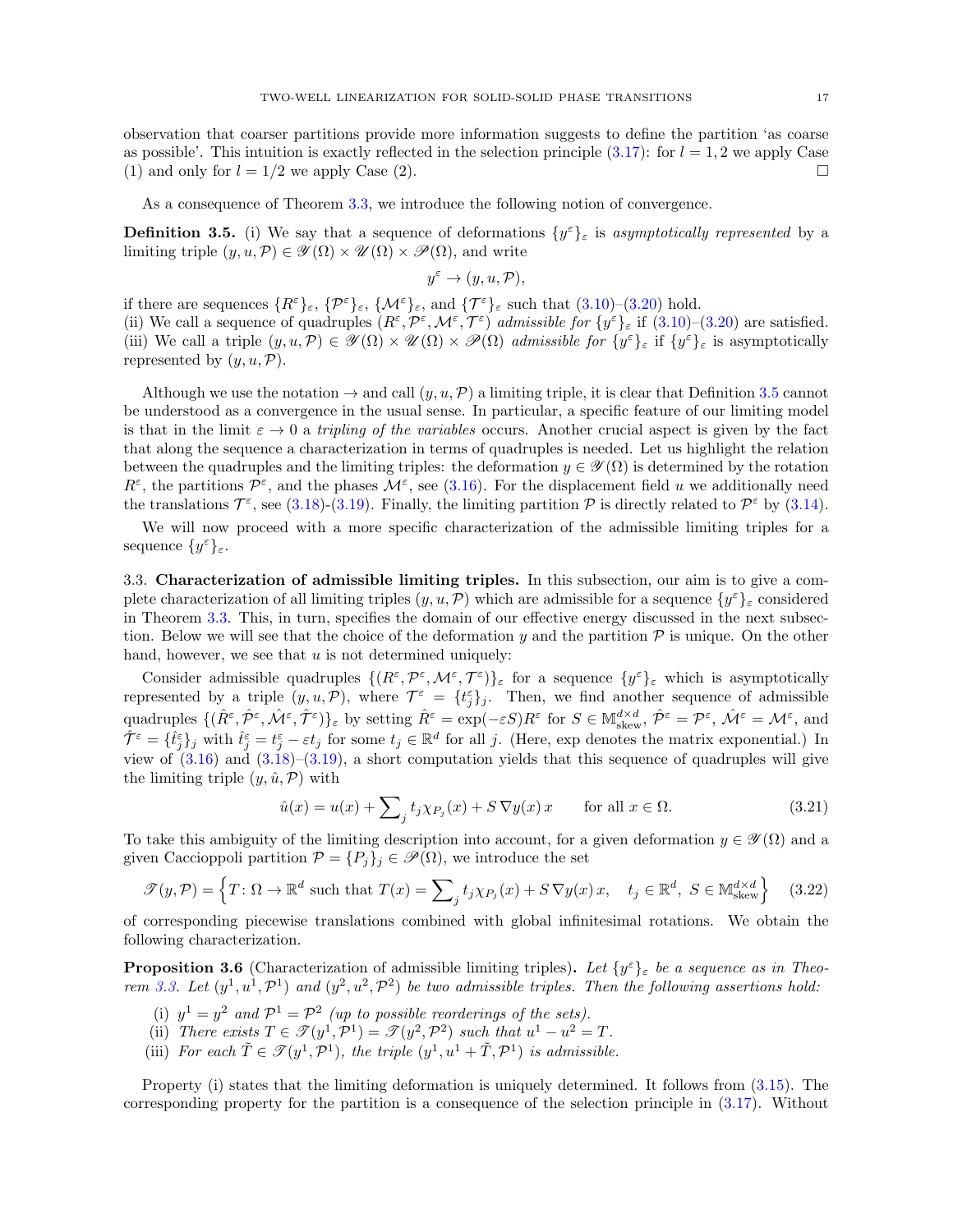such a condition other choices are possible, see Example [3.4](#page-15-0) for more details. Property (ii) states that the admissible displacement fields for a sequence  $\{y^{\varepsilon}\}_{\varepsilon}$  are determined uniquely up to piecewise translations and a global (infinitesimal) rotation. This non-uniqueness has been illustrated in [\(3.21\)](#page-16-3).

The next result characterizes the jump sets involved in admissible limiting triples.

<span id="page-17-1"></span>**Proposition 3.7** (Admissible limiting triples; jump set and partition). Let  $\{y^{\varepsilon}\}_{\varepsilon}$  be a sequence as in Theorem [3.3.](#page-14-0) Then for each admissible triple  $(y, u, \mathcal{P})$  in the sense of Definition [3.5](#page-16-2) there holds

$$
J_{\nabla y} \subset \bigcup\nolimits_j \partial P_j \cap \Omega.
$$

There are examples of sequences  $\{y^{\varepsilon}\}_{\varepsilon}$  such that the inclusion is strict.

The fact that the inclusion may be strict can be seen in Case (2) of Example [3.4](#page-15-0) (corresponding to  $l = 1/2$ ). We also note by Proposition [3.6\(](#page-16-1)iii) that there is always an admissible displacement field u with  $\bigcup_j \partial P_j \cap \Omega \subset J_u$ . This inclusion might be strict, see Case (1) in Example [3.4](#page-15-0) with  $l = 1$ . We proceed with a result which specifies the jump heights of admissible limiting displacement fields. For  $u \in \mathcal{U}(\Omega)$ , the normal on  $J_u$  is given by  $\nu_u = e_d$ . We denote by  $u^+$  and  $u^-$  the corresponding one-sided limits of u and we let  $[u] := u^+ - u^-$ .

<span id="page-17-2"></span>**Proposition 3.8** (Admissible limiting displacement fields; jump heights). Let  $(y, u, \mathcal{P})$  be an admissible triple in the sense of Definition [3.5](#page-16-2) and let  $R \in SO(d)$  be such that  $y \in \mathcal{Y}_R(\Omega)$ . We have

(i) 
$$
[u](x)
$$
 constant for  $\mathcal{H}^{d-1}$ -a.e.  $x \in (\mathbb{R}^{d-1} \times \{t\}) \cap \Omega$  for all  $t \in \mathbb{R}$  with  $J_u \cap (\mathbb{R}^{d-1} \times \{t\}) \neq \emptyset$ ,

(ii) 
$$
[u](x) \in [0, +\infty)Re_d
$$
 for  $\mathcal{H}^{d-1}$ -a.e.  $x \in (J_u \setminus \bigcup_j \partial P_j) \cap {\nabla y = RA},$ 

(iii) 
$$
- [u](x) \in [0, +\infty) \text{Re}_d \text{ for } \mathcal{H}^{d-1} \text{-a.e. } x \in (J_u \setminus \bigcup_j \partial P_j) \cap \{\nabla y = RB\}.
$$

Roughly speaking, property (i) is a consequence of the geometry of the A and B phase regions induced by the rigidity estimate. We refer to  $(3.11)$  and to Figure [4](#page-22-0) for an illustration. We also refer to the discussion on the jump height in [\(2.16\)](#page-11-2). In particular, (i) implies that the jump set consists of subsets of hyperplanes orthogonal to  $e_d$ , which extend up to the boundary of  $\Omega$ . Some intuition for point (ii) has been provided in  $(2.16)$ , see also Case  $(1)$  in Example [3.4](#page-15-0) with  $l = 1$ . Point (iii) is similar by changing the roles of the phases A and B. Note that (ii) and (iii) are well defined by Proposition [3.7.](#page-17-1)

<span id="page-17-3"></span>Definition 3.9. In view of Theorem [3.3,](#page-14-0) Proposition [3.7,](#page-17-1) and Proposition [3.8,](#page-17-2) we introduce the set of admissible limiting triples

$$
\mathcal{A}:=\Big\{(y,u,\mathcal{P})\in \mathscr{Y}(\Omega)\times \mathscr{U}(\Omega)\times \mathscr{P}(\Omega)\colon \ J_{\nabla y}\subset \bigcup\nolimits_{j=1}^\infty \partial P_j\cap \Omega, \ \ u \ \text{satisfies (i)–(iii) in Proposition 3.8}\Big\}.
$$

<span id="page-17-0"></span>Remark 3.10 (Internal jumps). As discussed already heuristically in Subsection [2.3,](#page-9-3) the choice of the penalization factor [\(3.3\)](#page-12-3) simplifies the analysis by excluding the formation of internal jumps for limiting displacement fields, see Proposition [3.8\(](#page-17-2)i). This allows us to formulate our limiting model for displacements in a piecewise Sobolev setting. Let us mention that without such a requirement the domain of the limiting model is expected to be the space of generalized functions of bounded variation  $GSBD^2(\Omega)$ introduced in [\[30\]](#page-62-28), with an additional constraint on the jump sets of admissible functions. Note that this phenomenon is not just a technical mathematical issue, but is related to branching, i.e., to the presence of microstructures near interfaces, see e.g. [\[20,](#page-61-20) [21,](#page-61-21) [33,](#page-62-29) [49,](#page-62-15) [67\]](#page-63-4). Particularly, see [\[21\]](#page-61-21) for a simplified scalar model in SBV addressing the low volume-fraction of one phase, and dealing with the problem of internal jumps. (We also refer to [\[33\]](#page-62-29) for some extensions to a vectorial model in the geometrically linear setting, and to [\[24\]](#page-61-22) for a corresponding scaling law in the case of a martensitic nucleus embedded in an austenitic matrix.)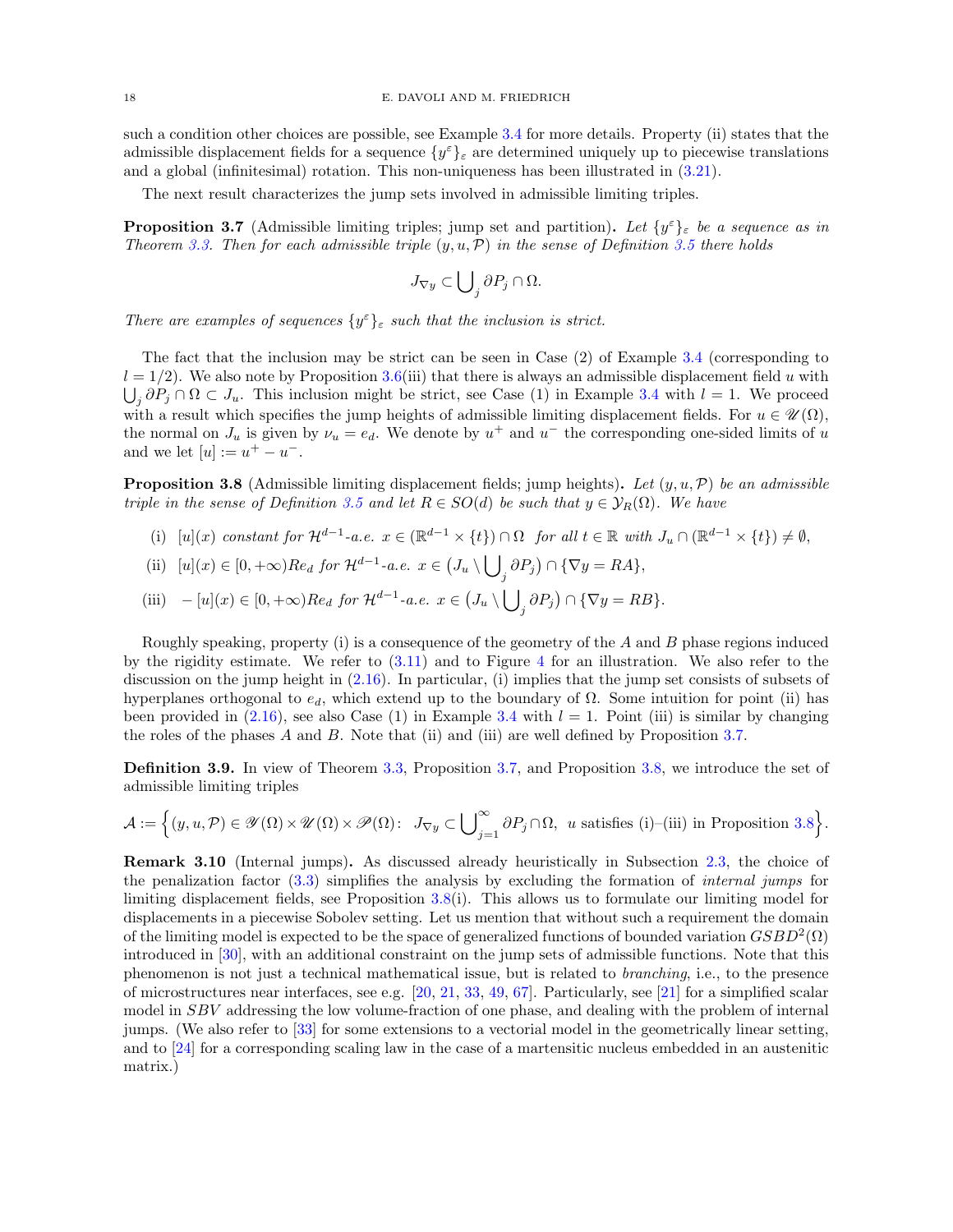<span id="page-18-1"></span>3.4. The effective limiting model and Γ-convergence. This subsection is devoted to the identification of the effective limiting model. We start by introducing the limiting energy functional. We preliminarily recall that, in view of assumption H5., the stored energy density W is  $C^2$  in a neighborhood of the set  $SO(d)$ {A, B}. We also recall the quadratic form  $Q_{lin}$  defined in [\(2.11\)](#page-9-4), Definition [3.9,](#page-17-3) and the asymptotic optimal-profile energy in  $(3.4)$ . We define the functional

<span id="page-18-2"></span>
$$
\mathcal{E}_0^{\mathcal{A}}(y, u, \mathcal{P}) := \int_{\Omega} \mathcal{Q}_{\text{lin}}(\nabla y, \nabla u) \,dx + K \mathcal{H}^{d-1}(J_{\nabla y}) + 2K \mathcal{H}^{d-1}\Big(\big(J_u \cup \big(\bigcup_j \partial P_j \cap \Omega\big)\big) \setminus J_{\nabla y}\Big) \tag{3.23}
$$

for every  $(y, u, \mathcal{P}) \in \mathcal{A}$ . Note that the elastic term is well defined as  $\nabla y(x) \in SO(d)\{A, B\}$  for a.e.  $x \in \Omega$ .

We briefly compare this energy to the limiting models in Subsection [2.2](#page-6-4) and explain the relation to  $\mathcal{E}_{\varepsilon}$  introduced in [\(3.2\)](#page-12-4). First, the elastic energy is more general than the one in [\(2.10\)](#page-9-0) as it accounts for the two different phases indicated by  $\nabla y$ . Moreover, in contrast to [\(2.6\)](#page-7-3), the functional contains two surface terms: the jumps of  $\nabla y$  represent the energy associated to single phase transitions between Aand B-phases, already appearing in [\(2.6\)](#page-7-3). The second surface term corresponds to two 'consecutive phase transitions', i.e., two transitions with a small intermediate layer whose width vanishes as  $\varepsilon \to 0$ , which remain undetected by y. More generally speaking, by relaxation in the limit  $\varepsilon \to 0$ , the first term (single transition) and the second term (double transition) effectively correspond to an odd and an even number of consecutive phase transitions, respectively, cf. Figure [3.](#page-18-0) Note that the second surface term enters the energy with double cost with respect to single phase transitions. This term itself has two contributions: recalling the selection principle for the partition in [\(3.17\)](#page-14-1), small intermediate layers of width  $\sim \varepsilon$  are associated to  $J_u$  in the limit  $\varepsilon \to 0$  and layers with asymptotically much larger width are encoded by the partition P. Layers of width  $\ll \varepsilon$  do not affect the limiting energy. This is illustrated in Example [3.4.](#page-15-0)

<span id="page-18-0"></span>

FIGURE 3. Illustration of situations corresponding to even and odd numbers of consecutive phase transitions. We assume that  $w_{\varepsilon}^i \to 0$  as  $\varepsilon \to 0$  and that  $\liminf_{\varepsilon \to 0} w_{\varepsilon}^i/\varepsilon > 0$ for  $i = 1, \ldots, 8$ . The shaded regions describe the areas in which the phase transitions occur. (a) We depict here the case of two phase transitions: the intermediate phase has infinitesimal width  $w_{\varepsilon}^1$  and thus disappears in the limit. Its presence at level  $\varepsilon$ , though, still affects  $\mathcal{E}_0^{\mathcal{A}}$ . Indeed, in the second surface term, the length of the interface between the two limiting A-regions will enter the energy with density  $2K$ . (b) The case of three intermediate phases is depicted. Although being different from (a) on the level  $\varepsilon$ , this situation leads to the same effective energy. In this sense, two intermediate phases 'compensate each other' in the limit. Note that the jump height of the limiting function is determined by  $w_{\varepsilon}^2$  and  $w_{\varepsilon}^4$  only. (c) We illustrate here the situation of five phase transitions: the energy contribution is accounted for in  $\mathcal{E}_0^{\mathcal{A}}$  by the first surface term, i.e., the length of the interface between the limiting A- and B-regions, reflected by  $J_{\nabla y}$ , will enter the energy only with density K.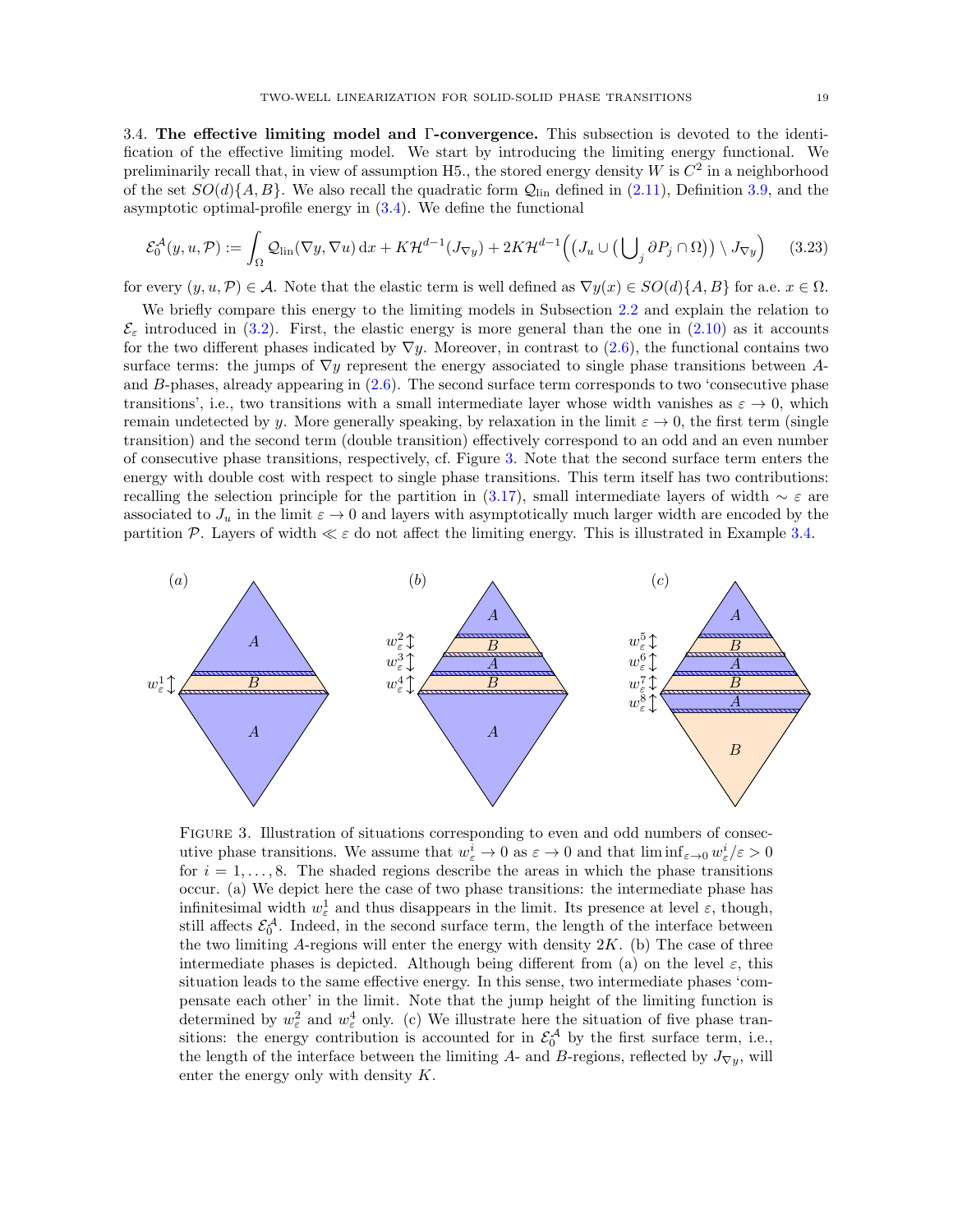<span id="page-19-3"></span>**Remark 3.11** (Second-gradient terms). The effective model described in  $(3.23)$  does not contain secondgradient terms neither in y nor in u. Indeed, the choice  $\bar{\eta}_{\varepsilon,d} \ll \varepsilon^{-1}$  guarantees that the effects of higherorder contributions, in particular of their anisotropic part, enter the limiting energy only in terms of the value of the constant  $K$ , but no dependence on second-order derivatives persists in the model after the limiting passage.

The main contribution of this paper consists in showing that the sequence  $\{\mathcal{E}_{\varepsilon}\}_{\varepsilon}$  is asymptotically described by  $\mathcal{E}_0^{\mathcal{A}}$ , in the sense of  $\Gamma$ -convergence in the topology introduced in Definition [3.5.](#page-16-2) As a preliminary observation, we note that the limiting energy is invariant under changes of the asymptotic representative.

<span id="page-19-5"></span>Remark 3.12 (Energy invariance for different asymptotic representatives). Suppose that a sequence  $\{y^{\varepsilon}\}_{\varepsilon}$  is asymptotically represented by two triples  $(y^1, u^1, \mathcal{P}^1), (y^2, u^2, \mathcal{P}^2) \in \mathcal{A}$ . Then,  $\mathcal{E}_0^{\mathcal{A}}(y^1, u^1, \mathcal{P}^1) =$  $\mathcal{E}_0^{\mathcal{A}}(y^2, u^2, \mathcal{P}^2)$ . This follows from [\(2.12\)](#page-9-5), [\(3.22\)](#page-16-4), Proposition [3.6,](#page-16-1) and [\(3.23\)](#page-18-2).

Our first result shows that  $\mathcal{E}_0^{\mathcal{A}}$  provides a lower bound for the asymptotic behavior of the energy functionals  $\{\mathcal{E}_{\varepsilon}\}_{\varepsilon}$ .

<span id="page-19-1"></span>**Theorem 3.13** (Γ-liminf inequality). Let  $\Omega \subset \mathbb{R}^d$  be a bounded Lipschitz domain satisfying H8. Let W satisfy assumptions H1.–H5., let  $(y, u, \mathcal{P}) \in \mathcal{A}$ , and let  $\{y^{\varepsilon}\}_{\varepsilon} \subset H^2(\Omega; \mathbb{R}^d)$  be such that  $y^{\varepsilon} \to (y, u, \mathcal{P})$ . Then

<span id="page-19-6"></span><span id="page-19-4"></span>
$$
\liminf_{\varepsilon \to 0} \mathcal{E}_{\varepsilon}(y^{\varepsilon}) \ge \mathcal{E}_{0}^{\mathcal{A}}(y, u, \mathcal{P}).
$$

Our second result is the proof that the lower bound identified in Theorem [3.13](#page-19-1) is optimal. For the construction of recovery sequences we need slightly stronger assumptions: we require that the set is strictly star-shaped (see  $(2.7)$ ), we assume H6. and H7., and we need a specific condition for the asymptotic optimal-profile energy. In order to state our result, we need some additional notation. Define the set of sequences

$$
\mathcal{W}_d := \left\{ \{ w_{\varepsilon} \}_{\varepsilon} : w_{\varepsilon} \in (0, \infty), \ w_{\varepsilon} \to 0, \ \liminf_{\varepsilon \to 0} (w_{\varepsilon}/\varepsilon) > 0 \right\},\tag{3.24}
$$

and define the functions

$$
y_{\rm dp}^A := e_d \chi_{\{x_d > 0\}}, \qquad y_{\rm dp}^B := -e_d \chi_{\{x_d > 0\}}.
$$
 (3.25)

For  $M \in \{A, B\}$ , we introduce the *double-profile energy* 

$$
K_{\mathrm{dp}}^M := \sup_{h>0} \sup_{\{w_{\varepsilon}\}_{\varepsilon} \in \mathcal{W}_d} \inf \left\{ \limsup_{\varepsilon \to 0} \mathcal{E}_{\varepsilon} \left( y^{\varepsilon}, Q' \times (-h, h) \right) : \frac{y^{\varepsilon} - Mx}{w_{\varepsilon}} \to y_{\mathrm{dp}}^M \text{ in measure in } Q' \times (-h, h) \right\},\tag{3.26}
$$

where here and in the following  $Q' := (-\frac{1}{2}, \frac{1}{2})^{d-1} \subset \mathbb{R}^{d-1}$ . We defer a discussion about the definition of  $K_{\text{dp}}^{M}$ , and proceed with the Γ-limsup inequality.

<span id="page-19-2"></span>**Theorem 3.14** (Γ-limsup inequality). Let  $\Omega \subset \mathbb{R}^d$  be a bounded, strictly star-shaped, Lipschitz domain in  $\mathbb{R}^d$  satisfying H8. Let W satisfy assumptions H1.–H7., and suppose that  $K_{dp}^A = K_{dp}^B = 2K$ . Let  $(y, u, \mathcal{P}) \in \mathcal{A}$ . Then there exists  $\{y^{\varepsilon}\}_{\varepsilon} \subset H^2(\Omega; \mathbb{R}^d)$  such that  $y^{\varepsilon} \to (y, u, \mathcal{P})$  in  $\mathcal{A}$ , and

<span id="page-19-0"></span>
$$
\limsup_{\varepsilon \to 0} \mathcal{E}_{\varepsilon}(y^{\varepsilon}) \le \mathcal{E}_{0}^{\mathcal{A}}(y, u, \mathcal{P}).
$$

The notion of strictly star-shaped sets will allow us to reduce the constructions to the case of finitely many phase transitions, similarly to the investigation in [\[25\]](#page-61-12). The additional assumptions H6. and H7. are instrumental to control the nonlinear elastic energies of the recovery sequence, whenever the gradient is away from the two wells. We now address definition [\(3.26\)](#page-19-0) and explain the condition  $K_{\text{dp}}^{A} = K_{\text{dp}}^{B} = 2K$ .

First, in order to understand the role of the sequences  $\mathcal{W}_d$  defined in [\(3.24\)](#page-19-4), recall the setting in Figure [3\(](#page-18-0)a). The case in which, locally at level  $\varepsilon$ , two portions of the domain in the same phase are separated by an intermediate region in the opposite phase, is reflected by an energy contribution in the limiting functional  $\mathcal{E}_0^{\mathcal{A}}$  whenever the width of the 'intermediate layer' behaves asymptotically as one of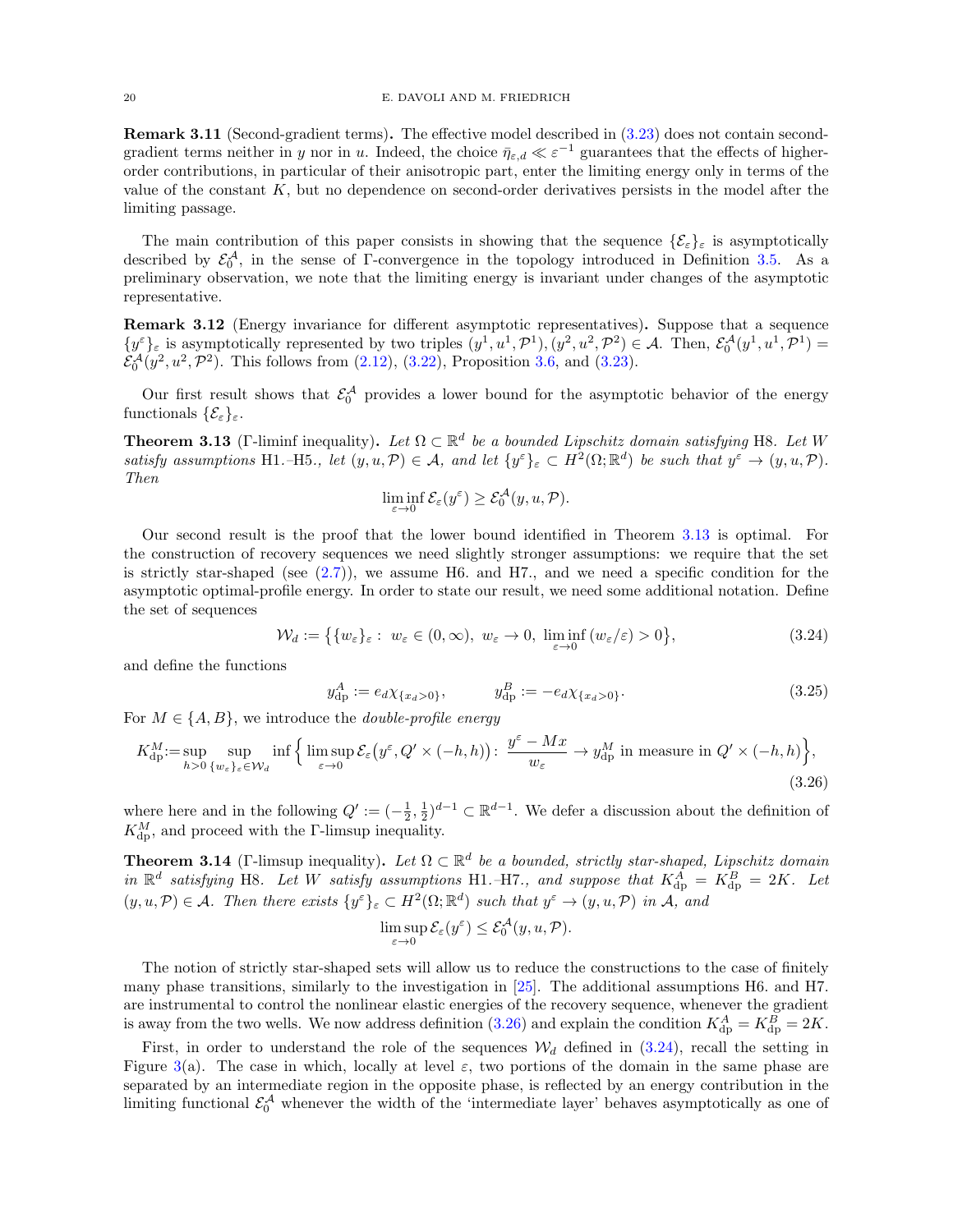the sequences in  $\mathcal{W}_d$ . We recall that, if  $\liminf_{\varepsilon\to 0} (w_\varepsilon/\varepsilon) \in (0, +\infty)$ , this is encompassed by the jump set of the limiting displacement  $u$ , whereas the opposite scenario is captured by the limiting partition  $P$ .

Intuitively, the value  $K_{\text{dp}}^A$  in [\(3.26\)](#page-19-0) provides an upper bound for the energy of an optimal profile which contains two phase transitions, first from  $A$  to  $B$  and then from  $B$  to  $A$ , with an intermediate layer in the B-phase of width  $\{w_{\varepsilon}\}_{\varepsilon}$ , see Figure [3\(](#page-18-0)a). The interpretation of  $K_{\text{dp}}^B$  is the same after interchanging the roles of the phases. The *compatibility condition*  $K_{dp}^A = K_{dp}^B = 2K$  is needed in the construction of recovery sequences. On the one hand, it seems a natural condition as K and  $K_{\text{dp}}^{A}$ ,  $K_{\text{dp}}^{B}$  correspond to the case of one and two phase transitions, respectively. On the other hand, for general densities  $W$  we are able to prove only one inequality and the other inequality only under extra assumptions on  $W$ . More precisely, we have the following.

<span id="page-20-3"></span>**Proposition 3.15** (Relation of K,  $K_{dp}^A$ , and  $K_{dp}^B$ : inequality). The values K,  $K_{dp}^A$ , and  $K_{dp}^B$  introduced in [\(3.4\)](#page-12-0) and [\(3.26\)](#page-19-0) satisfy  $\min\{K_{\text{dp}}^{A}, K_{\text{dp}}^{B}\} \ge 2K$ .

We now discuss an additional assumption on  $W$  which implies equality. Assume that the energy density additionally satisfies

<span id="page-20-1"></span><span id="page-20-0"></span>
$$
W(F) \ge W\left(\text{Id} + (|Fe_d| - 1)e_{dd}\right) \qquad \text{for all } F \in \mathbb{M}^{d \times d}.\tag{3.27}
$$

As we will show in Lemma [6.16,](#page-57-1) this condition ensures that optimal profiles are one-dimensional. It can be understood as a generalization of condition  $(H_3)$  in [\[23\]](#page-61-10) where one-dimensionality of profiles has been discussed for a two-well problem without frame indifference. Note that this condition is compatible with frame indifference. A model case is a situation where the energy only depends on the distance of the two wells, i.e.,

$$
W(F) = \phi\big(\text{dist}(F, SO(d)A), \text{dist}(F, SO(d)B)\big) \qquad \text{for all } F \in \mathbb{M}^{d \times d}, \tag{3.28}
$$

where  $\phi: ([0, \infty))^2 \to [0, \infty)$  is a smooth function with  $c_1(\min\{t_1, t_2\})^2 \leq \phi(t_1, t_2) \leq c_2(\min\{t_1, t_2\})^2$  for all  $t_1, t_2 \in [0, \infty)$  which is increasing in both entries. We refer to [\(6.107\)](#page-57-2) below for details.

Given condition [\(3.27\)](#page-20-0), we are able to show the following.

<span id="page-20-2"></span>**Proposition 3.16** (Relation of K,  $K_{dp}^A$ , and  $K_{dp}^B$ : equality). Suppose that [\(3.27\)](#page-20-0) holds. The values K,  $K_{\text{dp}}^{A}$ , and  $K_{\text{dp}}^{B}$  introduced in [\(3.4\)](#page-12-0) and [\(3.26\)](#page-19-0) satisfy  $K_{\text{dp}}^{A} = K_{\text{dp}}^{B} = 2K$ .

We do not have an explicit example, but we conjecture that for certain energy densities one might indeed have  $\min\{K_{\text{dp}}^A, K_{\text{dp}}^B\} > 2K$ . Moreover, in contrast to [\(2.6\)](#page-7-3) and [\(3.4\)](#page-12-0), we cannot apply a symmetry argument to show that  $K_{\text{dp}}^B$  equals  $K_{\text{dp}}^A$ . In general,  $K_{\text{dp}}^A$  and  $K_{\text{dp}}^B$  might be different.

Intuitively,  $\min\{K_{\text{dp}}^A, K_{\text{dp}}^B\} > 2K$  means that two optimal profiles in [\(3.4\)](#page-12-0) cannot be combined to a competitor in [\(3.26\)](#page-19-0) without essentially increasing the energy. In any case, if e.g.  $K_{\text{dp}}^{A} > 2K$ , the energy would probably depend on the width of the intermediate B-layer and the limiting energy  $(3.23)$  would necessarily also depend on the jump height of u. We do not pursue this more complicated case here, but only provide a result under the aforementioned compatibility condition. In this case, the cost of a double phase transition always equals 2K, independently of the width of the intermediate layer.

This concludes the presentation of our results. The remainder of the paper is devoted to the proofs. The proof of Theorem [3.3](#page-14-0) is the subject of Section [4.](#page-21-2) In particular, the limiting deformations, rotations, and partitions are identified in Proposition [4.2,](#page-21-0) whereas the limiting displacement fields are exhibited in Proposition [4.5](#page-26-0) and Proposition [4.6.](#page-27-0) The remaining part of the proof of Theorem [3.3](#page-14-0) consists in showing that partitions and translations at the  $\varepsilon$ -level can be chosen so that the selection principle in [\(3.17\)](#page-14-1) holds true. The characterization of limiting triples described in Subsection [3.3](#page-16-0) is provided in Section [5.](#page-31-0) Theorems [3.13](#page-19-1) and [3.14](#page-19-2) are proven in Subsections [6.1](#page-35-1) and [6.2.](#page-40-1)

The main step of the proof of the lower bound in Theorem [3.13](#page-19-1) consists in showing that in the 'bulk part' of the domain and around the different limiting interfaces the asymptotic behavior of the energies can be bounded from below by the elastic energy and by the two surface terms, respectively. Key ingredients are the notions of optimal-profile and double-profile energy functions (see [\(6.3\)](#page-35-2) and [\(6.5\)](#page-36-1)), as well as Propositions [6.1](#page-35-3)[–6.2,](#page-36-0) providing a characterization of the local behavior of the energy around the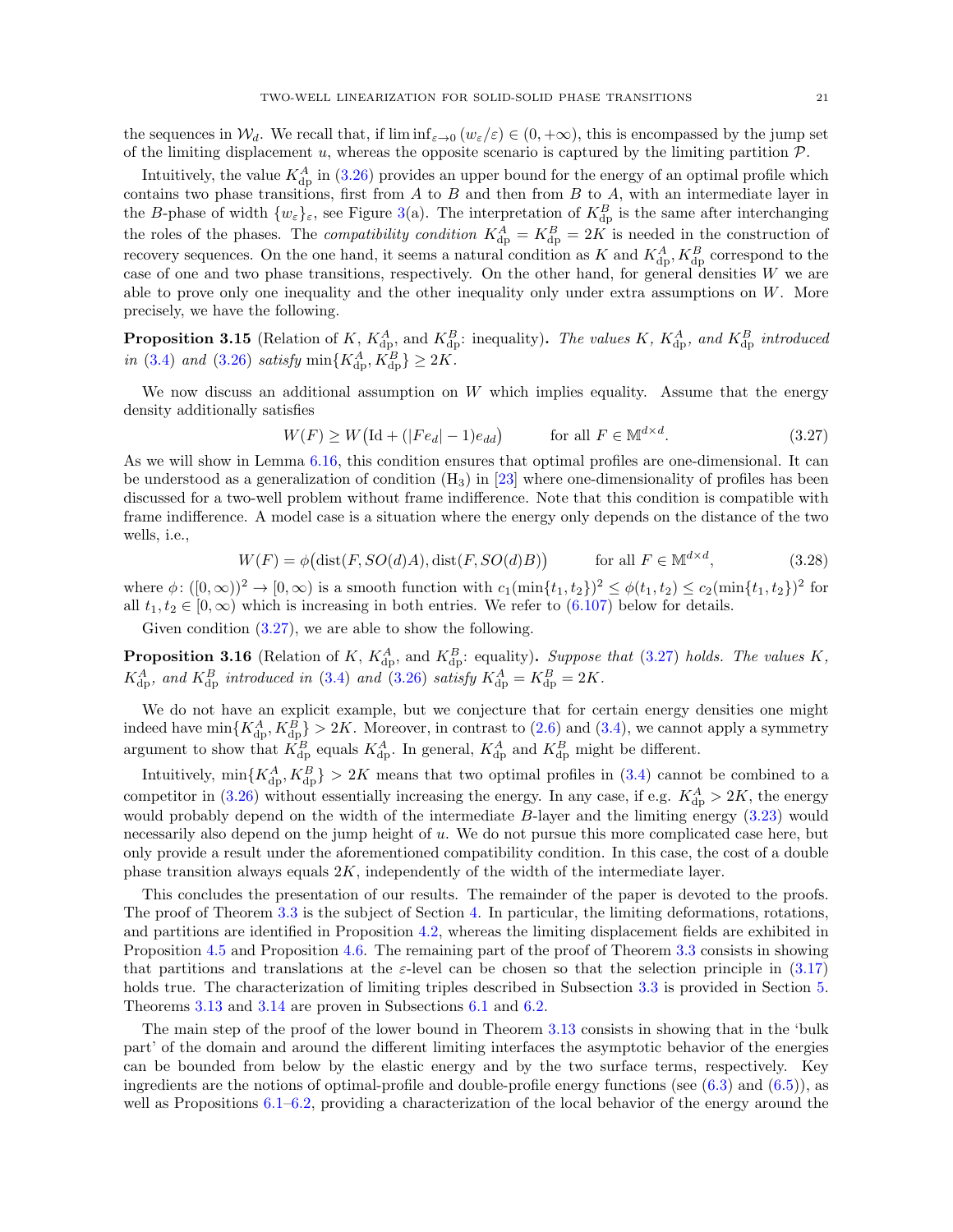different limiting interfaces. The former was proven in [\[32,](#page-62-0) Propostion 4.6]. The proof of the latter is carried out in Subsection [6.3.](#page-47-0)

The proof of Theorem [3.14](#page-19-2) relies on two main intermediate results, which are proven in Subsection [6.4:](#page-53-0) (1) in Proposition [6.4](#page-40-0) we generalize [\[32,](#page-62-0) Proposition 4.7] to construct local recovery sequences around single phase transitions;  $(2)$  in Proposition [6.5](#page-41-0) we prove the corresponding result for double phase transitions. Eventually, in Subsection [6.5](#page-57-0) we show that under [\(3.27\)](#page-20-0) optimal profiles for single phase transitions are one-dimensional (see Lemma [6.16\)](#page-57-1), and that  $K_{dp}^{A} = K_{dp}^{B} = 2K$  (see Proposition [3.16\)](#page-20-2).

# <span id="page-21-3"></span>4. Compactness analysis

<span id="page-21-2"></span>This section is devoted to the proof of our compactness result in Theorem [3.3.](#page-14-0) We proceed in several steps: we first identify sequences of rotations, phase indicators, and partitions, as well as a limiting deformation and partition such that [\(3.10\)](#page-14-2)-[\(3.16\)](#page-14-8) hold, see Proposition [4.2.](#page-21-0) Then, Proposition [4.5](#page-26-0) and Proposition [4.6](#page-27-0) are devoted to the construction of (sequences of) translations and the definition of dis-placement fields, see [\(3.18\)](#page-14-10)–[\(3.20\)](#page-14-9), first on subsets of  $\Omega$  and eventually on  $\Omega$  itself. Finally, a further delicate construction is needed to show that by a suitable choice of the partitions and the translations also the selection principle [\(3.17\)](#page-14-1) can be guaranteed.

In what follows, we will use the notion of sets of finite perimeter and Caccioppoli partitions. We refer to Appendix [A](#page-60-0) for basic properties. Before we start, we recall the two-well rigidity estimate in Theorem [3.2](#page-12-1) and point out that the result hinges on the following characterization of the two phase regions (see [\[32,](#page-62-0) Proposition 3.7 and Remark 3.8]). We refer to Figure [4](#page-22-0) for a two-dimensional visualization.

<span id="page-21-1"></span>**Proposition 4.1** (Decomposition into phases). Let  $\Phi$  be the phase indicator identified in Theorem [3.2,](#page-12-1) and define  $T := {\Phi = A}$ . Then

(i) 
$$
\mathcal{H}^{d-1}(\partial^* T \cap \Omega) \le c \mathcal{E}_{\varepsilon}(y),
$$
  
\n(ii)  $\int_{\partial^* T \cap \Omega} |\langle \nu_T, e_i \rangle| d\mathcal{H}^{d-1} \le c \varepsilon^{2-\alpha(d)} \mathcal{E}_{\varepsilon}(y) \text{ for } i = 1, ..., d-1,$   
\n(iii)  $\int_{-\infty}^{+\infty} \mathcal{H}^{d-2} \Big( \big( \mathbb{R}^{d-1} \times \{t\} \big) \cap \partial^* T \cap \Omega \Big) dt \le c \varepsilon^{2-\alpha(d)} \mathcal{E}_{\varepsilon}(y),$  (4.1)

where  $\nu_T$  denotes the outer normal to T,  $\partial^*T$  its essential boundary,  $\alpha(d)$  is the quantity introduced in [\(3.3\)](#page-12-3), and  $\mathcal{E}_{\varepsilon}$  is the energy functional defined in [\(3.1\)](#page-11-3)–[\(3.2\)](#page-12-4).

We point out that the statement in [\[32,](#page-62-0) Proposition 3.7] is more general but reduces to the proposition above for the choice  $\eta = \bar{\eta}_{\varepsilon,d}$  (see [\(3.3\)](#page-12-3)).

In the proof of the compactness result, the set  $T$  will be the starting point for constructing the partitions. Properties  $(4.1)(i)$ , (ii) are crucial to show  $(3.10)$  and to pass to a limiting partition in  $\mathscr{P}(\Omega)$ by compactness. Item  $(4.1)$ (iii) is instrumental to prove  $(3.11)$ .

We now start by identifying the limiting deformation and limiting partition. Recall the definition of  $\mathcal{Y}_R(\Omega)$  and  $\mathcal{P}(\Omega)$  in [\(2.4\)](#page-6-3) and [\(3.6\)](#page-13-2), respectively.

<span id="page-21-0"></span>**Proposition 4.2** (Deformations and partitions). Let  $\Omega$  be a bounded Lipschitz domain satisfying H8. Suppose that W fulfills H1.–H4. Let  $\{y^{\varepsilon}\}_{\varepsilon} \subset H^2(\Omega;\mathbb{R}^d)$  be a sequence of deformations satisfying [\(3.9\)](#page-14-12). Then, we find a sequence of triples  $(R^{\varepsilon}, \mathcal{P}^{\varepsilon}, \mathcal{M}^{\varepsilon})$ , a limiting rotation  $R \in SO(d)$ , a limiting deformation  $y \in \mathcal{Y}_R(\Omega)$ , and a limiting partition  $\mathcal{P} = \{P_j\}_j \in \mathcal{P}(\Omega)$  such that  $(3.10)-(3.16)$  $(3.10)-(3.16)$  $(3.10)-(3.16)$  hold after extracting a subsequence. The components of  $P$  are connected.

We point out that in Theorem [3.3](#page-14-0) the components are not connected in general. At this intermediate stage, however, constructing the partition with this additional property is instrumental for the definition of displacement fields in Propositions  $4.5$  and  $4.6$  below as it allows to apply Poincaré inequalities on each component.

Proof of Proposition [4.2.](#page-21-0) Let  $\{y^{\varepsilon}\}_{\varepsilon} \subset H^2(\Omega;\mathbb{R}^d)$  be a sequence of deformations satisfying [\(3.9\)](#page-14-12). We denote the orthogonal projection of  $\Omega$  onto the  $e_d$ -axis by the interval  $(a, b)$ .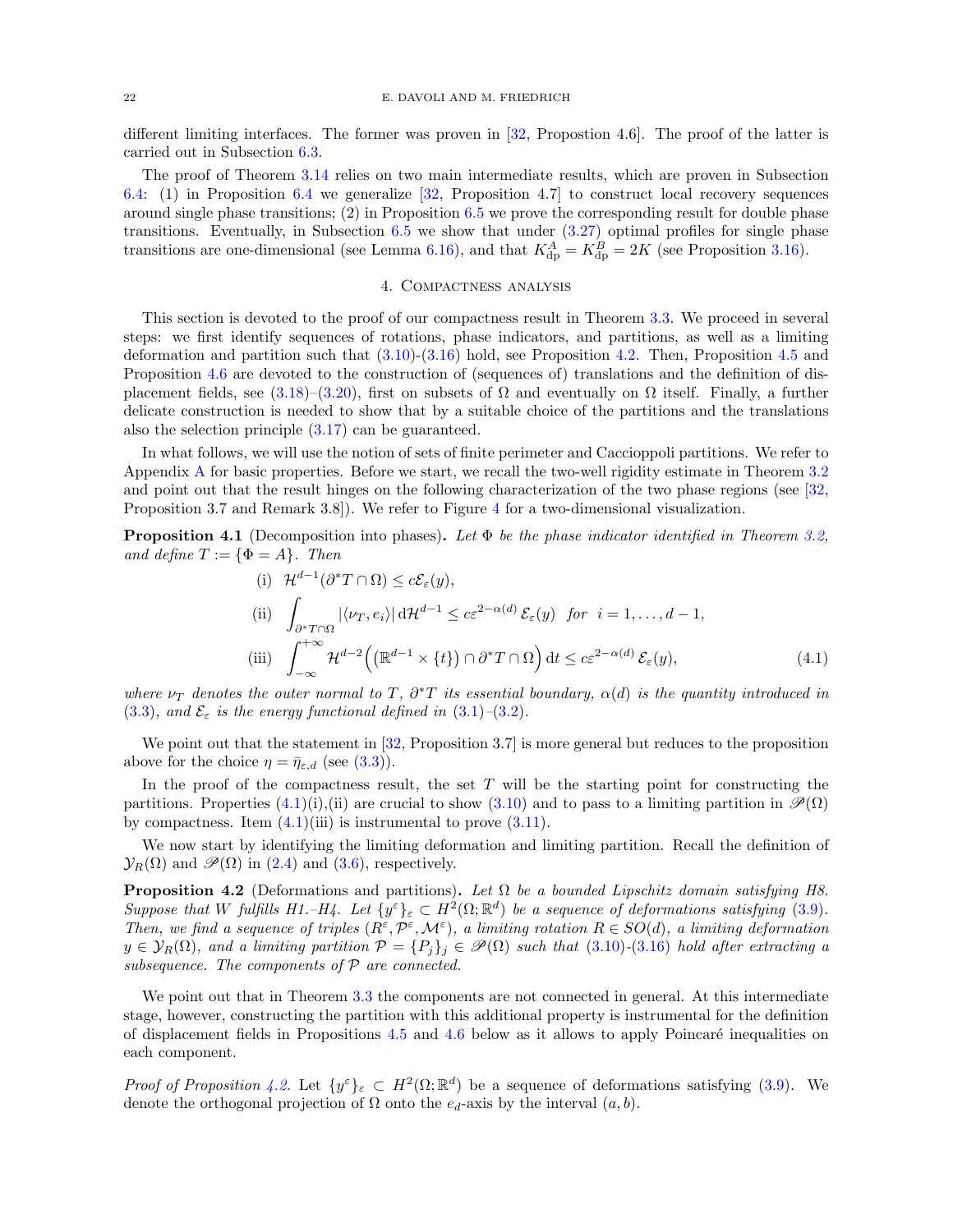<span id="page-22-0"></span>

FIGURE 4. A visualization of phase regions in dimension  $d = 2$ . The (anisotropic) second-order penalization guarantees that phase transitions occur inside cylindrical layers of height  $\varepsilon^{7/4}$ . (Note that  $\alpha(d) = 1/4$  for  $d = 2$ .) Additionally,  $\varepsilon^{7/4}$  is an upper bound on the height of minority islands in the  $e_2$ -direction. In other words, connected components of the phase regions have either small volume or coincide (up to a small set) with a layer of  $\Omega$ . In higher dimensions, a similar interpretation is possible, up to higher order terms.

Step 1: Preliminary estimates. First, we apply Theorem [3.2](#page-12-1) to obtain sequences of rotations  $\{R^{\varepsilon}\}_\varepsilon \subset$  $SO(d)$  and phase indicators  $\{\Phi^{\varepsilon}\}_{\varepsilon} \subset BV(\Omega;\{A,B\})$  such that for all  $\Omega' \subset\subset \Omega$ 

$$
\|\nabla y^{\varepsilon} - R^{\varepsilon} \Phi^{\varepsilon}\|_{L^{2}(\Omega')} = \|\nabla y^{\varepsilon} - (R^{\varepsilon} A \chi_{T^{\varepsilon}} + R^{\varepsilon} B \chi_{\Omega \setminus T^{\varepsilon}})\|_{L^{2}(\Omega')} \leq C_{\Omega'} \varepsilon \quad \text{and} \quad |D\Phi^{\varepsilon}|(\Omega) \leq C, \tag{4.2}
$$

where  $T^{\varepsilon} = {\Phi^{\varepsilon} = A}$  denotes the A-phase regions, see Proposition [4.1,](#page-21-1)  $C_{\Omega'}$  depends on  $\Omega'$ , and C is related to  $C_0$  in  $(3.9)$ .

In the following, we will need to apply the relative isoperimetric inequality on sections of the form  $\Omega \cap \{x_d = t\}, t \in (a, b)$ . In general, the involved constant may depend on t. As a remedy, we pass to suitable subsets of  $\Omega$  with properties independent of t: for  $\varepsilon > 0$ , we can choose  $\Omega^{\varepsilon} \subset \Omega$  with Lipschitz boundary, satisfying H8., and

<span id="page-22-3"></span><span id="page-22-2"></span>
$$
\sup_{\varepsilon>0} \mathcal{H}^{d-1}(\partial \Omega^{\varepsilon}) < +\infty, \qquad \lim_{\varepsilon \to 0} d_H(\Omega, \Omega^{\varepsilon}) = 0 \tag{4.3}
$$

 $(d_H$  denotes the Hausdorff distance) such that for each  $t \in (a, b)$  and each set of finite perimeter  $E \subset$  $\Omega^{\varepsilon} \cap \{x_d = t\}$  there holds

$$
\min\left\{\mathcal{H}^{d-1}(E),\ \mathcal{H}^{d-1}\Big((\Omega^{\varepsilon}\cap\{x_d=t\})\setminus E\Big)\right\} \leq \varepsilon^{-\alpha(d)}\big(\mathcal{H}^{d-2}(\partial^*E\cap\Omega^{\varepsilon})\big)^{\frac{d-1}{d-2}},\tag{4.4}
$$

where  $\alpha(d)$  is defined in [\(3.3\)](#page-12-3). (For  $d=2$ , the left hand side has to be interpreted as zero if  $\mathcal{H}^0(\partial^*E \cap \Omega^{\varepsilon})=$ 0.) Indeed, these sets can be constructed as follows.

For fixed  $\rho > 0$ , let  $\Omega^{\rho} \subset \subset \Omega$  be a Lipschitz domain satisfying H8. which is a finite union of cylindrical sets of the form  $\omega \times (h^-, h^+)$  for  $\omega \subset \mathbb{R}^{d-1}$  Lipschitz, i.e., there are only a finite number of different shapes for  $\Omega^{\rho} \cap \{x_d = t\}$ , denoted by  $\omega_i \times \{t\}$  for Lipschitz domains  $\omega_i$ ,  $i = 1, \ldots, N^{\rho}$ . (We do not include  $\rho$  in the notation for simplicity.) Given  $t \in (a, b)$ , choose  $\omega_i$  such that  $\omega_i \times \{t\} = \Omega^{\rho} \cap \{x_d = t\}$ and consider  $E \subset \Omega^{\rho} \cap \{x_d = t\}$ . Then we can apply the relative isoperimetric inequality on  $\omega_i$  to obtain [\(4.4\)](#page-22-1) for a constant  $C_i^{\rho}$  depending on  $\omega_i$  in place of  $\varepsilon^{-\alpha(d)}$  and  $\Omega^{\rho}$  in place of  $\Omega^{\varepsilon}$ . (See [\[35,](#page-62-30) Theorem 2, Section 5.6.2]; note that the theorem in the reference above is stated and proved in a ball, but that the argument only relies on Poincaré inequalities, and thus easily extends to bounded Lipschitz domains.) Choose an infinitesimal sequence  $\{\rho_k\}_k \subset (0, +\infty)$  and a corresponding strictly decreasing infinitesimal sequence  $\{\varepsilon_k\}_k \subset (0, +\infty)$  such that the sequence  $\{\Omega^{\rho_k}\}_k$  satisfies  $(4.3)$  (with  $\Omega^{\rho_k}$  in place of  $\Omega^{\varepsilon}$ ) and

<span id="page-22-1"></span>
$$
\max_{i=1,\dots,N^{\rho_k}} C_i^{\rho_k} \le \varepsilon_k^{-\alpha(d)}.
$$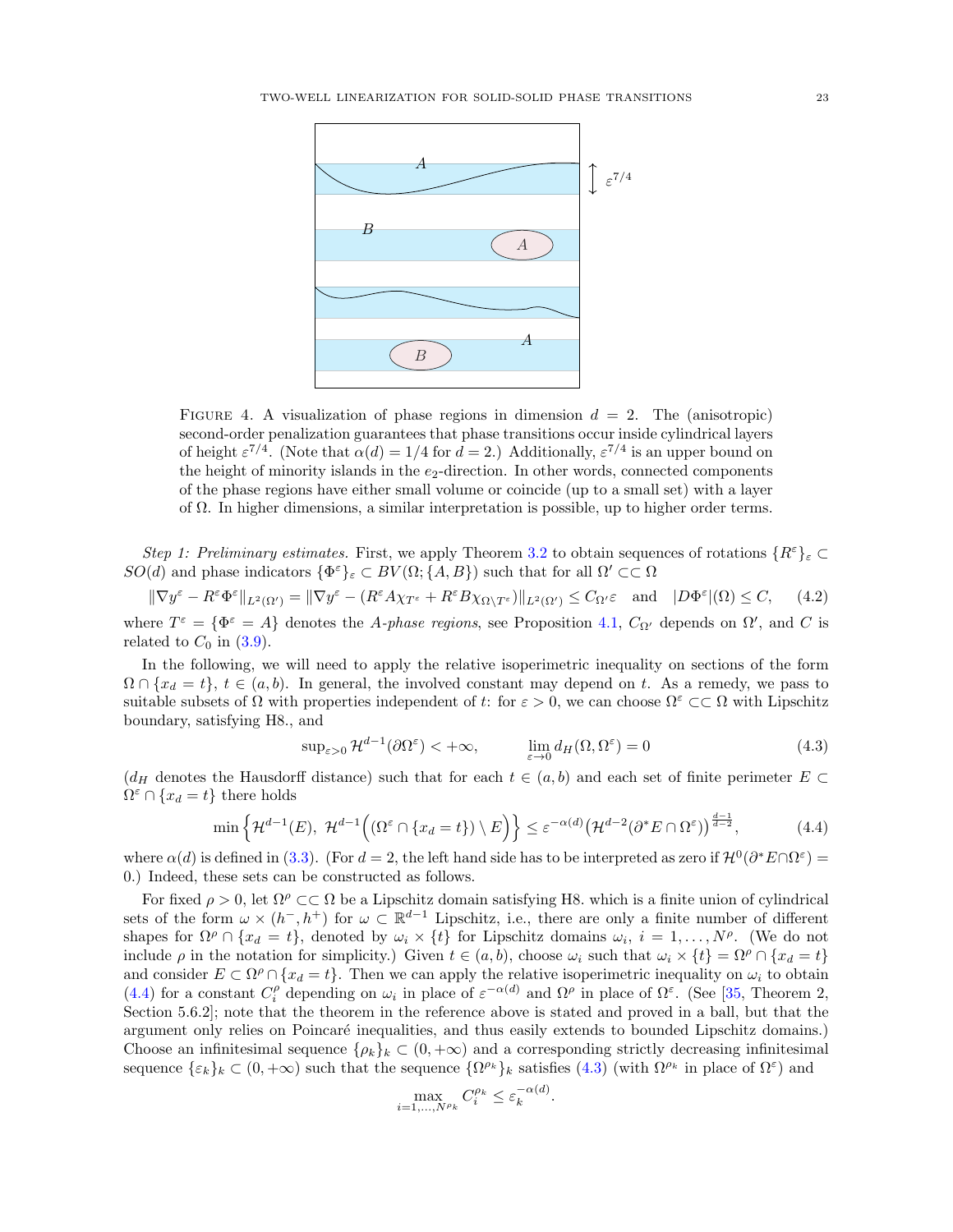To conclude, we apply the following diagonalization argument: for  $\varepsilon \in [\varepsilon_k, \varepsilon_{k-1}]$  we set  $\rho^{\varepsilon} := \rho_{k-1}$ . The claim follows by considering the sets  $\Omega^{\varepsilon} := \Omega^{\rho^{\varepsilon}}$ .

Step 2: Construction of auxiliary partitions. We start the actual proof by constructing a finite partition of  $T^{\varepsilon} \cap \Omega^{\varepsilon}$  as follows: we define  $f^{\varepsilon}$ :  $(a, b) \to (0, +\infty)$  by

$$
f^{\varepsilon}(t) = \mathcal{H}^{d-1}(\{x_d = t\} \cap T^{\varepsilon} \cap \Omega^{\varepsilon}) \quad \text{for } t \in (a, b).
$$
 (4.5)

We observe that  $f^{\varepsilon} \in BV((a, b))$ , and that its total variation can be estimated by

<span id="page-23-2"></span><span id="page-23-0"></span>
$$
|Df^{\varepsilon}|(a,b) \le \mathcal{H}^{d-1}(\partial^*T^{\varepsilon} \cup \partial \Omega^{\varepsilon}).\tag{4.6}
$$

In fact, for any  $\psi \in C_c^{\infty}(\Omega)$  with  $\psi = 1$  on  $\Omega^{\varepsilon}$ , we get by Fubini's theorem that

$$
|Df^{\varepsilon}|(a,b) = \sup_{\substack{\varphi \in C_{c}^{1}(a,b) \\ \|\varphi\|_{L^{\infty}(a,b)} \le 1}} \int_{(a,b)} f^{\varepsilon} \varphi' dt = \sup_{\substack{\varphi \in C_{c}^{1}(a,b) \\ \|\varphi\|_{L^{\infty}(a,b)} \le 1}} \int_{\Omega} \chi_{T^{\varepsilon} \cap \Omega^{\varepsilon}}(x',x_{d}) \varphi'(x_{d}) d(x',x_{d}),
$$
  

$$
= \sup_{\varphi \in C_{c}^{1}(a,b), \|\varphi\|_{L^{\infty}(a,b)} \le 1} \int_{\Omega} \chi_{T^{\varepsilon} \cap \Omega^{\varepsilon}}(x',x_{d}) d\mathrm{iv}(\psi(x)\varphi(x_{d})e_{d}) d(x',x_{d}),
$$

where we write  $x = (x', x_d)$  with  $x' \in \mathbb{R}^{d-1}$  and  $x_d \in \mathbb{R}$ . Therefore, we obtain

$$
|Df^{\varepsilon}|(a,b) \leq \sup_{\varphi \in C_c^1(\Omega;\mathbb{R}^d),\ \|\varphi\|_{L^{\infty}(\Omega)} \leq 1} \int_{\Omega} \chi_{T^{\varepsilon} \cap \Omega^{\varepsilon}} \operatorname{div}(\varphi) \,dx = |D\chi_{T^{\varepsilon} \cap \Omega^{\varepsilon}}|(\Omega).
$$

Then, [\(4.6\)](#page-23-0) follows from [\[7,](#page-61-19) (3.29), (3.62)].

We set  $p := 1 + \frac{3}{2d(2d-3)} \in (1,2)$ . (The choice becomes clear later.) Choose  $\sigma_{\varepsilon} \in (\varepsilon^p/2, \varepsilon^p)$  such that

$$
\mathcal{H}^0(\partial^* \{ f^\varepsilon \le \sigma_\varepsilon \} \cap (a, b)) \le 2\varepsilon^{-p} \int_{\varepsilon^p/2}^{\varepsilon^p} \mathcal{H}^0(\partial^* \{ f^\varepsilon \le s \} \cap (a, b)) ds \le 2\varepsilon^{-p} |Df^\varepsilon|(a, b), \tag{4.7}
$$

where the last step follows from the coarea formula for  $BV$  functions (see [\[7,](#page-61-19) Theorem 3.40]). We choose  $a < d_1 < d_2 < \ldots < d_{m-1} < b$  such that  $\partial^* \{ f^{\varepsilon} \leq \sigma_{\varepsilon} \} \cap (a, b) = \{ d_j \}_{j=1}^{m-1}$ , where  $m-1 \leq 2\varepsilon^{-p}|Df^{\varepsilon}|(a, b)$ by [\(4.7\)](#page-23-1). We define a finite partition of  $T^{\varepsilon} \cap \Omega^{\varepsilon}$  consisting of the sets

<span id="page-23-5"></span><span id="page-23-1"></span>
$$
\tilde{P}_j^{\varepsilon} = T^{\varepsilon} \cap \Omega^{\varepsilon} \cap \{d_{j-1} < x_d < d_j\}, \qquad j = 1, \dots, m,\tag{4.8}
$$

where we let  $d_0 = a$  and  $d_m = b$ . In view of the definition in [\(4.5\)](#page-23-2), we can estimate the 'upper' and 'lower' boundary of  $\tilde{P}_{j}^{\varepsilon}$  by  $\mathcal{H}^{d-1}((\partial^* \tilde{P}_{j}^{\varepsilon} \cap \Omega^{\varepsilon}) \setminus \partial^* T^{\varepsilon}) \leq 2\sigma_{\varepsilon} \leq 2\varepsilon^p$ . Therefore, since  $m-1 \leq 2\varepsilon^{-p}|Df^{\varepsilon}|(a,b)$  by [\(4.7\)](#page-23-1), [\(4.6\)](#page-23-0) yields

$$
\sum_{j=1}^{m} \mathcal{H}^{d-1}(\partial^* \tilde{P}_j^{\varepsilon}) \le 2m\varepsilon^p + \mathcal{H}^{d-1}(\partial^* T^{\varepsilon} \cup \partial \Omega^{\varepsilon}) \le 5\mathcal{H}^{d-1}(\partial^* T^{\varepsilon} \cup \partial \Omega^{\varepsilon}) + 2\varepsilon^p. \tag{4.9}
$$

We repeat the above procedure for  $\Omega^{\varepsilon} \setminus T^{\varepsilon}$  in place of  $T^{\varepsilon}$  and obtain a finite partition of  $\Omega^{\varepsilon} \setminus T^{\varepsilon}$  which we denote by  $\{\tilde{P}_{j}^{\varepsilon}\}_{j=m+1}^{n}$ . Repeating the argument in  $(4.9)$  we get  $\sum_{j=m+1}^{n} \mathcal{H}^{d-1}(\partial^* \tilde{P}_{j}^{\varepsilon}) \leq 5\mathcal{H}^{d-1}(\partial^* T^{\varepsilon} \cup$  $\partial\Omega^{\varepsilon}$  + 2 $\varepsilon^{p}$ . We set  $\tilde{P}_{n+1}^{\varepsilon} = (\Omega \setminus \Omega^{\varepsilon}) \cap T^{\varepsilon}$  and  $\tilde{P}_{n+2}^{\varepsilon} = \Omega \setminus (\Omega^{\varepsilon} \cup T^{\varepsilon})$ . Since  $\mathcal{H}^{d-1}(\partial\Omega) < +\infty$ , by [\(4.3\)](#page-22-2),  $(3.9)$ , and Proposition  $4.1(i)$  $4.1(i)$  we conclude

$$
\sum_{j=1}^{n+2} \mathcal{H}^{d-1}(\partial^* \tilde{P}_j^{\varepsilon}) \le 10 \mathcal{H}^{d-1}(\partial^* T^{\varepsilon} \cup \partial \Omega^{\varepsilon}) + 4\varepsilon^p + \mathcal{H}^{d-1}(\partial(\Omega \setminus \Omega^{\varepsilon})) + 2\mathcal{H}^{d-1}(\partial^* T^{\varepsilon} \cap (\Omega \setminus \Omega^{\varepsilon})) \le C
$$
\n(4.10)

for a constant  $C > 0$  independent of  $\varepsilon$ . For later purposes, we note that each set  $\tilde{P}_j^{\varepsilon}$  is either contained in  $T^{\varepsilon}$  or in  $\Omega \setminus T^{\varepsilon}$ .

Step 3: Limiting rotation, deformation, and partition. Up to the extraction of a subsequence (not relabeled), we may assume that

<span id="page-23-4"></span><span id="page-23-3"></span>
$$
R^{\varepsilon} \to R \in SO(d),
$$

i.e., we directly have [\(3.13\)](#page-14-5). Applying Lemma [2.1,](#page-7-1) up to passing to a further subsequence, we find  $y \in \mathscr{Y}(\Omega)$ , see [\(2.4\)](#page-6-3), such that [\(3.15\)](#page-14-7) holds. By [\(4.2\)](#page-22-3) we get that there exists  $\Phi \in BV(\Omega; \{A, B\})$  such that

$$
\Phi^{\varepsilon} \rightharpoonup^* \Phi
$$
 weakly\* in  $BV(\Omega; \{A, B\})$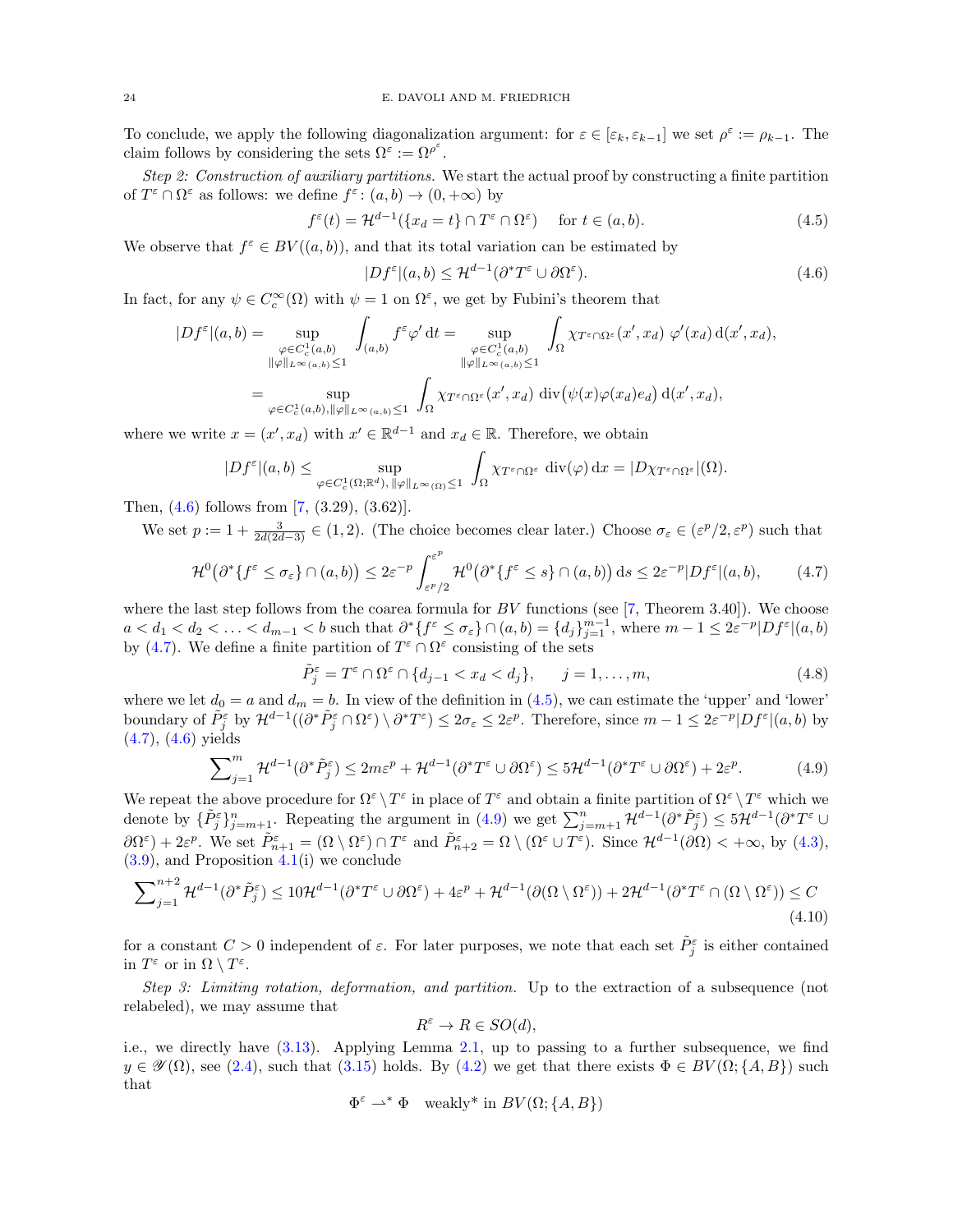and hence almost everywhere in  $\Omega$ . By [\(4.2\)](#page-22-3), [\(3.13\)](#page-14-5), and [\(3.15\)](#page-14-7) we then get  $y \in \mathcal{Y}_R(\Omega)$ .

By  $(4.10)$  and the compactness theorem for Caccioppoli partitions (Theorem [A.1\)](#page-60-1) we obtain a limiting partition  $\tilde{\mathcal{P}} := {\{\tilde{P}_j\}_j}$  such that  $\tilde{P}_j^{\varepsilon} \to \tilde{P}_j$  in measure for all indices j (up to a subsequence). Note that the components  $\{\tilde{P}_j\}_j$  are possibly not indecomposable. Therefore, we let  $\mathcal{P} = \{P_j\}_j$  be the partition consisting of the connected components of  $\{\tilde{P}_j\}_j$ . (This partition exists due to [\[8,](#page-61-23) Theorem 1], see also Appendix [A.](#page-60-2)) By the lower semicontinuity of the Hausdorff measure and  $(4.10)$  we also deduce

<span id="page-24-3"></span><span id="page-24-2"></span>
$$
\sum_{j} \mathcal{H}^{d-1}(\partial^* P_j) = \sum_{j} \mathcal{H}^{d-1}(\partial^* \tilde{P}_j) \le C. \tag{4.11}
$$

We close this step of the proof by showing that  $\mathcal{P} \in \mathcal{P}(\Omega)$ . Clearly, by the definition of P, it suffices to prove  $\tilde{\mathcal{P}} \in \mathcal{P}(\Omega)$ . To this end, it suffices to show that

<span id="page-24-0"></span>
$$
\nu_{\tilde{P}_j}(x) = \pm e_d \quad \text{for} \quad \mathcal{H}^{d-1}\text{-a.e. } x \in \partial^* \tilde{P}_j \cap \Omega,\tag{4.12}
$$

where  $\nu_{\tilde{P}_j}$  denotes the outer unit normal to  $\tilde{P}_j$ . Let  $\Omega' \subset\subset \Omega$ . Fix  $i \in \{1,\ldots,d-1\}$ . Since the function  $\varphi(\nu) = |\langle \nu, e_i \rangle|$  is BV-elliptic (see [\[7,](#page-61-19) Theorem 5.20, Example 5.23]), lower semicontinuity results for sets of finite perimeter  $[6,$  Theorem 2.1 imply

$$
\int_{\partial^*\tilde{P}_j \cap \Omega'} |\langle \nu_{\tilde{P}_j}, e_i \rangle| d\mathcal{H}^{d-1} \le \liminf_{\varepsilon \to 0} \int_{\partial^*\tilde{P}_j^{\varepsilon} \cap \Omega'} |\langle \nu_{\tilde{P}_j^{\varepsilon}}, e_i \rangle| d\mathcal{H}^{d-1}.
$$
\n(4.13)

For  $\varepsilon$  sufficiently small we have  $\Omega' \subset \Omega^{\varepsilon}$ , see [\(4.3\)](#page-22-2). Then the definition of  $\tilde{P}_{j}^{\varepsilon}$  (see [\(4.8\)](#page-23-5)) implies

$$
\liminf_{\varepsilon \to 0} \int_{\partial^* \tilde{P}_j^{\varepsilon} \cap \Omega'} |\langle \nu_{\tilde{P}_j^{\varepsilon}}, e_i \rangle| d\mathcal{H}^{d-1} \le \liminf_{\varepsilon \to 0} \int_{\partial^* T^{\varepsilon} \cap \Omega} |\langle \nu_{T^{\varepsilon}}, e_i \rangle| d\mathcal{H}^{d-1}
$$
\n(4.14)

since  $\nu_{\tilde{P}_{j}^{\varepsilon}}(x) = \pm e_d$  for  $\mathcal{H}^{d-1}$ -a.e.  $x \in \partial^* \tilde{P}_{j}^{\varepsilon} \setminus \partial^* T^{\varepsilon}$ . In view of Proposition [4.1\(](#page-21-1)ii) and [\(3.9\)](#page-14-12), recalling the definition of  $\alpha(d) = 1/(2d)$  in [\(3.3\)](#page-12-3), we obtain by [\(4.13\)](#page-24-0)–[\(4.14\)](#page-24-1)

$$
\int_{\partial^*\tilde{P}_j\cap\Omega'} |\langle \nu_{\tilde{P}_j}, e_i\rangle| d\mathcal{H}^{d-1} = 0 \text{ for every } i = 1,\ldots, d-1.
$$

Thus, [\(4.12\)](#page-24-2) holds since  $\Omega' \subset\subset \Omega$  was arbitrary. Therefore,  $\tilde{\mathcal{P}} \in \mathcal{P}(\Omega)$  and then also  $\mathcal{P} \in \mathcal{P}(\Omega)$ .

Step 4: Definition of the sequence of partitions and phase indicators. We now define the partitions  $\mathcal{P}^{\varepsilon}$ and the phase indicators  $\mathcal{M}^{\varepsilon}$ , and show  $(3.10)$ ,  $(3.12)$ ,  $(3.14)$ , and  $(3.16)$ . The proof of  $(3.11)$  is deferred to Step 5 below. Let  $\mathcal{P}^{\varepsilon} = \{P_j^{\varepsilon}\}_j$  be the partition consisting of the nonempty components of

<span id="page-24-5"></span><span id="page-24-4"></span><span id="page-24-1"></span>
$$
\{\tilde{P}_k^{\varepsilon} \cap P_j : j, k \in \mathbb{N}\}.
$$
\n(4.15)

Since  $\tilde{P}_k^{\varepsilon} \to \tilde{P}_k$  for all indices k and  $P_j \subset \tilde{P}_k$  for some k, we clearly get that [\(3.14\)](#page-14-6) holds. Additionally, property  $(3.10)$  follows from  $(4.10)$ – $(4.11)$ .

Recall that each component of  $\mathcal{P}^{\varepsilon}$  is contained in  $T^{\varepsilon}$  or  $\Omega \setminus T^{\varepsilon}$ , see the sentence below [\(4.10\)](#page-23-4). We define the sequence  $\mathcal{M}^{\varepsilon} = \{M_j^{\varepsilon}\}_{j,\varepsilon}$  by  $M_j^{\varepsilon} = A$  for all j such that  $P_j^{\varepsilon} \subset T^{\varepsilon}$ , and  $M_j^{\varepsilon} = B$  otherwise. Then  $(3.12)$  follows from  $(4.2)$ . This along with  $(3.15)$  also implies

$$
\sum_{j} R^{\varepsilon} M_{j}^{\varepsilon} \chi_{P_{j}^{\varepsilon}} \to \nabla y \quad \text{strongly in } L_{\text{loc}}^{2}(\Omega; \mathbb{M}^{d \times d}). \tag{4.16}
$$

Due to [\(3.10\)](#page-14-2), we have  $\sum_{j} \mathcal{H}^{d-1}(\partial^* P_j^{\varepsilon}) \leq C$ , which yields

$$
|D\big(\sum\nolimits_j R^\varepsilon M_j^\varepsilon \chi_{P_j^\varepsilon}\big)\big|(\Omega)\leq C.
$$

This along with  $(4.16)$  and a BV compactness argument yields  $(3.16)$ .

Step 5: Proof of [\(3.11\)](#page-14-4). It remains to prove [\(3.11\)](#page-14-4). Choose  $\Omega' \subset\subset \Omega$  and let  $\varepsilon$  be sufficiently small such that  $\Omega' \subset \Omega^{\varepsilon}$ , see [\(4.3\)](#page-22-2). We show [\(3.11\)](#page-14-4) only for the components of  $\mathcal{P}^{\varepsilon}$  which are contained in  $T^{\varepsilon} \cap \Omega^{\varepsilon}$  since for components contained in  $\Omega^{\varepsilon} \setminus T^{\varepsilon}$  the argument is the same. Denote by  $\pi_d(P_j^{\varepsilon})$  the orthogonal projection of  $P_j^{\varepsilon}$  onto the  $e_d$ -axis. In view of [\(4.7\)](#page-23-1)–[\(4.8\)](#page-23-5), [\(4.15\)](#page-24-5), and the fact that  $\mathcal{P} \in \mathscr{P}(\Omega)$ , we can decompose the collection of components into the two sets

$$
\mathcal{J}_1^{\varepsilon} = \left\{ P_j^{\varepsilon} \subset T^{\varepsilon} \cap \Omega^{\varepsilon} \colon \mathcal{H}^{d-1}(P_j^{\varepsilon} \cap \{x_d = t\}) \le \sigma_{\varepsilon} \text{ for a.e. } t \in \pi_d(P_j^{\varepsilon}) \right\},\
$$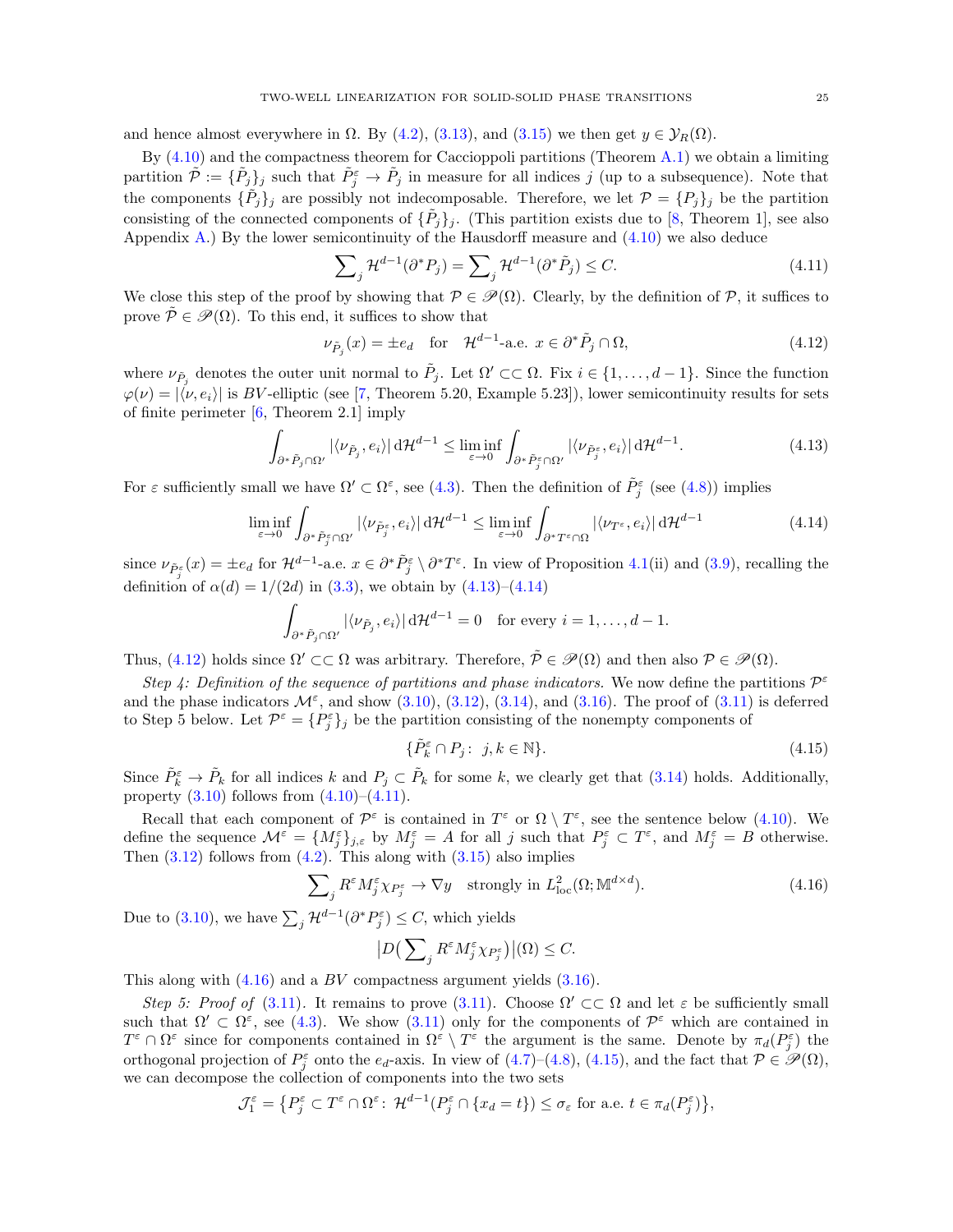$$
\mathcal{J}_2^{\varepsilon} = \left\{ P_j^{\varepsilon} \subset T^{\varepsilon} \cap \Omega^{\varepsilon} : \mathcal{H}^{d-1}(P_j^{\varepsilon} \cap \{x_d = t\}) > \sigma_{\varepsilon} \text{ for a.e. } t \in \pi_d(P_j^{\varepsilon}) \right\}.
$$
 (4.17)

First, since  $\sigma_{\varepsilon} \leq \varepsilon^p$ , we clearly get by Fubini's theorem that

<span id="page-25-4"></span><span id="page-25-3"></span><span id="page-25-2"></span><span id="page-25-1"></span>
$$
\sum_{P_j^{\varepsilon} \in \mathcal{J}_1^{\varepsilon}} \mathcal{L}^d(\Omega^{\varepsilon} \cap P_j^{\varepsilon}) \le (b - a)\sigma_{\varepsilon} \le C\varepsilon^p,\tag{4.18}
$$

where C only depends on  $\Omega$ . We now consider the components in  $\mathcal{J}_2^{\varepsilon}$ . We let

$$
I_j^{\varepsilon} = \left\{ t \subset \pi_d(P_j^{\varepsilon}) : \mathcal{H}^{d-1}\big((\Omega^{\varepsilon} \setminus P_j^{\varepsilon}) \cap \{x_d = t\}\big) > \sigma_{\varepsilon} \right\} \text{ for every } j \in \mathcal{J}_2^{\varepsilon}.
$$
 (4.19)

Since  $\sigma_{\varepsilon} \leq \varepsilon^{p}$ , we get

$$
\sum_{P_j^{\varepsilon} \in \mathcal{J}_2^{\varepsilon}} \int_{\pi_d(P_j^{\varepsilon}) \setminus I_j^{\varepsilon}} \mathcal{H}^{d-1}\big((\Omega^{\varepsilon} \setminus P_j^{\varepsilon}) \cap \{x_d = t\}\big) dt \le (b-a)\sigma_{\varepsilon} \le C\varepsilon^p. \tag{4.20}
$$

On the other hand, for a.e.  $t \in I_j^{\varepsilon}$  we get by [\(4.4\)](#page-22-1), applied for  $E = P_j^{\varepsilon} \cap \{x_d = t\}$ , and by [\(4.17\)](#page-25-1), [\(4.19\)](#page-25-2) that

$$
\sigma_{\varepsilon} \le \min \left\{ \mathcal{H}^{d-1}(P_j^{\varepsilon} \cap \{x_d = t\}), \mathcal{H}^{d-1}\big((\Omega^{\varepsilon} \setminus P_j^{\varepsilon}) \cap \{x_d = t\}\big) \right\}
$$
  

$$
\le \varepsilon^{-\alpha(d)} \big(\mathcal{H}^{d-2}(\partial^*(P_j^{\varepsilon} \cap \{x_d = t\}) \cap \Omega^{\varepsilon})\big)^{\frac{d-1}{d-2}}.
$$

As  $\sigma_{\varepsilon} \geq \varepsilon^{p}/2$ , we find  $1/2 \leq (1/2)^{(d-2)/(d-1)} \leq \varepsilon^{-(\alpha(d)+p)(d-2)/(d-1)} \mathcal{H}^{d-2}(\partial^* P_j^{\varepsilon} \cap \{x_d = t\} \cap \Omega^{\varepsilon})$ . Integrating over  $I_j^{\varepsilon}$  and summing over the components  $\mathcal{J}_2^{\varepsilon}$ , we get

<span id="page-25-5"></span>
$$
\sum_{P_j^{\varepsilon} \in \mathcal{J}_2^{\varepsilon}} \mathcal{L}^1(I_j^{\varepsilon}) \le C \varepsilon^{\frac{-(\alpha(d)+p)(d-2)}{d-1}} \sum_j \int_a^b \mathcal{H}^{d-2} (\partial^* P_j^{\varepsilon} \cap \{x_d = t\} \cap \Omega^{\varepsilon}) dt.
$$

We recall [\(4.15\)](#page-24-5) and the fact that  $\mathcal{P} \in \mathscr{P}(\Omega)$ . Moreover, we have  $\bigcup_j \partial^* \tilde{P}_j^{\varepsilon} \cap \Omega^{\varepsilon} \cap \{x_d = t\} \subset \partial^* T^{\varepsilon} \cap \Omega$  $\Omega \cap \{x_d = t\}$  for a.e.  $t \in (a, b)$ , where  $\mathcal{H}^{d-1}$ -a.e.  $x \in \partial^* T^{\varepsilon}$  is contained in the boundary of at most two different components, see  $(4.8)$ . Then,  $(3.9)$  and Proposition  $4.1(iii)$  $4.1(iii)$  yield

$$
\sum_{P_j^{\varepsilon} \in \mathcal{J}_2^{\varepsilon}} \mathcal{L}^1(I_j^{\varepsilon}) \leq C \varepsilon^{\frac{-(\alpha(d) + p)(d-2)}{d-1}} \int_{-\infty}^{\infty} \mathcal{H}^{d-2}(\partial^* T^{\varepsilon} \cap \{x_d = t\} \cap \Omega) dt \leq C \varepsilon^{-(\alpha(d) + p)(d-2)/(d-1)} \varepsilon^{2-\alpha(d)},
$$

where  $C > 0$  depends on  $C_0$ . Recalling  $p = 1 + \frac{3}{2d(2d-3)}$  and  $\alpha(d) = 1/(2d)$ , this yields  $\sum_{P_j^{\varepsilon} \in \mathcal{J}_2^{\varepsilon}} \mathcal{L}^1(I_j^{\varepsilon}) \leq$  $C\varepsilon^p$  by an elementary computation. This along with [\(4.20\)](#page-25-3) and the fact that  $\mathcal{H}^{d-1}(\Omega^{\varepsilon} \cap \{x_d = t\}) \leq$  $(\text{diam}(\Omega))^{d-1}$  for all  $t \in (a, b)$  yields

$$
\sum_{P_j^{\varepsilon} \in \mathcal{J}_2^{\varepsilon}} \mathcal{L}^d(L_{\Omega^{\varepsilon}}(P_j^{\varepsilon}) \setminus P_j^{\varepsilon}) \le (\text{diam}(\Omega))^{d-1} \sum_{P_j^{\varepsilon} \in \mathcal{J}_2^{\varepsilon}} \mathcal{L}^1(I_j^{\varepsilon}) + \sum_{P_j^{\varepsilon} \in \mathcal{J}_2^{\varepsilon}} \int_{\pi_d(P_j^{\varepsilon}) \setminus I_j^{\varepsilon}} \mathcal{H}^{d-1}((\Omega^{\varepsilon} \setminus P_j^{\varepsilon}) \cap \{x_d = t\}) dt \le C\varepsilon^p, \quad (4.21)
$$

where the constant C depends only on  $\Omega$  and  $C_0$ , and  $L_{\Omega^{\varepsilon}}(P_j^{\varepsilon})$  is defined in [\(3.8\)](#page-13-3). By combining [\(4.18\)](#page-25-4) and [\(4.21\)](#page-25-5) we get [\(3.11\)](#page-14-4) since  $\Omega^{\varepsilon} \supset \Omega'$  (for  $\varepsilon$  small enough). This concludes the proof.

<span id="page-25-0"></span>**Remark 4.3** (Geometry of  $\Omega$ ). (i) Condition H8. could be dropped at the expense of more elaborated estimates. First, in [\(3.11\)](#page-14-4),  $L_{\Omega'}(P_i)$  would have to be replaced by the connected components of  $L_{\Omega'}(P_i)$ which intersect  $P_j$ . Accordingly, the isoperimetric inequality  $(4.4)$ , applied in Step 5 of the proof, would need to be applied separately in each of the components of  $\Omega^{\varepsilon} \cap \{x_d = t\}$  to get an estimate along the lines of [\(4.21\)](#page-25-5).

(ii) The passage to a subdomain in  $(3.11)$ – $(3.12)$  is not needed if  $\Omega$  is a paraxial cuboid: in this case, Theorem [3.2](#page-12-1) can be replaced by an equivalent statement directly on  $\Omega$ , see [\[32,](#page-62-0) Theorem 3.1 and Remark 3.2]. Moreover, the isoperimetric inequality [\(4.4\)](#page-22-1) in Step 5 can be performed on the (identical) cuboids  $\Omega \cap \{x_d = t\}$  of dimension  $d-1$ .

Recall the definition of  $\mathscr{U}(\Omega)$  in [\(3.7\)](#page-13-4). The next step will be to identify limiting displacement fields for subsets  $\Omega' \subset\subset \Omega$ . Before that, we state an elementary local property of partitions that we will use several times.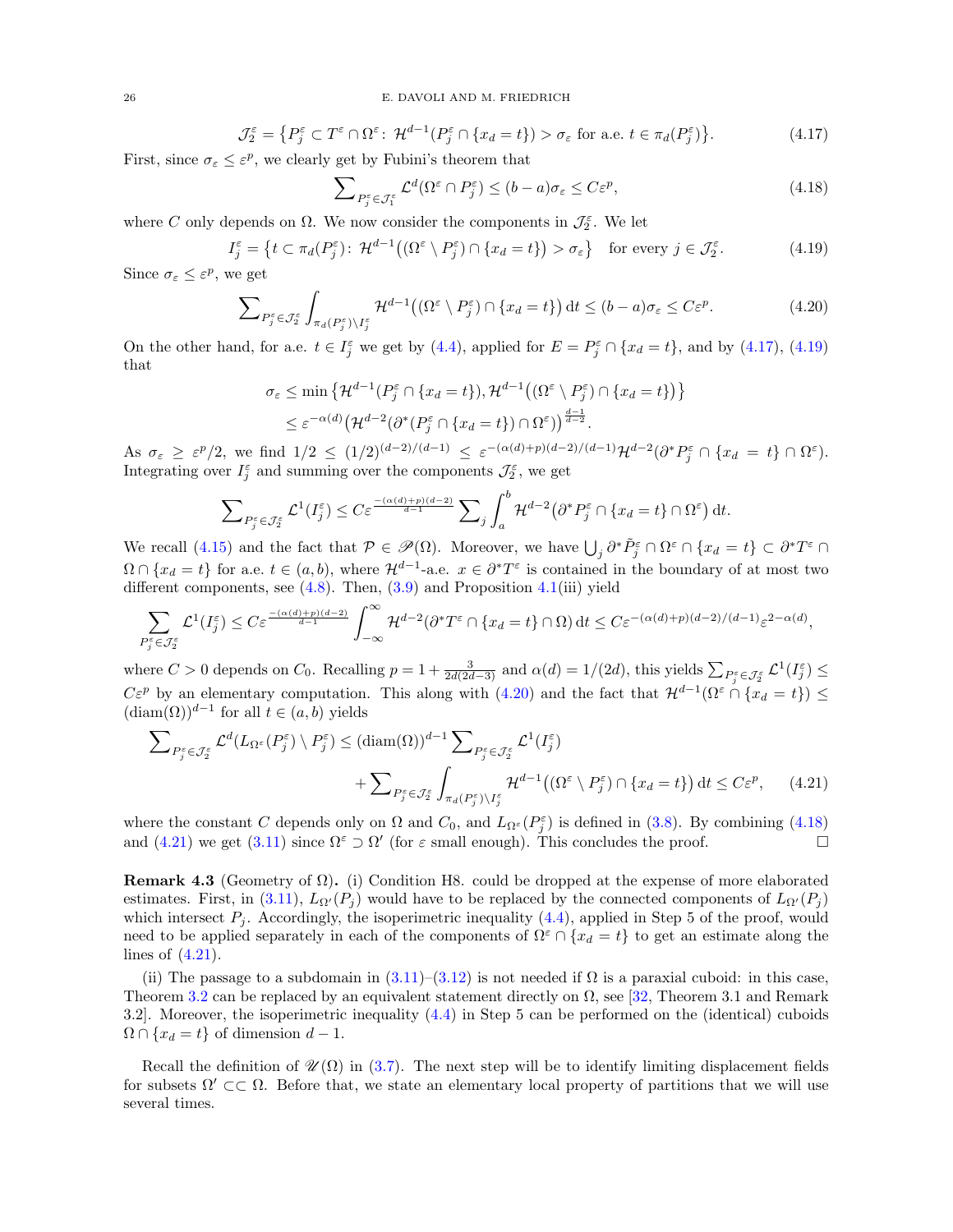<span id="page-26-1"></span>**Lemma 4.4** (Local property of partitions). Let  $K \subset\subset \Omega$ . Then, for each  $\mathcal{P} \in \mathcal{P}(\Omega)$ , the set K only intersects a finite number of sets contained in P.

*Proof.* The result is a direct consequence of the compactness of K, and of the definition of  $\mathcal{P}(\Omega)$ .  $\square$ 

<span id="page-26-0"></span>**Proposition 4.5** (Rescaled displacement fields on subdomains). Consider the setting of Proposition [4.2.](#page-21-0) Let  $\Omega' \subset\subset \Omega$ , and denote by  ${P_j}_{j=1}^N$  the components of P which intersect  $\Omega'$ , see Lemma [4.4.](#page-26-1) Then there exist  $u \in \mathscr{U}(\Omega')$  with  $J_u \subset \bigcup_j \partial P_j$  and collections of constants  $\{t_j^{\varepsilon}\}_{j=1}^N$  for  $\varepsilon > 0$  such that the rescaled displacements  $u^{\varepsilon} \colon \Omega' \to \mathbb{R}^d$  defined by

$$
u^{\varepsilon}(x) := \varepsilon^{-1} \sum_{j=1}^{N} \left( y^{\varepsilon}(x) - \left( R^{\varepsilon} M_j^{\varepsilon}(x) + t_j^{\varepsilon} \right) \right) \chi_{P_j^{\varepsilon}}(x) + \varepsilon^{-1} \sum_{j > N} \left( y^{\varepsilon}(x) - R^{\varepsilon} M_j^{\varepsilon}(x) \chi_{P_j^{\varepsilon}}(x) \right) \tag{4.22}
$$

for  $x \in \Omega'$  satisfy (up to a subsequence, not relabeled)

$$
u^{\varepsilon} \to u \quad \text{ in measure in } \Omega', \qquad \nabla u^{\varepsilon} \to \nabla u \quad weakly \text{ in } L^{2}(\Omega'; \mathbb{M}^{d \times d}). \tag{4.23}
$$

We note that the second addend in [\(4.22\)](#page-26-2) is intended to be zero if  $\{P_j^{\varepsilon}\}_j$  consists only of N components.

*Proof.* First, we recall that the components  $\{P_j\}_{j=1}^N$  are connected by definition, that  $\mathcal{H}^{d-1}(\partial P_j \setminus \partial^* P_j) =$ 0, and that  $\nu_{P_j} = \pm e_d$  for  $\mathcal{H}^{d-1}$ -a.e.  $x \in \partial P_j \cap \Omega$ , where the latter two properties follow from the fact that  $\mathcal{P} \in \mathscr{P}(\Omega)$ . Possibly choosing another set  $\Omega' \subset\subset \Omega'' \subset\subset \Omega$  we can assume that the sets  $P_j \cap \Omega''$ ,  $j = 1, \ldots, N$ , are connected and have Lipschitz boundary. Clearly, it suffices to show the statement for  $\Omega''$  in place of  $\Omega'$ . For simplicity, we still denote this set by  $\Omega'$ .

Let  $(R^{\varepsilon}, \mathcal{P}^{\varepsilon}, \mathcal{M}^{\varepsilon})$  be the triples identified in Proposition [4.2.](#page-21-0) By [\(3.12\)](#page-14-3) we get

<span id="page-26-8"></span><span id="page-26-3"></span><span id="page-26-2"></span>
$$
\left\| \sum_{j} \left( \nabla y^{\varepsilon} - R^{\varepsilon} M_{j}^{\varepsilon} \right) \chi_{P_{j}^{\varepsilon}} \right\|_{L^{2}(\Omega')} \leq C \varepsilon
$$
\n(4.24)

for a constant  $C > 0$  depending on  $\Omega'$ .

Step 1: Poincaré estimate on each component. Since  $P_j \cap \Omega'$  is connected with Lipschitz boundary, we can choose an increasing sequence of smooth connected sets  $K_n \subset\subset P_j\cap\Omega'$  such that  $\mathcal{L}^d((P_j\cap\Omega')\setminus K_n) \to$ 0 as  $n \to \infty$ . The sets can be chosen such that the functions

<span id="page-26-6"></span>
$$
f_j^{n,\varepsilon}(x) := \varepsilon^{-1}(y^{\varepsilon}(x) - R^{\varepsilon} M_j^{\varepsilon} x - t_j^{n,\varepsilon}) \quad \text{for every } x \in K_n,
$$
\n(4.25)

for suitable  $t_j^{n,\varepsilon} \in \mathbb{R}^d$ , satisfy a Poincaré estimate

<span id="page-26-5"></span>
$$
||f_j^{n,\varepsilon}||_{L^p(K_n)} \le C||\nabla f_j^{n,\varepsilon}||_{L^p(K_n)},\tag{4.26}
$$

where the constant C depends on  $P_j$ , but is independent of  $\varepsilon$  and n. By [\(3.14\)](#page-14-6) and [\(3.11\)](#page-14-4) we get  $P_j^{\varepsilon} \cap \Omega' \to P_j \cap \Omega'$  and  $L_{\Omega'}(P_j^{\varepsilon}) \to P_j \cap \Omega'$  in measure as  $\varepsilon \to 0$ . The latter and the fact that  $K_n \subset\subset$  $\Omega' \cap P_j$  show that  $K_n \subset L_{\Omega'}(P_j^{\varepsilon})$  for  $\varepsilon$  small enough (depending on n). Thus, by using again [\(3.11\)](#page-14-4) and  $\mathcal{L}^d((P_j^{\varepsilon} \cap \Omega') \triangle (P_j \cap \Omega')) \to 0$ , we get

<span id="page-26-4"></span>
$$
\mathcal{L}^d(K_n \setminus P_j^{\varepsilon}) \le \mathcal{L}^d(K_n \setminus L_{\Omega'}(P_j^{\varepsilon})) + \mathcal{L}^d(L_{\Omega'}(P_j^{\varepsilon}) \setminus P_j^{\varepsilon}) = \mathcal{L}^d(L_{\Omega'}(P_j^{\varepsilon}) \setminus P_j^{\varepsilon}) \le C\varepsilon^p
$$
\n(4.27)

for  $\varepsilon$  small enough depending on n, where  $p = p(d) \in (1, 2)$  is fixed. Let L be a sufficiently large constant (independent of  $\varepsilon$ , n) such that

 $dist(F, SO(d)\{A, B\}) \geq |F - R^{\varepsilon} M_j^{\varepsilon}|/2$  for all  $F \in M^{d \times d}$  with  $|F - R^{\varepsilon} M_j^{\varepsilon}| \geq L$ .

Then,  $\|\nabla f_j^{n,\varepsilon}\|_{L^p(K_n)}$  can be controlled by

$$
\begin{split} &\|\nabla f_j^{n,\varepsilon}\|_{L^p(P_j^\varepsilon\cap K_n)}+\|\nabla f_j^{n,\varepsilon}\|_{L^p((K_n\backslash P_j^\varepsilon)\cap\{|\nabla y^\varepsilon-R^\varepsilon M_j^\varepsilon|\leq L\})}+\|\nabla f_j^{n,\varepsilon}\|_{L^p((K_n\backslash P_j^\varepsilon)\cap\{|\nabla y^\varepsilon-R^\varepsilon M_j^\varepsilon|>L\})}\\ &\leq \frac{1}{\varepsilon}\|\nabla y^\varepsilon-R^\varepsilon M_j^\varepsilon\|_{L^p(P_j^\varepsilon\cap\Omega')}+\frac{L}{\varepsilon}\big(\mathcal{L}^d(K_n\backslash P_j^\varepsilon)\big)^\frac{1}{p}+\frac{2}{\varepsilon}\|\text{dist}(\nabla y^\varepsilon,SO(d)\{A,B\})\|_{L^p(\{|\nabla y^\varepsilon-R^\varepsilon M_j^\varepsilon|>L\})}. \end{split}
$$

Using Hölder's inequality for  $p < 2$ , [\(4.24\)](#page-26-3), [\(4.27\)](#page-26-4), as well as [\(3.1\)](#page-11-3), [\(3.9\)](#page-14-12) together with H4. we obtain the uniform estimate  $\|\nabla f_j^{n,\varepsilon}\|_{L^p(K_n)} \leq C$  for  $C > 0$  independent of n and  $\varepsilon$ . Then [\(4.26\)](#page-26-5) yields

<span id="page-26-7"></span>
$$
||f_j^{n,\varepsilon}||_{W^{1,p}(K_n)} \le C. \tag{4.28}
$$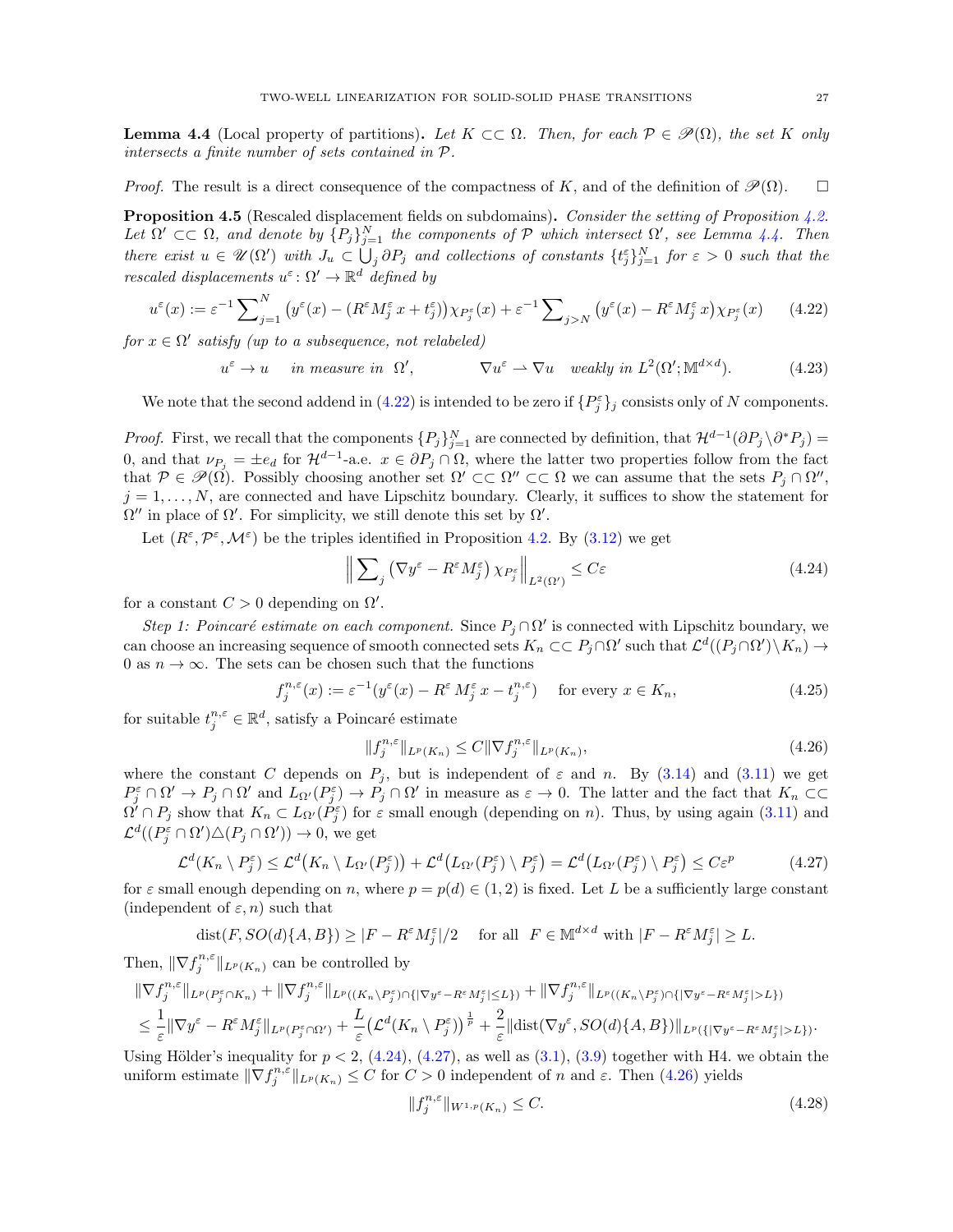We now show that the translations  $\{t_j^{n,\varepsilon}\}_\varepsilon$  and thus the functions  $\{f_j^{n,\varepsilon}\}_\varepsilon$  can actually be chosen *inde*pendently of n. Recall that  $K_n \supset K_1$  for all  $n \in \mathbb{N}$ . In view of [\(4.25\)](#page-26-6) and [\(4.28\)](#page-26-7), we have

$$
\varepsilon^{-1}|t_j^{n,\varepsilon} - t_j^{m,\varepsilon}| \mathcal{L}^d(K_1) \le ||f_j^{\varepsilon,n}||_{L^1(K_n)} + ||f_j^{\varepsilon,m}||_{L^1(K_m)} \le C \tag{4.29}
$$

for every  $m, n \in \mathbb{N}$ , where the constant C is independent of n, m, and  $\varepsilon$ . Thus, for every  $\varepsilon > 0$  we get that  $\{t_j^{n,\varepsilon}\}_n$  is a bounded sequence, and up to the extraction of a subsequence (not relabeled) there exists  $t_j^{\varepsilon}$  such that

<span id="page-27-3"></span><span id="page-27-1"></span>
$$
t_j^{n,\varepsilon} \to t_j^{\varepsilon} \quad \text{as } n \to +\infty. \tag{4.30}
$$

The constants  $t_j^{\varepsilon}$  are the ones from the statement of the proposition. By  $(4.29)$  we get  $\varepsilon^{-1}|t_j^{n,\varepsilon}-t_j^{\varepsilon}| \leq C$ for a constant  $\hat{C} > 0$  independent of n and  $\varepsilon$ . This along with [\(4.28\)](#page-26-7) yields that the functions

$$
f_j^{\varepsilon}(x) := \varepsilon^{-1}(y^{\varepsilon}(x) - R^{\varepsilon} M_j^{\varepsilon} x - t_j^{\varepsilon}) \quad \text{for every } x \in P_j^{\varepsilon}, \tag{4.31}
$$

satisfy for all  $n \in \mathbb{N}$  and all  $\varepsilon$  small enough (depending on n)

<span id="page-27-5"></span><span id="page-27-4"></span><span id="page-27-2"></span>
$$
||f_j^{\varepsilon}||_{W^{1,p}(K_n)} \leq C,
$$

where the constant  $C > 0$  is independent of  $\varepsilon$  and n. Thus, by a compactness and a diagonal argument there exists a function  $f_j \in W^{1,p}(P_j \cap \Omega'; \mathbb{R}^d)$  such that (up to a subsequence)

$$
f_j^{\varepsilon} \rightharpoonup f_j \quad \text{ weakly in } W^{1,p}(P_j \cap \Omega'; \mathbb{R}^d). \tag{4.32}
$$

Step 2: Definition of the limiting displacement field. Recall the functions  $f_i$  identified in [\(4.32\)](#page-27-2) and the constants  $t_j^{\varepsilon}$  from [\(4.30\)](#page-27-3). We set  $u := \sum_{j=1}^{N} f_j \chi_{P_j}$  on  $\Omega'$  and define  $u^{\varepsilon}$  as in [\(4.22\)](#page-26-2). Below we will show that indeed  $u \in \mathcal{U}(\Omega')$ , see [\(3.7\)](#page-13-4), but now we first confirm [\(4.23\)](#page-26-8). In view of [\(4.31\)](#page-27-4), we get that  $u^{\varepsilon} = f^{\varepsilon}_{j}$  on  $P^{\varepsilon}_{j} \cap \Omega'$ . We claim that, up to a further subsequence, there holds

(i) 
$$
u^{\varepsilon} \to f_j = u
$$
 in measure on  $P_j \cap \Omega'$  for all  $j = 1, ..., N$ ,  
\n(ii)  $\nabla u^{\varepsilon} \to \nabla u$  weakly in  $L^2(\Omega'; \mathbb{M}^{d \times d})$ . (4.33)

In fact, [\(4.32\)](#page-27-2) along with [\(3.14\)](#page-14-6) and  $u^{\varepsilon} = f_j^{\varepsilon}$  on  $P_j^{\varepsilon} \cap \Omega'$  implies measure convergence on  $P_j \cap \Omega'$ . This yields (i). To see (ii), we use  $(4.22)$  and  $(4.24)$  to get

$$
\nabla u^{\varepsilon} = \varepsilon^{-1} \sum\nolimits_j \left( \nabla y^{\varepsilon} - R^{\varepsilon} M^{\varepsilon}_j \right) \chi_{P^{\varepsilon}_j} \rightharpoonup g
$$

weakly in  $L^2(\Omega'; \mathbb{M}^{d \times d})$  for a suitable function g. Again by [\(4.32\)](#page-27-2) we get  $g = \nabla f_j$  on each  $P_j \cap \Omega'$ , and therefore  $g = \nabla u$  a.e. on  $\Omega'$ . This yields (ii). Clearly, [\(4.33\)](#page-27-5) implies [\(4.23\)](#page-26-8).

It remains to check that  $u \in \mathcal{U}(\Omega')$ . Recall that only the components  $P_j$ ,  $j = 1, ..., N$ , intersect  $\Omega'$ . Since  $f_j \in W^{1,p}(P_j \cap \Omega'; \mathbb{R}^d)$  for all  $j = 1, ..., N$ , we get  $J_u \subset \bigcup_{j=1}^N \partial P_j$ . Thus, we find  $\mathcal{H}^{d-1}(J_u) < +\infty$ since P is a Caccioppoli partition. More precisely, as  $P \in \mathscr{P}(\Omega)$ , the jump set of u is contained in  $(d-1)$ -dimensional hyperplanes orthogonal to  $e_d$ . It thus remains to show that  $u \in SBV^2(\Omega';\mathbb{R}^d)$ . First, note that  $\nabla u \in L^2(\Omega'; \mathbb{M}^{d \times d})$  by  $(4.33)(ii)$ . Since each  $P_j \cap \Omega'$  has Lipschitz boundary, we get that  $u|_{P_j \cap \Omega'} \in H^1(P_j \cap \Omega'; \mathbb{R}^d)$ , and the trace of u on  $\partial P_j \cap \Omega'$  exists. As the number of sets  $\{P_j\}_j$  intersecting  $\Omega'$  is finite, we obtain  $u \in SBV^2(\Omega';\mathbb{R}^d)$  by applying [\[7,](#page-61-19) Theorem 3.84].

We next show that the translations can be defined so that there exists a limiting rescaled displacement field on the whole domain  $\Omega$ .

<span id="page-27-0"></span>**Proposition 4.6** (Rescaled displacement fields). Consider the setting of Proposition [4.2.](#page-21-0) Then there exist collections of constants  $\mathcal{T}^{\varepsilon} = \{t_j^{\varepsilon}\}_j$  for  $\varepsilon > 0$  and  $u \in \mathscr{U}(\Omega)$  with  $J_u \subset \bigcup_j \partial P_j$  such that the rescaled displacements  $u^{\epsilon}$  defined in [\(3.18\)](#page-14-10) satisfy [\(3.19\)](#page-14-11)-[\(3.20\)](#page-14-9).

*Proof.* Consider a sequence  $\{\Omega_n\}_n$  of open sets, compactly contained in  $\Omega$ , satisfying  $\Omega_n \subset \Omega_{n+1}$  for every  $n \in \mathbb{N}$ , and such that  $\mathcal{L}^d(\Omega \setminus \Omega_n) \to 0$  as  $n \to \infty$ . We denote by  $\{\mathcal{P}^{\varepsilon}\}_\varepsilon$  and  $\mathcal{P}$  the partitions identified in Proposition [4.2.](#page-21-0) In view of Lemma [4.4,](#page-26-1) we can reorder the partition  $\mathcal{P} = \{P_j\}_j$  in a specific way and can choose integers  $N_1 \leq N_2 \leq \ldots$  such that  $\{P_j\}_{j=1}^{N_n}$  indicate the components of  $P$  which intersect  $\Omega_n$ . For each  $n \in \mathbb{N}$ , the translations given by Proposition [4.5](#page-26-0) (with  $\Omega_n$  in place of  $\Omega'$ ) are denoted by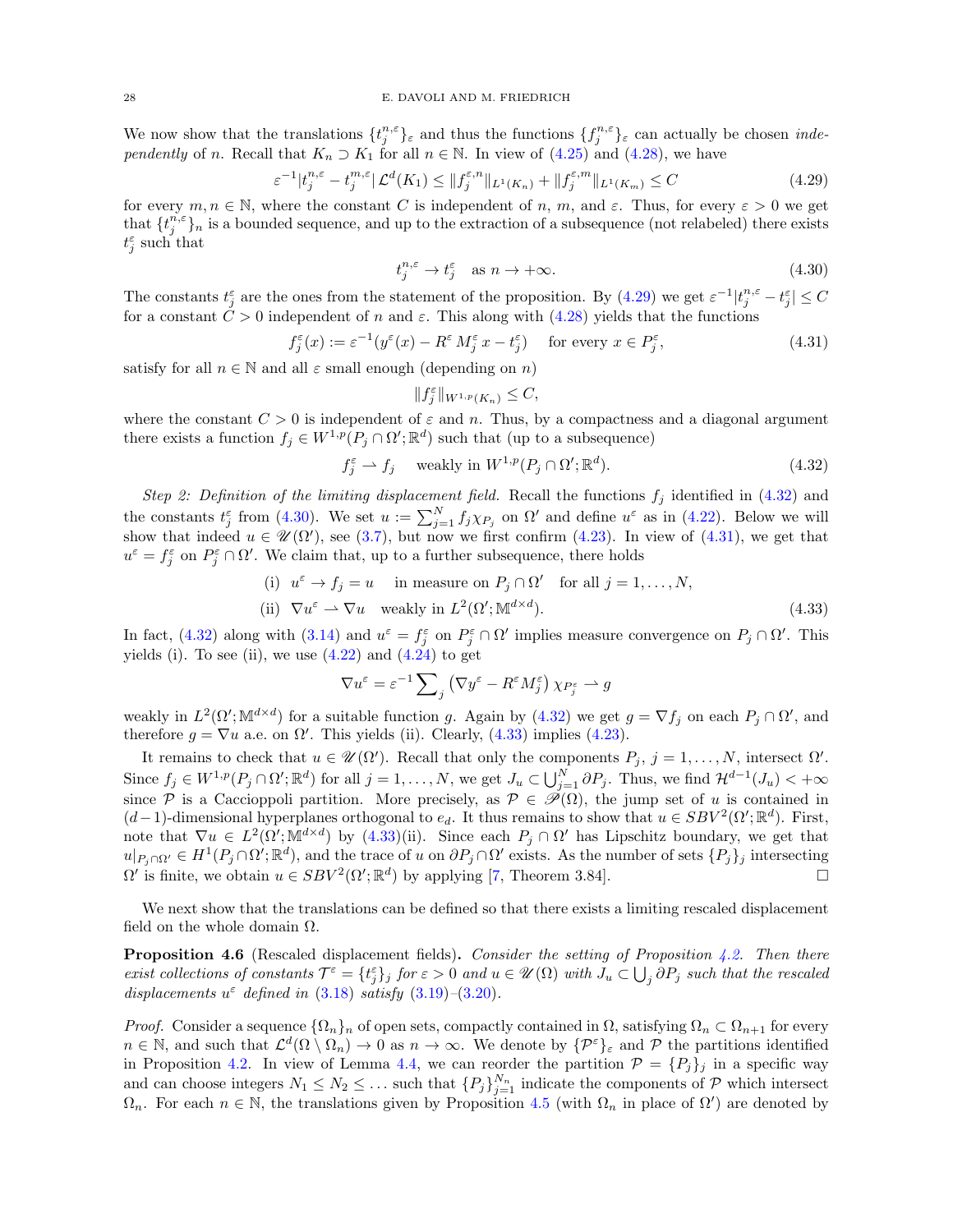$\{t_j^{\varepsilon,n}\}_{j=1}^{N_n}$ . The displacement fields on  $\Omega_n$  defined in [\(4.22\)](#page-26-2) are denoted by  $u^{\varepsilon,n}$ . We denote their limits by  $u^n \in \mathscr{U}(\Omega_n)$  and recall that  $J_{u^n} \subset \bigcup_j \partial P_j$ . By a diagonal argument, we may suppose that there exists a subsequence of  $\varepsilon$  (not relabeled) such that [\(4.23\)](#page-26-8) holds for all  $n \in \mathbb{N}$ , i.e.,

$$
u^{\varepsilon,n} \to u^n \quad \text{ in measure in } \Omega_n, \qquad \nabla u^{\varepsilon,n} \to \nabla u^n \quad \text{weakly in } L^2(\Omega_n; \mathbb{M}^{d \times d}). \tag{4.34}
$$

Now it is elementary to check that for each  $n \in \mathbb{N}$  there holds

<span id="page-28-1"></span><span id="page-28-0"></span>
$$
\lim_{\varepsilon \to 0} \varepsilon^{-1} (t_j^{\varepsilon, n} - t_j^{\varepsilon, n+1}) \quad \text{exists and is finite for all } 1 \le j \le N_n. \tag{4.35}
$$

Indeed, this follows from  $\mathcal{L}^d(P_j \cap \Omega_n) > 0$  for all  $1 \le j \le N_n$ , and the fact that

$$
\varepsilon^{-1}(t_j^n - t_j^{n+1})\chi_{P_j^{\varepsilon} \cap \Omega_n} = (u^{\varepsilon, n+1} - u^{\varepsilon, n})\chi_{P_j^{\varepsilon} \cap \Omega_n} \to (u^{n+1} - u^n)\chi_{P_j \cap \Omega_n}
$$

in measure, see  $(3.14)$  and  $(4.22)$ – $(4.23)$ , as well as  $(4.34)$ .

We define the collection of translations  $\mathcal{T}^{\varepsilon} = \{t_j^{\varepsilon}\}_j$  as follows: for each j, choose  $n \in \mathbb{N}$  such that  $N_{n-1} < j \le N_n$ , and set  $t_j^{\varepsilon} = t_j^{\varepsilon,n}$ , where we define  $N_0 = 0$  for convenience. We define  $u^{\varepsilon} \colon \Omega \to \mathbb{R}^d$  as in [\(3.18\)](#page-14-10). By recalling the definition of  $u^{\varepsilon,n}$  in [\(4.22\)](#page-26-2), we get that the restriction of  $u^{\varepsilon}$  on  $\Omega_n$ , for  $n \in \mathbb{N}$ , satisfies

$$
u^{\varepsilon} = u^{\varepsilon,n} + \sum_{j=1}^{N_n} \varepsilon^{-1} (t_j^{\varepsilon,n} - t_j^{\varepsilon}) \chi_{P_j^{\varepsilon} \cap \Omega_n} - \sum_{j > N_n} \varepsilon^{-1} t_j^{\varepsilon} \chi_{P_j^{\varepsilon} \cap \Omega_n} \quad \text{on } \Omega_n.
$$

We introduce the function  $v^n \in \mathcal{U}(\Omega_n)$  by

<span id="page-28-3"></span><span id="page-28-2"></span>
$$
v^{n} = u^{n} + \sum_{j=1}^{N_{n}} \left( \lim_{\varepsilon \to 0} \varepsilon^{-1} (t_{j}^{\varepsilon, n} - t_{j}^{\varepsilon}) \right) \chi_{P_{j} \cap \Omega_{n}}, \tag{4.36}
$$

which is well defined by [\(4.35\)](#page-28-1) and the fact that  $t_j^{\varepsilon} = t_j^{\varepsilon,m}$  for the index  $1 \leq m \leq n$  such that  $N_{m-1}$  <  $j \le N_m$ . In view of [\(3.14\)](#page-14-6), [\(4.34\)](#page-28-0), and the fact that  $P_j \cap \Omega_n = \emptyset$  for all  $j > N_n$ , we then get

> $u^{\varepsilon} \to v^n$  in measure on  $\Omega_n$ ,  $\nabla u^{\varepsilon} \to \nabla v^n$  weakly in  $L^2(\Omega_n; \mathbb{M}^{d \times d})$  $(4.37)$

This also shows that  $v^n = v^m$  on  $\Omega_n$  for all  $n \leq m$ . This observation allows to define the function  $u: \Omega \to \mathbb{R}^d$  by  $u = v^n$  on  $\Omega_n$  for all  $n \in \mathbb{N}$ . The fact that  $J_{u^n} \subset \bigcup_j \partial P_j$  along with  $(4.36)$  also yields  $J_u \subset \bigcup_j \partial P_j$ . Clearly, we get  $u \in \mathcal{U}(\Omega)$  since  $v^n \in \mathcal{U}(\Omega_n)$  for all  $n \in \mathbb{N}$ . Finally, by  $(4.37)$  and the fact that  $u = v^n$  on  $\Omega_n$  we get that  $u^{\varepsilon}$  satisfies [\(3.19\)](#page-14-11)–[\(3.20\)](#page-14-9). This concludes the proof.

We conclude this section with the proof of Theorem [3.3.](#page-14-0) Given the above constructions, it remains to show that the partitions and translations can be chosen in a specific way such that also the selection principle [\(3.17\)](#page-14-1) is satisfied. Although the realization of this is very technical, the main idea is quite simple: whenever two components violate [\(3.17\)](#page-14-1), they are combined, and they are replaced by a single component in the partition.

Proof of Theorem [3.3.](#page-14-0) Let  $\{y^{\varepsilon}\}_{\varepsilon} \subset H^2(\Omega;\mathbb{R}^2)$  be a sequence of deformations satisfying [\(3.9\)](#page-14-12). Consider a sequence  $\{\Omega_n\}_n$  of open sets compactly contained in  $\Omega$ , satisfying  $\Omega_n \subset \Omega_{n+1}$  for every  $n \in \mathbb{N}$ , and such that  $\mathcal{L}^d(\Omega \setminus \Omega_n) \to 0$ . We will prove that, after extracting a subsequence in  $\varepsilon$  (not relabeled), for each  $n \in \mathbb{N}$  there exists a sequence of quadruples  $(R^{\varepsilon}, \mathcal{P}^{\varepsilon,n}, \mathcal{M}^{\varepsilon,n}, \mathcal{T}^{\varepsilon,n})$  with  $\mathcal{P}^{\varepsilon,n} = \{P^{\varepsilon,n}_j\}_j$ ,  $\mathcal{M}^{\varepsilon,n} = \{M^{\varepsilon,n}_j\}_j$ ,  $\mathcal{T}^{\varepsilon,n} = \{t_j^{\varepsilon,n}\}_j$  and limiting triples  $(y, u^n, \mathcal{P}^n) \in \mathscr{Y}(\Omega) \times \mathscr{U}(\Omega) \times \mathscr{P}(\Omega)$  such that  $(3.10)$ – $(3.16)$  and  $(3.18)$ – [\(3.20\)](#page-14-9) hold, and additionally we have

$$
\frac{|t_i^{\varepsilon,n}-t_j^{\varepsilon,n}|}{\varepsilon}\to +\infty \quad \text{ for all } i\neq j \hspace{0.2cm} \text{ with } P_i^n\cap \Omega_n\neq \emptyset, \, P_j^n\cap \Omega_n\neq \emptyset, \text{ and } \lim_{\varepsilon\to 0}M_i^{\varepsilon,n}=\lim_{\varepsilon\to 0}M_j^{\varepsilon,n}, \ \, (4.38)
$$

where  $\{P_j^n\}_j$  denote the components of the limiting partition  $\mathcal{P}^n$ . Note that the deformation y and the rotations  $R^{\varepsilon}$  can be chosen independently of  $n \in \mathbb{N}$ . Moreover, we will see that the objects can be constructed such that for each  $n \geq m$  and each  $\varepsilon > 0$  we have

- <span id="page-28-4"></span>(i) for all j there exists  $l_j$  such that  $P_j^{\varepsilon,m} \subset P_{l_j}^{\varepsilon,n}$ ,
- (ii) for all j we have  $M_{l_j}^{\varepsilon,n} = M_j^{\varepsilon,m}$  with  $l_j$  given in (i),
- (iii) if  $\mathcal{L}^d(P_j^{\varepsilon,m} \cap \Omega_m) > 0$ , then  $t_{l_j}^{\varepsilon,n} = t_j^{\varepsilon,m}$  with  $l_j$  given in (i),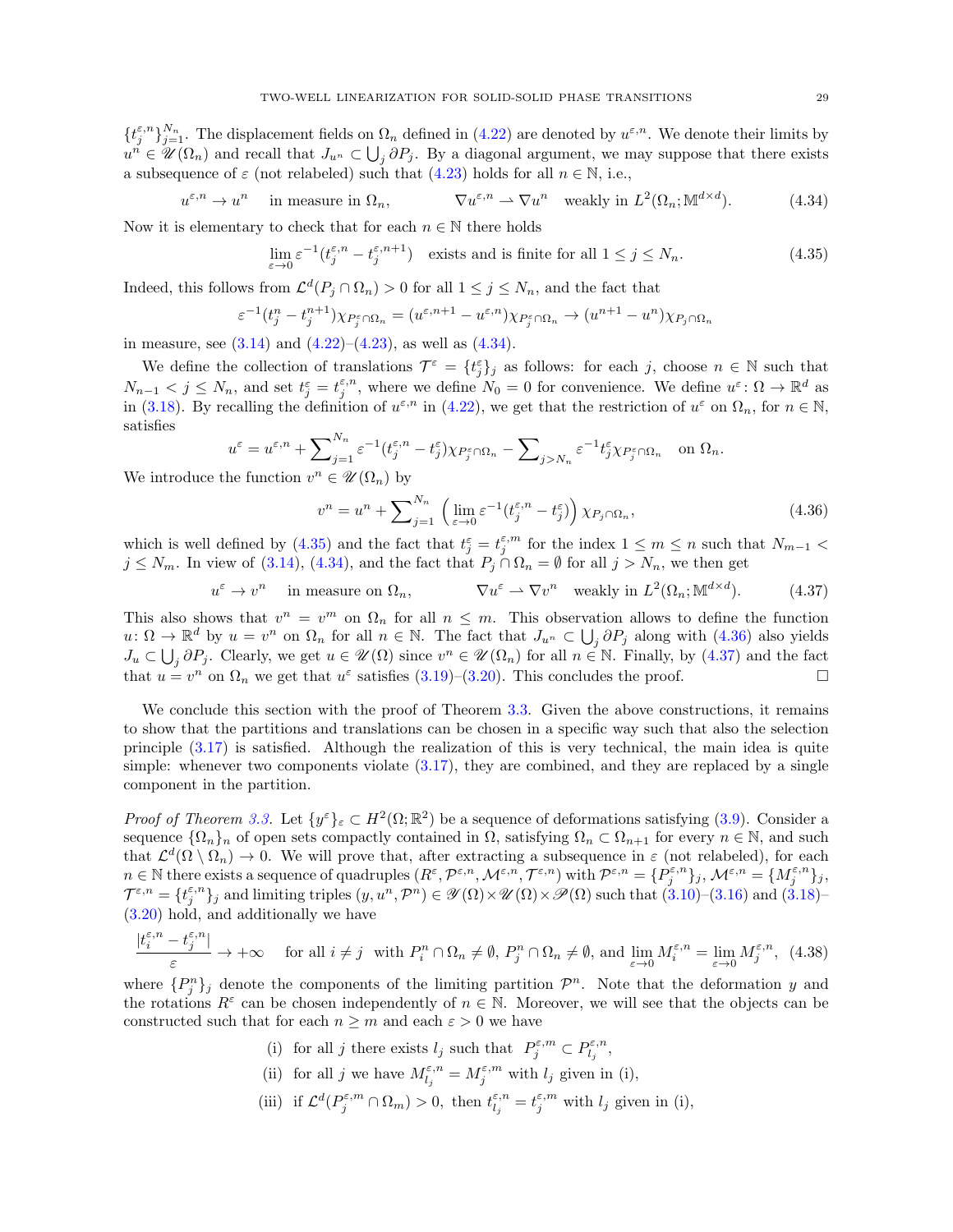#### 30 E. DAVOLI AND M. FRIEDRICH

$$
(iv) \ \ u^{\varepsilon,n} = u^{\varepsilon,m} \text{ on } \Omega_m \quad \text{and} \quad \nabla u^{\varepsilon,n} = \nabla u^{\varepsilon,m} \text{ on } \Omega,
$$
\n
$$
(4.39)
$$

where  $u^{\varepsilon,n}$  denote the rescaled displacement fields given in  $(3.18)$  for the quadruples  $(R^{\varepsilon}, \mathcal{P}^{\varepsilon,n}, \mathcal{M}^{\varepsilon,n}, \mathcal{T}^{\varepsilon,n}).$  We defer the proof to Step 2 below and first show that this implies Theorem [3.3](#page-14-0) for a suitable diagonal sequence (Step 1).

Step 1: Extracting a diagonal sequence. First, we find by  $(3.19)$  on  $\Omega_n$  and  $\Omega_m$ , and by  $(4.39)(iv)$  that for all  $n \geq m$  there holds  $u^n = u^m$  on  $\Omega_m$  and  $\nabla u^n = \nabla u^m$  on  $\Omega$ . This observation allows to define the function  $u \colon \Omega \to \mathbb{R}^d$  by  $u = u^n$  on  $\Omega_n$  for all  $n \in \mathbb{N}$ . Clearly, we get  $u \in \mathcal{U}(\Omega)$  since  $u^n \in \mathcal{U}(\Omega)$  for all  $n \in \mathbb{N}$ . In particular, there holds for all  $n \in \mathbb{N}$ 

<span id="page-29-3"></span><span id="page-29-2"></span><span id="page-29-0"></span>
$$
u = un \quad \text{on} \ \Omega_n, \qquad \nabla u = \nabla u^n \quad \text{on} \ \Omega. \tag{4.40}
$$

As  $\mathcal{P}^{\varepsilon,n}$  is a coarsening of  $\mathcal{P}^{\varepsilon,m}$  for all  $n \geq m$  by  $(4.39)(i)$ , we get that  $\mathcal{P}^n$  is a coarsening of  $\mathcal{P}^m$  for all  $n \geq m$  by [\(3.14\)](#page-14-6). This gives  $\sum_j \mathcal{H}^{d-1}(\partial P_j^n) \leq \sum_j \mathcal{H}^{d-1}(\partial P_j^1) < +\infty$  for all  $n \in \mathbb{N}$ . By Theorem [A.1](#page-60-1) there exists a partition  $\mathcal{P} = \{P_j\}_j$  such that  $P_j^n \to P_j$  in measure for all  $j \in \mathbb{N}$ . Note that this convergence also implies  $P \in \mathcal{P}(\Omega)$ . This and  $(3.14)$  for each  $m \in \mathbb{N}$  yield

$$
\lim_{n \to \infty} \sum_{j} \mathcal{L}^{d}(P_{j}^{n} \triangle P_{j}) = 0, \qquad \lim_{\varepsilon \to 0} \sum_{j} \mathcal{L}^{d}(P_{j}^{\varepsilon, m} \triangle P_{j}^{m}) = 0 \quad \text{for all } m \in \mathbb{N}, \tag{4.41}
$$

where  $\triangle$  denotes the symmetric difference of two sets, see below Theorem [A.1.](#page-60-1) Thus, by Attouch's diagonalization lemma [\[9,](#page-61-25) Lemma 1.15 and Corollary 1.16], we can choose a diagonal sequence  $\{n(\varepsilon)\}\varepsilon$ such that

$$
P_j^{\varepsilon, n(\varepsilon)} \to P_j \quad \text{ in measure as } \varepsilon \to 0 \text{ for all indices } j. \tag{4.42}
$$

We now define the triples  $\mathcal{P}^{\varepsilon} = \mathcal{P}^{\varepsilon,n(\varepsilon)}, \mathcal{M}^{\varepsilon} = \mathcal{M}^{\varepsilon,n(\varepsilon)},$  and  $\mathcal{T}^{\varepsilon} = \mathcal{T}^{\varepsilon,n(\varepsilon)},$  and check that  $(3.10)-(3.20)$  $(3.10)-(3.20)$ hold for the limiting triple  $(y, u, \mathcal{P})$ .

First,  $(3.10)$ – $(3.11)$  follow directly from the corresponding properties of the partitions  $\mathcal{P}^{\varepsilon,n}$ . We observe that  $(4.39)(i),$ (ii) yield

<span id="page-29-4"></span><span id="page-29-1"></span>
$$
\sum\nolimits_jR^\varepsilon M_j^{\varepsilon,n(\varepsilon)}\chi_{P_j^{\varepsilon,n(\varepsilon)}}=\sum\nolimits_jR^\varepsilon M_j^{\varepsilon,1}\chi_{P_j^{\varepsilon,1}}.
$$

This implies  $(3.12)$ ,  $(3.13)$ ,  $(3.15)$ , and  $(3.16)$  by using the corresponding properties for the triple  $(R^{\varepsilon}, \mathcal{P}^{\varepsilon,1}, \mathcal{M}^{\varepsilon,1})$ . Property [\(3.14\)](#page-14-6) follows from [\(4.42\)](#page-29-1).

Consider the rescaled displacement fields  $u^{\varepsilon,n(\varepsilon)}$  defined in [\(3.18\)](#page-14-10). For each  $m \in \mathbb{N}$  we have  $u^{\varepsilon,n(\varepsilon)} \to$  $u^m = u$  in measure on  $\Omega_m$  by [\(4.39\)](#page-29-0)(iv), [\(4.40\)](#page-29-2), and [\(3.19\)](#page-14-11) for m. As m was arbitrary, we get (3.19). In a similar fashion,  $(3.20)$  follows also by taking into account  $(4.39)(iv)$ ,  $(4.40)$ , and  $(3.20)$  for each m.

It remains to check [\(3.17\)](#page-14-1). To this end, we fix  $i \neq j$  such that  $\mathcal{L}^d(P_i), \mathcal{L}^d(P_j) > 0$ , and  $\lim_{\varepsilon \to 0} M_i^{\varepsilon, n(\varepsilon)} =$  $\lim_{\varepsilon\to 0} M_j^{\varepsilon,n(\varepsilon)}$ . In view of  $(4.41)-(4.42)$  $(4.41)-(4.42)$ , we can fix  $m\in\mathbb{N}$  (independently of  $\varepsilon$ ) and  $\varepsilon_0=\varepsilon_0(m)>0$  such that for all  $0 < \varepsilon \leq \varepsilon_0$  we have for  $k = i, j$ 

(i) 
$$
\mathcal{L}^d(P_k^m \cap \Omega_m) > 0
$$
,  $\mathcal{L}^d(P_k^{\varepsilon,m} \cap \Omega_m) > 0$  and (ii)  $\mathcal{L}^d(P_k^{\varepsilon,n(\varepsilon)} \triangle P_k^{\varepsilon,m}) \leq \frac{1}{2} \mathcal{L}^d(P_k^{\varepsilon,m})$ . (4.43)

(To see (ii), we use  $\mathcal{L}^d(P_k^{\varepsilon,n(\varepsilon)} \Delta P_k^{\varepsilon,m}) \leq \mathcal{L}^d(P_k^{\varepsilon,n(\varepsilon)} \Delta P_k) + \mathcal{L}^d(P_k \Delta P_k^m) + \mathcal{L}^d(P_k^m \Delta P_k^{\varepsilon,m}) \to 0$  and  $\mathcal{L}^d(P_k^{\varepsilon,m}) \to \mathcal{L}^d(P_k^m)$  as  $\varepsilon \to 0$ .) Possibly by passing to a smaller  $\varepsilon_0$ , we can also suppose that  $n(\varepsilon) \geq m$ for all  $\varepsilon \leq \varepsilon_0$ . By  $(4.39)(i)$  for  $n = n(\varepsilon)$  we find a component  $P_{l_{\kappa}}^{\varepsilon, n(\varepsilon)}$  $l_k^{\varepsilon,n(\varepsilon)}$  which contains  $P_k^{\varepsilon,m}$  up to an  $\mathcal{L}^d$ -negligible set for  $k = i, j$ . By  $(4.43)(ii)$  we necessarily have that  $\mathcal{L}^d(P_k^{\varepsilon,n(\varepsilon)} \cap P_k^{\varepsilon,m}) > 0$ . Thus,  $k = l_k$ . This along with  $(4.43)(i)$  and  $(4.39)(ii)$ ,(iii) shows  $M_k^{\varepsilon,n(\varepsilon)} = M_k^{\varepsilon,m}$  and  $t_k^{\varepsilon,n(\varepsilon)} = t_k^{\varepsilon,m}$  for  $k = i, j$ . Then, also  $\lim_{\varepsilon \to 0} M_i^{\varepsilon,m} = \lim_{\varepsilon \to 0} M_j^{\varepsilon,m}$  and therefore, taking also  $(4.38)$ ,  $(4.43)(i)$  into account, we finally get

$$
\lim_{\varepsilon \to 0} \frac{|t_i^{\varepsilon, n(\varepsilon)} - t_j^{\varepsilon, n(\varepsilon)}|}{\varepsilon} = \lim_{\varepsilon \to 0} \frac{|t_i^{\varepsilon, m} - t_j^{\varepsilon, m}|}{\varepsilon} = +\infty.
$$

Step 2: Coarsening scheme. We inductively construct sequences of quadruples  $(R^{\varepsilon}, \mathcal{P}^{\varepsilon,n}, \mathcal{M}^{\varepsilon,n}, \mathcal{T}^{\varepsilon,n})$ and limiting triples  $(y, u^n, \mathcal{P}^n)$  for  $n \in \mathbb{N}$  such that  $(3.10)$ – $(3.16)$ ,  $(3.18)$ – $(3.20)$ , and  $(4.38)$ – $(4.39)$  hold.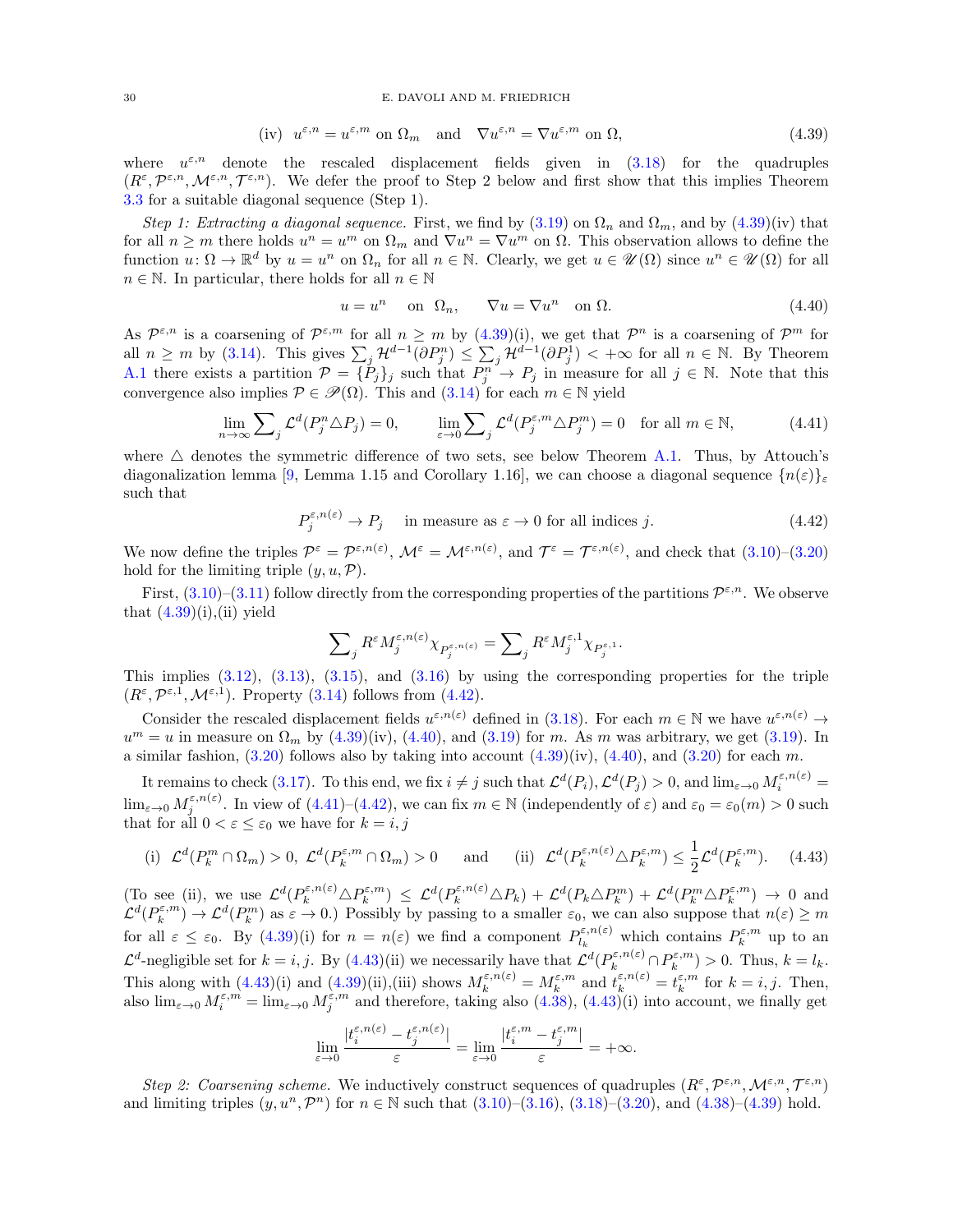We start with  $n = 1$ . We apply Proposition [4.6](#page-27-0) to obtain rotations  $R^{\varepsilon}$  and triples  $(\hat{\mathcal{P}}^{\varepsilon}, \hat{\mathcal{M}}^{\varepsilon}, \hat{\mathcal{T}}^{\varepsilon})$ , as well as a limiting triple  $(y, \hat{u}, \hat{\mathcal{P}})$  such that  $(3.10)$ – $(3.16)$  and  $(3.18)$ – $(3.20)$  hold. We write  $\hat{\mathcal{P}}^{\varepsilon} = {\hat{P}_{j}^{\varepsilon}}_{j}$ ,  $\hat{\mathcal{M}}^{\varepsilon} = {\hat{\mathcal{M}}^{\varepsilon}}_{j}$ ; and  $\hat{\mathcal{T}}^{\varepsilon} = {\hat{\mathcal{t}}^{\varepsilon}}_{j}$ , We modify the triples to get sequences which also satisfy [\(4.38\)](#page-28-4).

Coarsening scheme for  $n = 1$ . We construct  $\mathcal{P}^{\varepsilon,1}$ ,  $\mathcal{T}^{\varepsilon,1}$ , and  $\mathcal{M}^{\varepsilon,1}$ , as well as the limiting partition  $\mathcal{P}^1$  and the limiting displacement  $u^1$  by the following iterative scheme: suppose that two components  $\hat{P}_i$ and  $\hat{P}_j$  of  $\hat{\mathcal{P}}$  with  $i \neq j$  violate [\(4.38\)](#page-28-4) on  $\Omega_1$ , i.e.,

$$
\liminf_{\varepsilon \to 0} \varepsilon^{-1} |\hat{t}_i^{\varepsilon} - \hat{t}_j^{\varepsilon}| < +\infty, \qquad \lim_{\varepsilon \to 0} \hat{M}_i^{\varepsilon} = \lim_{\varepsilon \to 0} \hat{M}_j^{\varepsilon}, \qquad \hat{P}_i \cap \Omega_1 \neq \emptyset, \qquad \hat{P}_j \cap \Omega_1 \neq \emptyset. \tag{4.44}
$$

First, by passing to a subsequence in  $\varepsilon$  (not relabeled), we get  $\hat{M}_{i}^{\varepsilon} = \hat{M}_{j}^{\varepsilon}$  for all  $\varepsilon$ . Now, we replace  $\hat{P}_{i}$ and  $\hat{P}_j$  in  $\hat{\mathcal{P}}$  by  $P_*^1 := \hat{P}_i \cup \hat{P}_j$ . In a similar fashion, we replace  $\hat{P}_i^{\varepsilon}$  and  $\hat{P}_j^{\varepsilon}$  in  $\hat{\mathcal{P}}^{\varepsilon}$  by  $P_*^{\varepsilon,1} := \hat{P}_i^{\varepsilon} \cup \hat{P}_j^{\varepsilon}$ for each  $\varepsilon > 0$ . Accordingly, on the set  $P_*^{\varepsilon,1}$  we introduce the translation  $t_*^{\varepsilon,1} = \hat{t}_i^{\varepsilon}$  and the phase  $M_*^{\varepsilon,1} := \hat{M}_i^{\varepsilon} = \hat{M}_j^{\varepsilon}$  for each  $\varepsilon > 0$ . In view of Lemma [4.4,](#page-26-1) only finitely many components of  $\hat{\mathcal{P}}$  intersect  $\Omega_1$ . Thus, we can repeat this construction at most a finite number of times until, for the resulting partition  $\mathcal{P}^1$  and the triples  $(\mathcal{P}^{\varepsilon,1},\mathcal{M}^{\varepsilon,1},\mathcal{T}^{\varepsilon,1})$ , each pair of components  $P_i^1$  and  $P_j^1$  satisfies [\(4.38\)](#page-28-4). This concludes the construction in the case  $n = 1$ . (The definition of the resulting displacement field  $u^1$  will be indicated below.)

We check that  $(3.10)$ – $(3.16)$ ,  $(3.18)$ – $(3.20)$ , and  $(4.38)$  are satisfied. First,  $(4.38)$  clearly holds true by construction. To confirm the other properties, we assume for simplicity that the above coarsening scheme was applied only once for two sets  $\hat{P}_i$  and  $\hat{P}_j$  intersecting  $\Omega_1$  since the general case follows by induction. First, [\(3.13\)](#page-14-5) and [\(3.15\)](#page-14-7) are not affected by the modification, and therefore still hold. Since the function  $\sum_j R^{\varepsilon} \hat{M}^{\varepsilon}_j \hat{\chi}_{\hat{P}^{\varepsilon}_j}$  remains unchanged by construction, also [\(3.12\)](#page-14-3) and [\(3.16\)](#page-14-8) are still satisfied. To see [\(3.10\)](#page-14-2) and [\(3.14\)](#page-14-6), it suffices to recall that  $P^{\varepsilon,1}_* = \hat{P}^{\varepsilon}_i \cup \hat{P}^{\varepsilon}_j$  which implies that  $P^{\varepsilon,1}_* \to P^1_* = \hat{P}_i \cup \hat{P}_j$  in measure. We now show [\(3.11\)](#page-14-4) for  $\Omega' \subset\subset \Omega$ . As  $\mathcal{L}^d(\hat{P}_k \cap \Omega_1) > 0$  for  $k = i, j$ , for  $\varepsilon$  small enough, (3.11) and [\(3.14\)](#page-14-6) (for  $\hat{\mathcal{P}}^{\varepsilon}$ ) imply  $\mathcal{L}^d(\Omega' \cap \hat{P}_k^{\varepsilon}) \geq \mathcal{L}^d(L_{\Omega'}(\hat{P}_k^{\varepsilon}) \setminus \hat{P}_k^{\varepsilon})$  for  $k = i, j$ . This also yields  $\mathcal{L}^d(\Omega' \cap P_*^{\varepsilon,1}) \geq \mathcal{L}^d(L_{\Omega'}(P_*^{\varepsilon,1}) \setminus P_*^{\varepsilon,1})$ for  $\varepsilon$  small enough. Therefore, since  $\mathcal{L}^d(L_{\Omega'}(P_*^{\varepsilon,1}) \setminus P_*^{\varepsilon,1}) \leq \sum_{k=i,j} \mathcal{L}^d(L_{\Omega'}(\hat{P}_k^{\varepsilon}) \setminus \hat{P}_k^{\varepsilon})$ , [\(3.11\)](#page-14-4) holds, as well. We now finally introduce the limiting displacement field and check  $(3.19)$ – $(3.20)$ . We observe

<span id="page-30-0"></span>
$$
u^{\varepsilon,1}-\hat{u}^{\varepsilon}=\varepsilon^{-1}(\hat{t}^{\varepsilon}_j-\hat{t}^{\varepsilon}_i)\chi_{\hat{P}^{\varepsilon}_j}
$$

where  $u^{\varepsilon,1}$  and  $\hat{u}^{\varepsilon}$  are the corresponding displacement fields defined in [\(3.18\)](#page-14-10) with respect to the quadru- $\text{ples } (R^{\varepsilon}, \mathcal{P}^{\varepsilon,1}, \mathcal{M}^{\varepsilon,1}, \mathcal{T}^{\varepsilon,1}) \text{ and } (R^{\varepsilon}, \hat{\mathcal{P}}^{\varepsilon}, \hat{\mathcal{M}}^{\varepsilon}, \hat{\mathcal{T}}^{\varepsilon}), \text{ respectively. By (4.44) we obtain } \varepsilon^{-1} (\hat{t}^{\varepsilon}_j - \hat{t}^{\varepsilon}_i) \to t_0 \in \mathbb{R}^d,$  $\text{ples } (R^{\varepsilon}, \mathcal{P}^{\varepsilon,1}, \mathcal{M}^{\varepsilon,1}, \mathcal{T}^{\varepsilon,1}) \text{ and } (R^{\varepsilon}, \hat{\mathcal{P}}^{\varepsilon}, \hat{\mathcal{M}}^{\varepsilon}, \hat{\mathcal{T}}^{\varepsilon}), \text{ respectively. By (4.44) we obtain } \varepsilon^{-1} (\hat{t}^{\varepsilon}_j - \hat{t}^{\varepsilon}_i) \to t_0 \in \mathbb{R}^d,$  $\text{ples } (R^{\varepsilon}, \mathcal{P}^{\varepsilon,1}, \mathcal{M}^{\varepsilon,1}, \mathcal{T}^{\varepsilon,1}) \text{ and } (R^{\varepsilon}, \hat{\mathcal{P}}^{\varepsilon}, \hat{\mathcal{M}}^{\varepsilon}, \hat{\mathcal{T}}^{\varepsilon}), \text{ respectively. By (4.44) we obtain } \varepsilon^{-1} (\hat{t}^{\varepsilon}_j - \hat{t}^{\varepsilon}_i) \to t_0 \in \mathbb{R}^d,$ possibly passing to a subsequence (not relabeled). This implies that  $u^{\varepsilon,1}$  converges in measure to

<span id="page-30-1"></span>
$$
u^{1} := \hat{u} + t_{0} \chi_{\hat{P}_j} \in \mathscr{U}(\Omega)
$$
\n
$$
(4.45)
$$

and gives [\(3.19\)](#page-14-11). Finally, [\(3.20\)](#page-14-9) follows from  $\nabla u^{\varepsilon,1} = \nabla \hat{u}^{\varepsilon}$  and  $\nabla u^1 = \nabla \hat{u}$ .

Now suppose that the quadruples  $(R^{\varepsilon}, \mathcal{P}^{\varepsilon,n-1}, \mathcal{M}^{\varepsilon,n-1}, \mathcal{T}^{\varepsilon,n-1})$  and the limiting triple  $(y, u^{n-1}, \mathcal{P}^{n-1})$ in step  $n-1$  have been constructed such that  $(3.10)$ – $(3.16)$ ,  $(3.18)$ – $(3.20)$ , and  $(4.38)$  hold, and  $(4.39)$  is satisfied up to step  $n-1$ . We define the objects in step n as follows: if  $(4.38)$  holds with respect to the set  $\Omega_n$ , we simply set  $(\mathcal{P}^{\varepsilon,n},\mathcal{M}^{\varepsilon,n},\mathcal{T}^{\varepsilon,n})=(\mathcal{P}^{\varepsilon,n-1},\mathcal{M}^{\varepsilon,n-1},\mathcal{T}^{\varepsilon,n-1})$ , and observe that all properties are automatically satisfied.

If [\(4.38\)](#page-28-4) is violated, the strategy is to apply the coarsening scheme described above to modify the partitions and translations such that all properties, in particular [\(4.38\)](#page-28-4)–[\(4.39\)](#page-29-0), are fulfilled.

Coarsening scheme for general n. If two components  $P_i^{n-1}$  and  $P_j^{n-1}$  violate [\(4.38\)](#page-28-4) (with respect to the set  $\Omega_n$ ), we combine them to one component  $P_*^n := P_i^{n-1} \cup P_j^{n-1}$  and similarly we define  $P_*^{\varepsilon,n} :=$  $P_i^{\varepsilon,n-1} \cup P_j^{\varepsilon,n-1}$  for all  $\varepsilon > 0$ . Moreover, we define the phase  $M_i^{\varepsilon,n} = M_i^{\varepsilon,n-1} = M_j^{\varepsilon,n-1}$  for all  $\varepsilon > 0$ . Concerning the translation  $t_*^{\varepsilon,n}$ , we proceed as follows: we observe that at most one of the two sets  $P_i^{n-1}$ and  $P_j^{n-1}$  intersects  $\Omega_{n-1}$ . Indeed, it is not possible that both sets intersect  $\Omega_{n-1}$  as [\(4.38\)](#page-28-4) holds by construction in step  $n-1$ , and we assumed that  $P_i^{n-1}$  and  $P_j^{n-1}$  violate [\(4.38\)](#page-28-4) with respect to  $\Omega_n \supset \Omega_{n-1}$ .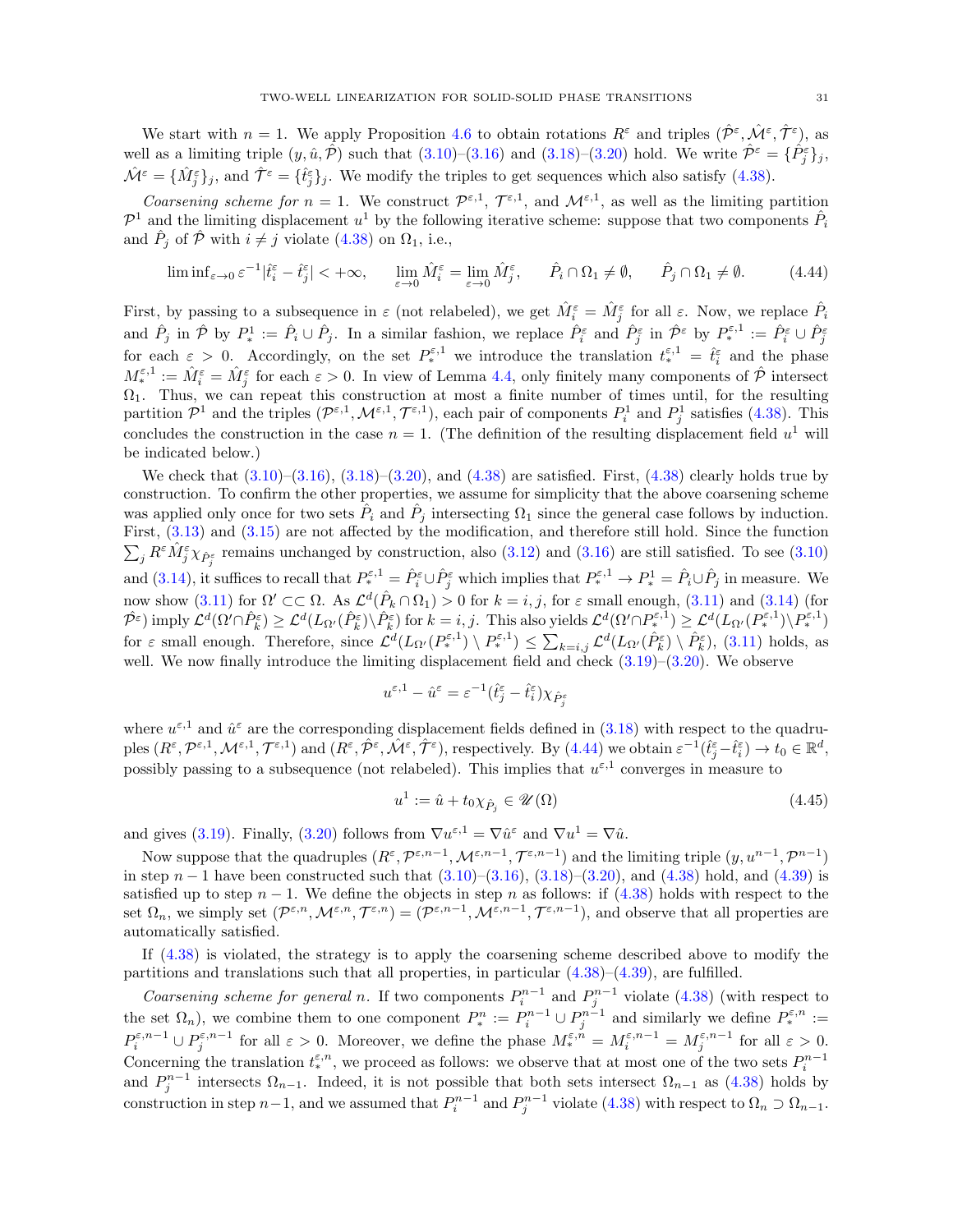Suppose that (at most)  $P_i^{n-1}$  intersects  $\Omega_{n-1}$ . We define  $t_*^{\varepsilon,n} := t_i^{\varepsilon,n-1}$ . We repeat this procedure (at most a finite number of times, cf. Lemma [4.4\)](#page-26-1) until all pairs of components satisfy [\(4.38\)](#page-28-4).

Then, for the resulting quadruple, [\(4.38\)](#page-28-4) is satisfied by construction. Exactly as before in the step  $n = 1$ , we can check that  $(3.10)$ - $(3.16)$  and  $(3.18)$ - $(3.20)$  hold. Finally, let us confirm  $(4.39)$ : (i) follows from the fact that in the procedure we iteratively have combined two components. Similarly, (ii) is a consequence of the fact that only sets with the same phase are combined. Finally, (iii) and (iv) follow from the definition of the translations in the coarsening scheme and the fact that, if two components are combined, at least one did not intersect  $\Omega_{n-1}$ .

We perform this coarsening scheme for each  $n \in \mathbb{N}$ . Note that in each step we pass to a further subsequence in  $\varepsilon$  (not relabeled). Then, [\(4.38\)](#page-28-4)–[\(4.39\)](#page-29-0) follow for each  $n \in \mathbb{N}$  for a suitable diagonal sequence.

<span id="page-31-3"></span>**Remark 4.7** (Local properties of jump sets). For later purposes, we remark that each  $K \subset\subset \Omega$  intersects only a finite number of  $(d-1)$ -dimensional hyperplanes orthogonal to  $e_d$  which intersect  $J_u$ . This can be seen as follows: the construction of the displacement fields in the previous proof shows that  $J_{u^n} \subset \bigcup_j \hat{P}_j$ for all  $n \in \mathbb{N}$ . This follows from [\(4.45\)](#page-30-1) and the fact that  $J_{\hat{u}} \subset \bigcup_j \hat{P}_j$ , see Proposition [4.6](#page-27-0) for  $\hat{u}$  and  $\hat{P}_j$  in place of u and  $P_j$ , respectively. Therefore, also  $J_u \subset \bigcup_j \hat{P}_j$  by  $(4.40)$ . The desired property now follows from Lemma [4.4.](#page-26-1)

We close this section by mentioning that the definition and construction of the partition in the previous proof is inspired by [\[37,](#page-62-25) Section 5] where in a different context partitions with a property of type [\(3.17\)](#page-14-1) are called coarsest partitions.

### 5. Analysis of admissible limiting configurations

<span id="page-31-0"></span>This section is devoted to the proofs of Proposition [3.6,](#page-16-1) Proposition [3.7,](#page-17-1) and Proposition [3.8.](#page-17-2) We first show that limiting deformations and partitions are uniquely identified whereas limiting displacements may differ by global infinitesimal rotations and piecewise translations.

*Proof of Proposition [3.6.](#page-16-1)* Let  $\{y^{\varepsilon}\}_{\varepsilon}$  be a sequence as in Theorem [3.3](#page-14-0) and let  $(y^1, u^1, \mathcal{P}^1)$ ,  $(y^2, u^2, \mathcal{P}^2)$  be two admissible triples. We start with the proof of (i). First,  $y^1 = y^2$  follows directly from [\(3.15\)](#page-14-7). In what follows, we thus simply denote the deformation by  $y$ . Suppose by contradiction that the two partitions  $\mathcal{P}^1 = \{P_j^1\}_j$  and  $\mathcal{P}^2 = \{P_j^2\}_j$  are different. Up to reordering we may assume that  $P_1^1 \cap P_1^2$  and  $P_2^1 \cap P_1^2$ have positive  $\mathcal{L}^d$ -measure.

Let  $(R^{\varepsilon,1}, \mathcal{P}^{\varepsilon,1}, \mathcal{M}^{\varepsilon,1}, \mathcal{T}^{\varepsilon,1})$  and  $(R^{\varepsilon,2}, \mathcal{P}^{\varepsilon,2}, \mathcal{M}^{\varepsilon,2}, \mathcal{T}^{\varepsilon,2})$  be sequences of quadruples converging to the limiting triples  $(y, u^1, \mathcal{P}^1)$  and  $(y, u^2, \mathcal{P}^2)$ , respectively, in the sense of  $(3.10)$ – $(3.20)$ . By  $(3.13)$  we have  $\lim_{\varepsilon\to 0} R^{\varepsilon,1} = \lim_{\varepsilon\to 0} R^{\varepsilon,2} = R \in SO(d)$ , where R is such that  $y \in \mathcal{Y}_R(\Omega)$ . By  $(3.14)$ ,  $(3.16)$ , and the fact that  $P_1^1 \cap P_1^2$  and  $P_2^1 \cap P_1^2$  have positive  $\mathcal{L}^d$ -measure, we then obtain for all  $\varepsilon$  small enough

<span id="page-31-2"></span><span id="page-31-1"></span>
$$
M_1^{\varepsilon,1} = M_2^{\varepsilon,1} = M_1^{\varepsilon,2}.
$$
\n(5.1)

Since the rescaled displacement fields  $u^{\varepsilon,1}$  and  $u^{\varepsilon,2}$ , defined in [\(3.18\)](#page-14-10) with respect to the two different quadruples, converge in measure in  $\Omega$  by [\(3.19\)](#page-14-11), we observe that also

$$
\frac{1}{\varepsilon}\Big(\sum\nolimits_j (R^{\varepsilon,1}M_j^{\varepsilon,1}\,x+t_j^{\varepsilon,1})\chi_{P_j^{\varepsilon,1}}-\sum\nolimits_j (R^{\varepsilon,2}M_j^{\varepsilon,2}\,x+t_j^{\varepsilon,2})\chi_{P_j^{\varepsilon,2}}\Big)
$$

converges in measure in  $\Omega$ . In view of [\(3.14\)](#page-14-6), [\(5.1\)](#page-31-1), and the fact that  $P_1^1 \cap P_1^2$  and  $P_2^1 \cap P_1^2$  have positive  $\mathcal{L}^d$ -measure, we obtain

$$
|R^{\varepsilon,1} - R^{\varepsilon,2}| + |t_1^{\varepsilon,1} - t_1^{\varepsilon,2}| + |t_2^{\varepsilon,1} - t_1^{\varepsilon,2}| \le C\varepsilon
$$
\n
$$
(5.2)
$$

uniformly in  $\varepsilon$  for some  $C > 0$ . This is an elementary property for affine mappings. (See, e.g., [\[40,](#page-62-31) Lemma 3.4]; the function  $\psi$  therein can be chosen as in [\[41,](#page-62-32) Remark 2.2].) By the triangle inequality this particularly yields  $|t_1^{\varepsilon,1} - t_2^{\varepsilon,1}| \leq C\varepsilon$ . This, however, contradicts [\(3.17\)](#page-14-1) in view of [\(5.1\)](#page-31-1). This concludes the proof of (i).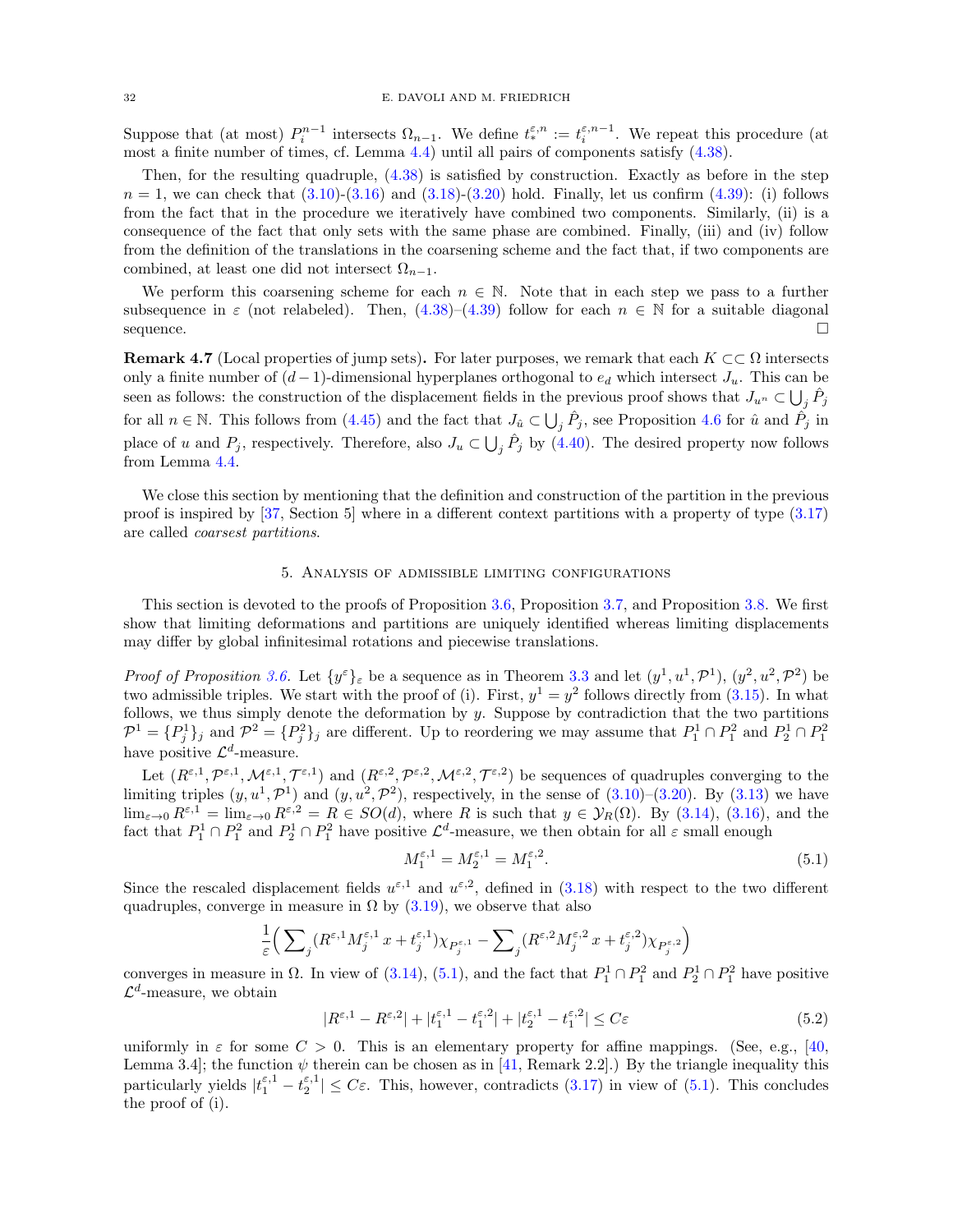In the following, we denote the unique partition by  $\mathcal{P} = \{P_j\}_j$  to simplify notation. We now show (ii). To this end, fix  $P_j$  with positive measure. In view of [\(3.14\)](#page-14-6) and [\(3.16\)](#page-14-8), we find  $M_j^{\varepsilon,1} = M_j^{\varepsilon,2}$  for  $\varepsilon$ small enough. As  $u^{\varepsilon,1} - u^{\varepsilon,2}$  converges in measure in  $\Omega$  by [\(3.19\)](#page-14-11), we thus obtain  $|R^{\varepsilon,1} - R^{\varepsilon,2}| \leq C\varepsilon$  and  $|t_j^{\varepsilon,1}-t_j^{\varepsilon,2}|\leq C_j\varepsilon$  for a constant  $C>0$  depending only on  $\Omega$ , and some  $C_j>0$  depending on j but not on  $\varepsilon$ , see [\(5.2\)](#page-31-2) for a similar argument. Using the formula (see [\[42,](#page-62-19) (3.20)])

$$
\left|\frac{(FR^T)^T + FR^T}{2} - \text{Id}\right| = \text{dist}(F, SO(d)) + \text{O}(|F - R|^2) \quad \text{for } F \in \mathbb{M}^{d \times d}, R \in SO(d), \tag{5.3}
$$

we obtain  $S^{\varepsilon} \in \mathbb{M}^{d \times d}_{\text{skew}}$  with  $|S^{\varepsilon}| \leq C$  such that

<span id="page-32-0"></span>
$$
R^{\varepsilon,2} - R^{\varepsilon,1} = (R^{\varepsilon,2} (R^{\varepsilon,1})^T - \mathrm{Id}) R^{\varepsilon,1} = (\varepsilon S^{\varepsilon} + \mathrm{O}(\varepsilon^2)) R^{\varepsilon,1}.
$$

Thus, possibly passing to a subsequence (not relabeled), we find  $S \in M_{\text{skew}}^{d \times d}$  and for each  $j \in \mathbb{N}$  with  $\mathcal{L}^d(P_j) > 0$  a constant  $t_j \in \mathbb{R}^d$  such that  $\varepsilon^{-1}(t_j^{\varepsilon,2} - t_j^{\varepsilon,1}) \to t_j$  and  $\varepsilon^{-1}(R^{\varepsilon,2} - R^{\varepsilon,1}) \to SR$ , where  $R \in SO(d)$  is such that  $y \in \mathcal{Y}_R(\Omega)$ . In particular, note that S is independent of the component  $P_j$ . By [\(3.16\)](#page-14-8), [\(3.18\)](#page-14-10)–[\(3.19\)](#page-14-11), and the fact that  $M_j^{\varepsilon,1} = M_j^{\varepsilon,2}$  for  $\varepsilon$  small enough we get for almost every  $x \in P_j$ 

$$
u^1(x) - u^2(x) = \lim_{\varepsilon \to 0} \left( u^{\varepsilon,1}(x) - u^{\varepsilon,2}(x) \right) = \lim_{\varepsilon \to 0} \frac{1}{\varepsilon} \left( (R^{\varepsilon,2} - R^{\varepsilon,1}) M_j^{\varepsilon,1}(x) + t_j^{\varepsilon,2} - t_j^{\varepsilon,1} \right) = S \nabla y(x) x + t_j.
$$

Recalling the definition in [\(3.22\)](#page-16-4) we obtain (ii).

We finally show (iii). To this end, fix  $\tilde{T} \in \mathscr{T}(y, \mathcal{P})$ , say  $\tilde{T}(x) = \sum_j \tilde{t}_j \chi_{P_j}(x) + \tilde{S} \nabla y(x) x$  for  $x \in \Omega$ . We have to show that  $(y, u^1 + \tilde{T}, \mathcal{P})$  is an admissible triple. Recall that the quadruples  $(R^{\varepsilon,1}, \mathcal{P}^{\varepsilon,1}, \mathcal{M}^{\varepsilon,1}, \mathcal{T}^{\varepsilon,1})$ converge to  $(y, u<sup>1</sup>, \mathcal{P})$  in the sense of  $(3.10)-(3.20)$  $(3.10)-(3.20)$ .

We let  $\bar{\mathcal{P}}^{\varepsilon} = \mathcal{P}^{\varepsilon,1}$ ,  $\bar{\mathcal{M}}^{\varepsilon} = \mathcal{M}^{\varepsilon,1}$  and define  $\bar{\mathcal{T}}^{\varepsilon} = {\{\bar{t}_j^{\varepsilon}\}}_j$  by  $\bar{t}_j^{\varepsilon} = t_j^{\varepsilon,1} - \varepsilon \tilde{t}_j$  for all indices j. Moreover, we let  $\bar{R}^{\varepsilon} \in SO(d)$  be such that  $|\bar{R}^{\varepsilon} - (\text{Id} - \varepsilon \tilde{S})R^{\varepsilon,1}| = \text{dist}((\text{Id} - \varepsilon \tilde{S})R^{\varepsilon,1}, SO(d)),$  which by  $(5.3)$  (for  $F = (\text{Id} - \varepsilon \tilde{S}) R^{\varepsilon,1}$  and  $R = R^{\varepsilon,1}$  implies

<span id="page-32-1"></span>
$$
\bar{R}^{\varepsilon} = (\mathrm{Id} - \varepsilon \tilde{S}) R^{\varepsilon,1} + \mathrm{O}(\varepsilon^2). \tag{5.4}
$$

We now see that  $(\bar{R}^{\varepsilon}, \bar{\mathcal{P}}^{\varepsilon}, \bar{\mathcal{M}}^{\varepsilon}, \bar{\mathcal{T}}^{\varepsilon})$  converges to  $(y, u^1 + \tilde{T}, \mathcal{P})$  in the sense of  $(3.10)-(3.20)$  $(3.10)-(3.20)$ . Indeed, as  $|\bar{R}^{\varepsilon}-R^{\varepsilon,1}|\leq C\varepsilon$ , the properties  $(3.10)-(3.16)$  $(3.10)-(3.16)$  are satisfied. Property  $(3.17)$  follows from the corresponding property for  $\mathcal{T}^{\varepsilon,1}$  and the definition of  $\bar{\mathcal{T}}^{\varepsilon}$ . Define  $\bar{u}^{\varepsilon}$  as in [\(3.18\)](#page-14-10). To confirm [\(3.19\)](#page-14-11), we calculate for almost every  $x \in P_j$  using [\(3.16\)](#page-14-8) and [\(5.4\)](#page-32-1)

$$
\lim_{\varepsilon \to 0} \left( \bar{u}^{\varepsilon}(x) - u^{\varepsilon,1}(x) \right) = \lim_{\varepsilon \to 0} \frac{1}{\varepsilon} \left( \left( R^{\varepsilon,1} - \bar{R}^{\varepsilon} \right) M_j^{\varepsilon,1} x + t_j^{\varepsilon,1} - \bar{t}_j^{\varepsilon} \right) = \lim_{\varepsilon \to 0} \frac{1}{\varepsilon} \left( R^{\varepsilon,1} - \bar{R}^{\varepsilon} \right) M_j^{\varepsilon,1} x + \tilde{t}_j
$$
\n
$$
= \tilde{S} \, \nabla y(x) \, x + \tilde{t}_j.
$$

Using [\(3.19\)](#page-14-11) for  $u^1$ , we find  $\bar{u}^{\varepsilon} \to u^1 + \tilde{T}$  in measure on the bounded set  $\Omega$ . This yields (3.19). Finally,  $(3.20)$  follows from a similar computation.

We proceed by characterizing the jump set of the gradients of limiting deformations.

*Proof of Proposition [3.7.](#page-17-1)* As  $y \in \mathcal{Y}_R(\Omega)$ , we recall that  $\partial\{x \in \Omega : \nabla y(x) \in RA\}$  consists of subsets of hyperplanes orthogonal to  $e_d$ , see below Lemma [2.1.](#page-7-1) Now, assume by contradiction that  $J_{\nabla y} \not\subset \bigcup_j \partial P_j \cap \Omega$ . Then, by  $P \in \mathscr{P}(\Omega)$  and Lemma [4.4,](#page-26-1) we find a stripe  $D := \{t_0 - \rho < x_d < t_0 + \rho\} \cap \Omega'$ , with  $\Omega' \subset\subset \Omega$ ,  $t_0 \in \mathbb{R}$ , and  $\rho > 0$  small, such that  $D \subset P_j$  for some  $j \in \mathbb{N}$  and (up to reflection)  $D \cap \{x_d > t_0\} \subset \{\nabla y =$ RA},  $D \cap \{x_d < t_0\} \subset \{\nabla y = RB\}$ . In view of [\(3.13\)](#page-14-5)–[\(3.14\)](#page-14-6), however, this contradicts [\(3.16\)](#page-14-8). To see that the inclusion might be strict, we refer to Case (2) in Example [3.4](#page-15-0) with  $l = 1/2$ .

We conclude this section with a characterization of the jump heights of limiting displacements.

Proof of Proposition [3.8.](#page-17-2) We first observe that it suffices to show that, if  $\Omega' \subset\subset \Omega$ , then the result holds for every  $x \in \Omega'$ . Consider a (subset of a) hyperplane  $S := \{x_d = t_0\} \cap \Omega'$  with  $\mathcal{H}^{d-1}(S \cap J_u) > 0$ . We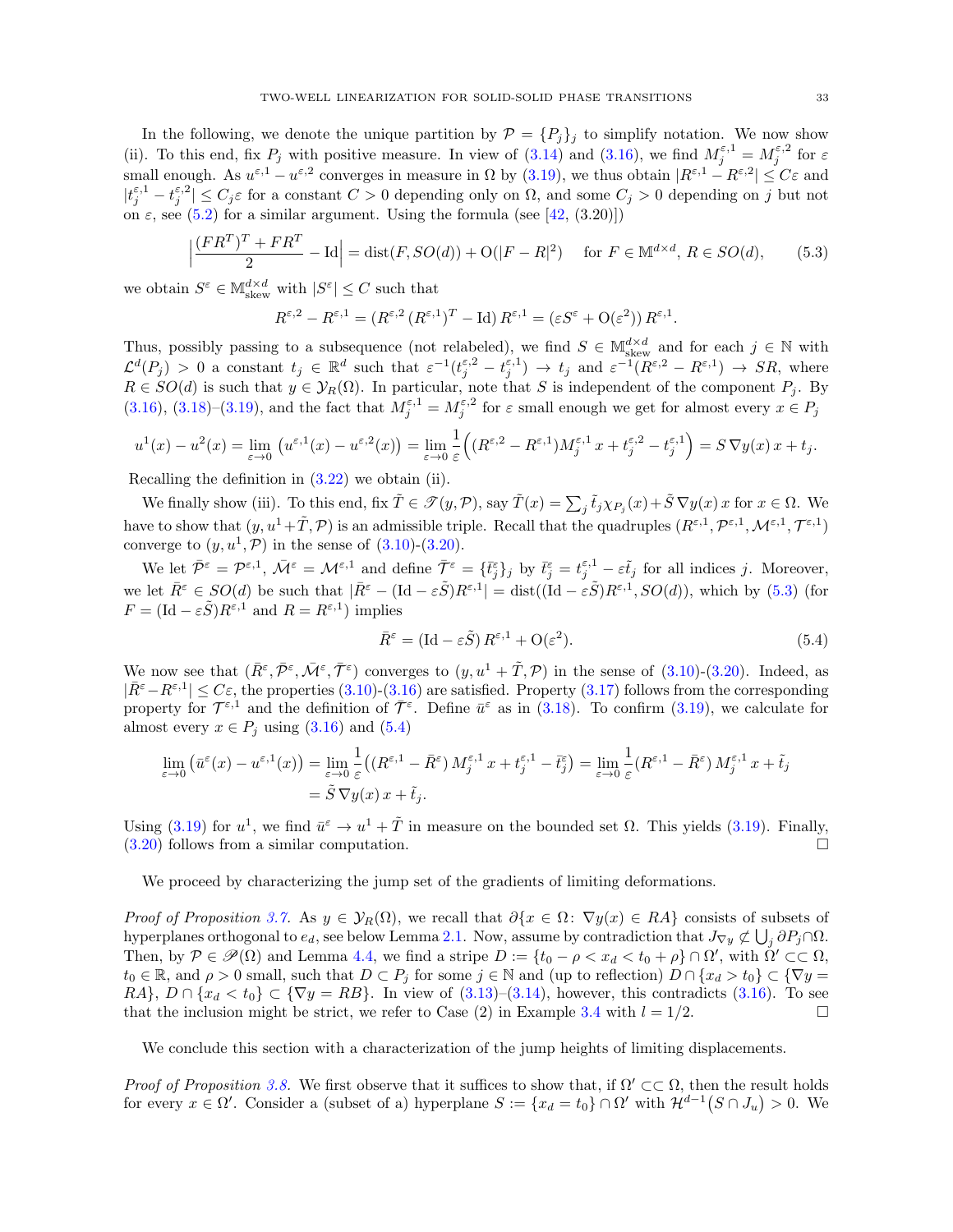distinguish two situations:

(a) 
$$
\mathcal{H}^{d-1}\left(S \cap \bigcup_{j} \partial P_{j}\right) = 0
$$
 and (b)  $\mathcal{H}^{d-1}\left(S \cap \bigcup_{j} \partial P_{j}\right) > 0$ .

To simplify notation, we set without restriction  $t_0 = 0$ . We start with Case (a). Choose another set  $\Omega''$ with  $\Omega' \subset\subset \Omega'' \subset\subset \Omega$ . As  $\mathcal{P} \in \mathcal{P}(\Omega)$ , by Lemma [4.4](#page-26-1) and Remark [4.7](#page-31-3) we find  $\rho > 0$  small enough such that the cylindrical set  $D := \omega \times (-\rho, \rho), \omega \subset \mathbb{R}^{d-1}$ , satisfies  $D \cap \{x_d = 0\} = S$ , is contained in a single component  $P_j$ , is contained in  $\Omega''$ , and satisfies

<span id="page-33-2"></span><span id="page-33-0"></span>
$$
J_u \cap D \subset S = \{x_d = 0\} \cap \Omega'.\tag{5.5}
$$

By Proposition [3.7,](#page-17-1) it is not restrictive to concentrate on the case  $\nabla y = RA$  on  $D \subset P_j$ , which corresponds to proving properties (i) and (ii) of the statement. Analogously, property (iii) may be derived after some modifications in the notation.

Step 1: Case (a), property (ii). Let  $(R^{\varepsilon}, \mathcal{P}^{\varepsilon}, \mathcal{M}^{\varepsilon}, \mathcal{T}^{\varepsilon})$  be sequences of quadruples converging to  $(y, u, \mathcal{P})$ in the sense of  $(3.10)$ – $(3.20)$ , and define  $u^{\varepsilon}$  as in  $(3.18)$ . Assume also that  $\mathcal{J}^{\varepsilon}$  is the (at most countable) set of indices for the partition  $\mathcal{P}^{\varepsilon}$ . We denote by  $\mathcal{J}_{1}^{\varepsilon}$  the indices with  $\mathcal{L}^{d}(\Omega'' \cap P_{j}^{\varepsilon}) \leq \mathcal{L}^{d}(L_{\Omega''}(P_{j}^{\varepsilon}) \setminus P_{j}^{\varepsilon}),$ and we let  $\mathcal{J}_2^{\varepsilon} = \mathcal{J}^{\varepsilon} \setminus \mathcal{J}_1^{\varepsilon}$ . By [\(3.11\)](#page-14-4), [\(3.14\)](#page-14-6), [\(3.19\)](#page-14-11), [\(3.20\)](#page-14-9), Fubini's theorem, and Fatou's lemma we get that for  $\mathcal{H}^{d-1}$ -a.e.  $x' \in \omega$  there exists a sequence  $\{\varepsilon_k\}_k \subset (0, +\infty)$  with  $\varepsilon_k \to 0$  such that for a.e.  $0 < \rho' < \rho$  we have

(i) 
$$
(x', -\rho'), (x', \rho') \in P_j^{\varepsilon_k}
$$
 for all  $k$  large enough,  $u^{\varepsilon_k}(x', \pm \rho') \to u(x', \pm \rho')$  as  $k \to \infty$ ,  
\n(ii) 
$$
\sum_{j \in \mathcal{J}_1^{\varepsilon}} \mathcal{L}^1(P_j^{\varepsilon_k} \cap (\{x'\} \times (-\rho', \rho'))) + \sum_{j \in \mathcal{J}_2^{\varepsilon}} \mathcal{L}^1((L_{\Omega''}(P_j^{\varepsilon_k}) \setminus P_j^{\varepsilon_k}) \cap (\{x'\} \times (-\rho', \rho'))) \le \bar{C}(x') \varepsilon_k^p,
$$
\n(iii) 
$$
\int_{-\rho'}^{\rho'} |\nabla u^{\varepsilon_k}(x', t)|^2 dt \le \bar{C}(x'),
$$
\n(5.6)

where  $\bar{C}(x') > 0$  depends on  $\Omega''$  and  $x'$ , but is independent of  $\rho'$  and  $\{\varepsilon_k\}_k$ . We point out that in general the sequence  $\{\varepsilon_k\}_k$  depends on x'. For later purposes, however, we note that, for a.e. pair of points  $x'_1, x'_2 \in \omega$ , we can choose a single sequence  $\{\varepsilon_k\}_k$  such that  $(5.6)$  holds.

Fix  $x' \in \omega$  and  $0 < \rho' < \rho$  such that  $(5.6)$  is satisfied. For notational simplicity, we drop the subscript k of the corresponding sequence  $\{\varepsilon_k\}_k$  and we omit the dependence on x'. Define

<span id="page-33-4"></span><span id="page-33-1"></span>
$$
\mathcal{B}^{\varepsilon}(x';\rho') := \left\{ t \in (-\rho', \rho') : \sum_{j} M^{\varepsilon}_{j} \chi_{P^{\varepsilon}_{j}}(x',t) = B \right\}.
$$
 (5.7)

By the fundamental theorem of calculus, in view of the definition of  $u^{\varepsilon}$  in [\(3.18\)](#page-14-10), we get

$$
y^{\varepsilon}(x', \rho') - y^{\varepsilon}(x', -\rho') = \int_{-\rho'}^{\rho'} \partial_d y^{\varepsilon}(x', t) dt
$$
  
=  $\varepsilon \int_{-\rho'}^{\rho'} \partial_d u^{\varepsilon}(x', t) dt + \mathcal{L}^1(\mathcal{B}^{\varepsilon}(x'; \rho')) R^{\varepsilon} B e_d + (2\rho' - \mathcal{L}^1(\mathcal{B}^{\varepsilon}(x'; \rho'))) R^{\varepsilon} A e_d.$ 

Thus, by  $(5.6)(iii)$  and Hölder's inequality we find

$$
\varepsilon^{-1}\left|y^{\varepsilon}(x',\rho') - y^{\varepsilon}(x',-\rho') - 2\rho' R^{\varepsilon} A e_d - \mathcal{L}^1(\mathcal{B}^{\varepsilon}(x';\rho')) R^{\varepsilon}(B-A) e_d\right| \leq (2\bar{C}(x')\rho')^{1/2}.
$$
 (5.8)

Since  $\nabla y = RA$  on  $D \subset P_j$ , we get  $M_j^{\varepsilon} = A$  for  $\varepsilon$  sufficiently small by [\(3.16\)](#page-14-8). Thus, by [\(3.18\)](#page-14-10) and  $(5.6)(i)$  $(5.6)(i)$ , we also have

$$
\varepsilon^{-1}\bigl(y^{\varepsilon}(x',\rho')-y^{\varepsilon}(x',-\rho')-2\rho' R^{\varepsilon}A\,e_d\bigr)=u^{\varepsilon}(x',\rho')-u^{\varepsilon}(x',-\rho')
$$

for every  $\varepsilon$  sufficiently small. Recall the definition of  $\kappa$  in H3. By [\(3.13\)](#page-14-5), [\(5.6\)](#page-33-0)(i), and [\(5.8\)](#page-33-1), up to passing to a further subsequence (depending on  $\rho'$ ), we get that  $\ell(x';\rho') := \lim_{\varepsilon \to 0} \varepsilon^{-1} \mathcal{L}^1(\mathcal{B}^{\varepsilon}(x';\rho')) \ge 0$  exists, is finite, and satisfies

<span id="page-33-3"></span>
$$
|u(x',\rho') - u(x',-\rho') - \kappa \ell(x';\rho') Re_d| \leq (2\bar{C}(x')\rho')^{1/2}.
$$
\n(5.9)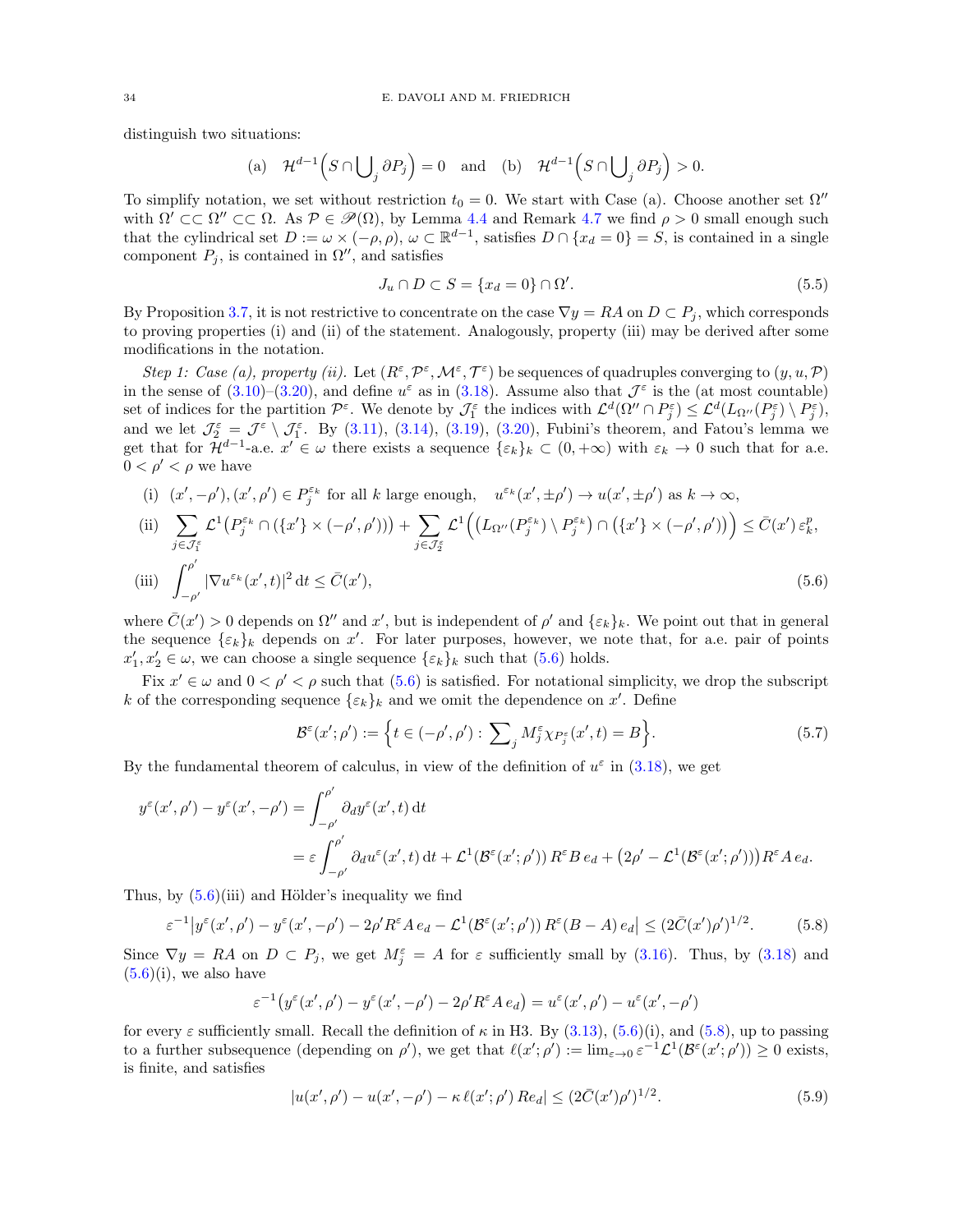Here, we used that  $\bar{C}(x')$  is independent of  $\varepsilon$ . On the other hand, the fundamental theorem of calculus for the limiting displacement together with [\(5.5\)](#page-33-2) yields

$$
|u(x',\rho') - u(x',-\rho') - [u](x',0)| \le \int_{-\rho'}^{\rho'} |\partial_d u(x',t)| dt \le (2\bar{C}(x')\rho')^{1/2},
$$
\n(5.10)

where the last inequality follows by  $(5.6)(iii)$ , Hölder's inequality, and a lower semicontinuity argument. By combining  $(5.9)$  and  $(5.10)$  we deduce

<span id="page-34-1"></span><span id="page-34-0"></span>
$$
\left| [u](x',0) - \kappa \ell(x';\rho') Re_d \right| \le 2(2\bar{C}(x')\rho')^{1/2}.
$$
\n(5.11)

Property (ii) in Case (a) now follows by recalling that  $\ell(x'; \rho') \geq 0$ , by the fact that  $\overline{C}(x')$  may depend on x' but is independent of  $\rho'$ , and by considering a sequence  $\rho' \to 0$  such that [\(5.6\)](#page-33-0) holds. (We briefly note that property (iii) corresponds to  $\nabla y = RB$  on  $D \subset P_i$ . This case can be treated along similar lines, by interchanging the roles of A and B.)

Step 2: Case (a), property (i). We now show property (i) by contradiction, where without restriction we treat the case  $\nabla y = RA$  on  $D \subset P_j$ . If the statement were wrong, we would find  $x'_1, x'_2 \in \omega$  and  $0 < \rho' < \rho$  such that for each  $x'_i$ ,  $i = 1, 2, (5.6)$  $i = 1, 2, (5.6)$  holds (with  $x'_i$  in place of  $x'$ , for a single sequence  $\{\varepsilon_k\}_k$ ) and such that

<span id="page-34-2"></span>
$$
|[u](x'_1, 0) - [u](x'_2, 0)| \ge 5(2\bar{C}\rho')^{1/2},\tag{5.12}
$$

where we set  $\bar{C} = \max_{i=1,2} \bar{C}(x_i')$ . We again drop the index k of the sequence  $\{\varepsilon_k\}_k$ . Define  $\mathcal{B}^{\varepsilon}(x_i'; \rho')$ as in [\(5.7\)](#page-33-4) for  $i = 1, 2$ . Repeating the reasoning in Step 1, see particularly [\(5.11\)](#page-34-1), we find  $\left[ [u](x_i', 0) - \right]$  $\kappa \ell(x'_i; \rho')\,Re_d \vert \leq 2(2\bar{C}\rho')^{1/2}$  for  $i = 1, 2$ , where the limits  $\ell(x'_i; \rho') := \lim_{\varepsilon \to 0} \varepsilon^{-1} \mathcal{L}^1(\mathcal{B}^{\varepsilon}(x'_i; \rho'))$  can again be assumed to exist after passage to a subsequence (not relabeled). By the triangle inequality and [\(5.12\)](#page-34-2), we find  $\kappa |\ell(x_1'; \rho') - \ell(x_2'; \rho')| \ge (2\bar{C}\rho')^{1/2}$ . This implies

<span id="page-34-3"></span>
$$
\inf_{\varepsilon>0} \varepsilon^{-1} \big| \mathcal{L}^1(\mathcal{B}^{\varepsilon}(x'_1;\rho')) - \mathcal{L}^1(\mathcal{B}^{\varepsilon}(x'_2;\rho')) \big| > 0.
$$

In view of the definition [\(5.7\)](#page-33-4), this contradicts [\(5.6\)](#page-33-0)(ii) since  $p > 1$ . This concludes the proof of (i) and of Case (a).

Step 3: Case (b), property (i). To complete the proof of the proposition, it remains to show assertion (i) in Case (b). (Note that assertions (ii) and (iii) are trivial in this case.) In this situation, possibly passing to a smaller  $\rho$ , by Lemma [4.4](#page-26-1) we get that the set  $D = \omega \times (-\rho, \rho)$  considered in Case (a), see before [\(5.5\)](#page-33-2), only intersects two components  $P_{j_1}$  and  $P_{j_2}$ , with  $D \cap P_{j_1} = D \cap \{x_d < 0\}$  and  $D \cap P_{j_2} = D \cap \{x_d > 0\}$ . In a similar fashion to  $(5.6)$ , in view of  $(3.11)$ ,  $(3.14)$ ,  $(3.19)$ , and  $(3.20)$ , Fatou's lemma yields that for  $\mathcal{H}^{d-1}$ -a.e.  $x' \in \omega$  there exists an infinitesimal sequence  $\{\varepsilon_k\}_k$  such that for a.e.  $0 < \rho' < \rho$  there holds

$$
(x', -\rho') \in P_{j_1}^{\varepsilon_k}, \quad (x', \rho') \in P_{j_2}^{\varepsilon_k} \quad \text{for all } k \text{ large enough}, \quad u^{\varepsilon_k}(x', \pm \rho') \to u(x', \pm \rho') \text{ as } k \to \infty, \tag{5.13}
$$

and properties (ii) and (iii) of [\(5.6\)](#page-33-0) are satisfied. Given  $x' \in \omega$  and  $0 < \rho' < \rho$ , arguing exactly as in the proof of  $(5.8)$  in Case (a), we find (we again drop the index k and the dependence on  $x'$  in the sequel)

$$
\varepsilon^{-1}\big|y^{\varepsilon}(x',\rho')-y^{\varepsilon}(x',-\rho')-2\rho' R^{\varepsilon} A e_d-\mathcal{L}^1(\mathcal{B}^{\varepsilon}(x';\rho')) R^{\varepsilon}(B-A) e_d\big|\leq (2\bar{C}(x')\rho')^{1/2},
$$

where  $\mathcal{B}^{\varepsilon}(x';\rho')$  is defined in [\(5.7\)](#page-33-4). By [\(3.16\)](#page-14-8), for  $\varepsilon$  sufficiently small, we may assume that  $M_j^{\varepsilon} = M_j$  for  $j = j_1, j_2$ . Thus, in view of  $(3.18)$  and  $(5.13)$ , we get

$$
\varepsilon^{-1}(y^{\varepsilon}(x',\rho') - y^{\varepsilon}(x',-\rho') - \rho' R^{\varepsilon}(M_{j_1} + M_{j_2}) e_d) - \varepsilon^{-1}(t^{\varepsilon}_{j_2} - t^{\varepsilon}_{j_1}) = u^{\varepsilon}(x',\rho') - u^{\varepsilon}(x',-\rho').
$$

This along with the previous estimate entails

<span id="page-34-5"></span><span id="page-34-4"></span>
$$
\left|u^{\varepsilon}(x',\rho') - u^{\varepsilon}(x',-\rho') - v_{\varepsilon}(x';\rho')\right| \leq (2\bar{C}(x')\rho')^{1/2},\tag{5.14}
$$

where for brevity we have set

$$
v_{\varepsilon}(x';\rho') := \varepsilon^{-1} \mathcal{L}^1(\mathcal{B}^{\varepsilon}(x';\rho')) R^{\varepsilon}(B-A) e_d + \varepsilon^{-1} \rho' R^{\varepsilon}(2A-(M_{j_1}+M_{j_2})) e_d - \varepsilon^{-1}(t_{j_2}^{\varepsilon}-t_{j_1}^{\varepsilon}).
$$
 (5.15)

Then [\(5.13\)](#page-34-3) and [\(5.14\)](#page-34-4) show that there exists a constant vector  $v(x'; \rho') \in \mathbb{R}^d$  depending on  $\rho'$  and  $x'$ such that, up to the extraction of a subsequence (not relabeled), there holds  $v_{\varepsilon}(x';\rho') \to v(x';\rho')$ . By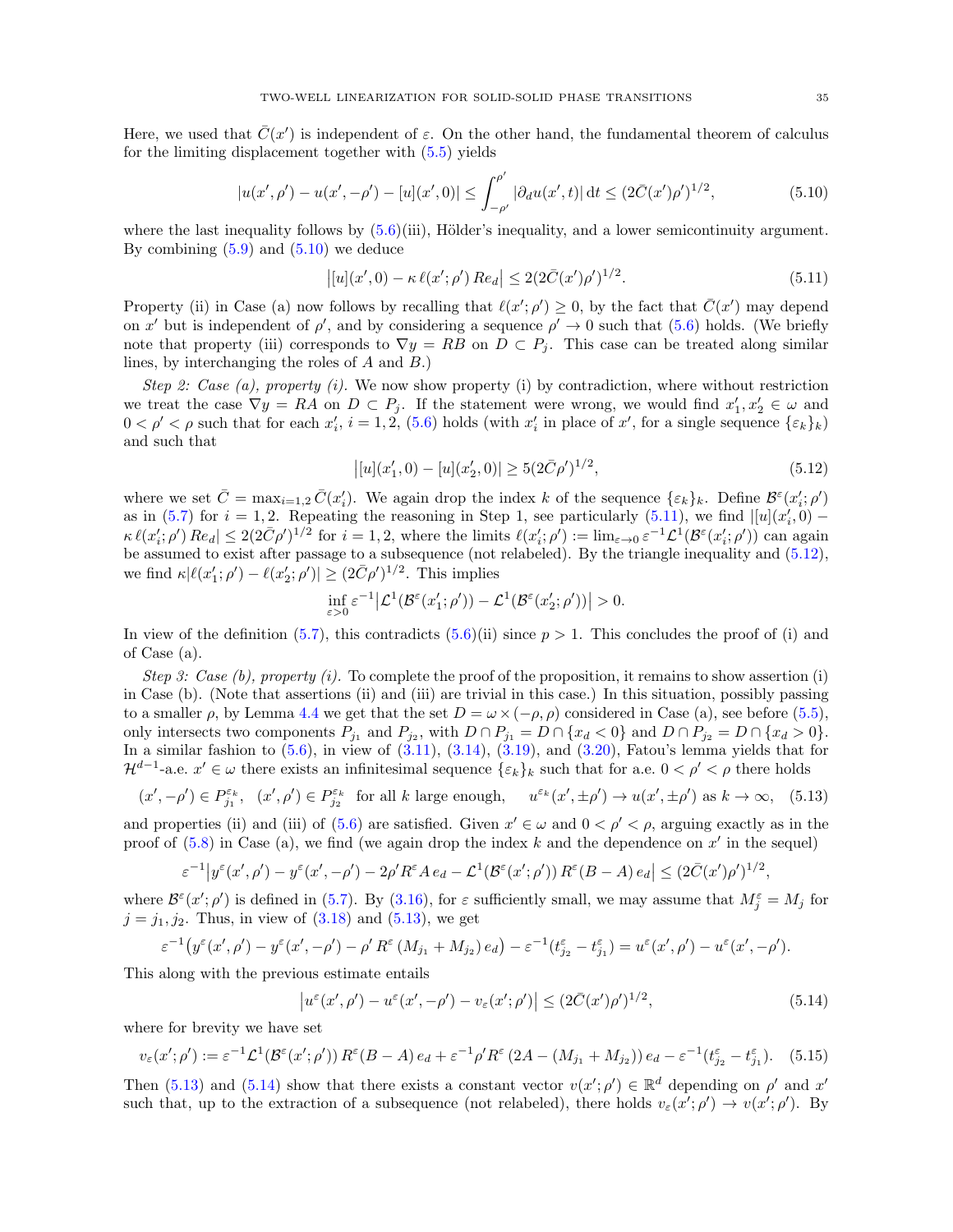using  $(5.5)$  and  $(5.6)$ (iii), we get that  $(5.10)$  also holds in the present situation. Then, similar to the proof of  $(5.11)$  in Case (a), we obtain by  $(5.13)$  and  $(5.14)$ 

<span id="page-35-4"></span>
$$
|[u](x',0) - v(x';\rho')| \le 2(2\bar{C}(x')\rho')^{1/2}.
$$
\n(5.16)

The proof of property (i) is now obtained by contradiction by following the lines of the proof in Case (a): suppose that there were  $x'_1, x'_2 \in \omega$  and  $0 < \rho' < \rho$  such that for each  $x'_i$ ,  $i = 1, 2$ , [\(5.13\)](#page-34-3) and [\(5.6\)](#page-33-0) (ii),(iii) hold (with  $x'_i$  in place of  $x'$ ), and the two points are such that  $\left| [u](x'_1,0) - [u](x'_2,0) \right| \ge 5(2\bar{C}\rho')^{1/2}$ , where as before  $\bar{C} := \max_{i=1,2} \bar{C}(x_i)$ . By [\(5.16\)](#page-35-4) this yields  $|v(x_1, \rho') - v(x_2, \rho')| \geq (2\bar{C}\rho')^{1/2}$ . In view of [\(5.15\)](#page-34-5), this however contradicts  $(5.6)(ii)$ . This concludes the proof.

# 6. Derivation of the effective linearized energy

<span id="page-35-0"></span>This section is devoted to the proof of our Γ-convergence result for the sequence of energies  $\mathcal{E}_{\varepsilon} = E_{\varepsilon, \bar{\eta}_{\varepsilon, d}}$ introduced in [\(3.1\)](#page-11-3) (with  $\bar{\eta}_{\varepsilon,d}$  from [\(3.3\)](#page-12-3)) and the limiting energy  $\mathcal{E}_0^{\mathcal{A}}$  defined in [\(3.23\)](#page-18-2). In Subsections [6.1](#page-35-1) and [6.2](#page-40-1) we prove Theorems [3.13](#page-19-1) and [3.14,](#page-19-2) respectively. A key ingredient for the liminf inequality is a characterization of the double-profile energy  $K_{\text{dp}}^{M}$  (see [\(3.26\)](#page-19-0)), in particular its connection to the optimalprofile counterpart K (see  $(3.4)$ ). This result is subject of Proposition [6.2](#page-36-0) and is proven in Subsection [6.3.](#page-47-0) The proof of the limsup inequality is performed under the additional assumption that

<span id="page-35-5"></span>
$$
K_{\rm dp}^M = 2K \quad \text{for } M \in \{A, B\},\tag{6.1}
$$

and essentially relies on Propositions [6.4](#page-40-0) and [6.5.](#page-41-0) The latter provide constructions of local recovery sequences around interfaces performing a single and a double phase transition, respectively, and coinciding with isometries far from the interfaces. Their proofs are contained in Subsection [6.4.](#page-53-0) Finally, in Subsection [6.5](#page-57-0) we show that, under the additional assumption in  $(3.27)$ , condition  $(6.1)$  can be verified. This hinges on the property that in this case optimal profiles for single phase transitions are one dimensional, see Lemma [6.16.](#page-57-1)

<span id="page-35-1"></span>6.1. The liminf inequality. In this subsection we show that the functional  $\mathcal{E}_0^{\mathcal{A}}$  is a lower bound for the asymptotic behavior of the energy functionals  $\mathcal{E}_{\varepsilon}$ . As a preparation, we introduce the notion of optimal-profile and double-profile energy functions, and we state their main properties.

Consider  $\omega \subset \mathbb{R}^{d-1}$  open and bounded, and let  $h > 0$ . For brevity, we use the following notation for cylindrical sets

<span id="page-35-7"></span><span id="page-35-6"></span><span id="page-35-2"></span>
$$
D_{\omega,h} := \omega \times (-h,h). \tag{6.2}
$$

We define the *optimal-profile energy function* 

$$
\mathcal{F}(\omega; h) = \inf \left\{ \liminf_{\varepsilon \to 0} \mathcal{E}_{\varepsilon}(y^{\varepsilon}, D_{\omega, h}) : \lim_{\varepsilon \to 0} ||y^{\varepsilon} - y_0^+||_{L^1(D_{\omega, h})} = 0 \right\}
$$
(6.3)

for every  $\omega \subset \mathbb{R}^{d-1}$  and  $h > 0$ , where  $y_0^+$  was defined below  $(2.5)$ . As mentioned there, due to the invariance of the energy functionals  $\mathcal{E}_{\varepsilon}$  under the operation  $Ty(x) = -y(-x)$ , the optimal-profile energy is independent of the direction in which the transition between the two phases  $A$  and  $B$  occurs, i.e., in [\(6.3\)](#page-35-2) we can replace  $y_0^+$  by the continuous function  $y_0^- \in H^1_{loc}(\mathbb{R}^d; \mathbb{R}^d)$  with  $y_0^-(0) = 0$  and  $\nabla y_0^ B\chi_{\{x_d>0\}} + A\chi_{\{x_d<0\}}$ . We refer to [\[26,](#page-61-11) Lemma 3.2] for details. We start with the property that the optimal-profile energy is independent of h and depends on  $\omega$  only in terms of  $\mathcal{H}^{d-1}(\omega)$ . The following characterization has been proved in [\[32,](#page-62-0) Proposition 4.6].

<span id="page-35-3"></span>**Proposition 6.1** (Optimal-profile energy function). For all  $h > 0$  and all open, bounded sets  $\omega \subset \mathbb{R}^{d-1}$ with  $\mathcal{H}^{d-1}(\partial \omega) = 0$  there holds  $\mathcal{F}(\omega; h) = K \mathcal{H}^{d-1}(\omega)$ , where K is the constant from [\(3.4\)](#page-12-0).

In a similar fashion, we investigate properties of the double-profile energy given in  $(3.26)$ . Recall  $\mathcal{W}_d$ in [\(3.24\)](#page-19-4). We define the set of functions jumping on the interface by

$$
\mathcal{U}_{dp}(D_{\omega,h}) := \{ u \in SBV_{loc}^2(D_{\omega,h}; \mathbb{R}^d) : \mathcal{H}^{d-1}(J_u) > 0, \ J_u \subset \omega \times \{0\} \}.
$$
 (6.4)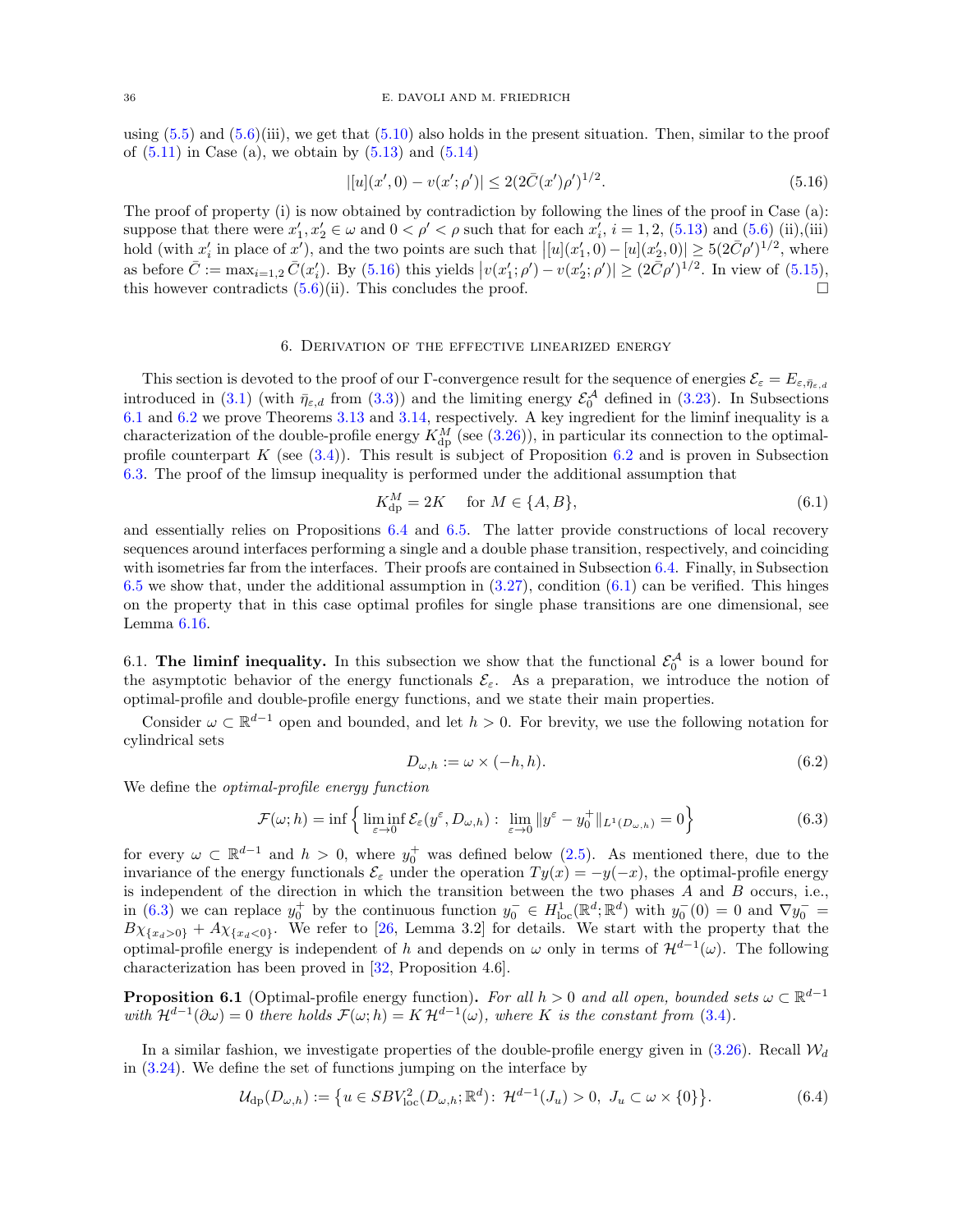Then, for  $M \in \{A, B\}$ , we define the *double-profile energy function* 

$$
\mathcal{F}_{dp}^{M}(\omega;h) = \inf_{u \in \mathcal{U}_{dp}(D_{\omega,h})} \inf_{\{w_{\varepsilon}\}_{\varepsilon} \in \mathcal{W}_{d}} \inf \left\{ \liminf_{\varepsilon \to 0} \mathcal{E}_{\varepsilon}(y^{\varepsilon}, D_{\omega,h}) : \frac{y^{\varepsilon} - Mx}{w_{\varepsilon}} \to u \text{ in measure in } D_{\omega,h} \text{ as } \varepsilon \to 0 \right\},\tag{6.5}
$$

for every  $\omega \subset \mathbb{R}^{d-1}$  and  $h > 0$ . The double-profile energy can be characterized as follows.

<span id="page-36-0"></span>**Proposition 6.2** (Double-profile energy function). For all  $h > 0$ , all open, bounded sets  $\omega \subset \mathbb{R}^{d-1}$  with  $\mathcal{H}^{d-1}(\partial \omega) = 0$ , and for  $M \in \{A, B\}$  there holds

<span id="page-36-2"></span><span id="page-36-1"></span>
$$
K_{\rm dp}^M \mathcal{H}^{d-1}(\omega) \ge \mathcal{F}_{\rm dp}^M(\omega, h) \ge 2K \mathcal{H}^{d-1}(\omega),\tag{6.6}
$$

where K and  $K_{\text{dp}}^M$  are defined in [\(3.4\)](#page-12-0) and [\(3.26\)](#page-19-0), respectively.

Note that the result in particular implies Proposition [3.15.](#page-20-3) Moreover, in the case  $2K = K_{\text{dp}}^M$ , equality holds in  $(6.6)$ . (We refer to Subsection [6.5](#page-57-0) for a setting in which this condition is fulfilled). We defer the proof of Proposition [6.2](#page-36-0) to Subsection [6.3](#page-47-0) below. At this stage, we only mention that it is achieved in two steps: we first show that  $\mathcal{F}_{dp}^{M}(\omega, h)$  is independent of h and depends on  $\omega$  only in terms of  $\mathcal{H}^{d-1}(\omega)$ , see Proposition [6.6](#page-47-1) below. Then, in a second step we address the connection between  $\mathcal{F}_{\text{dp}}^{M}(Q', 1)$ ,  $K_{\text{dp}}^{M}$ , and  $2K$ , see Proposition [6.7.](#page-47-2) We now proceed with the proof of the liminf inequality.

Proof of Theorem [3.13.](#page-19-1) Let  $(y, u, \mathcal{P}) \in \mathcal{A}$ , see Definition [3.9,](#page-17-3) and let  $y^{\varepsilon} \to (y, u, \mathcal{P})$  in the sense of Definition [3.5,](#page-16-2) i.e., there are sequences  $\{R^{\varepsilon}\}_{\varepsilon}$ ,  $\{\mathcal{P}^{\varepsilon}\}_{\varepsilon}$ ,  $\{\mathcal{M}^{\varepsilon}\}_{\varepsilon}$ , and  $\{\mathcal{T}^{\varepsilon}\}_{\varepsilon}$  such that  $(3.10)-(3.20)$  $(3.10)-(3.20)$  hold. Suppose that  $y \in \mathcal{Y}_R(\Omega)$  for  $R \in SO(d)$ , see [\(2.4\)](#page-6-3). To simplify the exposition, we suppose that  $f_\Omega y^\varepsilon dx =$ 0, i.e., by  $(3.15)$  we get

$$
y^{\varepsilon} \to y \quad \text{strongly in } H^1(\Omega; \mathbb{R}^d). \tag{6.7}
$$

By Proposition [3.6\(](#page-16-1)iii), Proposition [3.8\(](#page-17-2)i), and Remark [3.12,](#page-19-5) possibly passing to another displacement field being admissible for the sequence  $\{y^{\varepsilon}\}_{\varepsilon}$ , we may without restriction assume that

<span id="page-36-6"></span><span id="page-36-5"></span><span id="page-36-4"></span><span id="page-36-3"></span>
$$
\bigcup_{j} \partial P_j \cap \Omega \subset J_u. \tag{6.8}
$$

As  $\Omega$  has Lipschitz boundary, by the definition of the set A in Definition [3.9](#page-17-3) and by Proposition [3.8\(](#page-17-2)i) there exist sequences  $\{\omega_i^y\}_i$ ,  $\{\omega_i^u\}_i$  of Lipschitz domains in  $\mathbb{R}^{d-1}$  and sequences  $\{\alpha_i^y\}_i$ ,  $\{\alpha_i^u\}_i$  of real numbers such that

$$
J_{\nabla y} = \bigcup_{i \in \mathbb{N}} \omega_i^y \times \{\alpha_i^y\} \quad \text{and} \quad J_u \setminus J_{\nabla y} = \bigcup_{i \in \mathbb{N}} \omega_i^u \times \{\alpha_i^u\}. \tag{6.9}
$$

Let  $\delta > 0$ . We can find  $I_y, I_u \in \mathbb{N}$  such that

$$
\mathcal{H}^{d-1}(J_{\nabla y}) - \delta \le \sum_{i=1}^{I_y} \mathcal{H}^{d-1}\big(\omega_i^y \times \{\alpha_i^y\}\big), \qquad \mathcal{H}^{d-1}(J_u \setminus J_{\nabla y}) - \delta \le \sum_{i=1}^{I_u} \mathcal{H}^{d-1}\big(\omega_i^u \times \{\alpha_i^u\}\big). \tag{6.10}
$$

Moreover, we choose  $h > 0$  such that the cylindrical sets (see [\(6.2\)](#page-35-6))  $\alpha_i^y e_d + D_{\omega_i^y,h}$ ,  $i = 1,\ldots,I_y$ , and  $\alpha_i^u e_d + D_{\omega_i^u,h}, i = 1,\ldots, I_u$ , are pairwise disjoint, and do not intersect the interfaces  $\{\omega_i^y \times \{\alpha_i^y\}\}_{i>I_y}$  and  $\{\omega_i^u \times \{\alpha_i^u\}\}_{i>I_u}$ . The latter is possible due to  $J_{\nabla y} \subset \bigcup_j \partial P_j \cap \Omega$  (see definition of A), Lemma [4.4,](#page-26-1) and Remark [4.7](#page-31-3) which imply that the interfaces  $\{\omega_i^y \times \{\alpha_i^y\}\}_{i>I_y}^{\tilde{y}}$  and  $\{\omega_i^u \times \{\alpha_i^u\}\}_{i>I_u}$  can only accumulate at  $\partial\Omega$ , see [\[26,](#page-61-11) Proof of Proposition 3.[1](#page-7-0)] for details, and the lower part of Figure 1 for an illustration.

By possibly passing to a smaller  $h > 0$  (not relabeled), we can choose  $\tilde{\omega}_i^y \subset \subset \omega_i^y$  and  $\tilde{\omega}_i^u \subset \subset \omega_i^u$  with Lipschitz boundary such that

<span id="page-36-7"></span>
$$
\mathcal{H}^{d-1}(\omega_i^y) \le \mathcal{H}^{d-1}(\tilde{\omega}_i^y) + \delta/I_y \quad \text{for } i = 1, \dots, I_y,
$$
  

$$
\mathcal{H}^{d-1}(\omega_i^u) \le \mathcal{H}^{d-1}(\tilde{\omega}_i^u) + \delta/I_u \quad \text{for } i = 1, \dots, I_u,
$$
 (6.11)

and such that

$$
D_i^y := \alpha_i^y e_d + D_{\tilde{\omega}_i^y, h} \subset\subset \Omega \text{ for } i = 1, \dots, I_y, \qquad D_i^u := \alpha_i^u e_d + D_{\tilde{\omega}_i^u, h} \subset\subset \Omega \text{ for } i = 1, \dots, I_u,
$$
 see Figure 5 below.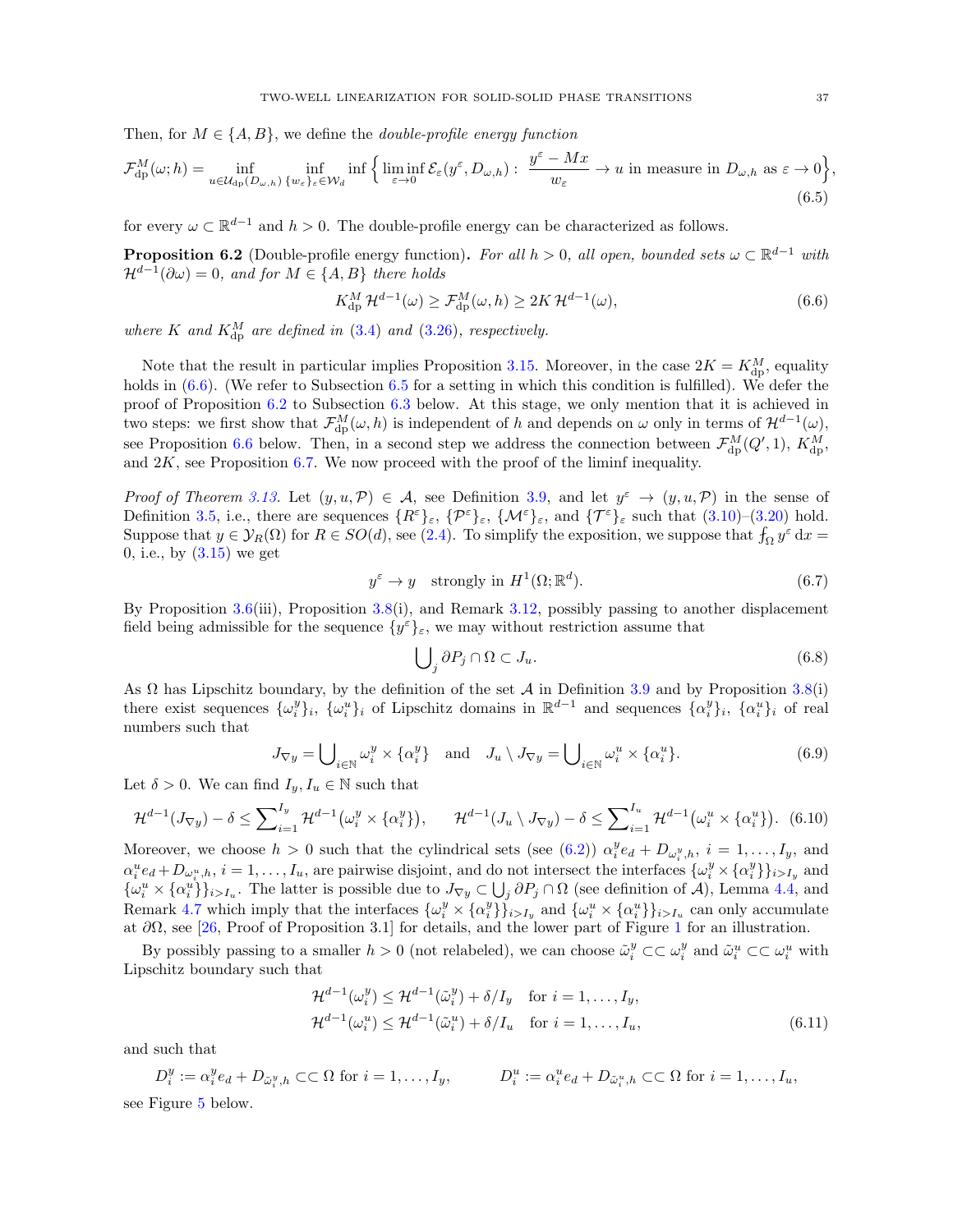<span id="page-37-0"></span>

FIGURE 5. A visualization of the different interfaces and sets under  $(6.8)$ . The phase regions associated to  $A$  and  $B$  are colored in blue and orange, respectively. The cylindrical sets  $\{D_i^y\}_{i=1,\dots,\mathcal{I}_y}$  and  $\{D_i^u\}_{i=1,\dots,\mathcal{I}_u}$  are drawn in green. The corresponding interfaces in  $J_{\nabla y}$  and  $J_u$  are highlighted with thick red and dashed black lines, respectively.

Moreover, it is also not restrictive to assume that

<span id="page-37-2"></span><span id="page-37-1"></span>
$$
\sum_{i=1}^{I_y} \mathcal{L}^d(D_i^y) + \sum_{i=1}^{I_u} \mathcal{L}^d(D_i^u) \le \delta.
$$
 (6.12)

We define the set

$$
\Omega_{\delta} := \left\{ x \in \Omega \colon \operatorname{dist}(x, \partial \Omega) > \delta \right\} \setminus \left( \bigcup_{i=1}^{I_y} D_i^y \cup \bigcup_{i=1}^{I_u} D_i^u \right). \tag{6.13}
$$

The main steps of the proof will consist in estimating the surface energies by

(i) 
$$
\liminf_{\varepsilon \to 0} \mathcal{E}_{\varepsilon} \left( y^{\varepsilon}, \bigcup_{i=1}^{I_y} D_i^y \right) \ge K \left( \mathcal{H}^{d-1} (J_{\nabla y}) - 2\delta \right),
$$
  
\n(ii) 
$$
\liminf_{\varepsilon \to 0} \mathcal{E}_{\varepsilon} \left( y^{\varepsilon}, \bigcup_{i=1}^{I_u} D_i^u \right) \ge 2K \left( \mathcal{H}^{d-1} (J_u \setminus J_{\nabla y}) - 2\delta \right),
$$
\n(6.14)

and the elastic energy by

<span id="page-37-4"></span><span id="page-37-3"></span>
$$
\liminf_{\varepsilon \to 0} \mathcal{E}_{\varepsilon}(y^{\varepsilon}, \Omega_{\delta}) \ge \int_{\Omega_{\delta}} \mathcal{Q}_{\text{lin}}(\nabla y, \nabla u) \,dx,\tag{6.15}
$$

where the quadratic form  $Q_{lin}$  is defined in  $(2.11)$ . Once these estimates have been settled, in view of [\(3.23\)](#page-18-2), we then indeed obtain  $\liminf_{\varepsilon\to 0} \mathcal{E}_{\varepsilon}(y^{\varepsilon},\Omega) \geq \mathcal{E}_{0}^{\mathcal{A}}(y,u,\mathcal{P})$  by letting  $\delta \to 0$ , by taking [\(6.8\)](#page-36-3) as well as  $(6.12)$ – $(6.13)$  into account, and by using monotone convergence. Let us now prove  $(6.14)$  and  $(6.15)$ .

Step 1: Proof of  $(6.14)(i)$  $(6.14)(i)$ . By  $(6.7)$ ,  $y \in \mathcal{Y}_R(\Omega)$ ,  $(6.9)$ , and the fact that the sets  $\{D_i^y\}_i$  are pairwise disjoint and contain only one interface, we get for each  $i = 1, \ldots, I_y$  that

$$
R^{-1}y^{\varepsilon}(\cdot + \alpha_i^y e_d) \to y_0^+ \qquad \text{or} \qquad R^{-1}y^{\varepsilon}(\cdot + \alpha_i^y e_d) \to y_0^- \qquad \text{in } L^1(D_{\tilde{\omega}_i^y,h}; \mathbb{R}^d).
$$

Therefore, by  $H2, (6.3)$  $H2, (6.3)$ , and the comment thereafter we obtain

$$
\liminf_{\varepsilon \to 0} \mathcal{E}_{\varepsilon} \left( y^{\varepsilon}, \bigcup_{i=1}^{I_y} D_i^y \right) \ge \sum_{i=1}^{I_y} \liminf_{\varepsilon \to 0} \mathcal{E}_{\varepsilon} \left( R^{-1} y^{\varepsilon} (\cdot + \alpha_i^y e_d), D_{\tilde{\omega}_i^y, h} \right) \ge \sum_{i=1}^{I_y} \mathcal{F}(\tilde{\omega}_i^y; h).
$$

Then, by Proposition [6.1](#page-35-3) and  $(6.10)$ – $(6.11)$  we get

$$
\liminf_{\varepsilon \to 0} \mathcal{E}_{\varepsilon} \left( y^{\varepsilon}, \bigcup_{i=1}^{I_y} D_i^y \right) \geq K \sum_{i=1}^{I_y} \mathcal{H}^{d-1}(\tilde{\omega}_i^y) \geq K \big( \mathcal{H}^{d-1}(J_{\nabla y}) - 2\delta \big).
$$

This shows  $(6.14)(i)$ .

Step 2: Proof of  $(6.14)(ii)$  $(6.14)(ii)$ . By  $(6.9)$  and the fact that the cylindrical sets are chosen to be pairwise disjoint and to contain only one interface we know that  $\nabla y$  is constant on each  $D_i^u$ ,  $i = 1 \ldots, I_u$ . We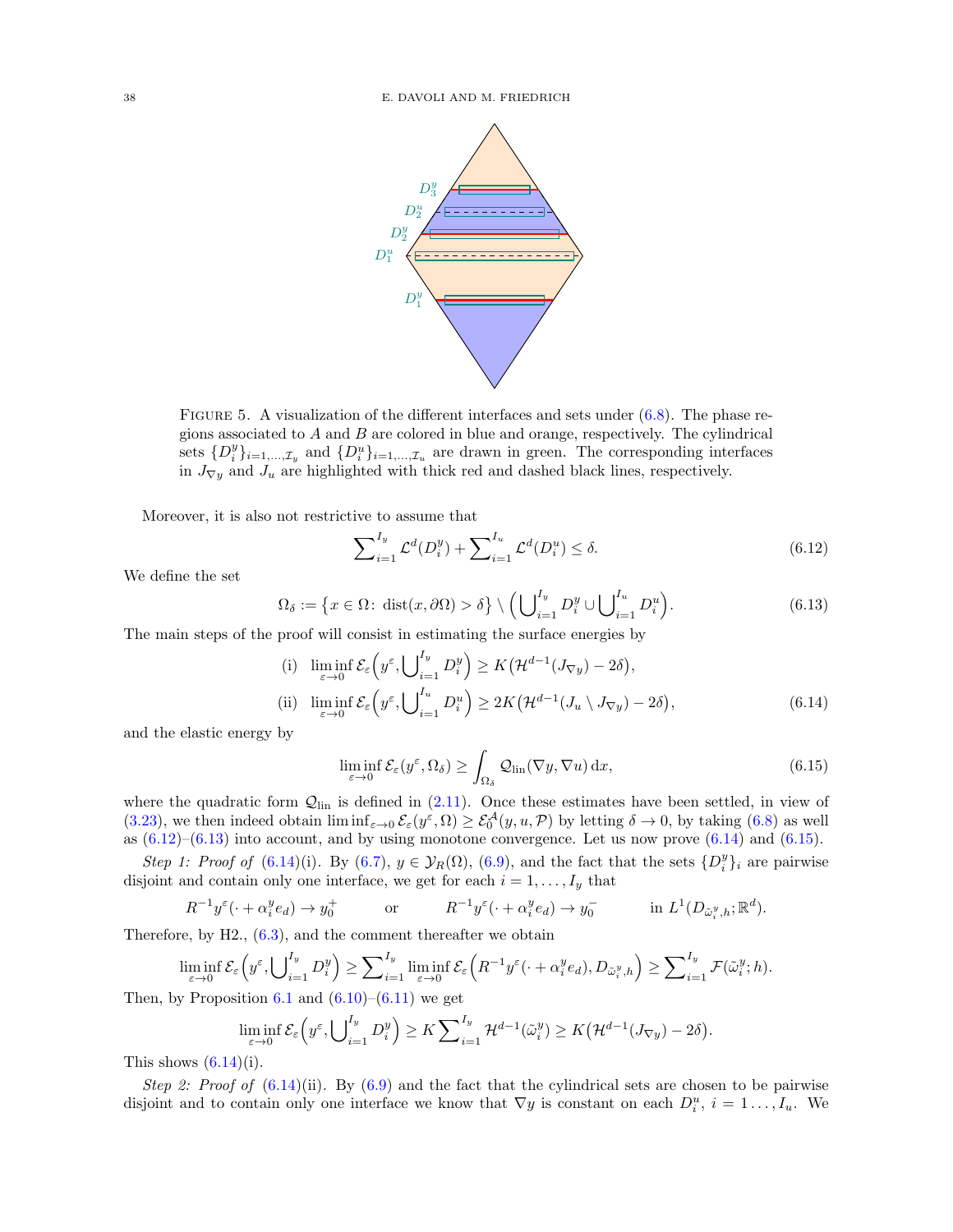choose  $M_i \in \{A, B\}$  such that  $\nabla y = RM_i$  on  $D_i^u$ . We will distinguish two cases, indicated by the index sets

$$
\mathcal{I}_1 := \left\{ i = 1 \dots I_u : \left( \omega_i^u \times \{ \alpha_i^u \} \right) \cap \bigcup_j \partial P_j \cap \Omega = \emptyset \right\}, \qquad \mathcal{I}_2 := \left\{ 1, \dots, I_u \right\} \setminus \mathcal{I}_1. \tag{6.16}
$$

Step 2(a):  $i \in \mathcal{I}_1$ . In view of [\(6.9\)](#page-36-5), [\(6.16\)](#page-38-0), and the fact that the cylindrical sets are pairwise disjoint and contain only one interface, we get  $D_i^u \subset P_k$  for some index k. Then by [\(3.14\)](#page-14-6), [\(3.16\)](#page-14-8), [\(3.18\)](#page-14-10), and  $(3.19)$  we get as  $\varepsilon \to 0$ 

<span id="page-38-0"></span>
$$
\varepsilon^{-1}\big(y^{\varepsilon} - R^{\varepsilon}M_i x - t_k^{\varepsilon}\big) \to u \qquad \text{in measure in } D_i^u. \tag{6.17}
$$

As the cylindrical sets are pairwise disjoint and contain only one interface, we find  $u(\cdot + \alpha_i^u e_d) \in$  $\mathcal{U}_{\text{dp}}(D_{\tilde{\omega}_i^u,h})$  (recall [\(6.4\)](#page-35-7)). We define the function

<span id="page-38-4"></span><span id="page-38-1"></span>
$$
\bar{y}^{\varepsilon}(x) := (R^{\varepsilon})^T y^{\varepsilon}(x + \alpha_i^u e_d) - (R^{\varepsilon})^T t_k^{\varepsilon} - M_i \alpha_i^u e_d
$$

for  $x \in D_{\tilde{\omega}_i^u,h}$ , and we note by  $(3.13)$  and  $(6.17)$  that  $\varepsilon^{-1}(\bar{y}^{\varepsilon} - M_i x) \to \bar{u}$  in measure in  $D_{\tilde{\omega}_i^u,h}$ , where  $\bar{u} := R^T u(\cdot + \alpha_i^u e_d) \in \mathcal{U}_{dp}(D_{\tilde{\omega}_i^u,h})$ . Then, the sequences  $\{\bar{y}^{\varepsilon}\}_\varepsilon$  and  $\{w_{\varepsilon}\}_\varepsilon \in \mathcal{W}_d$  defined by  $w_{\varepsilon} := \varepsilon$  for all  $\varepsilon$  are admissible in [\(6.5\)](#page-36-1). Thus, by the translational and rotational invariance of the energy we get

<span id="page-38-2"></span>
$$
\liminf_{\varepsilon \to 0} \mathcal{E}_{\varepsilon} \left( y^{\varepsilon}, D_i^u \right) = \liminf_{\varepsilon \to 0} \mathcal{E}_{\varepsilon} \left( \bar{y}^{\varepsilon}, D_{\tilde{\omega}_i^u, h} \right) \ge \mathcal{F}_{\mathrm{dp}}^{M_i}(\tilde{\omega}_i^u; h). \tag{6.18}
$$

Step 2(b):  $i \in I_2$ . In this case, by [\(6.9\)](#page-36-5) and the fact that the cylindrical sets are pairwise disjoint and contain only one interface,  $D_i^u$  intersects two components  $P_k$  and  $P_l$ , namely  $\tilde{\omega}_i^u \times (\alpha_i^u - h, \alpha_i^u) \subset P_k$  and  $\tilde{\omega}_i^u \times (\alpha_i^u, \alpha_i^u + h) \subset P_l$ . As before, we have  $\nabla y = RM_i$  on  $D_i^u$ . Let  $w_{\varepsilon} := |t_k^{\varepsilon} - t_l^{\varepsilon}|$ , where  $t_k^{\varepsilon}, t_l^{\varepsilon}$  are the elements from the translations  $\mathcal{T}^{\varepsilon}$  corresponding to the sets  $P_k^{\varepsilon}$  and  $P_l^{\varepsilon}$ . By [\(3.14\)](#page-14-6), [\(3.16\)](#page-14-8), [\(3.18\)](#page-14-10), and  $(3.19)$  we get as  $\varepsilon \to 0$ 

$$
\varepsilon^{-1}\big(y^{\varepsilon} - R^{\varepsilon}M_i x - t_j^{\varepsilon}\big) \to u \qquad \text{in measure in } D_i^u \cap P_j \text{ for } j \in \{k, l\}. \tag{6.19}
$$

By  $(3.17)$  we find  $w_{\varepsilon}/\varepsilon \to \infty$ . Moreover, for a.e.  $x_k \in D_i^u \cap P_k$  and a.e.  $x_l \in D_i^u \cap P_l$ , by multiplying [\(6.19\)](#page-38-2) with  $\varepsilon$  and using [\(6.7\)](#page-36-4) we get  $\limsup_{\varepsilon\to 0} |t_k^{\varepsilon} - t_l^{\varepsilon}| \le |y(x_k) - y(x_l)| + |M_i||x_k - x_l|$ . This implies that  $\lim_{\varepsilon \to 0} w_{\varepsilon} = \lim_{\varepsilon \to 0} |t_k^{\varepsilon} - t_l^{\varepsilon}| = 0$  as y is continuous. Thus,  $\{w_{\varepsilon}\}_{\varepsilon} \in \mathcal{W}_d$ , see [\(3.24\)](#page-19-4). By possibly passing to a subsequence (not relabeled), we may suppose that  $(t_i^{\varepsilon} - t_k^{\varepsilon})/w_{\varepsilon} \to t_0 \in \mathbb{R}^d$ . We check that

$$
\frac{y^{\varepsilon} - (R^{\varepsilon} M_i x + t_k^{\varepsilon})}{w_{\varepsilon}} \to t_0 \chi_{\{x_d \ge \alpha_i^u\}} \quad \text{in measure in } D_i^u. \tag{6.20}
$$

In fact, by [\(6.19\)](#page-38-2) and  $\varepsilon/w_{\varepsilon} \to 0$ , we first get

$$
w_{\varepsilon}^{-1}(y^{\varepsilon} - R^{\varepsilon} M_i x - t_k^{\varepsilon}) = (\varepsilon/w_{\varepsilon}) \varepsilon^{-1}(y^{\varepsilon} - R^{\varepsilon} M_i x - t_k^{\varepsilon}) \to 0 \quad \text{in measure in } D_i^u \cap P_k,
$$

and by again using [\(6.19\)](#page-38-2),  $\varepsilon/w_{\varepsilon} \to 0$ , as well as  $(t_l^{\varepsilon} - t_k^{\varepsilon})/w_{\varepsilon} \to t_0$  we find

$$
w_{\varepsilon}^{-1}(y^{\varepsilon} - R^{\varepsilon} M_i x - t_k^{\varepsilon}) = (\varepsilon/w_{\varepsilon}) \varepsilon^{-1}(y^{\varepsilon} - R^{\varepsilon} M_i x - t_l^{\varepsilon}) + w_{\varepsilon}^{-1}(t_l^{\varepsilon} - t_k^{\varepsilon}) \to t_0
$$

in measure in  $D_i^u \cap P_l$ . Now, by [\(6.20\)](#page-38-3) and by arguing along the lines of [\(6.17\)](#page-38-1)–[\(6.18\)](#page-38-4) we can define a sequence  $\{\bar{y}^{\varepsilon}\}_{\varepsilon}$  via rotation and shifting such that  $\{\bar{y}^{\varepsilon}\}_{\varepsilon}$  and  $\{w_{\varepsilon}\}_{\varepsilon} \in \mathcal{W}_d$  are admissible in [\(6.5\)](#page-36-1). Then, we deduce

<span id="page-38-5"></span><span id="page-38-3"></span>
$$
\liminf_{\varepsilon \to 0} \mathcal{E}_{\varepsilon}(y^{\varepsilon}, D_i^u) \ge \mathcal{F}_{\mathrm{dp}}^{M_i}(\tilde{\omega}_i^u; h). \tag{6.21}
$$

We now conclude the proof of  $(6.14)(ii)$  as follows: combining  $(6.18), (6.21),$  $(6.18), (6.21),$  $(6.18), (6.21),$  and Proposition [6.2](#page-36-0) we get

$$
\liminf_{\varepsilon \to 0} \mathcal{E}_{\varepsilon} \left( y^{\varepsilon}, \bigcup_{i=1}^{I_u} D_i^u \right) \ge \sum_{i=1}^{I_u} \mathcal{F}_{\mathrm{dp}}^{M_i}(\tilde{\omega}_i^u; h) \ge 2K \sum_{i=1}^{I_u} \mathcal{H}^{d-1}(\tilde{\omega}_i^u).
$$

Then,  $(6.14)$ (ii) follows from  $(6.10)$ – $(6.11)$ .

Step 3: Proof of [\(6.15\)](#page-37-4). We start by recalling the definition of  $u^{\varepsilon}$  in [\(3.18\)](#page-14-10) and by noting that [\(3.20\)](#page-14-9) implies

<span id="page-38-6"></span>
$$
\int_{\Omega_{\delta}} |\nabla u^{\varepsilon}|^2 dx \le C_{\delta} \qquad \text{for all } \varepsilon > 0,
$$
\n(6.22)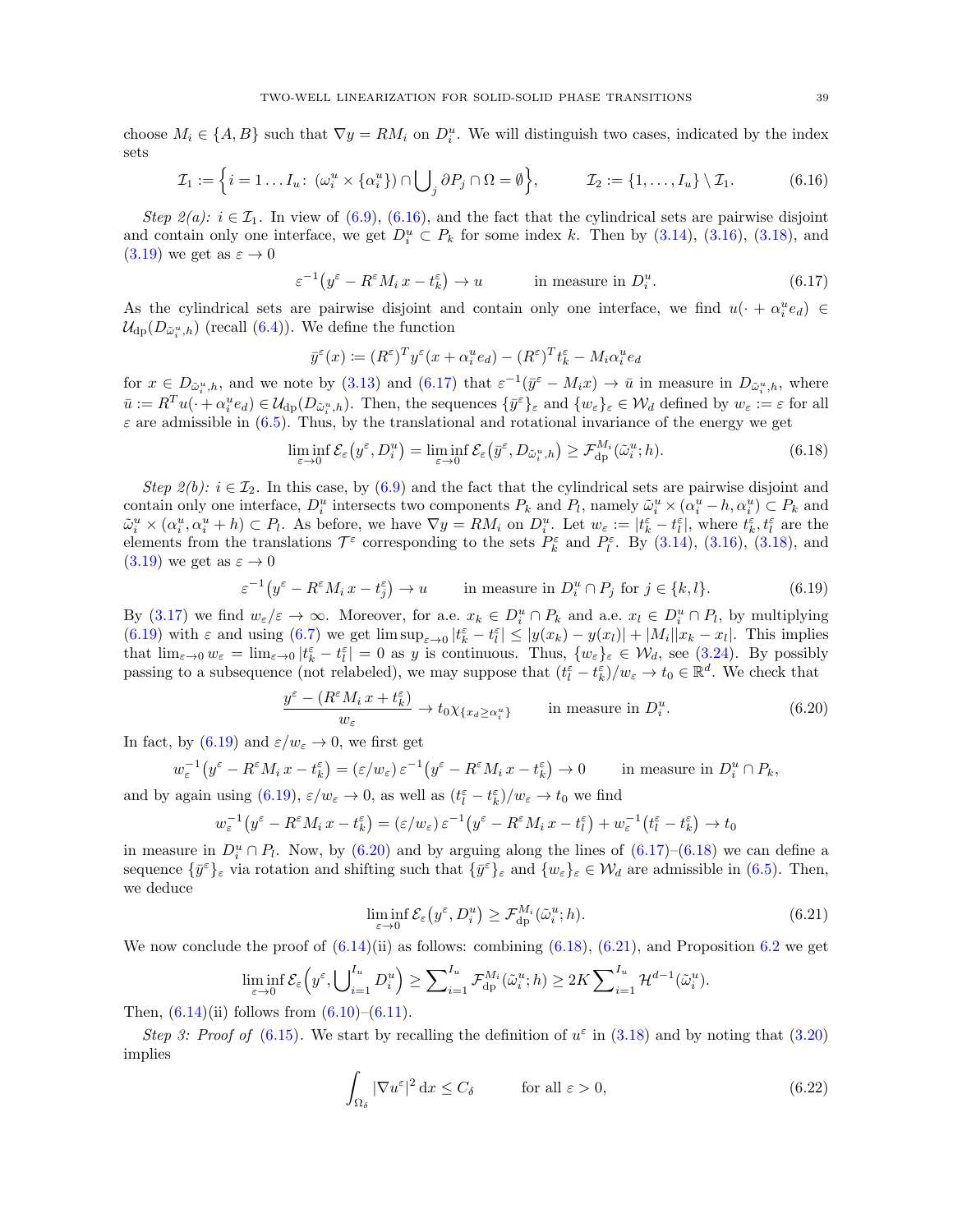where  $C_{\delta} > 0$  depends on the set  $\Omega_{\delta}$  defined in [\(6.13\)](#page-37-2), and thus on  $\delta$ . We now define two small exceptional sets: first, we let  $\alpha \in (0,1)$ , and we define the set of large linearized strains by

<span id="page-39-3"></span>
$$
\Omega_{\text{strain}}^{\varepsilon} := \{ x \in \Omega_{\delta} \colon |\nabla u^{\varepsilon}(x)| \ge \varepsilon^{-\alpha} \}. \tag{6.23}
$$

By Chebyshev's inequality and [\(6.22\)](#page-38-6) we estimate

<span id="page-39-1"></span>
$$
\mathcal{L}^d \left( \Omega_{\text{strain}}^\varepsilon \right) \le \varepsilon^{2\alpha} \int_{\Omega_\delta} |\nabla u^\varepsilon|^2 \, \mathrm{d}x \le C_\delta \varepsilon^{2\alpha}.\tag{6.24}
$$

Moreover, by [\(3.16\)](#page-14-8) and by the continuous embedding of  $BV(\Omega;\mathbb{M}^{d\times d})$  into  $L^1(\Omega;\mathbb{M}^{d\times d})$  we find a sequence  $\{\delta_{\varepsilon}\}_{\varepsilon} \subset (0, +\infty)$  such that  $\delta_{\varepsilon} \to 0$  and

<span id="page-39-6"></span><span id="page-39-0"></span>
$$
\lim_{\varepsilon \to 0} \frac{1}{\delta_{\varepsilon}} \int_{\Omega} \left| \sum_{j} (R^{\varepsilon} M^{\varepsilon}_{j}) \chi_{P^{\varepsilon}_{j}} - \nabla y \right| dx = 0.
$$
\n(6.25)

Then, we define the set

$$
\Omega_{\text{phase}}^{\varepsilon} := \left\{ x \in \Omega_{\delta} \colon \left| \sum_{j} (R^{\varepsilon} M_{j}^{\varepsilon}) \chi_{P_{j}^{\varepsilon}}(x) - \nabla y(x) \right| \ge \delta_{\varepsilon} \right\}
$$
\n(6.26)

of points where the phases along the sequence differ by at least  $\delta_{\varepsilon}$  from the phases in the limit. Clearly,  $(6.25)$  entails

<span id="page-39-2"></span>
$$
\lim_{\varepsilon \to 0} \mathcal{L}^d(\Omega_{\text{phase}}^{\varepsilon}) \le \lim_{\varepsilon \to 0} \frac{1}{\delta_{\varepsilon}} \int_{\Omega} \left| \sum_{j} (R^{\varepsilon} M_j^{\varepsilon}) \chi_{P_j^{\varepsilon}} - \nabla y \right| dx = 0.
$$
\n(6.27)

By combining  $(6.24)$  and  $(6.27)$  we find

$$
\lim_{\varepsilon \to 0} \mathcal{L}^d(\Omega_\delta \setminus \Omega_{\text{good}}^{\varepsilon}) = 0, \quad \text{where } \Omega_{\text{good}}^{\varepsilon} := \Omega_\delta \setminus (\Omega_{\text{strain}}^{\varepsilon} \cup \Omega_{\text{phase}}^{\varepsilon}). \tag{6.28}
$$

By  $(3.1)$  and the definition in  $(3.18)$  we get

$$
\mathcal{E}_{\varepsilon}(y^{\varepsilon}, \Omega_{\delta}) \ge \frac{1}{\varepsilon^{2}} \int_{\Omega_{\delta}} W(\nabla y^{\varepsilon}) dx \ge \frac{1}{\varepsilon^{2}} \sum_{j} \int_{\Omega^{\varepsilon}_{\text{good}} \cap P^{\varepsilon}_{j}} W\big(R^{\varepsilon} M^{\varepsilon}_{j} + \varepsilon \nabla u^{\varepsilon}(x)\big) dx. \tag{6.29}
$$

By assumptions H2., H3., and H5. we can perform a Taylor expansion and write

<span id="page-39-8"></span><span id="page-39-4"></span>
$$
W(RM + F) = \frac{1}{2}D^2W(RM)F : F + \omega_W(F)
$$

for all  $F \in \mathbb{M}^{d \times d}$  with  $|F| < \delta_W$ , where  $\omega_W : \mathbb{M}^{d \times d} \to \mathbb{R}$  satisfies

<span id="page-39-5"></span>
$$
\lim_{\rho \to 0^+} \eta_W(\rho) = 0, \qquad \text{where } \eta_W(\rho) := \sup \left\{ \frac{\omega_W(F)}{|F|^2} : |F| \le \rho \right\}. \tag{6.30}
$$

This expansion along with [\(6.23\)](#page-39-3), [\(6.29\)](#page-39-4), and the fact that  $\Omega_{\text{good}}^{\varepsilon} \cap \Omega_{\text{strain}}^{\varepsilon} = \emptyset$  yields for  $\varepsilon$  small enough

$$
\mathcal{E}_{\varepsilon}(y^{\varepsilon}, \Omega_{\delta}) \geq \sum_{j} \int_{\Omega_{\text{good}}^{\varepsilon} \cap P_{j}^{\varepsilon}} \left( \frac{1}{2} D^{2} W (R^{\varepsilon} M_{j}^{\varepsilon}) \nabla u^{\varepsilon} : \nabla u^{\varepsilon} + \frac{1}{\varepsilon^{2}} \omega_{W} (\varepsilon \nabla u^{\varepsilon}) \right) dx
$$
  
\n
$$
= \sum_{j} \int_{\Omega_{\text{good}}^{\varepsilon} \cap P_{j}^{\varepsilon}} \left( \frac{1}{2} D^{2} W (R^{\varepsilon} M_{j}^{\varepsilon}) \nabla u^{\varepsilon} : \nabla u^{\varepsilon} + |\nabla u^{\varepsilon}|^{2} \frac{\omega_{W} (\varepsilon \nabla u^{\varepsilon})}{|\varepsilon \nabla u^{\varepsilon}|^{2}} \right) dx
$$
  
\n
$$
\geq \sum_{j} \frac{1}{2} \int_{\Omega_{\text{good}}^{\varepsilon} \cap P_{j}^{\varepsilon}} D^{2} W (R^{\varepsilon} M_{j}^{\varepsilon}) \nabla u^{\varepsilon} : \nabla u^{\varepsilon} dx - \eta_{W} (\varepsilon^{1-\alpha}) ||\nabla u^{\varepsilon}||^{2}_{L^{2}(\Omega_{\text{good}}^{\varepsilon})}.
$$

Then, by  $(6.22)$  and  $(6.30)$  we get

<span id="page-39-7"></span>
$$
\liminf_{\varepsilon \to 0} \mathcal{E}_{\varepsilon}(y^{\varepsilon}, \Omega_{\delta}) \ge \liminf_{\varepsilon \to 0} \sum_{j} \frac{1}{2} \int_{\Omega_{\text{good}}^{\varepsilon} \cap P_{j}^{\varepsilon}} D^{2}W(R^{\varepsilon}M_{j}^{\varepsilon}) \nabla u^{\varepsilon} : \nabla u^{\varepsilon} dx. \tag{6.31}
$$

By H5., [\(6.26\)](#page-39-6), and the fact that  $\Omega_{\text{good}}^{\varepsilon} \cap \Omega_{\text{phase}}^{\varepsilon} = \emptyset$  we find

$$
\Big| \sum_{j} \int_{\Omega_{\text{good}}^{\varepsilon} \cap P_j^{\varepsilon}} \left( D^2 W (R^{\varepsilon} M_j^{\varepsilon}) - D^2 W (\nabla y) \right) \nabla u^{\varepsilon} : \nabla u^{\varepsilon} \, dx \Big| \leq \hat{\delta}_{\varepsilon} \int_{\Omega_{\text{good}}^{\varepsilon}} |\nabla u^{\varepsilon}|^2 \, dx,
$$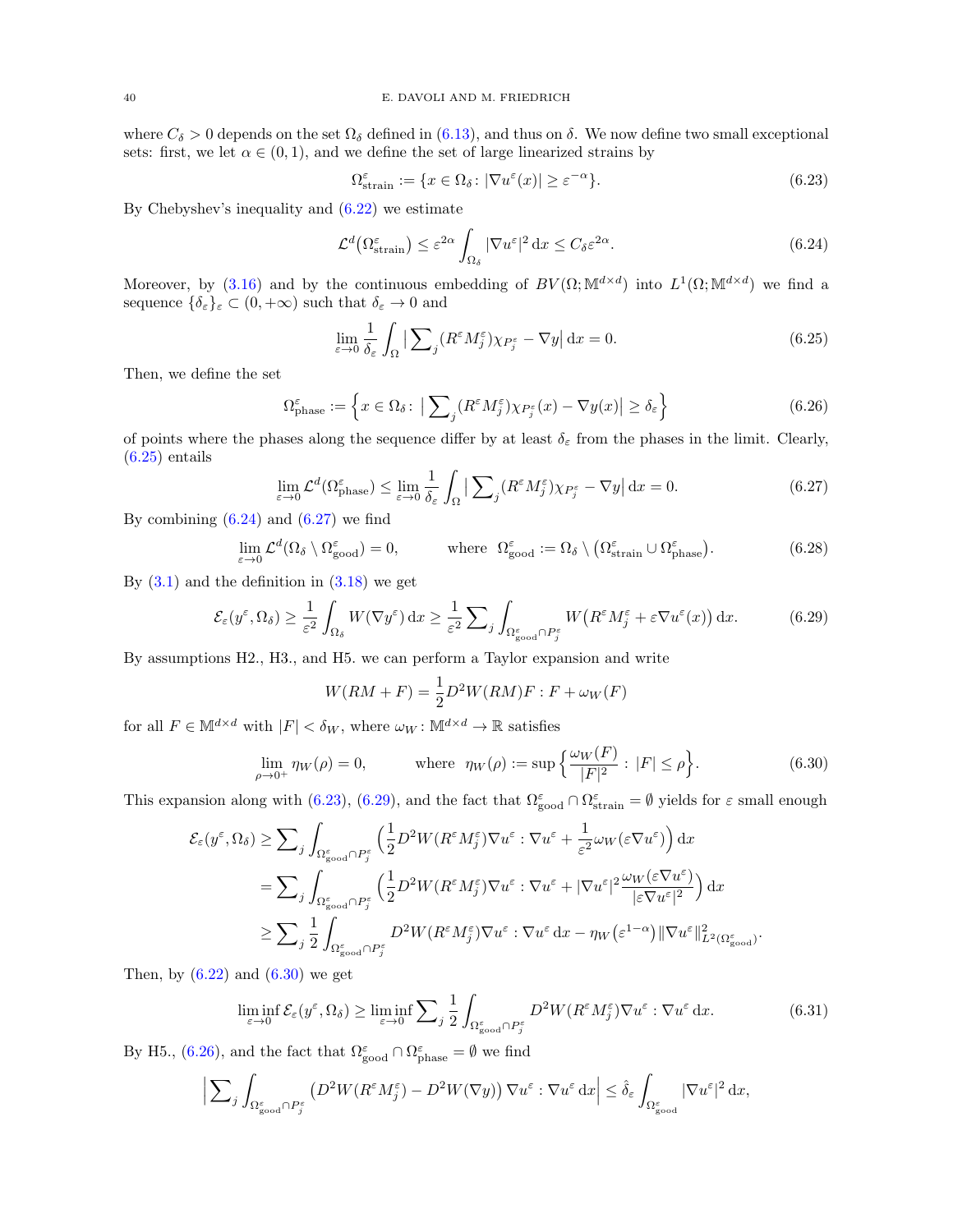where  $\{\hat{\delta}_{\varepsilon}\}_\varepsilon \subset (0, +\infty)$  is a sequence depending on W and  $\{\delta_{\varepsilon}\}_\varepsilon$ , which satisfies  $\hat{\delta}_{\varepsilon} \to 0$ . This along with  $(6.22)$  and  $(6.31)$  yields

$$
\liminf_{\varepsilon \to 0} \mathcal{E}_{\varepsilon}(y^{\varepsilon}, \Omega_{\delta}) \ge \liminf_{\varepsilon \to 0} \frac{1}{2} \int_{\Omega_{\text{good}}^{\varepsilon}} D^2 W(\nabla y) \nabla u^{\varepsilon} : \nabla u^{\varepsilon} dx. \tag{6.32}
$$

In view of [\(3.20\)](#page-14-9) and [\(6.28\)](#page-39-8), there holds  $\nabla u^{\varepsilon} \chi_{\Omega_{\text{good}}^{\varepsilon}} \rightharpoonup \nabla u$  weakly in  $L^2(\Omega_{\delta}; \mathbb{M}^{d \times d})$ . Note that  $D^2W(RM)$ is positive semidefinite for  $M \in \{A, B\}$  by H2. and H3. Thus, by [\(6.32\)](#page-40-2) and the weak lower semicontinuity of convex integral functionals, we conclude that

<span id="page-40-2"></span>
$$
\liminf_{\varepsilon \to 0} \mathcal{E}_{\varepsilon}(y^{\varepsilon}, \Omega_{\delta}) \ge \frac{1}{2} \int_{\Omega_{\delta}} D^2 W(\nabla y) \nabla u : \nabla u \, \mathrm{d}x.
$$

This along with the definition in  $(2.11)$  shows  $(6.15)$ . This concludes the proof.

<span id="page-40-1"></span>6.2. The limsup inequality. In this subsection we prove the optimality of the lower bound identified in Theorem [3.13,](#page-19-1) under the additional condition that  $2K = K_{\text{dp}}^M$ , for  $M \in \{A, B\}$ , cf. [\(3.4\)](#page-12-0) and [\(3.26\)](#page-19-0). We first collect some basic properties of the elastic energy density.

<span id="page-40-6"></span>**Lemma 6.3** (Elementary properties of the energy density). Let  $W: \mathbb{M}^{d \times d} \to [0, +\infty)$  satisfy assumptions H1.–H5. and H7. Let  $0 < \delta \le \delta_W/2$ , where  $\delta_W$  is the constant introduced in H5. We define  $\mathcal{V}_\delta = \{F \in$  $\mathbb{M}^{d\times d}$ : dist $(F, SO(d)\{A, B\}) < \delta$ . Then there exists a constant  $C > 0$  only depending on W, a constant  $C_{\delta} > 0$  additionally depending on  $\delta$ , and  $\rho_{\delta} > 0$  with  $\rho_{\delta} \to 0$  as  $\delta \to 0$  such that

(i) 
$$
W(F+G) \leq W(F) + C\sqrt{W(F)}|G| + \frac{1}{2}D^2W(F)G : G + \rho_\delta |G|^2
$$
 for all  $F \in \mathcal{V}_\delta$ ,  $G \in B_\delta(0)$ ,  
\n(ii)  $W(F+G) \leq W(F) + C_\delta \sqrt{W(F)}|G|$  for all  $F \in \mathbb{M}^{d \times d} \setminus \mathcal{V}_\delta$ ,  $G \in B_\delta(0)$ ,

(ii) 
$$
W(F+G) \leq W(F) + C_{\delta} \sqrt{W(F)}|G|
$$
 for all  $F \in \mathbb{M}^{d \times d} \setminus \mathcal{V}_{\delta}, G \in B_{\delta}(\mathcal{V}_{\delta})$ 

where  $B_\delta(0) \subset \mathbb{M}^{d \times d}$  denotes the open ball centered at 0 with radius  $\delta$ .

The proof of this lemma is postponed to the end of this subsection.

We proceed with the construction of local recovery sequences around the interfaces. To this end, recall the definition of K in [\(3.4\)](#page-12-0). Let  $y_0^+$  and  $y_0^-$  be the maps defined right after [\(2.5\)](#page-7-2). We recall the notion of cylindrical sets from [\(6.2\)](#page-35-6) and the definition of strictly star-shaped domains in [\(2.7\)](#page-8-0). We start by stating the local construction of recovery sequences for a single phase transition.

<span id="page-40-0"></span>**Proposition 6.4** (Local recovery sequence for single phase transition). Let  $d \in \mathbb{N}$ ,  $d \geq 2$ . Let  $\Omega \subset \mathbb{R}^d$  be a bounded, strictly star-shaped Lipschitz domain. Let  $\omega' \subset \mathbb{R}^{d-1}$  be a bounded Lipschitz domain and  $h > 0$ such that  $\partial \omega' \times (-h, h)$  does not intersect  $\Omega$ . Then, there exist sequences  $\{v_{\varepsilon}^+\}_{\varepsilon}, \{v_{\varepsilon}^-\}_{\varepsilon} \subset H^2(D_{\omega',h} \cap \Omega; \mathbb{R}^d)$ with

<span id="page-40-3"></span>
$$
v_{\varepsilon}^{\pm} \to y_0^{\pm} \quad \text{ in } H^1(D_{\omega',h} \cap \Omega; \mathbb{R}^d), \tag{6.33}
$$

such that

<span id="page-40-4"></span>
$$
\lim_{\varepsilon \to 0} \mathcal{E}_{\varepsilon}(v_{\varepsilon}^{\pm}, D_{\omega',h} \cap \Omega) = K \mathcal{H}^{d-1}((\omega' \times \{0\}) \cap \Omega), \tag{6.34}
$$

and for  $\varepsilon$  sufficiently small we have

<span id="page-40-5"></span>
$$
v_{\varepsilon}^{\pm} = \begin{cases} I_{1,\varepsilon}^{\pm} \circ y_0^{\pm} & \text{if } x_d \ge 3h/4, \\ I_{2,\varepsilon}^{\pm} \circ y_0^{\pm} & \text{if } x_d \le -3h/4, \end{cases}
$$
(6.35)

where  $\{I_{1,\varepsilon}^{\pm}\}_{\varepsilon}$  and  $\{I_{2,\varepsilon}^{\pm}\}_{\varepsilon}$  are sequences of isometries which converge to the identity as  $\varepsilon \to 0$ .

We emphasize that the above statement means that for any sequence  $\{\varepsilon_i\}_i$  converging to zero a local recovery sequence can be constructed. The crucial point is that the sequence  $\{v_{\varepsilon}^{\pm}\}_{\varepsilon}$  is rigid away from the interface. This will allow us to appropriately 'glue together' local recovery sequences around different interfaces.

The next result provides a local construction of recovery sequences for the case in which two consecutive phase transitions create small intermediate layers at level  $\varepsilon$  between two portions of the material in the same phase, cf. Figure [3.](#page-18-0) Owing to the compatibility condition that  $2K = K_{\text{dp}}^M$ , for  $M \in \{A, B\}$ , cf. [\(3.4\)](#page-12-0) and [\(3.26\)](#page-19-0), this provides a double energetic contribution. Recall the mappings  $y_{dp}^M$  defined in [\(3.25\)](#page-19-6).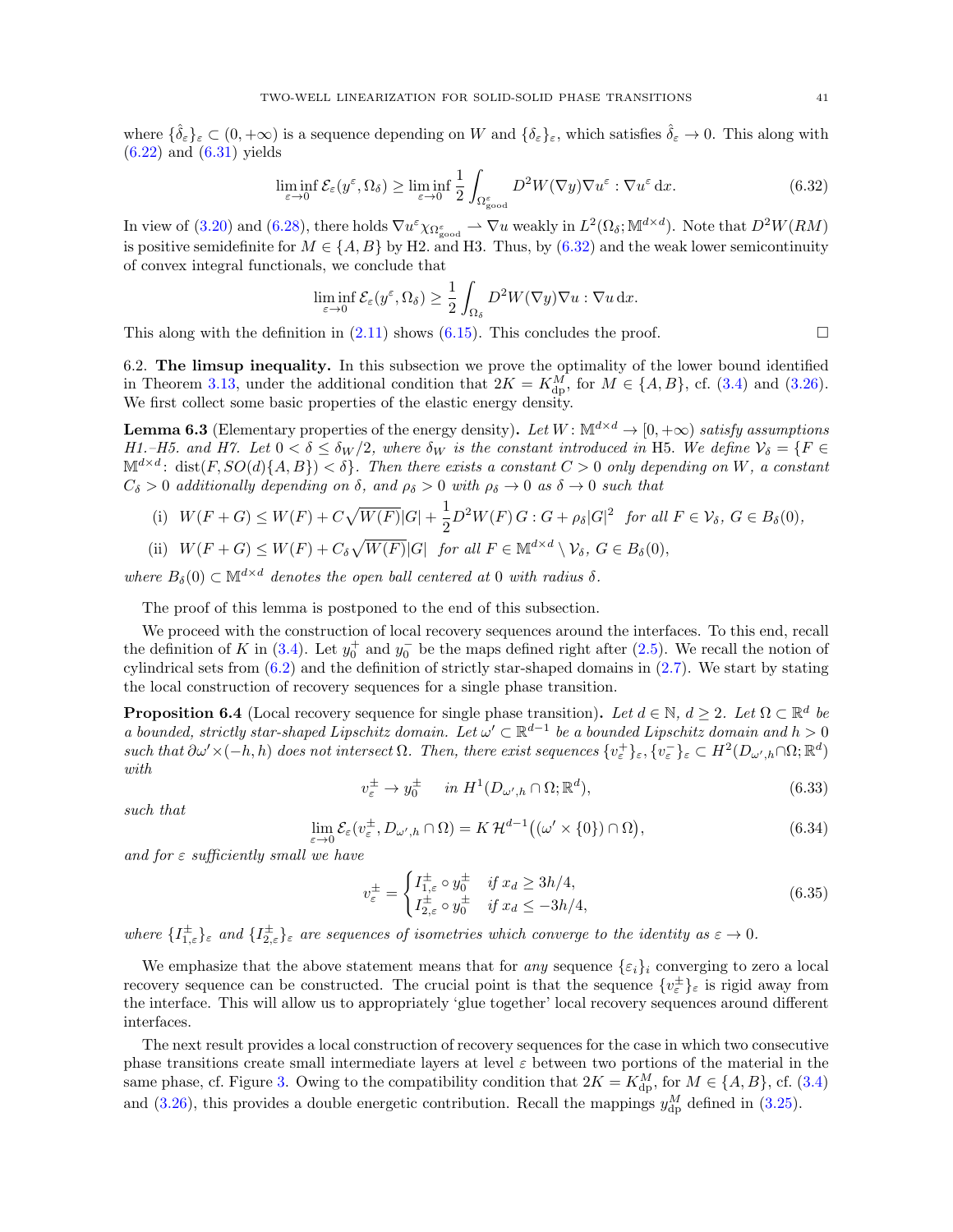<span id="page-41-0"></span>**Proposition 6.5** (Local recovery sequence for double phase transitions). Let  $d \in \mathbb{N}$ ,  $d \geq 2$ . Let  $\Omega \subset \mathbb{R}^d$ be a bounded, strictly star-shaped Lipschitz domain. Let  $\omega' \subset \mathbb{R}^{d-1}$  be a bounded Lipschitz domain and  $h > 0$  such that  $\partial \omega' \times (-h, h)$  does not intersect  $\Omega$ . Let  $M \in \{A, B\}$  and suppose that the constant  $K_{\text{dp}}^M$ defined in [\(3.26\)](#page-19-0) satisfies  $K_{dp}^M = 2K$ . Then, for every  $\{w_{\varepsilon}\}_{\varepsilon} \subset \mathcal{W}_d$  there exists a sequence  $\{v_{\varepsilon}^M\}_{\varepsilon} \subset$  $H^2(D_{\omega',h}\cap\Omega;\mathbb{R}^d)$  with

$$
\frac{v_{\varepsilon}^M - Mx}{w_{\varepsilon}} \to y_{\rm dp}^M \quad \text{ in measure on } \Omega \cap D_{\omega',h} \tag{6.36}
$$

such that

<span id="page-41-4"></span>
$$
\lim_{\varepsilon \to 0} \mathcal{E}_{\varepsilon}(v_{\varepsilon}^M, \Omega \cap D_{\omega',h}) = 2K \mathcal{H}^{d-1}((\omega' \times \{0\}) \cap \Omega), \qquad v_{\varepsilon}^M = \begin{cases} I_{1,\varepsilon}^M \circ Mx & \text{if } x_d \ge 3h/4\\ I_{2,\varepsilon}^M \circ Mx & \text{if } x_d \le -3h/4, \end{cases} \tag{6.37}
$$

where  $\{I_{1,\varepsilon}^M\}_{\varepsilon}$  and  $\{I_{2,\varepsilon}^M\}_{\varepsilon}$  are sequences of isometries converging to the identity as  $\varepsilon \to 0$ .

<span id="page-41-3"></span> $\mathbf{v}$ 

We defer the proofs of Propositions [6.4](#page-40-0) and [6.5](#page-41-0) to Subsection [6.4.](#page-53-0) (Let us mention that in the special case  $\Omega = D_{\omega',h}$  the statement in Proposition [6.4](#page-40-0) has already been proven in [\[32,](#page-62-0) Proposition 4.7], and here we address the generalization to strictly star-shaped Lipschitz domains  $\Omega$ .) We continue with the proof of the limsup inequality. As a final preparation, we introduce the following convention: we say that a sequence of functions  $\{v^{\varepsilon}\}_{\varepsilon}$  converges to v up to translation if there exist  $\{\alpha_{\varepsilon}\}_{\varepsilon} \subset \mathbb{R}$  and  $\{b_{\varepsilon}\}_{\varepsilon} \subset \mathbb{R}^d$ such that

<span id="page-41-2"></span>
$$
v^{\varepsilon}(\cdot - \alpha_{\varepsilon} e_d) - b_{\varepsilon} \to v \tag{6.38}
$$

with respect to a given topology. In a similar fashion, we say that two functions  $v_1, v_2$  coincide up to translation if  $v_2 = v_1(\cdot - \alpha e_d) - b$  for  $\alpha \in \mathbb{R}$  and  $b \in \mathbb{R}^d$ .

*Proof of Theorem [3.14.](#page-19-2)* Let  $(y, u, \mathcal{P}) \in \mathcal{A}$ . Without loss of generality, after a rotation, we can assume that  $y \in \mathcal{Y}_{\text{Id}}(\Omega)$ . Moreover, similarly to the proof of Theorem [3.13,](#page-19-1) it is also not restrictive to assume that

<span id="page-41-1"></span>
$$
J_{\nabla y} \subset \bigcup_{j} \partial P_j \cap \Omega \subset J_u. \tag{6.39}
$$

In fact, the first inclusion always holds true by Definition [3.9,](#page-17-3) and by using Proposition [3.8\(](#page-17-2)i) we may pass to another displacement field of the form  $\tilde{u} = u + \mathcal{T}(y, \mathcal{P})$ , see [\(3.22\)](#page-16-4), such that the second inclusion holds for  $\tilde{u}$  in place of u. In view of Remark [3.12,](#page-19-5) this does not affect the energy and we observe that a recovery sequence  $\{y^{\varepsilon}\}_{\varepsilon}$  for  $(y, \tilde{u}, \mathcal{P})$  in the sense of Definition [3.5](#page-16-2) is also admissible for the original triple  $(y, u, \mathcal{P})$  by Proposition [3.6\(](#page-16-1)iii). As a further preliminary remark, we observe that by a diagonal argument it suffices to find for every  $\delta > 0$  a recovery sequence  $\{y^{\varepsilon}\}_{\varepsilon}$  for  $(y, u, \mathcal{P})$  such that

<span id="page-41-5"></span>
$$
\limsup_{\varepsilon \to 0} \mathcal{E}_{\varepsilon}(y^{\varepsilon}) \le \mathcal{E}_{0}^{\mathcal{A}}(y, u, \mathcal{P}) + \delta. \tag{6.40}
$$

In this context, we point out that the asymptotic representation introduced in Definition [3.5](#page-16-2) is based on the convergences [\(3.10\)](#page-14-2)–[\(3.20\)](#page-14-9) which themselves are metrizable, i.e., diagonal arguments are applicable.

For convenience of the reader, we start with a short outline of the proof: in Steps 1–2 we explain that it is not restrictive to treat only problems with a finite number of interfaces and that one can assume  $\nabla u$  to be smooth. In Step 3 we construct local approximate sequences around the interfaces. These are then 'glued together' to obtain an auxiliary recovery sequence  $\{\tilde{y}^{\varepsilon}\}_\varepsilon$  converging to y, and capturing correctly the surface energy of the limiting triple  $(y, u, \mathcal{P})$ , see Step 4. To recover the displacement field u in the limit and to estimate the elastic contributions correctly, we then perturb  $\{\tilde{y}^{\varepsilon}\}_\varepsilon$  by adding a term of order  $\varepsilon$ . We check that this new sequence  $\{y^{\varepsilon}\}_{\varepsilon}$  indeed satisfies  $y^{\varepsilon} \to (y, u, \mathcal{P})$  (Step 5) and  $\limsup_{\varepsilon\to 0} \mathcal{E}_{\varepsilon}(y^{\varepsilon}) \leq \mathcal{E}_{0}^{\mathcal{A}}(y, u, \mathcal{P})$  (Step 6). Finally, Step 7 is devoted to some technical estimates.

Step 1: Reduction to a finite number of interfaces. Using the star-shapedness of the domain (say, with respect to the origin) along with Remark [4.7,](#page-31-3) one can apply a scaling argument to reduce the problem to limiting configurations where  $J_u$  consists of a finite number of disjoint interfaces orthogonal to  $e_d$ . For details on this argument we refer to [\[26,](#page-61-11) Proof of Proposition 5.1] and also [\[32,](#page-62-0) Proof of Theorem 4.4], Step I). We just mention that, for  $\rho > 1$ , one considers rescaled triples  $(y_\rho, u_\rho, \mathcal{P}_\rho)$  of the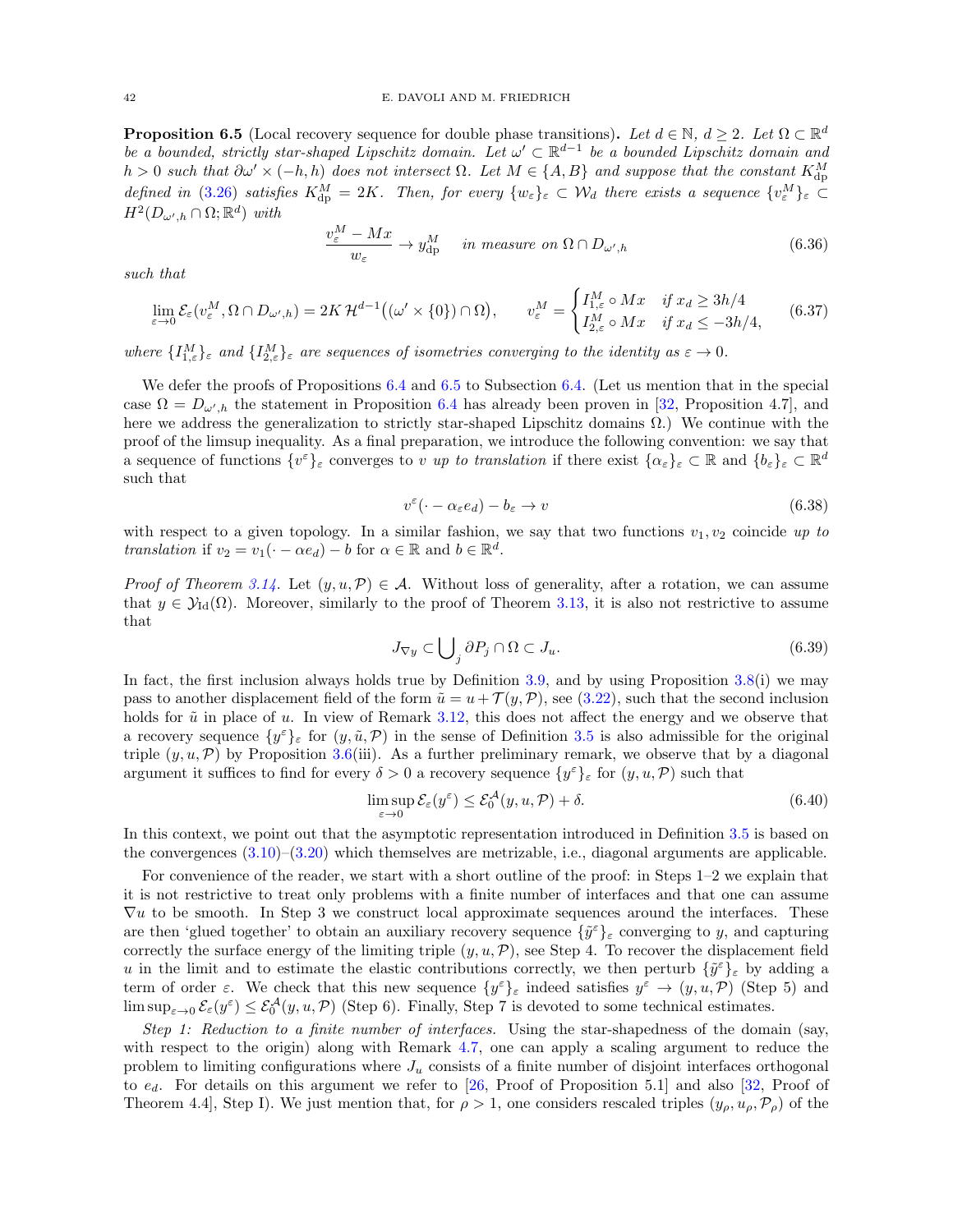form  $y_{\rho}(x) = \rho y(x/\rho)$ ,  $u_{\rho}(x) = \rho u(x/\rho)$ , and  $P_j^{\rho} = \rho P_j \cap \Omega$  for each component  $P_j^{\rho} \in \mathcal{P}_{\rho}$ . This sequence satisfies  $\mathcal{E}_0^{\mathcal{A}}(y_\rho, u_\rho, \mathcal{P}_\rho) \to \mathcal{E}_0^{\mathcal{A}}(y, u, \mathcal{P})$  as  $\rho \to 1$ . The geometrical intuition is that, since infinitely many interfaces can only occur close to the boundary (see also the lower part of Figure [1\)](#page-7-0), a rescaling allows to reduce the study to a finite number of interfaces. It suffices to construct recovery sequences for  $(y_0, u_0, \mathcal{P}_0)$ since a recovery sequence for  $(y, u, \mathcal{P})$  can then be obtained by a diagonal argument.

Summarizing, by [\(6.39\)](#page-41-1) we can suppose that there exist finitely many Lipschitz domains  $\omega_i \subset \mathbb{R}^{d-1}$ and  $\alpha_i \in \mathbb{R}$  for  $i = 1, \ldots, I$  such that

$$
J_{\nabla y} \cup \bigcup_{j} (\partial P_j \cap \Omega) \cup J_u = J_u = \bigcup_{i=1}^I (\omega_i \times \{\alpha_i\}).
$$
\n(6.41)

Since  $\Omega$  is star-shaped, we have that  $\Omega \setminus J_u$  is the union of  $I+1$  connected components which we indicate as  ${B_i}_{i=1}^{I+1}$ . The sets are ordered such that  $\partial B_i \cap \partial B_{i+1} = \omega_i \times {\alpha_i}$  for  $i = 1, \ldots, I$ , and the outer normal to  $B_i$  on  $\partial B_i \cap \partial B_{i+1}$  is given by  $e_d$  (see Figure [6](#page-42-0) below).

Step 2: Reduction to displacement fields with smooth gradient. In a similar fashion, we can also suppose that  $u \in \mathcal{U}(\Omega)$  has a smooth gradient: by Proposition [3.8](#page-17-2) we find  ${b_i}_{i=1}^{I+1} \subset \mathbb{R}e_d$  such that the mapping

<span id="page-42-2"></span><span id="page-42-1"></span>
$$
u' := u - \sum_{i=1}^{I+1} b_i \chi_{B_i}
$$
\n(6.42)

satisfies  $u' \in H^1(\Omega;\mathbb{R}^d)$ . Choose a smooth sequence  $\{u'_k\}_k \subset C^\infty(\overline{\Omega};\mathbb{R}^d)$  approximating  $u'$  in  $H^1(\Omega;\mathbb{R}^d)$ and observe that  $u_k := u'_k + \sum_{i=1}^{I+1} b_i \chi_{B_i} \in \mathcal{U}(\Omega)$  satisfies  $u_k \to u$  in  $L^1(\Omega;\mathbb{R}^d)$  and  $\nabla u_k \to \nabla u$  in  $L^2(\Omega;\mathbb{M}^{d\times d})$ . Again by a diagonal argument and by using that the limiting energy  $\mathcal{E}_0^{\mathcal{A}}$  is continuous with respect to the strong  $L^2$ -convergence of displacement-gradients (see  $(3.23)$ ), it suffices to construct recovery sequences for displacement fields  $u \in \mathscr{U}(\Omega)$  such that  $\nabla u \in C^{\infty}(\overline{\Omega}; \mathbb{M}^{d \times d})$ .

Step 3: Local construction of the approximate recovery sequence. We now start with the construction of recovery sequences around the interfaces. For brevity, we set  $J_{\mathcal{P}} = \bigcup_j \partial P_j \cap \Omega$ . In view of [\(6.39\)](#page-41-1) and  $(6.41)$ , we can write

$$
J_{\nabla y} = \bigcup_{i \in \mathcal{I}_y} (\omega_i \times \{\alpha_i\}), \qquad J_{\mathcal{P}} \setminus J_{\nabla y} = \bigcup_{i \in \mathcal{I}_{\mathcal{P}}} (\omega_i \times \{\alpha_i\}), \qquad J_u \setminus (J_{\nabla y} \cup J_{\mathcal{P}}) = \bigcup_{i \in \mathcal{I}_u} (\omega_i \times \{\alpha_i\}),
$$
(6.43)

<span id="page-42-0"></span>where  $\mathcal{I}_y, \mathcal{I}_{\mathcal{P}},$  and  $\mathcal{I}_u$  are three pairwise disjoint index sets with  $\mathcal{I}_y \cup \mathcal{I}_{\mathcal{P}} \cup \mathcal{I}_u = \{1, \ldots, I\}$ .

<span id="page-42-3"></span>

FIGURE 6. A visualization of the different interfaces and sets after the rescaling in Step 1 and under  $(6.39)$ . The phase regions associated to A and B are colored in blue and orange, respectively. The interfaces associated to the sets  $\mathcal{I}_y$  and  $\mathcal{I}_u$  are highlighted with thick red and dashed black lines, respectively. The remaining interfaces correspond to the set  $\mathcal{I}_{\mathcal{P}}$ . The connected components of  $\Omega \setminus J_u$  are indicated as  $\{B_i\}_{i=1}^8$ , whereas the cylindrical sets  $\{D_i\}_{i=1}^7$  around the interfaces (see [\(6.44\)](#page-43-0)) are drawn in green.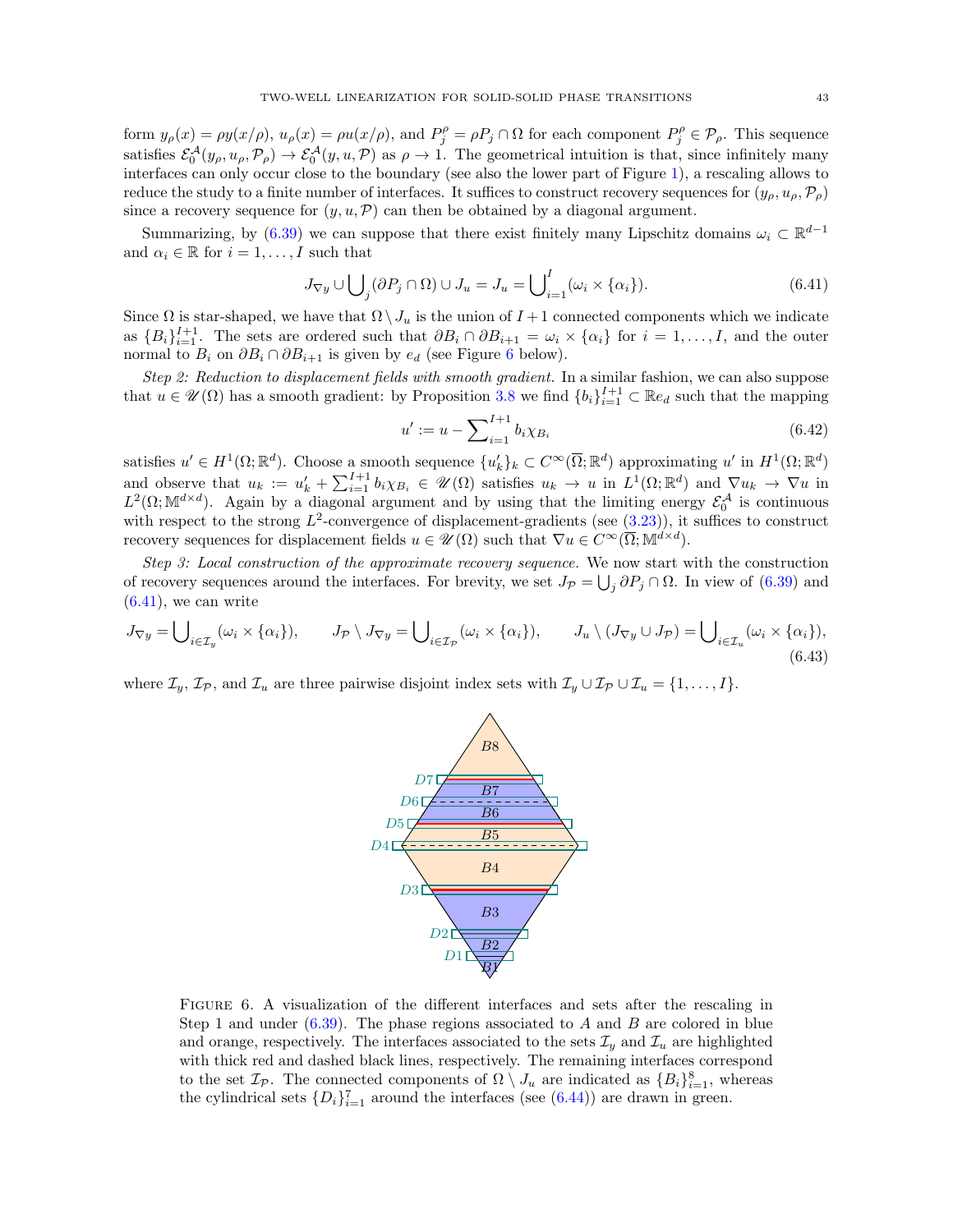As explained in [\[26,](#page-61-11) Proof of Proposition 5.1], we can choose Lipschitz domains  $\omega'_i \supset \supset \omega_i$  as well as  $h > 0$  such that the sets  $\partial \omega'_i \times (\alpha_i - h, \alpha_i + h)$  do not intersect  $\Omega$ , the different cylindrical sets  $D_i := \alpha_i e_d + D_{\omega'_i, h}$  are pairwise disjoint, and one has

<span id="page-43-2"></span><span id="page-43-0"></span>
$$
(\omega'_i \times \{\alpha_i\}) \cap \Omega = \omega_i \times \{\alpha_i\}.
$$
\n(6.44)

We again refer to Figure [6](#page-42-0) for an illustration. We now distinguish the cases of the three index sets  $\mathcal{I}_y$ ,  $\mathcal{I}_\mathcal{P}$ , and  $\mathcal{I}_u$ : first, we fix  $i \in \mathcal{I}_y$ . As the sets  $D_i$  are pairwise disjoint, we get that on  $D_i \cap \Omega$  the function y coincides with  $y_0^+$  or  $y_0^-$  up to translation (recall convention  $(6.38)$ ). Thus, by Proposition [6.4](#page-40-0) we can find a sequence  $\{v_{\varepsilon}^{+}\}_\varepsilon$  or  $\{v_{\varepsilon}^{-}\}_\varepsilon$  such that [\(6.33\)](#page-40-3) holds up to translation, [\(6.34\)](#page-40-4)–[\(6.35\)](#page-40-5) are satisfied, and the sequence  $\{v_{\varepsilon}^{+}\}_{\varepsilon}$  or  $\{v_{\varepsilon}^{-}\}_{\varepsilon}$  converges to y in  $L^{1}(D_{i} \cap \Omega; \mathbb{R}^{d})$ .

For  $i \in \mathcal{I}_{\mathcal{P}} \cup \mathcal{I}_{u}$ , we observe that y coincides up to translation with  $Mx$  on  $D_i \cap \Omega$  for some  $M \in \{A, B\}$ . If  $i \in \mathcal{I}_{\mathcal{P}}$ , we apply Proposition [6.5](#page-41-0) for the sequence  $w_{\varepsilon} = \sqrt{\varepsilon}$ . If  $i \in \mathcal{I}_u$ , we apply Proposition 6.5 for  $w_{\varepsilon} = |b_{i+1} - b_i|\varepsilon$ , cf. [\(6.42\)](#page-42-2). In this context, we also note that by Proposition [3.8,](#page-17-2) the fact that  $\nu_u = e_d$ on  $J_u$ , and the ordering of the sets  ${B_i}_{i=1}^{I+1}$  (see Step 1), we have  $(b_{i+1} - b_i)\chi_{\{x_d > 0\}} = |b_{i+1} - b_i|y_{dp}^M$  with  $y_{\rm dp}^M$  defined in [\(3.25\)](#page-19-6). In both cases, we obtain a sequence  $\{v_{\varepsilon}\}_{\varepsilon} \subset H^2(D_i \cap \Omega; \mathbb{R}^d)$  such that  $(6.36)$  holds up to translation, [\(6.37\)](#page-41-4) is fulfilled, and  $v_{\varepsilon} \to y$  in measure on  $D_i \cap \Omega$ . More precisely, [\(6.36\)](#page-41-3) and the definition of  $\{w_{\varepsilon}\}_{\varepsilon}$  in each case imply

(i) 
$$
\varepsilon^{-1}(v_{\varepsilon} - y) \to (b_{i+1} - b_i)\chi_{\{x_d \ge \alpha_i\}}
$$
 on  $D_i \cap \Omega$  for  $i \in \mathcal{I}_u$ ,  
\n(ii)  $\varepsilon^{-1/2}(v_{\varepsilon} - y) \to y_{\text{dp}}^M(\cdot - \alpha_i e_d)$ , on  $D_i \cap \Omega$  for  $i \in \mathcal{I}_p$ , (6.45)

where both properties hold in the sense of measure convergence.

For convenience, we denote this local sequence by  $\{v_{\varepsilon}^i\}_{\varepsilon} \subset H^2(D_i \cap \Omega; \mathbb{R}^d)$  for each  $i = 1, \ldots, I$ . For later purposes, by using Lemma [2.1](#page-7-1) we note that

$$
v_{\varepsilon}^{i} \to y \quad \text{strongly in } H^{1}(D_{i} \cap \Omega; \mathbb{R}^{d}) \text{ for all } i = 1, ..., I. \tag{6.46}
$$

Step 4: Global construction of the recovery sequence. Recall that  $\Omega \setminus J_u = \bigcup_{i=1}^{I+1} B_i$ , and let  $B'_i :=$  $B_i \setminus \bigcup_{j=1}^I D_j$  for all  $i = 1, ..., I + 1$ . Owing to Propositions [6.4](#page-40-0) and [6.5,](#page-41-0) using [\(6.46\)](#page-43-1), and arguing as in [\[25,](#page-61-12) Proof of Proposition 3.5], we then choose iteratively isometries  $\{I_i^{\varepsilon}\}_{i=1}^I$  and  $\{\hat{I}_i^{\varepsilon}\}_{i=1}^{I+1}$  such that all isometries converge to the identity as  $\varepsilon \to 0$ , and setting

$$
\tilde y^{\varepsilon}:=I^{\varepsilon}_i\circ v^i_{\varepsilon}\quad \text{on}\,\,D_i\cap\Omega\qquad\text{and}\qquad \tilde y^{\varepsilon}:=\hat I^{\varepsilon}_i\circ y\quad \text{on}\,\,B'_i,
$$

the maps  $\tilde{y}^{\varepsilon} \colon \Omega \to \mathbb{R}^d$  satisfy  $\{\tilde{y}^{\varepsilon}\}_{\varepsilon} \subset H^2(\Omega; \mathbb{R}^d)$  and

<span id="page-43-5"></span><span id="page-43-4"></span><span id="page-43-3"></span><span id="page-43-1"></span>
$$
\tilde{y}^{\varepsilon} \to y \text{ strongly in } H^1(\Omega; \mathbb{R}^d). \tag{6.47}
$$

Moreover, by  $(6.45)$  we get that

(i) 
$$
\varepsilon^{-1}(\tilde{y}^{\varepsilon} - I_i^{\varepsilon} \circ y) \to (b_{i+1} - b_i) \chi_{\{x_d \ge \alpha_i\}}
$$
 if  $i \in \mathcal{I}_u$ ,  
\n(ii)  $\varepsilon^{-1/2}(\tilde{y}^{\varepsilon} - I_i^{\varepsilon} \circ y) \to y_{dp}^{M_i}(\cdot - \alpha_i e_d)$ , if  $i \in \mathcal{I}_{\mathcal{P}}$ , (6.48)

where both convergences hold in measure in  $D_i \cap \Omega$ , and  $M_i \in \{A, B\}$  is such that  $\nabla y = M_i$  on  $D_i \cap \Omega$  if  $i \in \mathcal{I}_{\mathcal{P}}$ . Note that, up to translations, it is not restrictive to suppose that  $f_{\Omega} \tilde{y}^{\varepsilon} dx = 0$ . By construction we have

$$
\nabla \tilde{y}^{\varepsilon} \in SO(d)\{A, B\} \quad \text{and} \quad \nabla^2 \tilde{y}^{\varepsilon} = 0 \quad \text{on } \bigcup_{i=1}^{I+1} B_i' = \Omega \setminus \bigcup_{i=1}^{I} D_i \quad (6.49)
$$

for every  $\varepsilon$ . Thus, again by the properties of the sequences  $\{v_{\varepsilon}^{i}\}_{\varepsilon}$  obtained from Propositions [6.4](#page-40-0) and [6.5,](#page-41-0) we get by  $(6.39)$ ,  $(6.43)$ ,  $(6.44)$ , and  $(6.49)$  that

$$
\limsup_{\varepsilon \to 0} \mathcal{E}_{\varepsilon}(\tilde{y}^{\varepsilon}) = \lim_{\varepsilon \to 0} \sum_{i=1}^{I} \mathcal{E}_{\varepsilon}(v_{\varepsilon}^{i}, D_{i}) \leq K \sum_{i \in \mathcal{I}_{y}} \mathcal{H}^{d-1}(\omega_{i} \times \{\alpha_{i}\}) + 2K \sum_{i \in \mathcal{I}_{p} \cup \mathcal{I}_{u}} \mathcal{H}^{d-1}(\omega_{i} \times \{\alpha_{i}\})
$$
\n
$$
= K \mathcal{H}^{d-1}(J_{\nabla y}) + 2K \mathcal{H}^{d-1}\Big(\big(J_{u} \cup \big(\bigcup_{j} \partial P_{j} \cap \Omega\big)\big) \setminus J_{\nabla y}\Big).
$$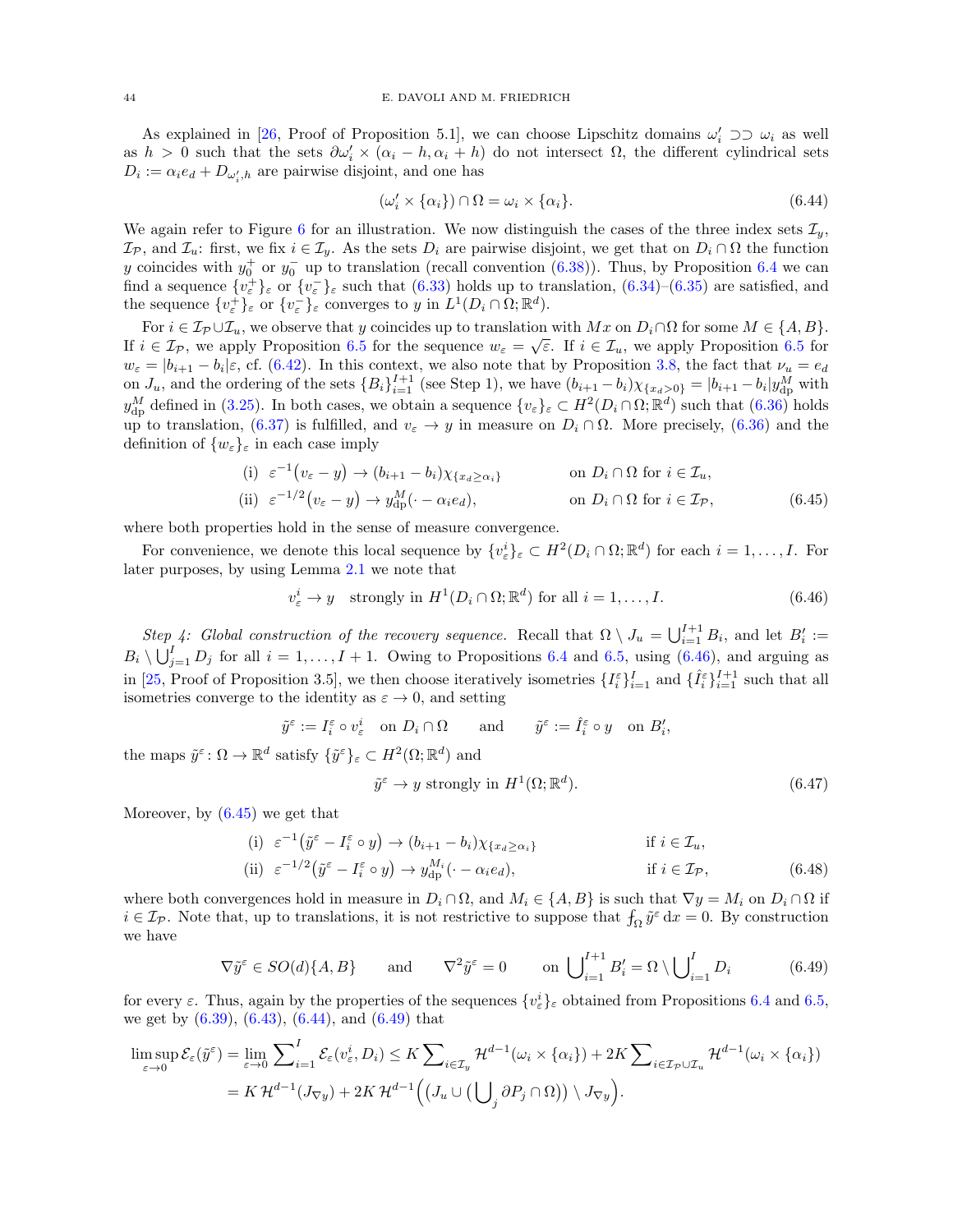By [\(3.23\)](#page-18-2) we then conclude that

$$
\limsup_{\varepsilon \to 0} \mathcal{E}_{\varepsilon}(\tilde{y}^{\varepsilon}) + \int_{\Omega} \mathcal{Q}_{\text{lin}}(\nabla y, \nabla u) \,dx \le \mathcal{E}_{0}^{\mathcal{A}}(y, u, \mathcal{P}). \tag{6.50}
$$

So far, we have constructed a sequence  $\{\tilde{y}^{\varepsilon}\}_{\varepsilon} \subset H^2(\Omega;\mathbb{R}^d)$  satisfying  $\tilde{y}^{\varepsilon} \to y$  strongly in  $H^1(\Omega;\mathbb{R}^d)$ and [\(6.50\)](#page-44-0). In view of (6.50), we can apply Theorem [3.3](#page-14-0) to obtain a limiting triple  $(\tilde{y}, \tilde{u}, \tilde{\mathcal{P}})$  such that  $\tilde{y}^{\varepsilon} \to (\tilde{y}, \tilde{u}, \tilde{\mathcal{P}})$  in the sense of Definition [3.5.](#page-16-2) We also note by [\(3.15\)](#page-14-7), [\(6.47\)](#page-43-4), and  $f_{\Omega} \tilde{y}^{\varepsilon} dx = 0$  that  $\tilde{y} = y$ . Then, by  $(6.39)$ ,  $(6.50)$ , and Theorem [3.13](#page-19-1) we find

$$
\int_{\Omega} \mathcal{Q}_{\text{lin}}(\nabla y, \nabla \tilde{u}) \, dx + 2K \mathcal{H}^{d-1} \Big( \big( J_{\tilde{u}} \cup \big( \bigcup_j \partial \tilde{P}_j \cap \Omega \big) \big) \setminus J_{\nabla y} \Big) \leq 2K \mathcal{H}^{d-1} (J_u \setminus J_{\nabla y}). \tag{6.51}
$$

We write  $\tilde{\mathcal{P}} = {\{\tilde{P}_j\}_j}$ . We will prove that

<span id="page-44-2"></span><span id="page-44-0"></span>(i) 
$$
\bigcup_{j} \partial \tilde{P}_{j} \cap \Omega = \bigcup_{j} \partial P_{j} \cap \Omega,
$$
  
\n(ii) 
$$
J_{u} = J_{\tilde{u}} \cup (\bigcup_{j} \partial \tilde{P}_{j} \cap \Omega).
$$
\n(6.52)

In particular, (i) yields  $\mathcal{P} = \tilde{\mathcal{P}}$ . We defer the proof of [\(6.52\)](#page-44-1) to Step 7 below and now proceed with the construction of the recovery sequence. Note that in general  $\tilde{u} \neq u$ , and therefore we need to perturb  $\{\tilde{y}^{\varepsilon}\}_\varepsilon$  to obtain a sequence such that the rescaled displacement fields converge to u. To this end, for each  $\varepsilon > 0$  we let

<span id="page-44-6"></span><span id="page-44-5"></span><span id="page-44-1"></span>
$$
y^{\varepsilon} := \tilde{y}^{\varepsilon} + \varepsilon u',\tag{6.53}
$$

where u' is the (smooth) function corresponding to u defined in [\(6.42\)](#page-42-2). We now check that  $y^{\varepsilon} \to (y, u, \mathcal{P})$ in the sense of Definition [3.5](#page-16-2) (Step 5) and then compute the energy of the sequence (Step 6).

Step 5: Convergence to the limiting triple. The goal of this step is to show that  $y^{\varepsilon} \to (y, u, \mathcal{P})$  in the sense of Definition [3.5.](#page-16-2) Owing to [\(6.39\)](#page-41-1) and recalling  $y \in \mathcal{Y}_{\text{Id}}(\Omega)$ , we choose  $M_i \in \{A, B\}$  such that  $\nabla y = M_j$  on each component  $P_j$ . Similarly to [\(6.42\)](#page-42-2), by the fact that  $J_{\tilde{u}} \subset J_u$  (see [\(6.52\)](#page-44-1)) and Proposition [3.8\(](#page-17-2)i) applied for  $\tilde{u}$  we find  $\{\tilde{b}_i\}_{i=1}^{I+1} \subset \mathbb{R}e_d$  such that  $\tilde{u}' := \tilde{u} - \sum_{i=1}^{I+1} \tilde{b}_i \chi_{B_i} \in H^1(\Omega; \mathbb{R}^d)$ . By  $(6.51)$  and  $(6.52)(ii)$  we get  $\int_{\Omega} \mathcal{Q}_{lin}(\nabla y, \nabla \tilde{u}) dx = \int_{\Omega} \mathcal{Q}_{lin}(\nabla y, \nabla \tilde{u}') dx = 0$ . Note that  $F \mapsto \mathcal{Q}_{lin}(M, FM)$ is positive definite on  $M_{sym}^{d \times d}$  by [\(2.12\)](#page-9-5). Therefore, by Korn's and Poincaré's inequalities and the fact that  $\tilde{u}' \in H^1(\Omega; \mathbb{R}^d)$ , it is elementary to check that  $\tilde{u}' = \sum_j (SM_j x + \tilde{s}_j) \chi_{P_j}$  for some  $S \in \mathbb{M}^{d \times d}_{skew}$  and suitable  $\{\tilde{s}_j\}_j \subset \mathbb{R}^d$ . (Note that the skew symmetric matrix S here is necessarily independent of the set  $P_j$  as  $\tilde{u}' \in H^1(\Omega; \mathbb{R}^d)$ .) Consequently, we get

<span id="page-44-4"></span><span id="page-44-3"></span>
$$
\tilde{u} = \sum_{j} (SM_j x + \tilde{s}_j) \chi_{P_j} + \sum_{i=1}^{I+1} \tilde{b}_i \chi_{B_i}.
$$
\n(6.54)

Since  ${B_i}_{i=1}^{I+1}$  is a refinement of the partition  ${P_j}_j$  (see [\(6.41\)](#page-42-1) and Figure [6\)](#page-42-0), we find for each  $i=$  $1, \ldots, I+1$  a corresponding index  $j_i$  such that  $B_i \subset P_{j_i}$ . For  $i \in I_{\mathcal{P}} \cup I_u$ , this implies

$$
[\tilde{u}] = \tilde{b}_{i+1} + \tilde{s}_{j_{i+1}} - (\tilde{b}_i + \tilde{s}_{j_i}) \quad \text{on } \omega_i \times \{\alpha_i\} = \partial B_i \cap \partial B_{i+1},\tag{6.55}
$$

where  $j_i = j_{i+1}$  if  $i \in \mathcal{I}_u$ , cf. [\(6.43\)](#page-42-3). Let  $\{(R^{\varepsilon}, \mathcal{P}^{\varepsilon}, \mathcal{M}^{\varepsilon}, \mathcal{T}^{\varepsilon})\}_{\varepsilon}$  be the quadruples given by Theorem [3.3](#page-14-0) for  $\{\tilde{y}^{\varepsilon}\}_\varepsilon$  such that  $(3.10)$ – $(3.20)$  hold. In particular,  $(3.14)$  and  $(3.18)$ – $(3.19)$  yield

$$
\varepsilon^{-1}(\tilde{y}^{\varepsilon} - (R^{\varepsilon}M_j^{\varepsilon} x + t_j^{\varepsilon})) \to \tilde{u} \quad \text{in measure on } P_j \text{ for every } j.
$$
 (6.56)

Fix  $i \in \mathcal{I}_u$  as defined in [\(6.43\)](#page-42-3), and recall that  $D_i \cap \Omega \subset P_j$  for some index j. By [\(6.48\)](#page-43-5)(i), the fact that  $\nabla y = M_j$  on  $P_j$ , and by a compactness argument for affine mappings we find (for a subsequence, not relabeled)  $\varepsilon^{-1}(\tilde{I}^{\varepsilon} \circ y - (R^{\varepsilon} M_j^{\varepsilon} x + t_j^{\varepsilon})) \to S_i M_j x + d_i$  pointwise almost everywhere on  $D_i \cap \Omega$  for suitable  $S_i \in \mathbb{M}^{d \times d}_{\text{skew}}$  and  $d_i \in \mathbb{R}^d$ . (We omit the details here and refer to the proof of Proposition [3.6](#page-16-1) above for a very similar argument.) This along with  $(6.48)(i)$  and  $(6.56)$  yields

$$
\tilde{u} = (b_{i+1} - b_i)\chi_{\{x_d \ge \alpha_i\}} + S_i M_j x + d_i \qquad \text{on } D_i \cap \Omega.
$$
\n
$$
(6.57)
$$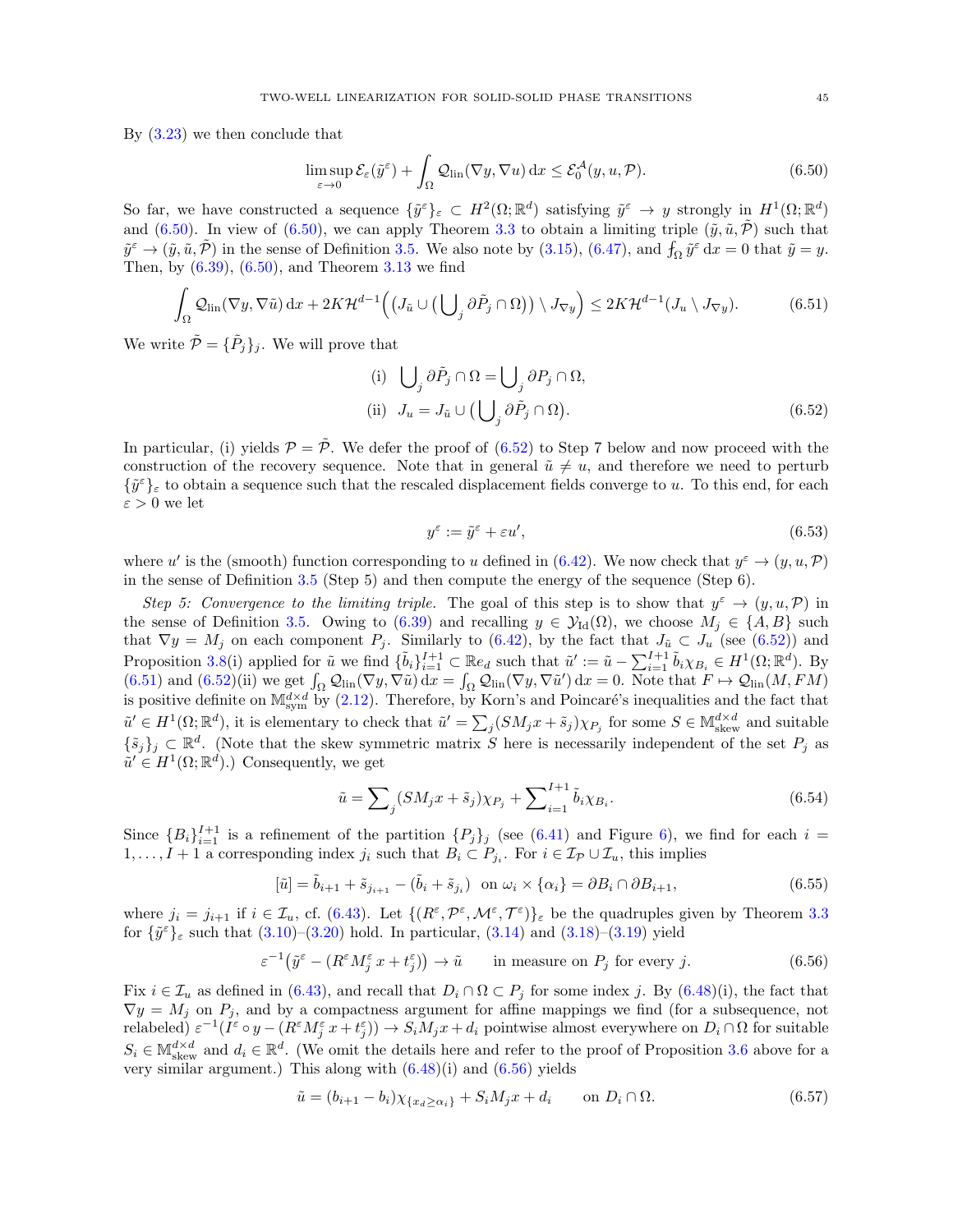Then, in view of [\(6.55\)](#page-44-4) and the fact that  $j_i = j_{i+1}$  for  $i \in \mathcal{I}_u$ , we check that  $b_{i+1} - b_i = b_{i+1} - b_i$  for all  $i \in \mathcal{I}_u$ . Therefore, by [\(6.54\)](#page-44-5) there exist  $\{s_j\}_j \subset \mathbb{R}^d$  such that

$$
\tilde{u} = \sum_{j} (SM_j x + s_j) \chi_{P_j} + \sum_{i=1}^{I+1} b_i \chi_{B_i}.
$$
\n(6.58)

We define  $\bar{u} = u + \sum_j (SM_jx + s_j)\chi_{P_j}$ . We observe that  $u - \bar{u} \in \mathcal{T}(y, \mathcal{P})$ , and by  $(6.42)$  and  $(6.58)$  we note that

<span id="page-45-2"></span><span id="page-45-1"></span><span id="page-45-0"></span>
$$
\bar{u} = \tilde{u} + u'.\tag{6.59}
$$

In view of  $(6.53)$ ,  $(6.56)$ , and  $(6.59)$ , we find that

$$
\lim_{\varepsilon \to 0} \varepsilon^{-1} \big( y^{\varepsilon} - (R^{\varepsilon} M^{\varepsilon}_j x + t^{\varepsilon}_j) \big) = \tilde{u} + \lim_{\varepsilon \to 0} \varepsilon^{-1} (y^{\varepsilon} - \tilde{y}^{\varepsilon}) = \tilde{u} + u' = \bar{u}
$$

in measure on  $P_i$  for every j. In other words, by  $(3.14)$  this means

$$
u^{\varepsilon} \to \bar{u} \quad \text{in measure in } \Omega,\tag{6.60}
$$

where  $\{u^{\varepsilon}\}_{\varepsilon}$  is defined in [\(3.18\)](#page-14-10) with respect to  $\{y^{\varepsilon}\}_{\varepsilon}$  and the quadruples  $\{(R^{\varepsilon}, \mathcal{P}^{\varepsilon}, \mathcal{M}^{\varepsilon}, \mathcal{T}^{\varepsilon})\}_{\varepsilon}$ . Now, we see that  $(y, \mathcal{P}, \bar{u})$  is an admissible limit for the quadruples  $\{(R^{\varepsilon}, \mathcal{P}^{\varepsilon}, \mathcal{M}^{\varepsilon}, \mathcal{T}^{\varepsilon})\}_{\varepsilon}$ . Indeed, all properties apart from [\(3.12\)](#page-14-3), [\(3.15\)](#page-14-7), and [\(3.19\)](#page-14-11)–[\(3.20\)](#page-14-9) follow from the corresponding properties of  $\{\tilde{y}^{\varepsilon}\}_{\varepsilon}$ . For (3.12) and [\(3.15\)](#page-14-7) we additionally take  $(6.53)$  and  $u' \in C^{\infty}(\overline{\Omega}; \mathbb{R}^d)$  into account, and for [\(3.19\)](#page-14-11) we use [\(6.60\)](#page-45-2). Finally, to see [\(3.20\)](#page-14-9), we use  $\nabla \tilde{u}^{\varepsilon} \to \nabla \tilde{u}$  in  $L_{\text{loc}}^2(\Omega; \mathbb{M}^{d \times d})$ , where  $\tilde{u}^{\varepsilon}$  is defined in [\(3.18\)](#page-14-10) with respect to  $\{\tilde{y}^{\varepsilon}\}_{\varepsilon}$ , and  $\nabla \bar{u} = \nabla \tilde{u} + \nabla u$  by [\(6.42\)](#page-42-2) and [\(6.59\)](#page-45-1), as well as  $\nabla u^{\varepsilon} = \nabla \tilde{u}^{\varepsilon} + \nabla u$  by [\(3.18\)](#page-14-10), (6.42), and [\(6.53\)](#page-44-6). Thus,  $y^{\varepsilon} \to (y, \bar{u}, \mathcal{P})$  in the sense of Definition [3.5.](#page-16-2) As  $u - \bar{u} \in \mathcal{T}(y, \mathcal{P})$ , by Proposition [3.6\(](#page-16-1)iii) we then also find  $y^{\varepsilon} \to (y, u, \mathcal{P})$ , as desired. This concludes this step of the proof.

Step 6: Convergence of the energies. The goal of this step is to prove  $\limsup_{\varepsilon\to 0} \mathcal{E}_{\varepsilon}(y^{\varepsilon}) \leq \mathcal{E}_{0}^{\mathcal{A}}(y, u, \mathcal{P})$ . To this end, fix  $\delta, \theta > 0$ . Recalling the construction of the local recovery sequences in Step 3, it is not restrictive to suppose that

<span id="page-45-5"></span><span id="page-45-4"></span><span id="page-45-3"></span>
$$
\mathcal{L}^d \Big(\bigcup\nolimits_{i=1}^I D_i) \le \theta^2 \tag{6.61}
$$

by choosing the constant  $h > 0$  sufficiently small, see before equation [\(6.44\)](#page-43-0). In view of [\(6.50\)](#page-44-0), we see that we essentially need to estimate the difference of  $\mathcal{E}_{\varepsilon}(y^{\varepsilon})$  and  $\mathcal{E}_{\varepsilon}(\tilde{y}^{\varepsilon})$ .

First, we note that  $\varepsilon |\nabla u| \leq \delta$  for  $\varepsilon$  small enough since  $\nabla u \in C^{\infty}(\overline{\Omega}; \mathbb{M}^{d \times d})$ . Define  $\Omega_{\varepsilon} = \{x \in$  $\Omega: dist(\nabla y^{\varepsilon}, SO(d)\{A, B\}) < \delta\}.$  By [\(3.1\)](#page-11-3), Lemma [6.3,](#page-40-6) [\(6.42\)](#page-42-2), [\(6.53\)](#page-44-6), and a quadratic expansion we calculate

$$
\mathcal{E}_{\varepsilon}(y^{\varepsilon}) \leq \mathcal{E}_{\varepsilon}(\tilde{y}^{\varepsilon}) + \frac{C_{\delta}}{\varepsilon} \int_{\Omega} \sqrt{W(\nabla \tilde{y}^{\varepsilon})} |\nabla u| \, \mathrm{d}x + \int_{\Omega_{\varepsilon}} \frac{1}{2} D^2 W(\nabla \tilde{y}^{\varepsilon}) \nabla u : \nabla u \, \mathrm{d}x + \rho_{\delta} \int_{\Omega_{\varepsilon}} |\nabla u|^2 \, \mathrm{d}x + \gamma_{\varepsilon},\tag{6.62}
$$

where  $\rho_{\delta}$  and  $C_{\delta}$  are the constants from Lemma [6.3,](#page-40-6) and  $\gamma_{\epsilon}$  is defined by

$$
\gamma_{\varepsilon} := \varepsilon^3 \int_{\Omega} 2\nabla^2 \tilde{y}^{\varepsilon} : \nabla^2 u \, dx + \varepsilon^4 \int_{\Omega} |\nabla^2 u|^2 \, dx + \bar{\eta}_{\varepsilon,d}^2 \sum_{1 \le \min\{i,j\} < d} \int_{\Omega} \left( 2\varepsilon \partial_{ij}^2 \tilde{y}^{\varepsilon} \, \partial_{ij}^2 u + \varepsilon^2 |\partial_{ij}^2 u|^2 \right) dx.
$$

As  $\mathcal{E}_{\varepsilon}(\tilde{y}^{\varepsilon}) \leq C$  by  $(6.50)$  and  $\nabla u \in C^{\infty}(\overline{\Omega}; \mathbb{M}^{d \times d})$ , the fact that  $\lim_{\varepsilon \to 0} \varepsilon \bar{\eta}_{\varepsilon,d} = 0$  (see [\(3.3\)](#page-12-3)) along with Young's inequality shows that  $\lim_{\varepsilon\to 0} \gamma_{\varepsilon} = 0$ . (More precisely, for the third term we use an estimate of the form  $\bar{\eta}^2_{\varepsilon,\varepsilon} \partial_{ij}^2 \tilde{y}^{\varepsilon} \partial_{ij}^2 u \leq \frac{\bar{\eta}^2_{\varepsilon,d}}{2\lambda_{\varepsilon}^2} |\partial_{ij}^2 \tilde{y}^{\varepsilon}|^2 + \frac{1}{2} \varepsilon^2 \bar{\eta}^2_{\varepsilon,d} \lambda_{\varepsilon}^2 |\partial_{ij}^2 u|^2$  for a sequence  $\{\lambda_{\varepsilon}\}_\varepsilon$  such that  $\lambda_{\varepsilon} \to \infty$  and  $\lambda_{\varepsilon} \varepsilon \bar{\eta}_{\varepsilon,d} \to 0$ .) Moreover, for the second term in [\(6.62\)](#page-45-3) we compute by Hölder's inequality, [\(6.49\)](#page-43-3), H3., and [\(6.61\)](#page-45-4)

$$
\frac{1}{\varepsilon} \int_{\Omega} \sqrt{W(\nabla \tilde{y}^{\varepsilon})} |\nabla u| \, \mathrm{d}x = \frac{1}{\varepsilon} \int_{\bigcup_{i} D_{i}} \sqrt{W(\nabla \tilde{y}^{\varepsilon})} |\nabla u| \, \mathrm{d}x \le \frac{1}{\varepsilon} \Big( \int_{\Omega} W(\nabla \tilde{y}^{\varepsilon}) \, \mathrm{d}x \Big)^{1/2} \|\nabla u\|_{L^{2}(\bigcup_{i} D_{i})} \le C \|\nabla u\|_{L^{\infty}(\Omega)} \Big( \mathcal{L}^{d}(\bigcup_{i} D_{i}) \Big)^{1/2} \le C \theta,
$$
\n(6.63)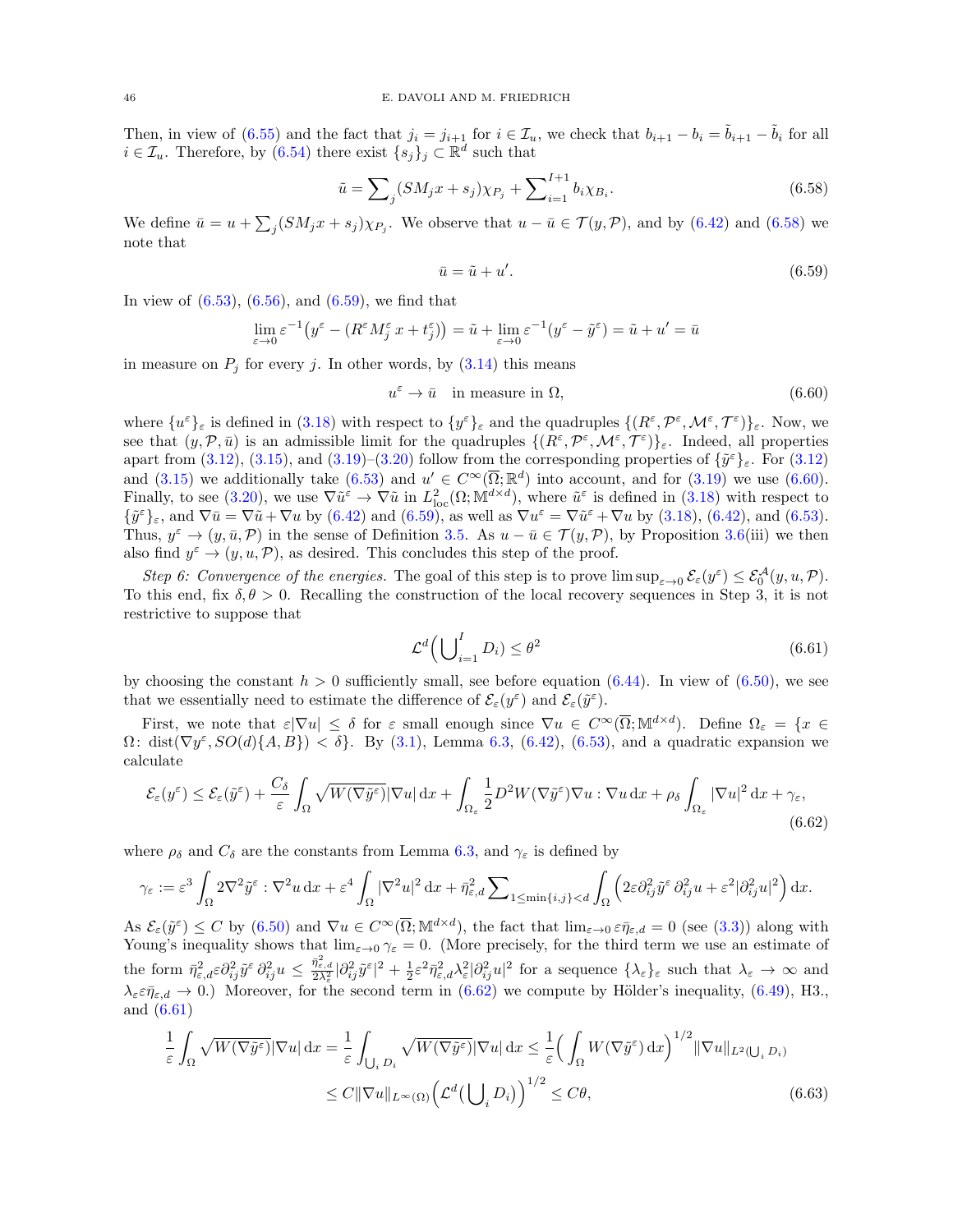where in the penultimate step we have also used the fact that  $\int_{\Omega} W(\nabla \tilde{y}^{\varepsilon}) dx \leq C \varepsilon^2$  by [\(6.50\)](#page-44-0). Then, from [\(6.47\)](#page-43-4), [\(6.62\)](#page-45-3), [\(6.63\)](#page-45-5),  $\gamma_{\varepsilon} \to 0$ , the regularity of W, and the dominated convergence theorem we obtain

$$
\limsup_{\varepsilon \to 0} \mathcal{E}_{\varepsilon}(y^{\varepsilon}) \leq \limsup_{\varepsilon \to 0} \mathcal{E}_{\varepsilon}(\tilde{y}^{\varepsilon}) + \int_{\Omega} \mathcal{Q}_{lin}(\nabla y(x), \nabla u(x)) dx + CC_{\delta}\theta + \rho_{\delta} ||\nabla u||_{L^{2}(\Omega)}^{2},
$$

where  $Q_{lin}$  is defined in [\(2.11\)](#page-9-4). In view of [\(6.50\)](#page-44-0), this yields

$$
\limsup_{\varepsilon \to 0} \mathcal{E}_{\varepsilon}(y^{\varepsilon}) \leq \mathcal{E}_{0}^{\mathcal{A}}(y, u, \mathcal{P}) + CC_{\delta}\theta + \rho_{\delta} \|\nabla u\|_{L^{2}(\Omega)}^{2}.
$$

The limsup inequality now follows by first letting  $\theta \to 0$ , then  $\delta \to 0$ , and by recalling the comment in  $(6.40).$  $(6.40).$ 

Step 7: Proof of  $(6.52)$ . To conclude the proof, it remains to show the technical property  $(6.52)$ . We observe that it suffices to prove the estimates

<span id="page-46-1"></span><span id="page-46-0"></span>(i) 
$$
J_u \setminus J_{\nabla y} \subset (J_{\tilde{u}} \cup (\bigcup_j \partial \tilde{P}_j \cap \Omega)) \setminus J_{\nabla y},
$$
  
\n(ii)  $\bigcup_j (\partial P_j \cap \Omega) \setminus J_{\nabla y} \subset \bigcup_j (\partial \tilde{P}_j \cap \Omega) \setminus J_{\nabla y},$   
\n(iii)  $\bigcup_j (\partial P_j \cap \Omega) \setminus J_{\nabla y} \supset \bigcup_j (\partial \tilde{P}_j \cap \Omega) \setminus J_{\nabla y}.$  (6.64)

In fact,  $(6.64)(ii),(iii)$  along with Definition [3.9](#page-17-3) show  $(6.52)(i)$ . By  $(6.64)(i)$  and Definition 3.9 we obtain one inclusion in  $(6.52)(ii)$ . The other one then follows from  $(6.51)$ .

Let us now show  $(6.64)$  by contradiction. First, if  $(6.64)(i)$  were wrong, we would find a cylindrical set  $\alpha_i e_d + D_{\omega_i, l}$  for  $i \in I_{\mathcal{P}} \cup I_u$  (see [\(6.43\)](#page-42-3)) and  $l > 0$  sufficiently small and some component  $\tilde{P}_j$  of  $\tilde{\mathcal{P}}$  such that  $(\alpha_i e_d + D_{\omega_i, l}) \cap \Omega \subset \tilde{P}_j$  and  $(\alpha_i e_d + D_{\omega_i, l}) \cap J_{\tilde{u}} = \emptyset$ . By Theorem [3.3](#page-14-0) applied for  $\{\tilde{y}^{\varepsilon}\}_{\varepsilon}$ , we then get (see also  $(6.56)$ )

$$
\varepsilon^{-1}(\tilde{y}^{\varepsilon} - (R^{\varepsilon}Mx + t_j^{\varepsilon})) \to \tilde{u} \qquad \text{in measure on } (\alpha_i e_d + D_{\omega_i, l}) \cap \tilde{P}_j,
$$
(6.65)

where  $R^{\varepsilon} \to \mathrm{Id}$ ,  $\{t_j^{\varepsilon}\}_\varepsilon \subset \mathbb{R}^d$ , and M such that  $\nabla y \equiv M$  on  $\tilde{P}_j$ . In view of the fact that  $(\alpha_i e_d + D_{\omega_i,l}) \cap J_{\tilde{u}} =$  $\emptyset$ , we obtain a contradiction to  $(6.48)(i)$ , (ii). On the other hand, if  $(6.64)(ii)$  were wrong, we would find  $i \in \mathcal{I}_{\mathcal{P}}$  such that [\(6.65\)](#page-46-1) holds. But then (6.65) and the fact that  $\tilde{u}$  is finite a.e. contradict [\(6.48\)](#page-43-5)(ii).

Finally, suppose that [\(6.64\)](#page-46-0)(iii) were wrong. Then, there would exist a cylindrical set  $D := \alpha e_d + D_{\omega, l}$ which intersects two components  $\tilde{P}_{j_1}$  and  $\tilde{P}_{j_2}$ , but not  $\bigcup_{i\in\mathcal{I}_{\mathcal{P}}}(\omega_i\times\{\alpha_i\})$ , i.e., there exists  $P_j$  such that  $D \cap \Omega \subset P_j$ . Similarly to [\(6.65\)](#page-46-1), we find sequences  $\{t_{j_1}^{\varepsilon}\}_{\varepsilon}, \{t_{j_2}^{\varepsilon}\}_{\varepsilon} \subset \mathbb{R}^d$  from the sequence  $\{\mathcal{T}^{\varepsilon}\}_{\varepsilon}$  given in Theorem [3.3](#page-14-0) such that

<span id="page-46-2"></span>
$$
\varepsilon^{-1}(\tilde{y}^{\varepsilon} - (R^{\varepsilon} M x + t_{j_k}^{\varepsilon})) \to \tilde{u} \qquad \text{in measure on } D \cap \tilde{P}_{j_k} \text{ for } k = 1, 2,
$$
 (6.66)

where M is such that  $\nabla y \equiv M$  on  $P_j$ . On the other hand, we find a sequence of isometries  $\{I^{\varepsilon}\}_{\varepsilon}$ converging to the identity as  $\varepsilon \to 0$  such that  $\varepsilon^{-1}(\tilde{y}^{\varepsilon} - I^{\varepsilon} \circ y)$  converges to a finite value a.e. on  $\Omega \cap D$  due to  $(6.48)$ – $(6.49)$ , where we exploit that D does not intersect  $\bigcup_{i\in\mathcal{I}_{\mathcal{P}}}(\omega_i\times\{\alpha_i\})$ . This along with  $(6.66)$ shows  $\limsup_{\varepsilon\to 0} |(t_{j_1}^{\varepsilon}-t_{j_2}^{\varepsilon})/\varepsilon|<+\infty$ . This, however, contradicts [\(3.17\)](#page-14-1). This argument concludes the proof of  $(6.64)$ , and thus we have completed the proof of  $(6.52)$ .

We conclude this subsection by showing that  $W$  satisfies the estimates in Lemma [6.3.](#page-40-6)

*Proof of Lemma [6.3.](#page-40-6)* Fix  $0 < \delta \le \delta_W/2$ . We start with (i). By a Taylor expansion, by assumption H5., and the fact that  $D^2W$  is uniformly continuous on  $\overline{\mathcal{V}_\delta}$  we find that for any  $F \in \mathcal{V}_\delta$ , and  $G \in B_\delta(0)$  there holds

$$
W(F+G) \le W(F) + DW(F) : G + \frac{1}{2}D^2W(F) \cdot G : G + \rho_{\delta}|G|^2,
$$

where  $\rho_{\delta} \to 0$  as  $\delta \to 0$ . Letting  $R_F \in SO(d)\{A, B\}$  be such that  $|R_F - F| = \text{dist}(F, SO(d)\{A, B\}),$ assumptions H3. and H4., together with the fact that DW is Lipschitz on  $\mathcal{V}_{\delta}$  and  $DW(R_F) = 0$ , give

$$
|DW(F)| \le |DW(R_F)| + C|F - R_F| = C \text{dist}(F, SO(d)\{A, B\}) \le (C/\sqrt{c_1})\sqrt{W(F)}
$$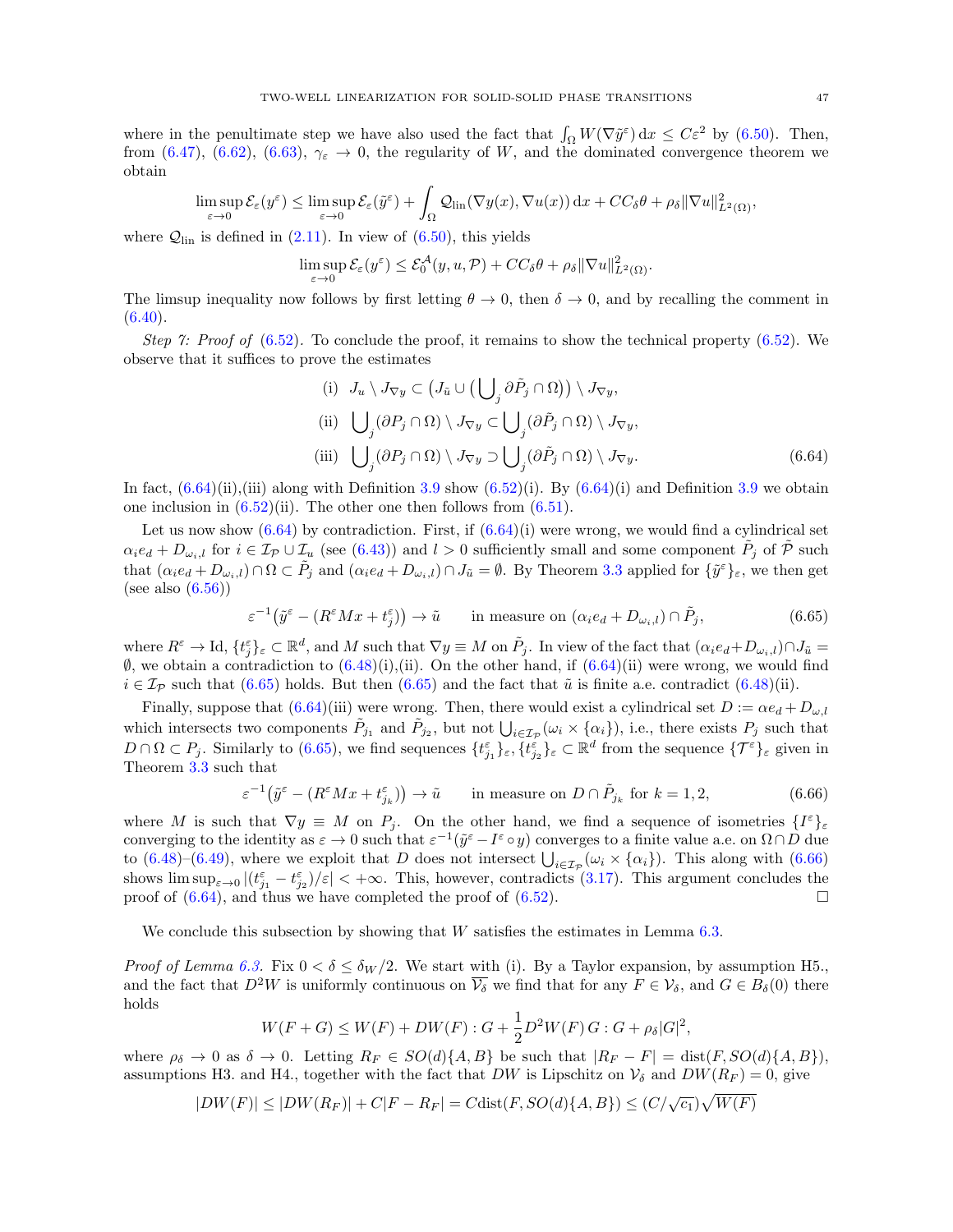for a constant  $C$  only depending on  $W$ . By the Cauchy-Schwarz inequality this concludes the proof of (i). To prove (ii), we exploit H7. to find for  $F \in M^{d \times d}$  and  $G \in B_\delta(0)$  that

$$
W(F+G) \le W(F) + c_3(1+2|F|+\delta)|G|.
$$

For  $F \in \mathbb{M}^{d \times d} \setminus \mathcal{V}_{\delta}$  one has  $\max{\delta, 1 + 2|F|} \leq C_{\delta} \text{dist}(F, SO(d) \{A, B\})$  for a sufficiently large constant depending on  $\delta$ . The desired estimate follows then again from H4.

<span id="page-47-0"></span>6.3. Properties of the double-profile energy. In this subsection we analyze the double-profile energy functional introduced in  $(6.5)$  and address its relation to K and  $K_{\text{dp}}^M$ . In particular, we prove Proposition [6.2.](#page-36-0) We start by stating the results of this subsection.

<span id="page-47-1"></span>**Proposition 6.6** (Properties of the double-profile energy function). The functions  $\mathcal{F}_{dp}^M$ ,  $M \in \{A, B\}$ , satisfy for all  $h > 0$  and all open, bounded sets  $\omega \subset \mathbb{R}^{d-1}$  with  $\mathcal{H}^{d-1}(\partial \omega) = 0$ :

- (i)  $\mathcal{F}_{dp}^{M}(\alpha\omega;\alpha h) \geq \alpha^{d-1} \mathcal{F}_{dp}^{M}(\omega; h)$  for all  $0 < \alpha < 1$ .
- (ii)  $\mathcal{F}_{dp}^{M}(\omega; h) = \mathcal{H}^{d-1}(\omega) \mathcal{F}_{dp}^{M}(Q'; h)$ , where  $Q' := (-\frac{1}{2}, \frac{1}{2})^{d-1}$ .
- (iii)  $\mathcal{F}_{\text{dp}}^{M}(\omega; h) = \mathcal{F}_{\text{dp}}^{M}(\omega; 1)$ .

We now address the relationship between the optimal-profile and double-profile energies.

<span id="page-47-2"></span>**Proposition 6.7** (Relation between K and  $K_{dp}^M$ ). There holds  $K_{dp}^M \geq \mathcal{F}_{dp}^M(Q', 1) \geq 2K$  for  $M \in \{A, B\}$ , where  $Q' = (-\frac{1}{2}, \frac{1}{2})^{d-1}$ , and K,  $K_{dp}^M$  are defined in [\(3.4\)](#page-12-0) and [\(3.26\)](#page-19-0), respectively.

Finally, if  $2K = K_{dp}^M$  for  $M \in \{A, B\}$ , in the definition [\(3.26\)](#page-19-0) one can replace cubes by general Lipschitz domains, and the formula holds for every  $h > 0$  and general  $\{w_{\varepsilon}\}_\varepsilon \in \mathcal{W}_d$ .

<span id="page-47-3"></span>**Proposition 6.8** (Characterization of  $K_{dp}^M$ ). Let  $M \in \{A, B\}$ , and suppose that the constant  $K_{dp}^M$  defined in [\(3.26\)](#page-19-0) satisfies  $K_{dp}^M = 2K$ . Then there holds

<span id="page-47-6"></span>
$$
\inf \left\{ \limsup_{\varepsilon \to 0} \mathcal{E}_{\varepsilon}(y^{\varepsilon}, D_{\omega, h}) : \ \frac{y^{\varepsilon} - Mx}{w_{\varepsilon}} \to y_{\mathrm{dp}}^{M} \text{ in measure in } D_{\omega, h} \text{ as } \varepsilon \to 0 \right\} = K_{\mathrm{dp}}^{M} \mathcal{H}^{d-1}(\omega), \qquad (6.67)
$$

for every Lipschitz domain  $\omega \subset \mathbb{R}^{d-1}$ ,  $h > 0$ , and  $\{w_{\varepsilon}\}_{\varepsilon} \in \mathcal{W}_d$ .

We point out that Propositions [6.6](#page-47-1) and [6.7](#page-47-2) directly imply Proposition [6.2.](#page-36-0) Proposition [6.8](#page-47-3) will be instrumental in Subsection [6.4](#page-53-0) below for the proof of Proposition [6.5.](#page-41-0) We prove it here as it completes the characterization of the relation between  $K_{\text{dp}}^M$ ,  $M \in \{A, B\}$ , and the double-profile energy functions. We now proceed with the proofs of Propositions [6.6,](#page-47-1) [6.7,](#page-47-2) and [6.8.](#page-47-3) As a preparation, we start with a standard rescaling argument which we will use several times.

**Remark 6.9.** For a configuration  $y \in H^2(\alpha D_{\omega,h}; \mathbb{R}^d)$  and  $0 < \alpha < 1$ , we define  $\bar{y} \in H^2(D_{\omega,h}; \mathbb{R}^d)$  by  $\bar{y}(x) = y(\alpha x)/\alpha$ . We observe that  $\nabla \bar{y}(x) = \nabla y(\alpha x)$  and  $\nabla^2 \bar{y}(x) = \alpha \nabla^2 y(\alpha x)$  for all  $x \in D_{\omega,h}$ . Since  $\{\bar{\eta}_{\varepsilon,d}\}_\varepsilon$  is increasing as  $\varepsilon \to 0$  (see [\(3.3\)](#page-12-3)), we get  $\bar{\eta}^2_{\sqrt{\alpha}\varepsilon,d} \geq \alpha \bar{\eta}^2_{\varepsilon,d}$ . Thus, we obtain by [\(3.1\)](#page-11-3)–[\(3.2\)](#page-12-4)

$$
\mathcal{E}_{\sqrt{\alpha}\varepsilon}(y,\alpha D_{\omega,h}) \geq \frac{1}{\alpha\varepsilon^2} \int_{\alpha D_{\omega,h}} W(\nabla y) dx + \alpha\varepsilon^2 \int_{\alpha D_{\omega,h}} |\nabla^2 y|^2 dx + \alpha \bar{\eta}_{\varepsilon,d}^2 \int_{\alpha D_{\omega,h}} (|\nabla^2 y|^2 - |\partial^2_{dd} y|^2) dx
$$
  
\n
$$
= \frac{\alpha^{d-1}}{\varepsilon^2} \int_{D_{\omega,h}} W(\nabla \bar{y}) dx + \alpha^{d-1} \varepsilon^2 \int_{D_{\omega,h}} |\nabla^2 \bar{y}|^2 dx + \alpha^{d-1} \bar{\eta}_{\varepsilon,d}^2 \int_{D_{\omega,h}} (|\nabla^2 \bar{y}|^2 - |\partial^2_{dd} \bar{y}|^2) dx
$$
  
\n
$$
= \alpha^{d-1} \mathcal{E}_{\varepsilon}(\bar{y}, D_{\omega,h}). \tag{6.68}
$$

*Proof of Proposition [6.6.](#page-47-1)* We prove (i). Let  $0 < \alpha < 1$ . By [\(6.5\)](#page-36-1), for a given  $\delta > 0$ , we find sequences  $\{\varepsilon_i\}_i$  with  $\varepsilon_i \to 0$ ,  $\{w_i\}_i \in \mathcal{W}_d$ ,  $u \in \mathcal{U}_{dp}(\alpha D_{\omega,h})$ , and  $\{y^i\}_i \subset H^2(\alpha D_{\omega,h}; \mathbb{R}^d)$  with  $w_i^{-1}(y^i - Mx) \to u$  in measure in  $\alpha D_{\omega,h}$  such that

<span id="page-47-5"></span><span id="page-47-4"></span>
$$
\liminf_{i \to \infty} \mathcal{E}_{\sqrt{\alpha}\varepsilon_i}(y^i, \alpha D_{\omega, h}) \le \mathcal{F}_{\text{dp}}^M(\alpha \omega; \alpha h) + \delta. \tag{6.69}
$$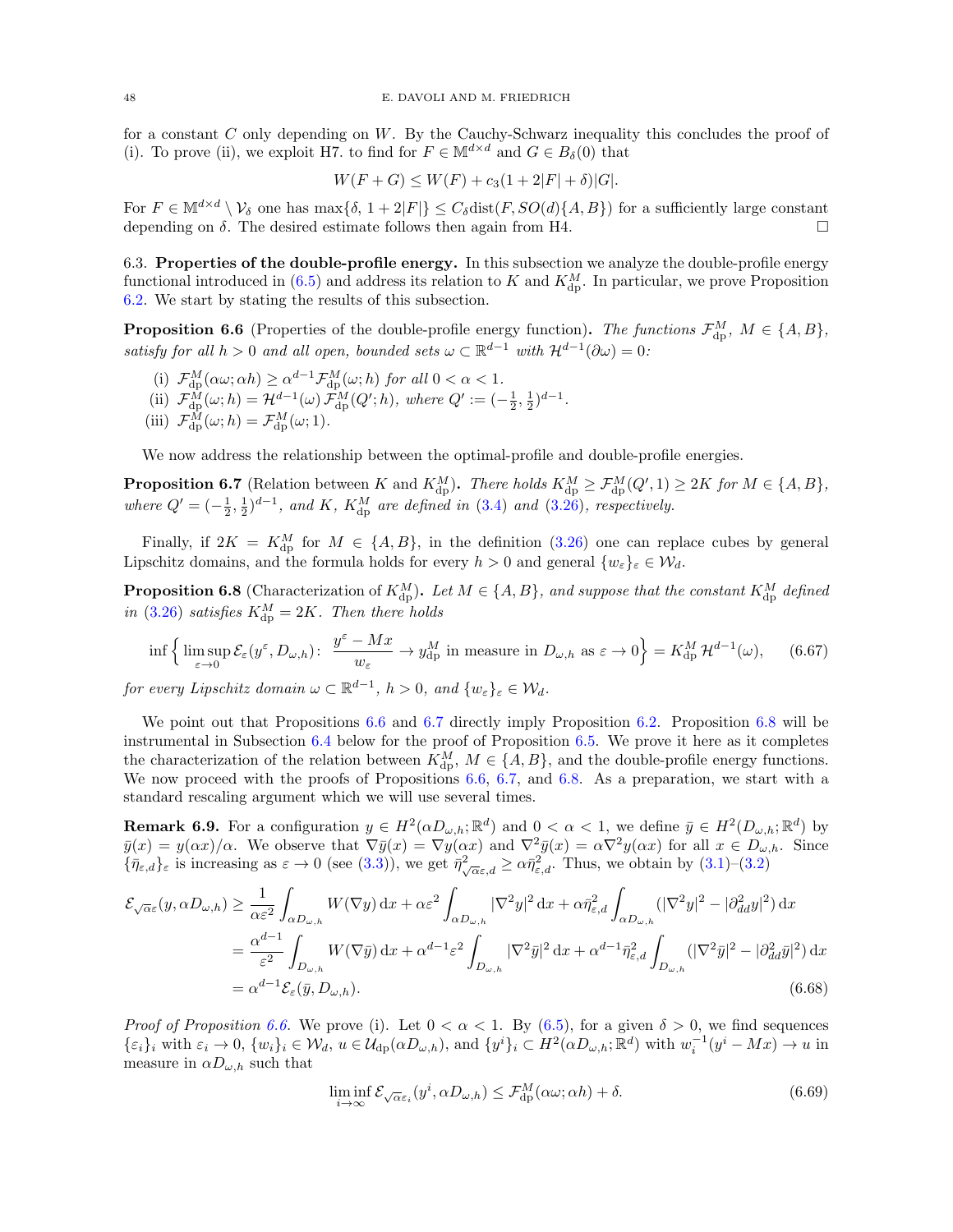Let  $\{\bar{y}^i\}_i \subset H^2(D_{\omega,h};\mathbb{R}^d)$  be the rescaled functions defined before [\(6.68\)](#page-47-4). Note that  $\alpha w_i^{-1}(\bar{y}^i - Mx) =$  $w_i^{-1}(y^i(\alpha x) - M(\alpha x)) \to \alpha \bar{u}$  in measure in  $D_{\omega,h}$ , where  $\bar{u}(x) = u(\alpha x)/\alpha$  for  $x \in D_{\omega,h}$ . Then the definition of  $\mathcal{F}_{\text{dp}}^{M}$ , [\(6.68\)](#page-47-4), and [\(6.69\)](#page-47-5) imply

$$
\delta + \mathcal{F}_{\mathrm{dp}}^M(\alpha \omega; \alpha h) \ge \liminf_{i \to \infty} \mathcal{E}_{\sqrt{\alpha} \varepsilon_i}(y^i, \alpha D_{\omega, h}) \ge \alpha^{d-1} \liminf_{i \to \infty} \mathcal{E}_{\varepsilon_i}(\bar{y}^i, D_{\omega, h}) \ge \alpha^{d-1} \mathcal{F}_{\mathrm{dp}}^M(\omega; h).
$$

Since  $\delta > 0$  was arbitrary, (i) follows.

The proof of (ii) and (iii) is exactly as in [\[32,](#page-62-0) Propostion 4.6] and we refer therein for details. (See also [\[23,](#page-61-10) Lemma 4.3] for similar arguments.)

We now move to the proof of Proposition [6.7.](#page-47-2) We first state two technical lemmas. Recall the definition of  $y_0^+$  and  $y_0^-$  below  $(2.5)$ .

<span id="page-48-4"></span>**Lemma 6.10** (Lower energy bound). Let  $\{\varepsilon_i\}_i$  be an infinitesimal sequence, and  $\{\tau_i\}_i \subset \mathbb{R}$  be a bounded **Definite 6.10** (Lower energy bound). Let  $\{e_i\}_i$  be an infinitesimal sequence, and  $\{i\}_i$   $\in \mathbb{R}$  be a bounded sequence with  $\varepsilon_i/\sqrt{\tau_i} \to 0$ . Let  $\omega \subset \mathbb{R}^{d-1}$  be a bounded Lipschitz domain. Suppose that ther sequence  $\{v^i\}_i$  with  $v^i \in H^2(D_{\omega, \tau_i}; \mathbb{R}^d)$ , and

<span id="page-48-6"></span><span id="page-48-5"></span>
$$
\tau_i^{-1} \|\nabla v^i - \nabla y_0^+\|_{L^2(D_{\omega,\tau_i})}^2 \to 0. \tag{6.70}
$$

Then

<span id="page-48-1"></span>
$$
\liminf_{i \to \infty} \mathcal{E}_{\varepsilon_i}(v^i, D_{\omega, \tau_i}) \geq K \mathcal{H}^{d-1}(\omega),\tag{6.71}
$$

where  $K$  is the constant from  $(3.4)$ .

<span id="page-48-2"></span>**Lemma 6.11** (Zooming to two interfaces). Let  $\{\varepsilon_i\}_i$  be an infinitesimal sequence. Let  $\mathcal{Q}' \subset \mathbb{R}^{d-1}$  be a cube and let  $h > 0$ . Let  $M \in \{A, B\}$ . For every  $i \in \mathbb{N}$ , let  $y^i \in H^2(D_{\mathcal{Q}',h}; \mathbb{R}^d)$  with  $\mathcal{E}_{\varepsilon_i}(y^i, D_{\mathcal{Q}',h}) \leq C_0$  $+\infty$ , let  $\{\tau_i\}_i \in \mathcal{W}_d$ , let  $u \in \mathcal{U}_{dp}(D_{\mathcal{Q}',h})$ , and assume that

$$
\frac{y^{i} - Mx}{\tau_{i}} \to u \text{ in measure in } D_{\mathcal{Q}',h} \text{ as } i \to \infty.
$$
 (6.72)

Then, there exist  $\mu > 0$ , sequences  $\{\alpha_i^1\}_i, \{\alpha_i^2\}_i \subset \mathbb{R}$  such that  $D_i^j := \alpha_i^j e_d + D_{\mathcal{Q}',\mu\tau_i}$ ,  $j = 1,2$ , satisfy  $D_i^1, D_i^2 \subset D_{\mathcal{Q}',h}$  and  $D_i^1 \cap D_i^2 = \emptyset$ , and there exists a sequence of isometries  $\{I_i\}_i$  such that the maps  $v^i \in H^2(D_i^1 \cup D_i^2; \mathbb{R}^d)$ , defined by

<span id="page-48-7"></span><span id="page-48-3"></span>
$$
v^{i}(x) = I_{i} \circ y^{i}(x) \quad \text{for every } x \in D_{i}^{1} \cup D_{i}^{2}, \tag{6.73}
$$

satisfy, up to a subsequence, for  $j = 1, 2$  that

$$
\min \left\{ \tau_i^{-1} \|\nabla v^i(\cdot + \alpha_i^j e_d) - \nabla y_0^+\|_{L^2(D_{\mathcal{Q}',\mu\tau_i})}^2, \ \tau_i^{-1} \|\nabla v^i(\cdot + \alpha_i^j e_d) - \nabla y_0^-\|_{L^2(D_{\mathcal{Q}',\mu\tau_i})}^2 \right\} \to 0. \tag{6.74}
$$

The lemma states that one finds two cylindrical sets with height  $\mu\tau_i$  such that each 'contains an interface', i.e., asymptotically a big portion of  $D_i^j \cap \{x_d \geq \alpha_i^j\}$  and  $D_i^j \cap \{x_d \leq \alpha_i^j\}$ , respectively, is contained in the A and B-phase region, respectively, cf. Figure [7.](#page-48-0)

<span id="page-48-0"></span>

Figure 7. By 'zooming in' one can identify two regions in which phase transitions occur: the interfaces between the A and B-phase regions become asymptotically flat as  $i \to \infty$ .

Loosely speaking, the result shows that, under assumption [\(6.72\)](#page-48-1), there are at least two interfaces and the interfaces between the A and B-phase regions become asymptotically flat, where the nonflatness is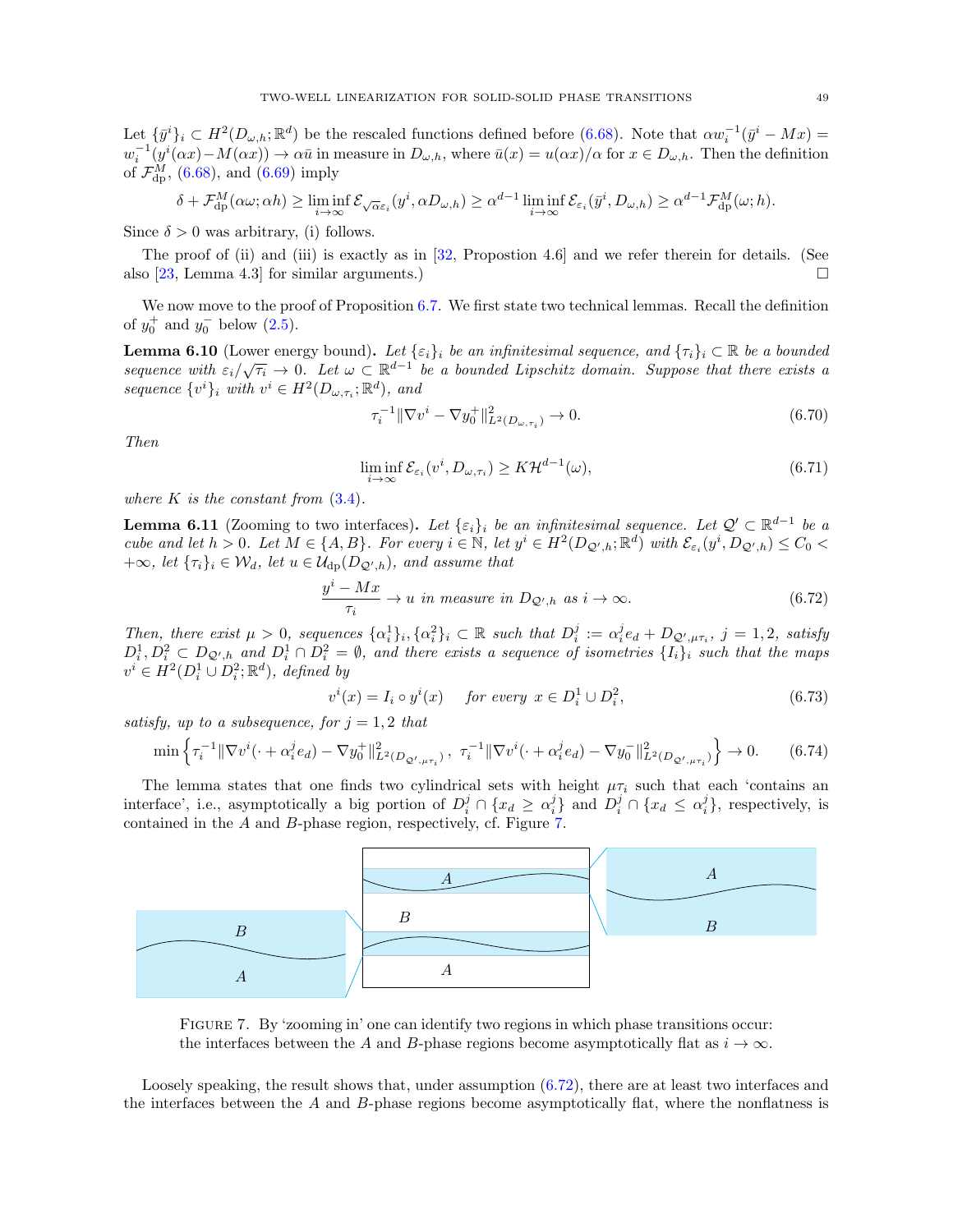asymptotically small compared to the sequence  $\{\tau_i\}_i$ . An analogous result for a single interface between the A and B-phase region has been derived in  $[32, \text{Lemma } 4.9].$ 

We postpone the proofs of these two lemmas and proceed with the proof of Proposition [6.7.](#page-47-2)

*Proof of Proposition [6.7.](#page-47-2)* Let  $M \in \{A, B\}$ . First, the inequality  $K_{dp}^M \geq \mathcal{F}_{dp}^M(Q', 1)$  follows immediately from the definitions in [\(3.26\)](#page-19-0) and [\(6.5\)](#page-36-1). We now show  $\mathcal{F}_{dp}^{M}(Q', 1) \geq 2K$ . We again let  $Q = \left(-\frac{1}{2}, \frac{1}{2}\right)^{d}$ . Given  $\delta > 0$ , we choose sequences  $\{\varepsilon_i\}_i$ ,  $\{w_i\}_i \in \mathcal{W}_d$ ,  $u \in \mathcal{U}_{dp}(Q)$ , and  $\{y^i\}_i \subset H^2(Q;\mathbb{R}^d)$  such that  $w_i^{-1}(y^i - Mx) \to u$  in measure in  $Q$ , and

$$
\limsup_{i \to \infty} \mathcal{E}_{\varepsilon_i}(y^i, Q) \le \mathcal{F}_{\mathrm{dp}}^M(Q', \tfrac{1}{2}) + \delta = \mathcal{F}_{\mathrm{dp}}^M(Q', 1) + \delta,\tag{6.75}
$$

where the last step follows from Proposition [6.6\(](#page-47-1)iii). By Lemma [6.11](#page-48-2) applied for  $Q' = Q'$ ,  $h = 1/2$ , and  $\tau_i = w_i$  we find  $\mu > 0$  and pairwise disjoint sets  $D_i^j := \alpha_i^j e_d + D_{Q',\mu w_i}, j = 1,2$ , with  $D_i^1, D_i^2 \subset Q$ , and isometries  $\{I_i\}_i$  such that the maps  $v^i \in H^2(D_i^1 \cup D_i^2; \mathbb{R}^d)$ , defined by  $v^i(x) = I_i \circ y^i(x)$  for  $x \in$  $D_i^1 \cup D_i^2$  satisfy [\(6.74\)](#page-48-3) (after extraction of a subsequence). Possibly after a transformation of the form  $x \mapsto -v^{i}(-x)$ , we may suppose that  $w_i^{-1} \|\nabla v^{i}(\cdot + \alpha_i^j e_d) - \nabla y_0^+\|_{L^2(D_{Q',\mu w_i})}^2 \to 0$  for  $j = 1,2$ . Then H2. and Lemma [6.10](#page-48-4) for  $\tau_i = w_i$  (note that  $\varepsilon_i / \sqrt{\tau_i} \to 0$  by [\(3.24\)](#page-19-4)) imply

$$
\liminf_{i \to \infty} \mathcal{E}_{\varepsilon_i}(y^i, Q) \ge \sum_{j=1,2} \liminf_{i \to \infty} \mathcal{E}_{\varepsilon_i}(v^i(\cdot + \alpha_i^j e_d), D_{Q',\mu w_i}) \ge 2K.
$$

This along with [\(6.75\)](#page-49-0) and the fact that  $\delta > 0$  was arbitrary concludes the proof.

We continue with the proofs of Lemma  $6.10$  and Lemma  $6.11$ .

Proof of Lemma [6.10.](#page-48-4) First, suppose that  $\tau_i \geq h > 0$  for all  $i \in \mathbb{N}$  for some  $h > 0$ . Then, up to translations we have  $v^i \to y_0^+$  in  $L^1(D_{\omega,h}; \mathbb{R}^d)$ , and we immediately get

$$
\liminf_{i \to \infty} \mathcal{E}_{\varepsilon_i}(v^i, D_{\omega, \tau_i}) \ge \liminf_{i \to \infty} \mathcal{E}_{\varepsilon_i}(v^i, D_{\omega, h}) \ge \mathcal{F}(\omega; h)
$$

by [\(6.3\)](#page-35-2). The result now follows from Proposition [6.1.](#page-35-3)

We can therefore concentrate on the case  $\tau_i \to 0$ . We prove the statement first for  $\omega = \mathcal{Q}'$ , where  $\mathcal{Q}' \subset \mathbb{R}^{d-1}$  is a cube. For notational convenience we set  $\gamma_i := \tau_i^{-1}$ . We define  $y^i \in H^2(D_{\gamma_i} \mathcal{Q}', 1; \mathbb{R}^d)$  by  $y^{i}(x) = v^{i}(\tau_{i}x)/\tau_{i}$ . By using [\(6.68\)](#page-47-4) with  $\alpha_{i} = \tau_{i}$ , we get

$$
\mathcal{E}_{\varepsilon_i}(v^i, D_{\mathcal{Q}', \tau_i}) = \mathcal{E}_{\sqrt{\tau_i} \sqrt{\gamma_i} \varepsilon_i}(v^i, D_{\mathcal{Q}', \tau_i}) \geq \tau_i^{d-1} \mathcal{E}_{\sqrt{\gamma_i} \varepsilon_i}(y^i, D_{\gamma_i \mathcal{Q}', 1}). \tag{6.76}
$$

Let  $\delta > 0$ . We can (almost) cover  $D_{\gamma_i Q',1}$  by  $[\gamma_i]^{d-1}$  pairwise disjoint translated copies of  $D_{Q',1}$ . This implies that we can find  $z_i \in \mathbb{R}^{d-1} \times \{0\}$  such that, by a classical De Giorgi argument (see the explanation at the beginning of the proof of [\[26,](#page-61-11) Lemma 4.3] for details on this technique), for  $i \in \mathbb{N}$  sufficiently large we get by  $(6.76)$  and a change of variables that

(i) 
$$
\mathcal{E}_{\sqrt{\gamma_i}\varepsilon_i}(y^i, z_i + D_{\mathcal{Q}',1}) \leq \frac{(1+\delta)}{[\gamma_i]^{d-1}} \mathcal{E}_{\sqrt{\gamma_i}\varepsilon_i}(y^i, D_{\gamma_i}\mathcal{Q}',1) \leq \frac{(1+\delta)}{([\gamma_i] \tau_i)^{d-1}} \mathcal{E}_{\varepsilon_i}(v^i, D_{\mathcal{Q}',\tau_i}),
$$
\n
$$
\cdots \quad \text{or} \quad \tau_{\varepsilon_i} \quad \nabla \tau_{\varepsilon_i} \quad \nabla \tau_{\varepsilon_i} \quad \nabla \tau_{\varepsilon_i} \quad \nabla \tau_{\varepsilon_i} \quad \nabla \tau_{\varepsilon_i} \quad \nabla \tau_{\varepsilon_i} \quad \nabla \tau_{\varepsilon_i} \quad \nabla \tau_{\varepsilon_i} \quad \nabla \tau_{\varepsilon_i} \quad \nabla \tau_{\varepsilon_i} \quad \nabla \tau_{\varepsilon_i} \quad \nabla \tau_{\varepsilon_i} \quad \nabla \tau_{\varepsilon_i} \quad \nabla \tau_{\varepsilon_i} \quad \nabla \tau_{\varepsilon_i} \quad \nabla \tau_{\varepsilon_i} \quad \nabla \tau_{\varepsilon_i} \quad \nabla \tau_{\varepsilon_i} \quad \nabla \tau_{\varepsilon_i} \quad \nabla \tau_{\varepsilon_i} \quad \nabla \tau_{\varepsilon_i} \quad \nabla \tau_{\varepsilon_i} \quad \nabla \tau_{\varepsilon_i} \quad \nabla \tau_{\varepsilon_i} \quad \nabla \tau_{\varepsilon_i} \quad \nabla \tau_{\varepsilon_i} \quad \nabla \tau_{\varepsilon_i} \quad \nabla \tau_{\varepsilon_i} \quad \nabla \tau_{\varepsilon_i} \quad \nabla \tau_{\varepsilon_i} \quad \nabla \tau_{\varepsilon_i} \quad \nabla \tau_{\varepsilon_i} \quad \nabla \tau_{\varepsilon_i} \quad \nabla \tau_{\varepsilon_i} \quad \nabla \tau_{\varepsilon_i} \quad \nabla \tau_{\varepsilon_i} \quad \nabla \tau_{\varepsilon_i} \quad \nabla \tau_{\varepsilon_i} \quad \nabla \tau_{\varepsilon_i} \quad \
$$

(ii) 
$$
\|\nabla y^{i} - \nabla y_{0}^{+}\|_{L^{2}(z_{i}+D_{\mathcal{Q}',1})}^{2} \leq \frac{C}{\delta}\tau_{i}^{d-1}\|\nabla y^{i} - \nabla y_{0}^{+}\|_{L^{2}(D_{\gamma_{i}\mathcal{Q}',1})}^{2} = \frac{C}{\delta\tau_{i}}\|\nabla v^{i} - \nabla y_{0}^{+}\|_{L^{2}(D_{\mathcal{Q}',\tau_{i})}^{2}}^{2}.
$$
 (6.77)

Since  $\tau_i \to 0$ , there holds  $\tau_i[\gamma_i] \to 1$ . This along with  $(6.77)(i)$  yields

$$
\liminf_{i \to \infty} \mathcal{E}_{\sqrt{\gamma_i} \varepsilon_i}(y^i, z_i + D_{\mathcal{Q}',1}) \le (1+\delta) \liminf_{i \to \infty} \mathcal{E}_{\varepsilon_i}(v^i, D_{\mathcal{Q}',\tau_i}).
$$
\n(6.78)

Moreover, by [\(6.70\)](#page-48-5) (with  $\omega = Q'$ ) and [\(6.77\)](#page-49-2)(ii) we obtain  $\|\nabla y^i - \nabla y_0^+\|_{L^2(z_i+D_{Q',1})}^2 \to 0$ . Since  $\sqrt{\gamma_i \varepsilon_i} \to 0$  by assumption on  $\{\tau_i\}_i$ , [\(6.3\)](#page-35-2), [\(6.78\)](#page-49-3), and the translational invariance of  $\mathcal{E}_{\varepsilon}$  imply

$$
\mathcal{F}(\mathcal{Q}', 1) \leq \liminf_{i \to \infty} \mathcal{E}_{\sqrt{\gamma_i} \varepsilon_i}(y^i, z_i + D_{\mathcal{Q}', 1}) \leq (1 + \delta) \liminf_{i \to \infty} \mathcal{E}_{\varepsilon_i}(v^i, D_{\mathcal{Q}', \tau_i}).
$$

Since  $\delta > 0$  was arbitrary, in view of Proposition [6.1,](#page-35-3) the statement follows for  $\omega = \mathcal{Q}'$ .

<span id="page-49-3"></span><span id="page-49-2"></span><span id="page-49-1"></span><span id="page-49-0"></span>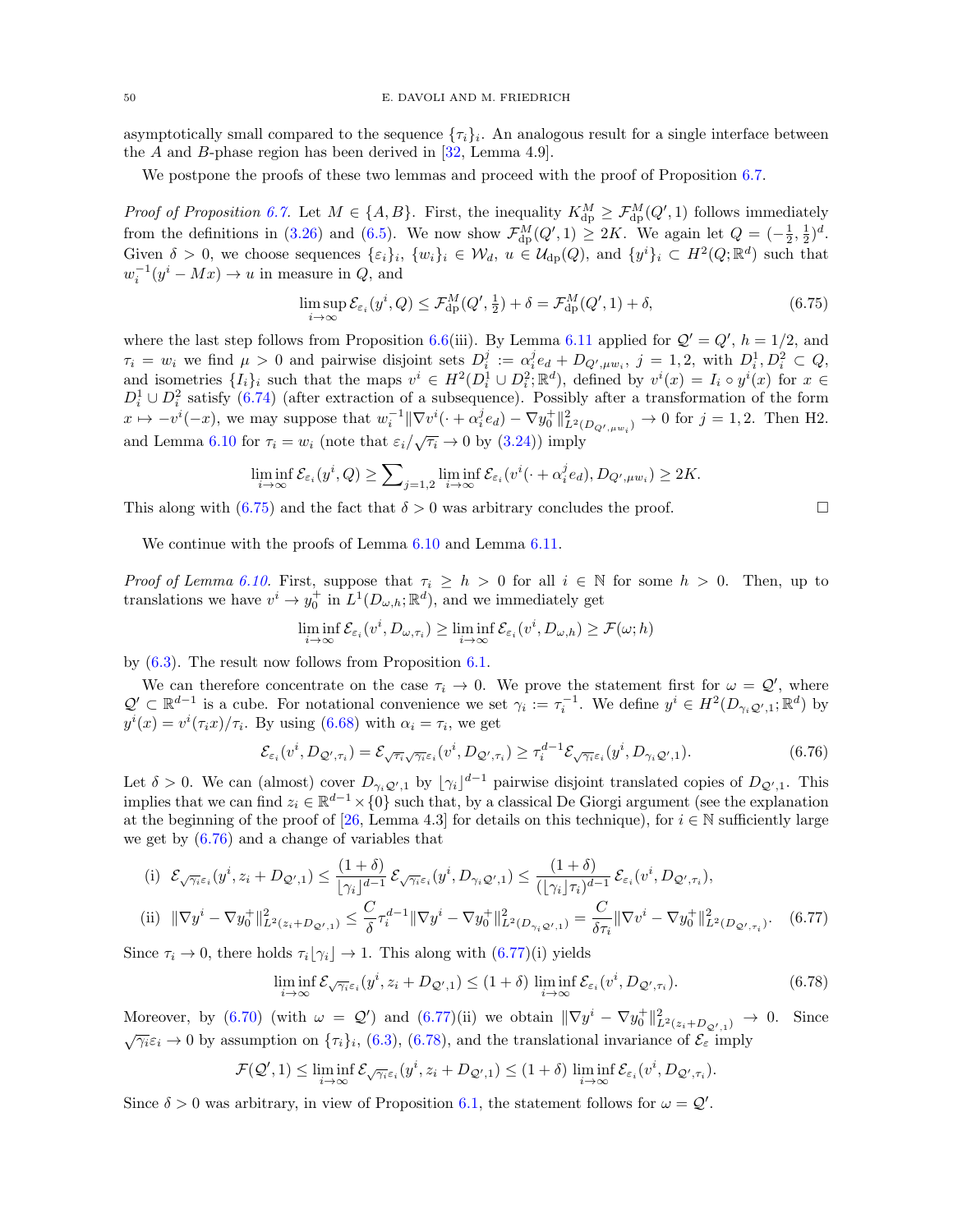Now we consider a general bounded Lipschitz domain  $\omega \subset \mathbb{R}^{d-1}$ . Given  $\delta > 0$ , we can choose pairwise disjoint cubes  $\mathcal{Q}'_j \subset \omega$ ,  $j = 1, \ldots, N$ , contained in  $\omega$  such that  $\mathcal{H}^{d-1}(\omega \setminus \bigcup_{j=1}^N \mathcal{Q}'_j) \leq \delta$ . Then by applying  $(6.71)$  on each cube  $\mathcal{Q}'_j$  we get

$$
\liminf_{i \to \infty} \mathcal{E}_{\varepsilon_i}(v^i, D_{\omega, \tau_i}) \ge \sum_{j=1}^N \liminf_{i \to \infty} \mathcal{E}_{\varepsilon_i}(v^i, D_{\mathcal{Q}'_j, \tau_i}) \ge K \sum_{j=1}^N \mathcal{H}^{d-1}(\mathcal{Q}'_j) \ge K(\mathcal{H}^{d-1}(\omega) - \delta).
$$

Since  $\delta > 0$  was arbitrary, [\(6.71\)](#page-48-6) holds.

*Proof of Lemma [6.11.](#page-48-2)* We prove the result only in the case  $M = A$ . The case  $M = B$  is the same, up to a different notational realization. The proof is similar to the one of [\[32,](#page-62-0) Lemma 4.9] where the problem with one interface only has been addressed.

Step 1: Subdivision into phases. As  $\{\tau_i\}_i \in \mathcal{W}_d$ , see [\(3.24\)](#page-19-4), and  $\alpha(d) = 1/(2d)$ , we can choose  $\lambda_i = \varepsilon_i^{1+1/(4d)} \subset (0,1/4)$  such that

<span id="page-50-4"></span>
$$
\tau_i^{-1} \lambda_i \to 0, \qquad \varepsilon_i^{-2 + \alpha(d)} \tau_i \lambda_i^{(d-1)/d} \to \infty.
$$
\n(6.79)

We use Proposition [4.1](#page-21-1) for  $y^i \in H^2(D_{\mathcal{Q}',h};\mathbb{R}^d)$  to find a corresponding set  $T_i$  with properties [\(4.1\)](#page-21-3). Recall that  $T_i$  corresponds to the A-phase regions and  $D_{\mathcal{Q}',h} \setminus T_i$  to the B-phase regions of the function  $y^i$ . Let

$$
\mathcal{T}_A^i = \{ t \in (-h, h) : \mathcal{H}^{d-1}((\mathcal{Q}' \times \{t\}) \cap T_i) \ge (1 - \lambda_i) \mathcal{H}^{d-1}(\mathcal{Q}') \}, \n\mathcal{T}_B^i = \{ t \in (-h, h) : \mathcal{H}^{d-1}((\mathcal{Q}' \times \{t\}) \setminus T_i) \ge (1 - \lambda_i) \mathcal{H}^{d-1}(\mathcal{Q}') \}. \tag{6.80}
$$

Define the indicator function  $\psi_i: (-h, h) \to \{A, B\}$  by  $\psi_i(t) = A$  if  $\sup\{t' \le t, t' \in \mathcal{T}_A^i \cup \mathcal{T}_B^i\} \in \overline{\mathcal{T}_A^i}$  and  $\psi_i(t) = B$  else. We get that

$$
\mathcal{H}^1\big((-h,h)\setminus(\mathcal{T}_A^i\cup\mathcal{T}_B^i)\big)\leq cC_0\varepsilon_i^{2-\alpha(d)}\,\lambda_i^{\frac{1-d}{d}}\big(\mathcal{H}^{d-1}(\mathcal{Q}')\big)^{\frac{2-d}{d-1}},\tag{6.81}
$$

and that the function  $\psi_i$  jumps at most

<span id="page-50-3"></span><span id="page-50-2"></span><span id="page-50-1"></span><span id="page-50-0"></span>
$$
N_i \le 2cC_0 \left(\mathcal{H}^{d-1}(\mathcal{Q}')\right)^{-1} + 1\tag{6.82}
$$

times, where  $c > 0$  is the constant from Proposition [4.1,](#page-21-1) and  $C_0 > 0$  is such that  $\mathcal{E}_{\varepsilon_i}(y^i, D_{\mathcal{Q}',h}) \leq C_0$  for all  $i \in \mathbb{N}$ . We point out that the above estimates are obtained by performing analogous arguments to the ones in the proof of  $[32, \text{Lemma } 4.9; (4.39)-(4.43)]$ . The expert reader can thus skip the remaining part of this step and move directly to Step 2. To keep the presentation self-contained, we include here a short proof of [\(6.81\)](#page-50-0) and [\(6.82\)](#page-50-1).

For i sufficiently large (i.e.,  $\lambda_i$  small), the relative isoperimetric inequality on  $\mathcal{Q}' \times \{t\}$  in dimension  $d-1$ , cf. [\[35,](#page-62-30) Theorem 2, Section 5.6.2], shows that

$$
\mathcal{H}^{d-2}\big((\mathcal{Q}' \times \{t\}) \cap \partial^* T_i\big) \leq \lambda_i^{\frac{d-1}{d}} (\mathcal{H}^{d-1}(\mathcal{Q}'))^{\frac{d-2}{d-1}} \qquad \Rightarrow \qquad t \in \mathcal{T}_A^i \cup \mathcal{T}_B^i. \tag{6.83}
$$

Indeed, by the relative isoperimetric inequality we get

$$
\min\left\{\mathcal{H}^{d-1}\big((\mathcal{Q}'\times\{t\})\cap T_i\big),\,\mathcal{H}^{d-1}\big((\mathcal{Q}'\times\{t\})\setminus T_i\big)\right\}\leq C\big(\lambda_i^{\frac{d-1}{d}}(\mathcal{H}^{d-1}(\mathcal{Q}')\big)^{\frac{d-2}{d-1}}\big)^{\frac{d-1}{d-2}}\leq \lambda_i\mathcal{H}^{d-1}(\mathcal{Q}')
$$

for i large enough, where we used  $(d-1)^2/(d(d-2)) > 1$ . (For  $d = 2$ , the term after the first inequality has to be interpreted as zero.) This gives [\(6.83\)](#page-50-2). Thus, by [\(4.1\)](#page-21-3)(iii), (6.83), and  $\mathcal{E}_{\varepsilon_i}(y^i, D_{\mathcal{Q}',h}) \leq C_0$  we obtain [\(6.81\)](#page-50-0).

To prove [\(6.82\)](#page-50-1), we use the coarea formula to get for  $\mathcal{H}^1$ -a.e.  $t_A \in \mathcal{T}_A^i$ ,  $t_B \in \mathcal{T}_B^i$ 

$$
\mathcal{H}^{d-1}(\partial^* T_i \cap (\mathcal{Q}' \times (t_A, t_B))) \geq \int_{\partial^* T_i \cap (\mathcal{Q}' \times (t_A, t_B))} |\langle \nu_{T_i}, e_d \rangle| d\mathcal{H}^{d-1}
$$
  
= 
$$
\int_{\Pi_d} \mathcal{H}^0((z + (t_A, t_B)e_d) \cap \partial^* T_i \cap (\mathcal{Q}' \times (t_A, t_B))) d\mathcal{H}^{d-1}(z),
$$

where  $\Pi_d := \mathbb{R}^{d-1} \times \{0\}$ , and  $\nu_{T_i}$  denotes the outer unit normal to  $T_i$ . In view of  $(6.80)$  and  $\lambda_i \leq \frac{1}{4}$ , we get

$$
\int_{\Pi_d} \mathcal{H}^0((z+(t_A,t_B)e_d)\cap \partial^* T_i \cap (\mathcal{Q}'\times (t_A,t_B))) d\mathcal{H}^{d-1}(z) \geq \frac{1}{2}\mathcal{H}^{d-1}(\mathcal{Q}').
$$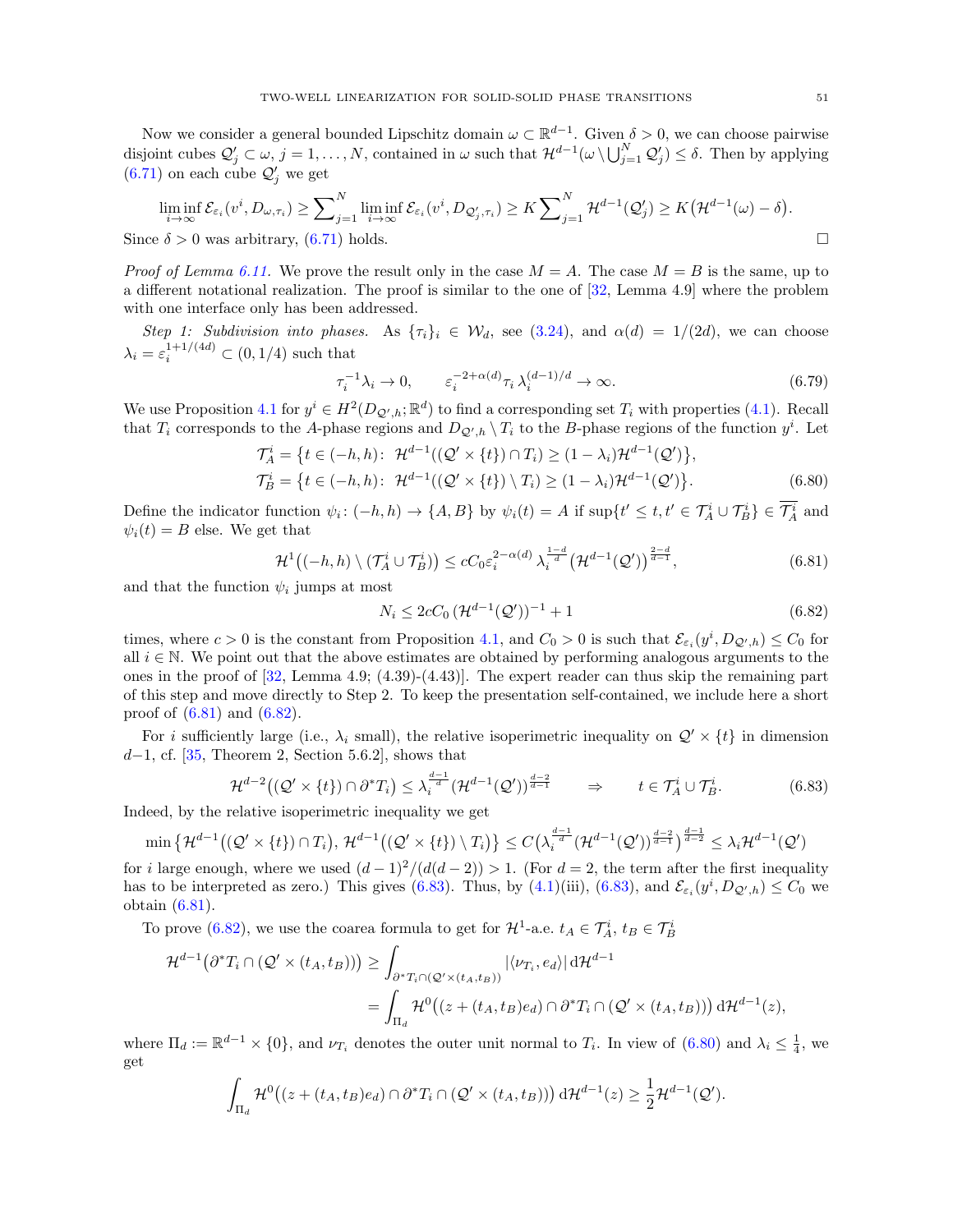Property  $(6.82)$  follows then by  $(4.1)(i)$ .

Step 2: Rigidity estimates. Theorem [3.2](#page-12-1) and Proposition [4.1](#page-21-1) yield rotations  $R_i \in SO(d)$  such that

<span id="page-51-0"></span>
$$
\|\nabla y^i - R_i A\|_{L^2(D_{\mathcal{Q}',h} \cap T_i)} + \|\nabla y^i - R_i B\|_{L^2(D_{\mathcal{Q}',h} \backslash T_i)} \le C\varepsilon_i,
$$
\n(6.84)

where C depends on the uniform energy bound  $C_0$  and on  $D_{\mathcal{Q}',h}$ . (Note that the estimate holds in the entire set  $D_{\mathcal{Q}',h}$  since it is a paraxial cuboid.) For later purposes, we estimate integrals on sets  $D =$  $\alpha e_d + D_{\mathcal{Q}',\sigma} \subset D_{\mathcal{Q}',h}$  for  $\alpha \in \mathbb{R}$  and  $\sigma > 0$ . Let  $L \geq \sqrt{d}$  sufficiently large such that  $dist(F, SO(d)\{A, B\}) \geq$  $|F - RM|/2$  for all  $F \in M^{d \times d}$  with  $|F| \ge L$ ,  $R \in SO(d)$ , and  $M \in \{A, B\}$ . We now show that for every  $q \in \{1,2\}$  there holds

<span id="page-51-2"></span><span id="page-51-1"></span>(i) 
$$
\int_{D} |R_{i}^{T} \nabla y^{i} - A|^{q} dx \leq C \big( \mathcal{L}^{d}(D) \big)^{1 - q/2} \varepsilon_{i}^{q} + (2L)^{q} \mathcal{L}^{d}(D \setminus T_{i}),
$$
  
\n(ii) 
$$
\int_{D} |R_{i}^{T} \nabla y^{i} - B|^{q} dx \leq C \big( \mathcal{L}^{d}(D) \big)^{1 - q/2} \varepsilon_{i}^{q} + (2L)^{q} \mathcal{L}^{d}(D \cap T_{i}).
$$
\n(6.85)

To see this, define  $E_i = D \cap {\{\nabla y^i | \le L\}}$ . First, by using H4. we observe that

$$
\|\nabla y^{i} - R_{i}A\|_{L^{2}(D \setminus E_{i})}^{2} + \|\nabla y^{i} - R_{i}B\|_{L^{2}(D \setminus E_{i})}^{2} \le C \int_{D} W(\nabla y^{i}) dx \le C \varepsilon_{i}^{2},
$$
\n(6.86)

where C depends on  $c_1$  and  $C_0$ . For the integral on  $E_i$ , we calculate

$$
\int_{E_i} |R_i^T \nabla y^i - A|^q \, \mathrm{d}x = \int_{E_i \cap T_i} |\nabla y^i - R_i|^q \, \mathrm{d}x + \int_{E_i \backslash T_i} |\nabla y^i - R_i|^q \, \mathrm{d}x
$$
\n
$$
\leq \left(\mathcal{L}^d(D)\right)^{1-q/2} \left(\int_{D \cap T_i} |\nabla y^i - R_i|^2 \, \mathrm{d}x\right)^{q/2} + (2L)^q \mathcal{L}^d(D \setminus T_i)
$$

for  $q \in \{1,2\}$ , where in the second step we have used Hölder's inequality. This along with  $(6.84)$ ,  $(6.86)$ , and Hölder's inequality shows  $(6.85)(i)$ . In a similar fashion, one can show  $(6.85)(ii)$ .

Step 3: Asymptotic behavior of phases. We now use  $(6.85)$  to show the properties

(i) 
$$
\liminf_{i \to \infty} \frac{1}{\tau_i} \mathcal{H}^1(\mathcal{T}_B^i \cap (-\frac{h}{2}, \frac{h}{2})) > 0
$$
 and (ii)  $\lim_{i \to \infty} \mathcal{H}^1(\mathcal{T}_B^i \cap ((-h, h) \setminus (-\frac{h}{2}, \frac{h}{2}))) \to 0.$  (6.87)

Suppose by contradiction that  $(6.87)(i)$  were false. Let  $D^{\sigma} := D_{\mathcal{Q}', \sigma}$  for  $0 < \sigma < \frac{h}{2}$ . Then by  $(6.79)-(6.81)$  $(6.79)-(6.81)$ we get (for a subsequence, not relabeled)

$$
\frac{1}{\tau_i} \mathcal{L}^d(D^{\sigma} \setminus T_i) \leq \frac{1}{\tau_i} \mathcal{H}^{d-1}(\mathcal{Q}') \Big( \lambda_i \mathcal{H}^1((-\sigma,\sigma) \cap \mathcal{T}_A^i) + \mathcal{H}^1((-\sigma,\sigma) \cap \mathcal{T}_B^i) + \mathcal{H}^1((-\sigma,\sigma) \setminus (\mathcal{T}_A^i \cup \mathcal{T}_B^i)) \Big) \to 0. \tag{6.88}
$$

By  $(6.85)(i)$  for  $q = 1$  and the fact that  $\limsup_{i \to \infty} (\varepsilon_i/\tau_i) < +\infty$ , see [\(3.24\)](#page-19-4), this implies

$$
\limsup_{i \to \infty} \frac{1}{\tau_i} \int_{D^{\sigma}} |R_i^T \nabla y^i - A| \, dx \le C \big( 2\sigma \mathcal{H}^{d-1}(\mathcal{Q}') \big)^{1/2} \limsup_{i \to \infty} (\varepsilon_i / \tau_i) \le c_{\sigma}
$$

for a constant  $c_{\sigma}$  with  $c_{\sigma} \to 0$  as  $\sigma \to 0$ . By Poincare's inequality and a BV compactness result, we find  ${b_i}_i \subset \mathbb{R}^d$  such that the sequence

<span id="page-51-4"></span><span id="page-51-3"></span>
$$
f_i^{\sigma}(x) := \tau_i^{-1}(y^i - (R_i x + b_i))
$$
 for  $x \in D^{\sigma}$ 

converges weakly<sup>\*</sup> in BV to some  $f^{\sigma} \in BV(D^{\sigma}; \mathbb{R}^d)$  with  $|Df^{\sigma}|(D^{\sigma}) \leq c_{\sigma}$ . In view of [\(6.72\)](#page-48-1), it is not hard to check that  $f^{\sigma}(x) = u(x) + Sx + b$  for some  $S \in M_{\text{skew}}^{d \times d}$  and  $b \in \mathbb{R}^d$ . On the other hand, by [\(6.4\)](#page-35-7), for  $\sigma$  sufficiently small we find  $c_{\sigma} < |D^{j}u|(\mathcal{Q}' \times \{0\})$ , where  $D^{j}u$  denotes the jump part of the distributional derivative. This contradicts the fact that  $|D^j u|(D^{\sigma}) = |D^j f^{\sigma}|(D^{\sigma}) \leq c_{\sigma}$ .

Now suppose by contradiction that  $(6.87)(ii)$  were false. In view of  $(6.82)$ , by passing to a subsequence, we find  $h > \sigma > 0$  and  $\alpha \in (-h + \sigma, h - \sigma)$  such that  $\mathcal{H}^1((\alpha - \sigma, \alpha + \sigma) \cap \mathcal{T}_A^i) = 0$  for all i sufficiently large. Define  $D := \alpha e_d + D_{\mathcal{Q}',\sigma}$ . Repeating the argument in [\(6.88\)](#page-51-4), in particular using [\(6.79\)](#page-50-4)–[\(6.81\)](#page-50-0), we find  $\tau_i^{-1} \mathcal{L}^d(D \cap T_i) \to 0$ . Then, by  $(6.85)(ii)$  and the fact that  $\limsup_{i \to \infty} (\varepsilon_i/\tau_i) < +\infty$  we get that

$$
\limsup_{i \to \infty} \frac{1}{\tau_i} \int_D |R_i^T \nabla y^i - B| \, \mathrm{d}x < +\infty.
$$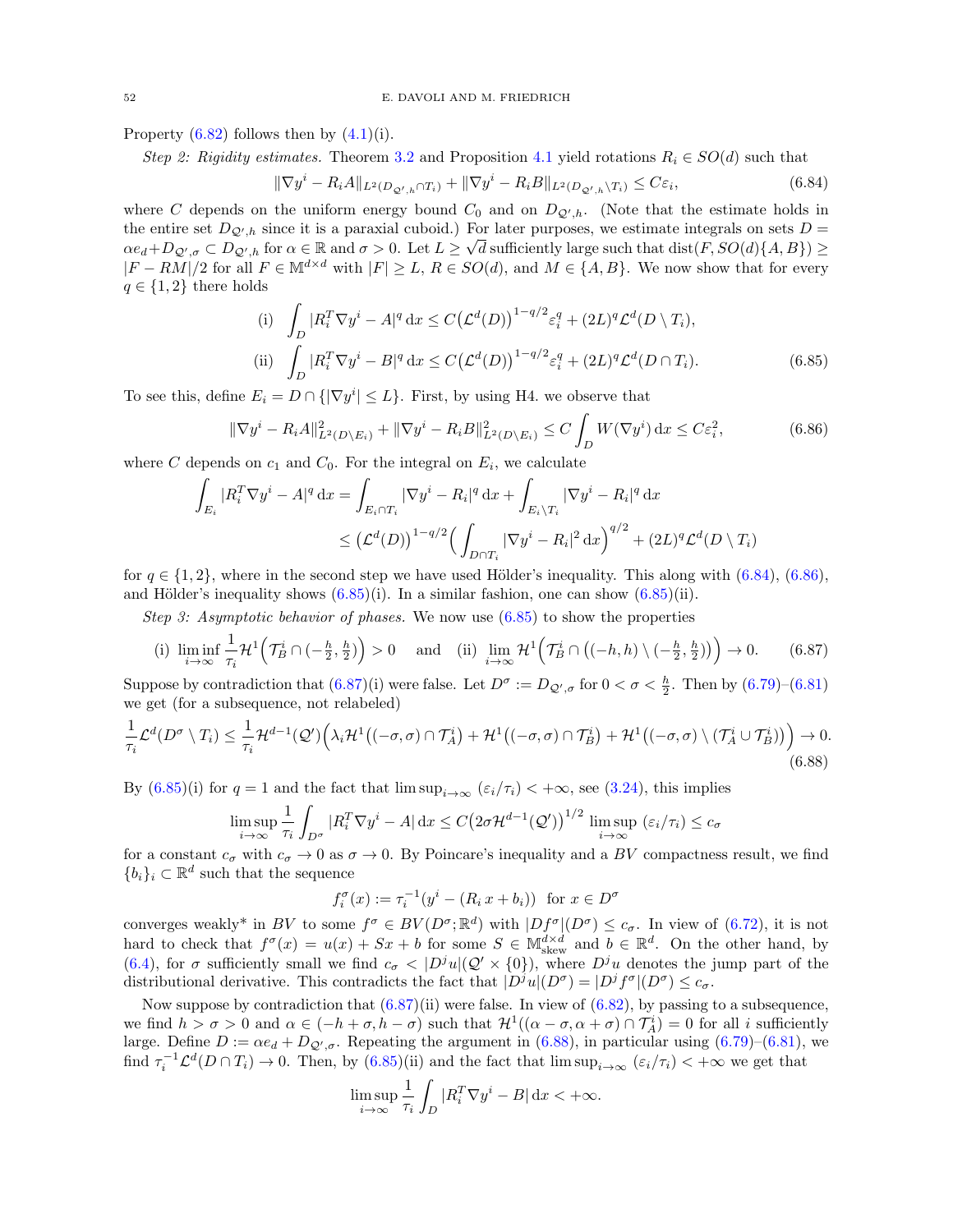By Poincare's inequality and a BV compactness result, we find  $\{b_i\}_i \subset \mathbb{R}^d$  such that the sequence  $f_i(x) := \tau_i^{-1}(y^i - (R_i B x + b_i))$  for  $x \in D$  converges pointwise a.e. to some  $f \in BV(D; \mathbb{R}^d)$  (up to passing to a subsequence). By [\(6.72\)](#page-48-1), this implies that  $\tau_i^{-1}((R_i B - A)x + b_i)$  converges a.e. on D to a finite limit. This, however, is impossible, and therefore [\(6.87\)](#page-51-3)(ii) holds.

Step 4: Definition of cylindrical sets. In the following, we denote by  $s_1^i < s_2^i \ldots < \ldots < s_{N_i}^i$  the jump points of the function  $\psi_i$  defined below [\(6.80\)](#page-50-3). Let  $\mathcal{J}_i = \{0 \leq j \leq N_i : (s_j^i, s_{j+1}^i) \cap \mathcal{T}_A^i = \emptyset\}$ , where we set  $s_0^i = -h$  and  $s_{N_i+1}^i = h$ . Note that for  $j \in \mathcal{J}_i \setminus \{0\}$  there holds  $(s_{j-1}^i, s_j^i) \cap \mathcal{T}_B^i = \emptyset$ . Recalling  $(6.82)$ , up to passing to a subsequence, we can assume that  $\mathcal{J}_i$  and  $N_i$  are independent of i, which we denote by J and N, respectively, for simplicity. Moreover, we can suppose that  $\{s_j^i\}_i$  converges for all  $1 \leq j \leq N$ . In view of  $(6.87)(i)$ , possibly by selecting a further subsequence, we find an index  $k \in \mathcal{J}$  and a constant  $\bar{c} > 0$  independently of *i* such that  $s_k^i, s_{k+1}^i \in \left(-\frac{h}{2}, \frac{h}{2}\right)$  and

<span id="page-52-1"></span><span id="page-52-0"></span>
$$
s_{k+1}^i - s_k^i \ge \bar{c}\,\tau_i. \tag{6.89}
$$

We now show that there exist  $1 \leq j_1 \leq k$  and  $k+1 \leq j_2 \leq N$ , as well as  $\mu_1, \mu_2 > 0$  such that

(i) 
$$
\lim_{i \to \infty} \tau_i^{-1} \mathcal{H}^1((s_{j_1}^i - \mu_1 \tau_i, s_{j_1}^i) \cap \mathcal{T}_B^i) = 0, \quad \lim_{i \to \infty} \tau_i^{-1} \mathcal{H}^1((s_{j_1}^i, s_{j_1}^i + \mu_1 \tau_i) \cap \mathcal{T}_A^i) = 0,
$$
  
\n(ii) 
$$
\lim_{i \to \infty} \tau_i^{-1} \mathcal{H}^1((s_{j_2}^i - \mu_2 \tau_i, s_{j_2}^i) \cap \mathcal{T}_A^i) = 0, \quad \lim_{i \to \infty} \tau_i^{-1} \mathcal{H}^1((s_{j_2}^i, s_{j_2}^i + \mu_2 \tau_i) \cap \mathcal{T}_B^i) = 0.
$$
 (6.90)

Indeed, choose  $j_1 \in \mathcal{J}$ ,  $j_1 \leq k$ , as the largest index such that  $\liminf_{i \to \infty} \tau_i^{-1}(s_{j_1}^i - s_{j_1-1}^i) > 0$  and set

<span id="page-52-2"></span>
$$
\mu_1 := \min \left\{ \liminf_{i \to \infty} \tau_i^{-1} (s_{j_1}^i - s_{j_1-1}^i), \bar{c}/2 \right\} > 0,
$$

where  $\bar{c}$  is the constant from [\(6.89\)](#page-52-0). Note that such an index exists by [\(6.79\)](#page-50-4), [\(6.81\)](#page-50-0), [\(6.87\)](#page-51-3)(ii), and the fact that  $(s_{j-1}^i, s_j^i) \cap \mathcal{T}_B^i = \emptyset$  for each  $j \in \mathcal{J} \setminus \{0\}$  by the definition of  $\mathcal{J}$ . This immediately implies the first part of  $(6.90)(i)$ . The second part of  $(6.90)(i)$  follows from the fact that  $\liminf_{i\to\infty} \tau_i^{-1}(s_j^i - s_{j-1}^i) = 0$ for all  $j \in \mathcal{J}$  with  $j_1 < j \leq k$ ,  $(s_j^i, s_{j+1}^i) \cap \mathcal{T}_A^i = \emptyset$  for  $j \in \mathcal{J}$ , [\(6.89\)](#page-52-0), and the fact that  $\mu_1 \leq \overline{c}/2$ . The index  $j_2 \geq k+1$ ,  $j_2 \notin \mathcal{J}$ , and  $\mu_2 \in (0,\bar{c}/2]$  in  $(6.90)(ii)$  can be chosen in a similar fashion: let  $j_2 \geq k+1$ ,  $j_2 \notin \mathcal{J}$ , be the smallest index such that  $\liminf_{i\to\infty} \tau_i^{-1}(s_{j_2+1}^i-s_{j_2}^i) > 0$  and let  $\mu_2 =$  $\min\{\liminf_{i\to\infty} \tau_i^{-1}(s_{j_2+1}^i-s_{j_2}^i), \bar{c}/2\}.$ 

We define  $\mu = \min\{\mu_1, \mu_2\}, \ \alpha_i^1 = s_{j_1}^i$ , and  $\alpha_i^2 = s_{j_2}^i$ . Then, the sets  $D_i^1 := \alpha_i^1 e_d + D_{\mathcal{Q}',\mu\tau_i}$  and  $D_i^2 := \alpha_i^2 e_d + D_{\mathcal{Q}',\mu\tau_i}$  satisfy  $D_i^1 \cap D_i^2 = \emptyset$  by  $(6.89)$  and the fact that  $\mu \leq \bar{c}/2$ . Moreover, there holds

$$
\begin{aligned}\n\text{(i)} \quad & \tau_i^{-1} \left( \mathcal{L}^d(D_i^1 \cap \{x_d \le \alpha_i^1\} \setminus T_i) + \mathcal{L}^d(D_i^1 \cap \{x_d \ge \alpha_i^1\} \cap T_i) \right) \to 0, \\
\text{(ii)} \quad & \tau_i^{-1} \left( \mathcal{L}^d(D_i^2 \cap \{x_d \le \alpha_i^2\} \cap T_i) + \mathcal{L}^d(D_i^2 \cap \{x_d \ge \alpha_i^2\} \setminus T_i) \right) \to 0\n\end{aligned}\n\tag{6.91}
$$

as  $i \to \infty$ . Indeed, e.g., for the first term in  $(6.91)(i)$ , we compute by  $(6.79)-(6.81)$  $(6.79)-(6.81)$  and  $(6.90)(i)$  that

$$
\tau_i^{-1} \mathcal{L}^d(\lbrace x \in D_i^1: x_d \leq \alpha_i^1 \rbrace \setminus T_i)
$$
  
 
$$
\leq \tau_i^{-1} \mathcal{H}^{d-1}(\mathcal{Q}') \Big( \mathcal{H}^1((-h,h) \setminus (\mathcal{T}_A^i \cup \mathcal{T}_B^i)) + \mathcal{H}^1((s_{j_1}^i - \mu_1 \tau_i, s_{j_1}^i) \cap \mathcal{T}_B^i) + \mu \tau_i \lambda_i \Big) \to 0
$$

as  $i \to \infty$ . The other three terms can be treated in a similar fashion.

Step 5: Proof of [\(6.74\)](#page-48-3). We define  $v^i$  as in [\(6.73\)](#page-48-7) for isometries  $I_i$  whose derivative is given by  $R_i^T$ . To see [\(6.74\)](#page-48-3), we apply [\(6.85\)](#page-51-2)(i) for  $q = 2$  on  $D = D_i^1 \cap \{x_d \le \alpha_i^1\}$  and  $D = D_i^2 \cap \{x_d \ge \alpha_i^2\}$ , as well as  $(6.85)(ii)$  for  $q = 2$  on  $D = D_i^1 \cap \{x_d \ge \alpha_i^1\}$  and  $D = D_i^2 \cap \{x_d \le \alpha_i^2\}$ . This along with  $(6.91)$  and  $\tau_i^{-1} \varepsilon_i^2 \to 0$  (see [\(3.24\)](#page-19-4)) shows the desired estimate. This concludes the proof.

We conclude this subsection with the proof of Proposition [6.8.](#page-47-3)

*Proof of Proposition [6.8.](#page-47-3)* Let  $M \in \{A, B\}$ . First, it is clear that the left hand side in [\(6.67\)](#page-47-6) is not smaller than  $\mathcal{F}_{dp}^{M}(\omega, h)$ , see [\(6.5\)](#page-36-1). We also note by Proposition [6.2](#page-36-0) that

<span id="page-52-3"></span>
$$
\mathcal{F}_{\rm dp}^{M}(\omega, h) \ge 2K \mathcal{H}^{d-1}(\omega) = K_{\rm dp}^{M} \mathcal{H}^{d-1}(\omega),\tag{6.92}
$$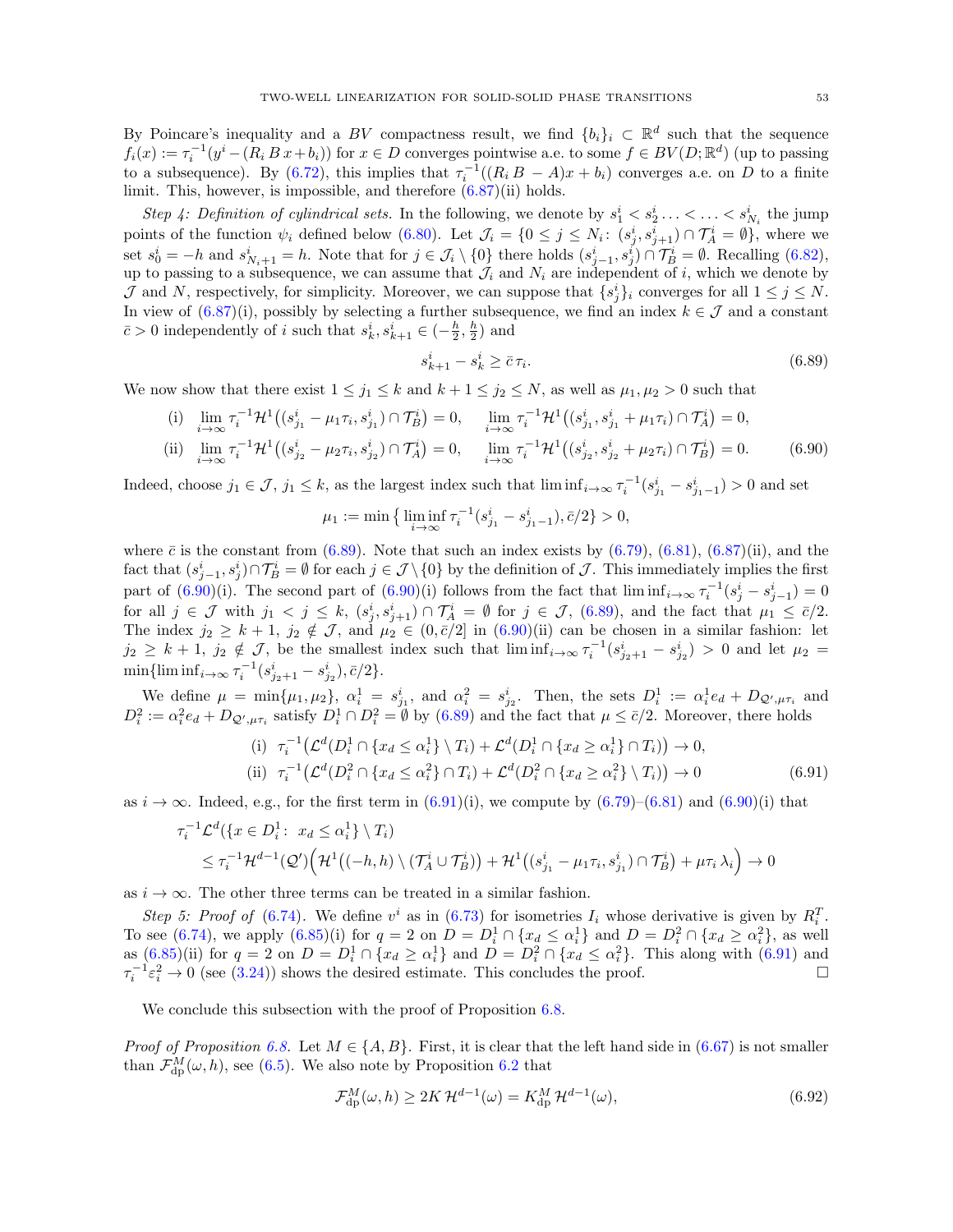where in the last step we used the assumption  $K_{dp}^M = 2K$ . To prove the reverse inequality, we argue by contradiction: if the statement were false, there would exist  $\delta > 0$ , a Lipschitz domain  $\omega \subset \mathbb{R}^{d-1}$ ,  $h > 0$ , and a sequence  $\{w_{\varepsilon}\}_{\varepsilon} \in \mathcal{W}_d$  such that

$$
\inf \left\{ \limsup_{\varepsilon \to 0} \mathcal{E}_{\varepsilon}(y^{\varepsilon}; D_{\omega, h}) : \frac{y^{\varepsilon} - Mx}{w_{\varepsilon}} \to y_{\mathrm{dp}}^{M} \text{ in measure in } D_{\omega, h} \text{ as } \varepsilon \to 0 \right\} \ge (K_{\mathrm{dp}}^{M} + 2\delta) \mathcal{H}^{d-1}(\omega). \tag{6.93}
$$

Up to translations of  $\omega$ , we can select a cube  $\mathcal{Q}' \subset \mathbb{R}^{d-1}$  containing both  $\omega$  and  $Q' = (-\frac{1}{2}, \frac{1}{2})^{d-1}$  $\alpha Q' = Q'$  for some  $0 < \alpha < 1$ . In view of [\(3.26\)](#page-19-0), we can find a sequence of functions  $\{y^{\varepsilon}\}_{\varepsilon} \subset H^2(D_{Q',\alpha h}; \mathbb{R}^d)$  such that  $(w_{\varepsilon} \alpha)^{-1}(y^{\varepsilon} - Mx) \to y_{\text{dp}}^M$  in measure in  $D_{Q',\alpha h}$  and

<span id="page-53-1"></span>
$$
\limsup_{\varepsilon \to 0} \mathcal{E}_{\sqrt{\alpha}\varepsilon}(y^{\varepsilon}, D_{Q',\alpha h}) \le K_{\mathrm{dp}}^M + \delta \alpha^{d-1} \mathcal{H}^{d-1}(\omega). \tag{6.94}
$$

Then the functions  $\{\bar{y}^{\varepsilon}\}_{\varepsilon} \subset H^2(D_{\mathcal{Q}',h};\mathbb{R}^d)$  defined by  $\bar{y}^{\varepsilon}(x) = y^{\varepsilon}(\alpha x)/\alpha$  satisfy  $w_{\varepsilon}^{-1}(\bar{y}^{\varepsilon} - Mx) =$  $(w_{\varepsilon}\alpha)^{-1}(y^{\varepsilon}(\alpha x)-M(\alpha x)) \rightarrow y_{\text{dp}}^{M}$  in measure in  $D_{\mathcal{Q}',h}$ . In particular, as  $D_{\omega,h} \subset D_{\mathcal{Q}',h}$ , by [\(6.93\)](#page-53-1) we find an infinitesimal sequence  $\{\varepsilon_i\}_i$  such that

<span id="page-53-3"></span><span id="page-53-2"></span>
$$
\liminf_{i \to \infty} \mathcal{E}_{\varepsilon_i}(\bar{y}^{\varepsilon_i}, D_{\omega, h}) \ge (K_{\mathrm{dp}}^M + 2\delta) \mathcal{H}^{d-1}(\omega). \tag{6.95}
$$

Then, using  $(6.5)$ ,  $(6.68)$ ,  $(6.92)$ , and  $(6.95)$ , we derive

$$
\liminf_{i \to \infty} \alpha^{1-d} \mathcal{E}_{\sqrt{\alpha} \varepsilon_i}(y^{\varepsilon_i}, D_{Q',\alpha h}) \ge \liminf_{i \to \infty} \mathcal{E}_{\varepsilon_i}(\bar{y}^{\varepsilon_i}, D_{Q',h})
$$
\n
$$
\ge \liminf_{i \to \infty} \mathcal{E}_{\varepsilon_i}(\bar{y}^{\varepsilon_i}, D_{Q',h} \setminus D_{\omega,h}) + \liminf_{i \to \infty} \mathcal{E}_{\varepsilon_i}(\bar{y}^{\varepsilon_i}, D_{\omega,h})
$$
\n
$$
\ge \mathcal{F}_{dp}^M(\mathcal{Q}' \setminus \omega; h) + (K_{dp}^M + 2\delta) \mathcal{H}^{d-1}(\omega)
$$
\n
$$
\ge K_{dp}^M \mathcal{H}^{d-1}(\mathcal{Q}' \setminus \omega) + (K_{dp}^M + 2\delta) \mathcal{H}^{d-1}(\omega) = \alpha^{1-d} K_{dp}^M + 2\delta \mathcal{H}^{d-1}(\omega).
$$

In the last step, we used  $\alpha \mathcal{Q}' = Q'$ . This estimate, however, contradicts [\(6.94\)](#page-53-3).

<span id="page-53-0"></span>6.4. Construction of local recovery sequences. This subsection is devoted to the proofs of Propositions [6.4](#page-40-0) and [6.5,](#page-41-0) namely to the construction of local recovery sequences performing single and double phase transitions, respectively, in an energetically optimal way. The crucial point is that the sequences coincide with isometries far from the interfaces as this allows to 'glue together' different sequences, as done in the proof of Theorem [3.14.](#page-19-2) We begin with the proof of Proposition [6.4.](#page-40-0)

*Proof of Proposition [6.4.](#page-40-0)* The result has been proved in [\[32,](#page-62-0) Proposition 4.7] in the special case in which  $\Omega = D_{\omega',h}$ . We briefly explain how to obtain the result for strictly star-shaped sets  $\Omega$  and cylindrical sets  $D_{\omega',h}$  such that  $(\partial \omega' \times (-h,h)) \cap \Omega = \emptyset$ . Choose  $\omega \subset \mathbb{R}^{d-1}$  such that  $\omega \times \{0\} = (\omega' \times \{0\}) \cap \Omega$ . As  $\Omega$  is strictly star-shaped, we can find sequences  $\{h_i\}_i, \{\alpha_i\}_i \subset \mathbb{R}$ , with  $h_i \to 0$  and  $\alpha_i \to 0$  as  $i \to \infty$ , and a sequence of decreasing Lipschitz sets  $\{\omega_i\}_i$  with  $\omega \subset \subset \omega_i \subset \subset \omega'$  for all  $i \in \mathbb{N}$  and

<span id="page-53-4"></span>
$$
\mathcal{H}^{d-1}(\omega_i) \le \mathcal{H}^{d-1}(\omega) + 1/i \tag{6.96}
$$

such that  $\alpha_i e_d + D_{\omega_i, h_i} \subset D_{\omega', h}$ , and  $(\partial \omega_i \times (-h_i + \alpha_i, \alpha_i + h_i)) \cap \Omega = \emptyset$ .

We apply [\[32,](#page-62-0) Proposition 4.7] on  $D_i := \alpha_i e_d + D_{\omega_i, h_i}$ , to obtain a recovery sequence  $v_{\varepsilon}^{\pm, i} \subset H^2(D_i; \mathbb{R}^d)$ and isometries  $\{I_{1,\varepsilon}^{\pm,i}\}_\varepsilon$ ,  $\{I_{2,\varepsilon}^{\pm,i}\}_\varepsilon$  such that  $(6.33)$  holds for  $D_i$  in place of  $D_{\omega',h}\cap\Omega$  and for  $y_0^{\pm}(\cdot-\alpha_ie_d)$ in place of  $y_0^{\pm}$ , and [\(6.35\)](#page-40-5) holds for  $h_i$  in place of h, up to a translation by  $\alpha_i e_d$ . Moreover, instead of [\(6.34\)](#page-40-4) we get

<span id="page-53-5"></span>
$$
\lim_{\varepsilon \to 0} \mathcal{E}_{\varepsilon}(v_{\varepsilon}^{\pm, i}, D_i) = K \mathcal{H}^{d-1}(\omega_i). \tag{6.97}
$$

In view of [\(6.35\)](#page-40-5) for  $v_{\varepsilon}^{\pm,i}$  and the fact that  $(\partial \omega_i \times (-h_i + \alpha_i, \alpha_i + h_i)) \cap \Omega = \emptyset$ , we can extend  $v_{\varepsilon}^{\pm,i}$  to an  $H^2$ -function on  $D_{\omega',h} \cap \Omega$  by setting  $v_{\varepsilon}^{\pm,i} = I_{1,\varepsilon}^{\pm,i} \circ y_0^{\pm}$  on  $\{\alpha_i + 3h_i/4 \leq x_d < h\}$  and  $v_{\varepsilon}^{\pm,i} = I_{2,\varepsilon}^{\pm,i} \circ y_0^{\pm}$ on  $\{-h < x_d \leq \alpha_i - 3h_i/4\}$ , respectively. Note that the extensions (not relabeled) still satisfy [\(6.33\)](#page-40-3) (for  $y_0^{\pm}$  ( $-\alpha_i e_d$ ) in place of  $y_0^{\pm}$ ). Now we obtain a sequence satisfying  $(6.33)-(6.35)$  $(6.33)-(6.35)$  by choosing a suitable diagonal sequence in  $\{v_{\varepsilon}^{\pm,i}\}_{\varepsilon,i}$  as  $\varepsilon \to 0$  and  $i \to \infty$  via Attouch's diagonalization lemma [\[9,](#page-61-25) Lemma 1.15 and Corollary 1.16, and by taking  $(6.96)$ – $(6.97)$  into account.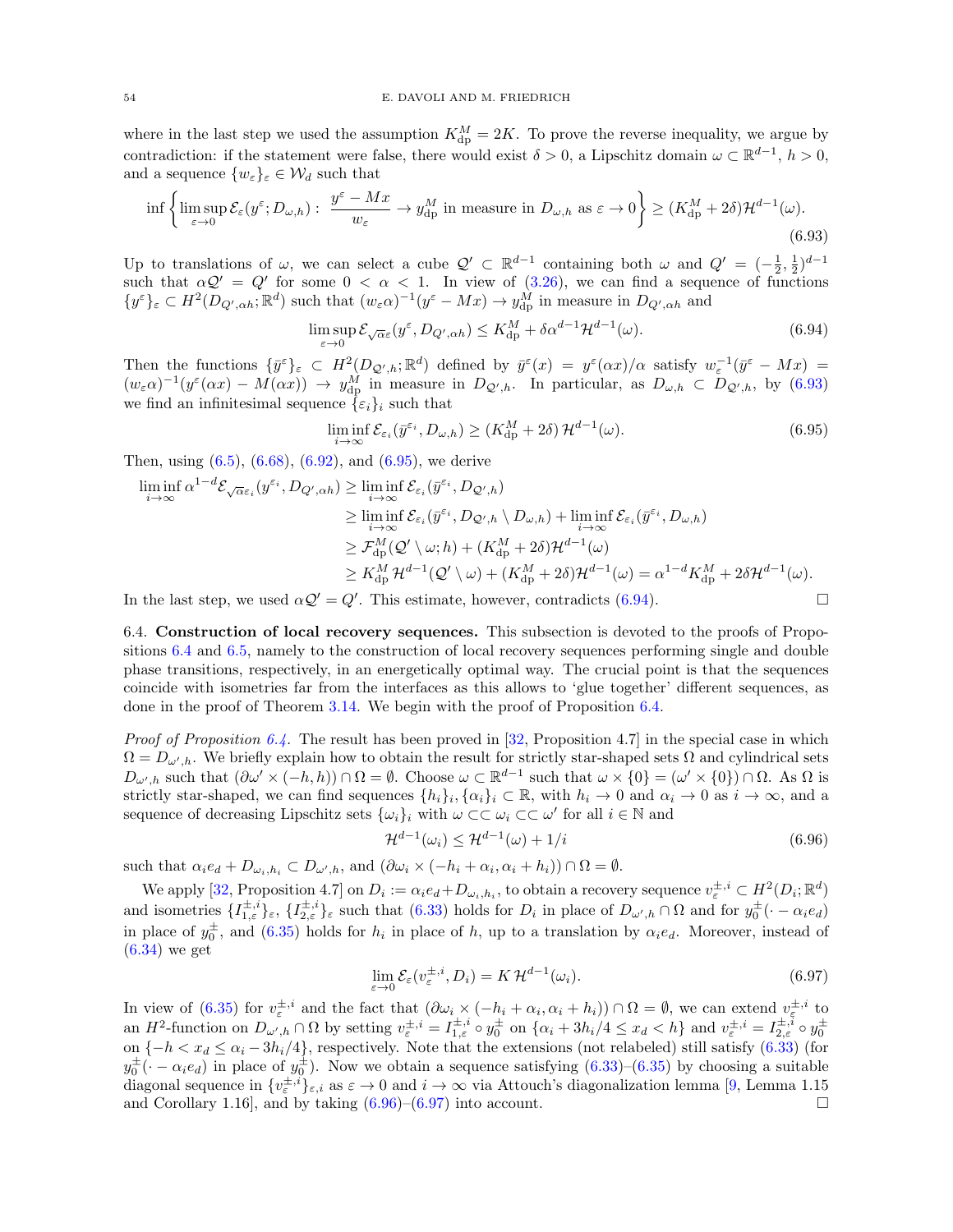The remaining part of this subsection is devoted to the proof of Proposition [6.5.](#page-41-0) The argument hinges upon applying some careful transformations to maps locally attaining the double-profile energy in Proposition [6.8,](#page-47-3) so that the modified maps satisfy  $(6.37)$ . As a first step, we show that the energy of optimal sequences concentrates near the interface. We recall the definitions of  $\mathcal{W}_d$  and  $y_{\rm dp}^M$  in [\(3.24\)](#page-19-4) and [\(3.25\)](#page-19-6), respectively.

<span id="page-54-1"></span>**Lemma 6.12** (Concentration of the energy near the interface). Let  $h > \tau > 0$ , and let  $\omega \subset \mathbb{R}^{d-1}$  be a bounded Lipschitz domain. Let  $M \in \{A, B\}$  and suppose that  $K_{dp}^M = 2K$ . Let  $\{\varepsilon_i\}_i$  be an infinitesimal sequence and let  $\{w_{\varepsilon_i}\}_i \in \mathcal{W}_d$ . Then, there exists  $\{y^{\varepsilon_i}\}_i \subset \hat{H}^2(D_{\omega,h};\mathbb{R}^d)$  satisfying  $\lim_{i\to\infty} ||y^{\varepsilon_i} Mx\|_{H^1(D_{\omega,h})}=0$ , and, as  $i\to\infty$ , we have

$$
\mathcal{E}_{\varepsilon_i}(y^{\varepsilon_i},D_{\omega,h})\to 2K\mathcal{H}^{d-1}(\omega),\quad \mathcal{E}_{\varepsilon_i}(y^{\varepsilon_i},D_{\omega,h}\setminus D_{\omega,\tau})\to 0,\quad \ \ \frac{y^{\varepsilon_i}-Mx}{w_{\varepsilon_i}}\to y^M_{\mathrm{dp}}\quad \textit{in measure in } D_{\omega,h}.
$$

*Proof.* First, by Proposition [6.8,](#page-47-3)  $K_{dp}^M = 2K$ , and a standard diagonal argument we find a sequence  $\{y^{\varepsilon_i}\}_i \subset H^2(D_{\omega,h};\mathbb{R}^d)$  with

$$
\limsup_{i \to \infty} \mathcal{E}_{\varepsilon_i}(y^{\varepsilon_i}, D_{\omega, h}) \le 2K \mathcal{H}^{d-1}(\omega), \qquad \qquad \frac{y^{\varepsilon_i} - Mx}{w_{\varepsilon_i}} \to y^M_{\mathrm{dp}} \quad \text{in measure in } D_{\omega, h}.
$$

By [\(6.5\)](#page-36-1) and Proposition [6.2,](#page-36-0) we also get  $\liminf_{i\to\infty} \mathcal{E}_{\varepsilon_i}(y^{\varepsilon_i}, D_{\omega,\tau}) \geq 2K\mathcal{H}^{d-1}(\omega)$ . This in turn implies  $\mathcal{E}_{\varepsilon_i}(y^{\varepsilon_i},D_{\omega,h}\setminus D_{\omega,\tau})\to 0$  and  $\mathcal{E}_{\varepsilon_i}(y^{\varepsilon_i},D_{\omega,h})\to 2K\mathcal{H}^{d-1}(\omega)$ . The convergence in measure to  $y_{\rm dp}^M$  along with  $w_{\varepsilon_i} \to 0$  implies that  $y^{\varepsilon_i} \to Mx$  in measure on  $D_{\omega,h}$ . Then, by Lemma [2.1](#page-7-1) we deduce  $\lim_{i \to \infty} ||y^{\varepsilon_i} Mx\|_{H^1(D_{\omega,h})}=0.$ 

Motivated by Lemma [6.12,](#page-54-1) for  $0 < \tau \le h/4$  we introduce the notion of  $\varepsilon$ -closeness of y to Mx, defined as

<span id="page-54-2"></span>
$$
\delta_{\varepsilon}^{M}(y;\omega,h,\tau) := \mathcal{E}_{\varepsilon}(y,D_{\omega,h}\setminus D_{\omega,\tau}) + (\mathcal{L}^{d}(D_{\omega,4\tau}))^{-1} \|\nabla y - M\|_{L^{2}(D_{\omega,4\tau})}^{2},\tag{6.98}
$$

for  $M \in \{A, B\}$ . In the following, we will use that, for given  $\omega \subset \mathbb{R}^{d-1}$ ,  $0 < \tau \leq h/4$ , and  $\{\varepsilon_i\}_i$  converging to zero, there exists a sequence  $\{y^{\varepsilon_i}\}_i \subset H^2(D_{\omega,h};\mathbb{R}^d)$  of deformations attaining asymptotically the double-profile energy  $K_{\text{dp}}^M = 2K$  such that

$$
\delta_{\varepsilon_i}^M(y^{\varepsilon_i}; \omega, h, \tau) \to 0 \quad \text{as } i \to \infty.
$$

Owing to the quantitative rigidity estimate in Theorem [3.2,](#page-12-1) it is possible to find  $(d-1)$ -dimensional slices on which the energy of y and the L<sup>2</sup>-distance of  $\nabla y$  from suitable rotations of  $M \in \{A, B\}$  can be quantified in terms of  $\delta_{\varepsilon}^{M}(y;\omega,h,\tau)$ . Recall  $\kappa = |A-B|$ , and  $c_1$  in H4. In addition, define

$$
p_d := \begin{cases} 2 & \text{if } d = 2 \\ 2(d-1)/d & \text{if } d > 2. \end{cases}
$$

<span id="page-54-0"></span>**Proposition 6.13** (Properties of  $(d-1)$ -dimensional slices). Let  $d \in \mathbb{N}$ ,  $d \geq 2$ , and let  $M \in \{A, B\}$ . Let  $h > 0, 0 < \tau \le h/4$ , and let  $\omega, \hat{\omega} \subset \mathbb{R}^{d-1}$  be bounded Lipschitz domains such that  $\omega \subset\subset \hat{\omega}$ . Then there exist  $\varepsilon_0 = \varepsilon_0(\omega, \hat{\omega}, h, \kappa, c_1, \tau) \in (0, 1)$  and  $C = C(\omega, \hat{\omega}, h, \kappa, c_1) > 0$  with the following properties:

For all  $0 < \varepsilon \leq \varepsilon_0$  and for each  $y \in H^2(D_{\hat{\omega},h}; \mathbb{R}^d)$  with  $\delta_{\varepsilon}^M(y; \hat{\omega}, h, \tau) \leq (\kappa/64)^2$  we can find two rotations  $R^+, R^- \in SO(d)$  and two constants  $s^+ \in (\tau, 2\tau), s^- \in (-2\tau, -\tau)$  such that

(i) 
$$
\int_{\Gamma^+} |\nabla y - R^+ M|^p \, d\mathcal{H}^{d-1} + \int_{\Gamma^-} |\nabla y - R^- M|^p \, d\mathcal{H}^{d-1} \leq \frac{C}{\tau} (\delta^M_{\varepsilon}(y; \hat{\omega}, h, \tau))^{p/2} \, \varepsilon^p \text{ for all } 1 \leq p \leq p_d,
$$
  
\n(ii) 
$$
\|\nabla y - M\|^2_{\varepsilon} \leq \int_{\Gamma^+} |\nabla y - M|^2 \, d\mathcal{H}^{d-1} + \int_{\Gamma^-} |\nabla y - R^- M|^p \, d\mathcal{H}^{d-1} \leq \int_{\Gamma^+} (\delta^M_{\varepsilon}(y; \hat{\omega}, h, \tau))^{p/2} \, \varepsilon^p \text{ for all } 1 \leq p \leq p_d,
$$

(ii) 
$$
\|\nabla y - M\|_{L^2(s^+ e_d + D_{\omega,\varepsilon^2})}^2 + \|\nabla y - M\|_{L^2(s^- e_d + D_{\omega,\varepsilon^2})}^2 \leq C\varepsilon^2 \delta_{\varepsilon}^M(y; \hat{\omega}, h, \tau),
$$
  
\n(iii) 
$$
\varepsilon^2 \int_{s^2} |\nabla^2 \psi|^2 d\mu \, d\mu \, d\mu = 2 \int_{s^2} |\nabla^2 \psi|^2 d\mu \, d\mu \, d\mu = 2 \int_{s^2} |\nabla^2 \psi|^2 d\mu \, d\mu \, d\mu = 2 \int_{s^2} |\nabla^2 \psi|^2 d\mu \, d\mu
$$

$$
\text{(iii)} \quad \varepsilon^2 \int_{\Gamma^+ \cup \Gamma^-} |\nabla^2 y|^2 \, \mathrm{d} \mathcal{H}^{d-1} + \bar{\eta}_{\varepsilon,d}^2 \int_{\Gamma^+ \cup \Gamma^-} (|\nabla^2 y|^2 - |\partial^2_{dd} y|^2) \, \mathrm{d} \mathcal{H}^{d-1} \leq \frac{C}{\tau} \delta^M_{\varepsilon}(y; \hat{\omega}, h, \tau),
$$

$$
(iv) \ \mathcal{E}_{\varepsilon}\big(y, s^+e_d + D_{\omega,\varepsilon^2}\big) + \mathcal{E}_{\varepsilon}\big(y, s^-e_d + D_{\omega,\varepsilon^2}\big) \leq \frac{C\varepsilon^2}{\tau} \delta^M_{\varepsilon}(y; \hat{\omega}, h, \tau),
$$

(v) 
$$
|R^+ - \text{Id}|^2 + |R^- - \text{Id}|^2 \leq C \delta_{\varepsilon}^M(y; \hat{\omega}, h, \tau),
$$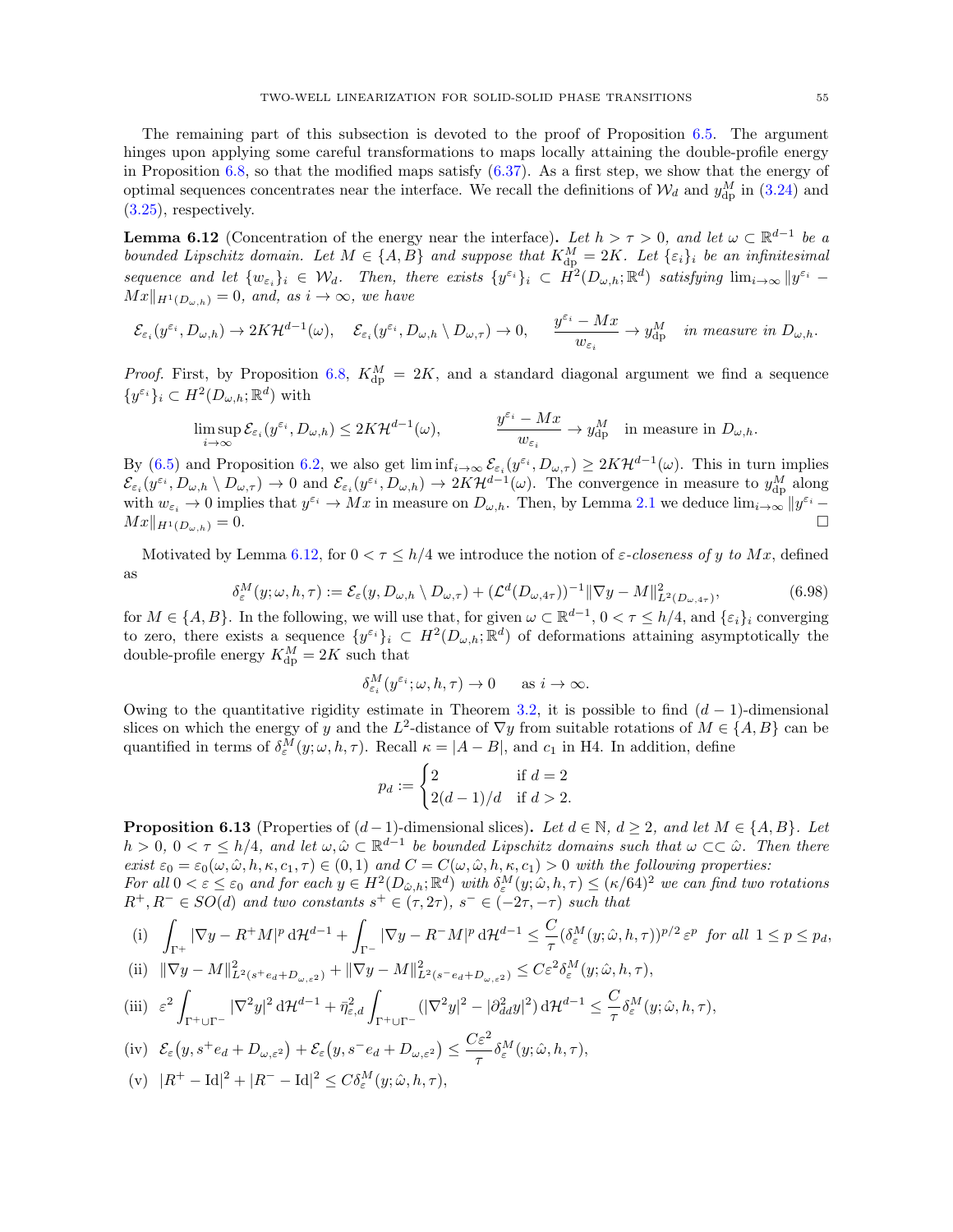where we set  $\Gamma^{\pm} = \omega \times \{s^{\pm}\}\$  for brevity.

Proof. The statement has been proven in [\[32,](#page-62-0) Proposition 4.12] in the case in which the bound on  $\delta_{\varepsilon}^{M}(y;\omega,h,\tau)$  is replaced by a smallness assumption on

<span id="page-55-1"></span>
$$
\delta_{\varepsilon}(y;\omega,h,\tau) := \mathcal{E}_{\varepsilon}(y,D_{\omega,h} \setminus D_{\omega,\tau}) + (\mathcal{L}^d(D_{\omega,4\tau}))^{-1} \|\nabla y - \nabla y_0^+\|_{L^2(D_{\omega,4\tau})}^2, \tag{6.99}
$$

where  $y_0^+$  is the map defined right after [\(2.5\)](#page-7-2) (see also [\[32,](#page-62-0) Subsection 4.5]). Since the identifications of  $R^{\pm}$  and  $s^{\pm}$  are completely independent from each other (see also [\[32,](#page-62-0) Remark 4.21]), the proof of Proposition [6.13](#page-54-0) follows by analogous arguments.

Remark 6.14 (Integrability exponent). Note that the results in [\[32\]](#page-62-0) are proved using the most general formulation of the quantitative rigidity estimate in [\[32,](#page-62-0) Theorem 3.1], thus allowing for different integrability exponents p, as well as for a smaller penalization  $\eta_{\varepsilon,d} < \bar{\eta}_{\varepsilon,d}$  (see [\(3.3\)](#page-12-3)). The proposition is stated in its generality in order to ease the reference to [\[32\]](#page-62-0). Under suitable simplifications (see [\[32,](#page-62-0) Remark 4.17), analogous estimates hold for  $p = 2$ .

The following lemma deals with the transition between a  $(d-1)$ -dimensional slice and a rigid movement. Recall the definition of  $c_2$  in H6.

<span id="page-55-4"></span>**Lemma 6.15** (Transition to a rigid movement). Let  $d \in \mathbb{N}$ ,  $d \geq 2$ , and let  $M \in \{A, B\}$ . Let  $h, \tau, \varepsilon > 0$ and  $\omega \subset \subset \hat{\omega} \subset \mathbb{R}^{d-1}$  satisfy the assumptions of Proposition [6.13.](#page-54-0) Assume that the elastic energy density W satisfies assumptions H1.–H4. and H6. Let  $y oldsymbol{\in} H^2(D_{\hat{\omega},h}; \mathbb{R}^d)$  with  $\delta_{\varepsilon}^M(y; \hat{\omega}, h, \tau) \leq (\kappa/64)^2$  and let  $R^+, R^- \in SO(d), s^+ \in (\tau, 2\tau), s^- \in (-2\tau, -\tau)$  be the associated rotations and constants provided by Proposition [6.13.](#page-54-0) Then there exist a map  $y_+^M \in H^2(\omega \times (0,\infty);\mathbb{R}^d)$  and a constant  $b_+^M \in \mathbb{R}^d$  such that

<span id="page-55-0"></span>(i) 
$$
y_+^M = y
$$
 on  $\omega \times (0, s^+),$   $y_+^M(x) = R^+ M x + b_+^M$  for all  $x \in \omega \times (s^+ + \tau, \infty)$ ,  
\n(ii)  $\|\nabla y_+^M - R^+ M\|_{L^2(\omega \times (s^+, \infty))}^2 \leq C \varepsilon^2 \delta_\varepsilon^M(y; \hat{\omega}, h, \tau)$ ,  
\n(iii)  $\mathcal{E}_\varepsilon(y_+^M, \omega \times (s^+, \infty)) \leq C \delta_\varepsilon^M(y; \hat{\omega}, h, \tau)$  (6.100)

where  $C = C(\omega, \hat{\omega}, h, \tau, \kappa, c_1, c_2) > 0$ . Analogously, there exist a map  $y_{-}^M \in H^2(\omega \times (-\infty, 0); \mathbb{R}^d)$  and a constant  $b^M_-\in \mathbb{R}^d$  for which [\(6.100\)](#page-55-0) holds with  $s^-$ , and  $R^-$  in place of  $s^+$ , and  $R^+$ , respectively.

Proof. The result follows directly by [\[32,](#page-62-0) Lemma 4.20]. Indeed, in [\[32,](#page-62-0) Lemma 4.20] an analogous result is proven in the case in which the  $\varepsilon$ -closeness  $\delta_{\varepsilon}^M$  is replaced by the quantity defined in [\(6.99\)](#page-55-1). The thesis follows by observing that the constructions around the slices  $s^+$  and  $s^-$  are independent (see also [\[32,](#page-62-0) Remark 4.21]).

After these preparations, we are now in a position to exhibit local recovery sequences performing a double phase transition in an energetically optimal way.

*Proof of Proposition [6.5.](#page-41-0)* We will prove the result only in the special case that  $\Omega = D_{\omega',h}$ . In fact, to treat the general case of strictly star-shaped sets  $\Omega$  and cylindrical sets  $D_{\omega',h}$  with  $(\partial \omega' \times (-h, h)) \cap \Omega = \emptyset$ one can apply the diagonal argument explained in the proof of Proposition [6.4](#page-40-0) in a similar fashion and therefore we omit the details. For simplicity, we will write  $\omega$  in place of  $\omega'$  in the following.

Let  $M \in \{A, B\}$ , let  $h > 0$ , let  $\omega \subset \mathbb{R}^{d-1}$  be a bounded Lipschitz domain, and let  $\{w_{\varepsilon}\}_{\varepsilon} \in \mathcal{W}_{d}$ . Fix  $\rho > 0$  and choose a Lipschitz domain  $\tilde{\omega}$  such that  $\omega \subset \tilde{\omega}$ , with  $\mathcal{H}^{d-1}(\tilde{\omega} \setminus \omega) \leq \rho$ . We first observe that by Lemma [6.12](#page-54-1) there exists a sequence  $\{y^{\varepsilon}\}_{\varepsilon} \subset H^2(D_{\tilde{\omega},h}; \mathbb{R}^d)$  such that

<span id="page-55-2"></span>
$$
\lim_{\varepsilon \to 0} \|y^{\varepsilon} - Mx\|_{H^1(D_{\tilde{\omega},h})} = 0, \quad \frac{y^{\varepsilon} - Mx}{w_{\varepsilon}} \to y^M_{\mathrm{dp}} \quad \text{in measure on } D_{\tilde{\omega},h}, \tag{6.101}
$$

where  $y_{\rm dp}^M$  is the function defined in [\(3.25\)](#page-19-6), as well as

<span id="page-55-3"></span>
$$
\lim_{\varepsilon \to 0} \mathcal{E}_{\varepsilon}(y^{\varepsilon}, D_{\tilde{\omega},h}) = 2K \mathcal{H}^{d-1}(\tilde{\omega}), \qquad \lim_{\varepsilon \to 0} \mathcal{E}_{\varepsilon}(y^{\varepsilon}, D_{\tilde{\omega},h} \setminus D_{\tilde{\omega},h/16}) = 0.
$$
\n(6.102)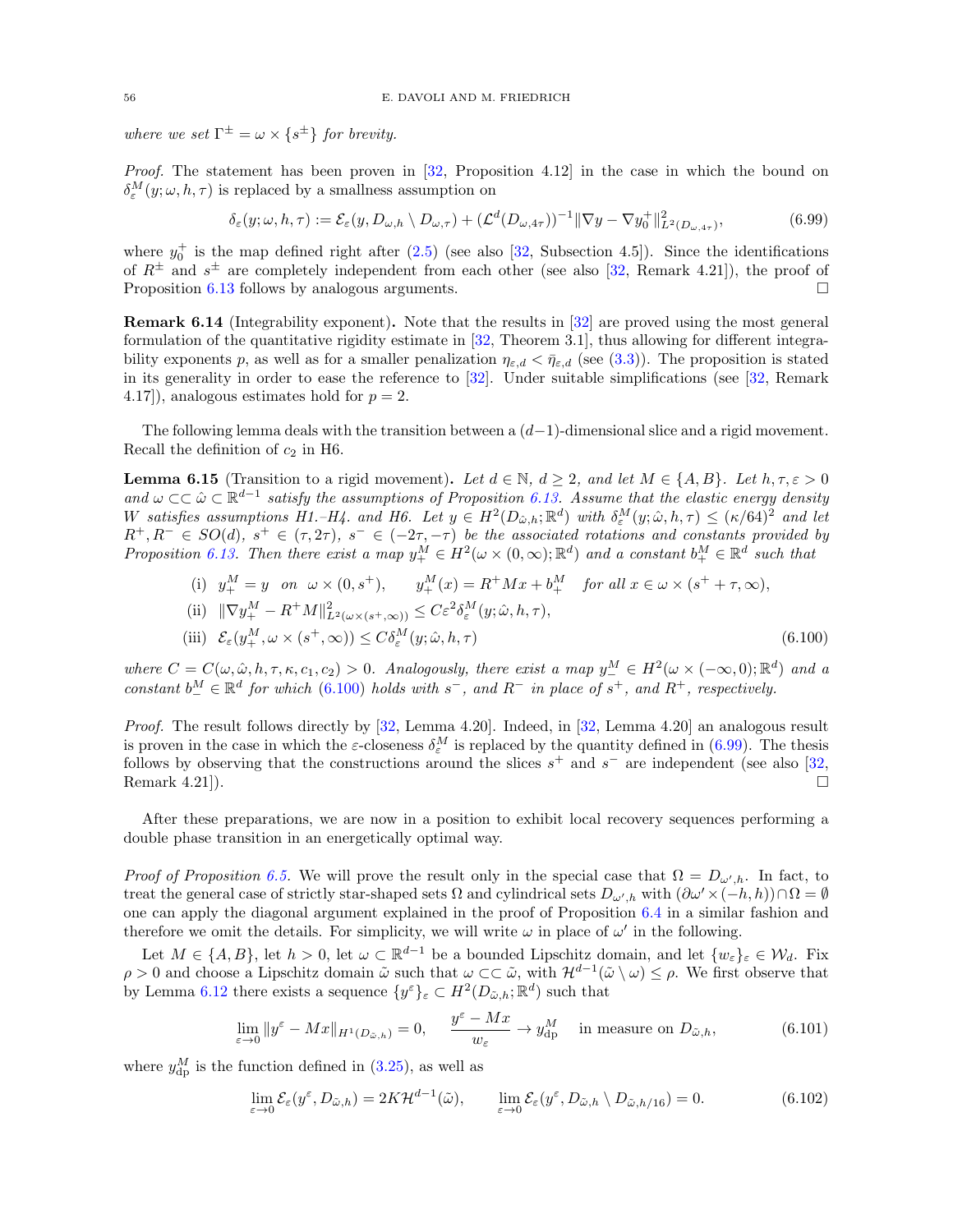In view of Lemma [6.12,](#page-54-1) the existence of a sequence  $\{y^{\varepsilon_i}\}_i$  satisfying  $(6.101)-(6.102)$  $(6.101)-(6.102)$  is guaranteed for every  $\{\varepsilon_i\}_i$  with  $\varepsilon_i \to 0$ . Hence, in what follows, for notational simplicity we directly work with the continuous parameter  $\varepsilon$ .

Fix  $\tau = h/8$ . By [\(6.98\)](#page-54-2) and [\(6.101\)](#page-55-2)–[\(6.102\)](#page-55-3) we find that  $\delta_{\varepsilon}^{M}(y^{\varepsilon}; \tilde{\omega}, h, \tau) \to 0$  as  $\varepsilon \to 0$ . Without loss of generality we can assume that  $\varepsilon < \varepsilon_0$  (see Proposition [6.13\)](#page-54-0) and  $\delta_{\varepsilon}^M(y^{\varepsilon}; \tilde{\omega}, h, \tau) \leq (\kappa/64)^2$ . Applying Proposition [6.13](#page-54-0) to  $\{y^{\varepsilon}\}_{\varepsilon}$  for  $\hat{\omega} = \tilde{\omega}$ , we find sequences of rotations  $\{R_{\varepsilon}^+\}_{\varepsilon}, \{R_{\varepsilon}^-\}_{\varepsilon} \subset SO(d)$ , and of slices  $\{s_{\varepsilon}^+\}_{\varepsilon} \subset (\tau, 2\tau)$ , and  $\{s_{\varepsilon}^-\}_{\varepsilon} \subset (-2\tau, -\tau)$ . Let now  $\{y_{\varepsilon,\pm}^M\}_{\varepsilon}$  be the maps provided by Lemma [6.15.](#page-55-4) We define  $v_{\varepsilon}^M \in H^2(D_{\omega,h}; \mathbb{R}^d)$  by

<span id="page-56-1"></span><span id="page-56-0"></span>
$$
v_{\varepsilon}^{M}(x) := \begin{cases} y_{\varepsilon,+}^{M} & \text{if } x_{d} \ge s_{\varepsilon}^{+}, \\ y^{\varepsilon} & \text{if } s_{\varepsilon}^{-} \le x_{d} \le s_{\varepsilon}^{+}, \\ y_{\varepsilon,-}^{M} & \text{if } x_{d} \le s_{\varepsilon}^{-}, \end{cases}
$$
(6.103)

for every  $x \in D_{\omega,h}$ . We proceed by checking that  $\{v_{\varepsilon}^M\}_{\varepsilon}$  satisfies  $(6.36)-(6.37)$  $(6.36)-(6.37)$ . First, since  $|s_{\varepsilon}^{\pm}| \leq 2\tau$ and  $\tau = h/8$ , by Lemma [6.15](#page-55-4) we have that  $v_{\varepsilon}^M = I_{1,\varepsilon}^M \circ Mx$  and  $v_{\varepsilon}^M = I_{2,\varepsilon}^M \circ Mx$  for  $x_d \geq 3h/8$  and  $x_d \leq -3h/8$ , respectively, for two suitable sequences of isometries  $\{I_{1,\varepsilon}^M\}_{\varepsilon}, \{I_{2,\varepsilon}^M\}_{\varepsilon}$ . This yields the second part of [\(6.37\)](#page-41-4). For brevity, we define the sets  $F_{\omega,h}^+ = \omega \times (h/16,h)$  and  $F_{\omega,h}^- = \omega \times (-h,-h/16)$ . A key step will be to show that for  $\varepsilon \to 0$ 

$$
w_{\varepsilon}^{-1}(v_{\varepsilon}^M - Mx) \to y_{\rm dp}^M \quad \text{in measure on } F_{\omega,h}^- \cup F_{\omega,h}^+.
$$
 (6.104)

This along with [\(6.101\)](#page-55-2) and the fact that  $v_{\varepsilon}^M = y^{\varepsilon}$  on  $D_{\omega,h/8}$  then shows [\(6.36\)](#page-41-3). Moreover, note that [\(6.104\)](#page-56-0) also implies that the isometries  $\{I_{1,\varepsilon}^M\}_{\varepsilon}$  and  $\{I_{2,\varepsilon}^M\}_{\varepsilon}$  converge to the identity as  $\varepsilon \to 0$ .

Let us now show [\(6.104\)](#page-56-0). We only show the result on  $F_{\omega,h}^+$  as the argument on  $F_{\omega,h}^-$  is analogous. Moreover, it clearly suffices to prove the property for any subsequence as then convergence holds for the whole sequence by Urysohn's property. First, we note that  $\mathcal{E}_{\varepsilon}(v_{\varepsilon}^M, F_{\omega,h}^+) \to 0$  as  $\varepsilon \to 0$  by Lemma [6.15\(](#page-55-4)iii), [\(6.102\)](#page-55-3), [\(6.103\)](#page-56-1), and the fact that  $\delta_{\varepsilon}^M(y^{\varepsilon}; \tilde{\omega}, h, \tau) \to 0$ . Then, applying the compactness result and the lower bound for  $\Omega = F_{\omega,h}^+$  (see Theorem [3.3](#page-14-0) and Theorem [3.13\)](#page-19-1) we find a subsequence (not relabeled) and  $(y, u, \mathcal{P}) \in \mathcal{A}$  such that  $v_{\varepsilon}^M \to (y, u, \mathcal{P})$  and  $\mathcal{E}_0^{\mathcal{A}}(y, u, \mathcal{P}) = 0$ , where here the limiting energy  $\mathcal{E}_0^{\mathcal{A}}$  defined in [\(3.23\)](#page-18-2) has to be understood with respect to the set  $F_{\omega,h}^+$ .

In view of [\(3.23\)](#page-18-2) and  $\mathcal{E}_0^{\mathcal{A}}(y, u, \mathcal{P}) = 0$ , we find that  $\mathcal P$  is trivial, consisting just of the component  $F_{\omega,h}^+$ . Moreover,  $\nabla y$  is constant, and then  $\nabla y = M$  by [\(3.15\)](#page-14-7), [\(6.101\)](#page-55-2), and the fact that  $v_\varepsilon^M = y^\varepsilon$  on  $G_{\omega,h}^+ := \omega \times (h/16,h/8)$ . (Recall that  $s_{\varepsilon}^+ \geq \tau = h/8$ .) As  $\mathcal{E}_0^{\mathcal{A}}(y,u,\mathcal{P}) = 0$  and  $F \mapsto \mathcal{Q}_{\text{lin}}(M,FM)$  is positive definite on  $M_{sym}^{d \times d}$  (see [\(2.12\)](#page-9-5)) we also get that u is affine on  $F_{\omega,h}^+$  and has the form  $u(x) = SMx + s$ for each  $x \in F_{\omega,h}^+$ , where  $S \in \mathbb{M}^{d \times d}_{skew}$  and  $s \in \mathbb{R}^d$ . Moreover, in view of  $(3.18)-(3.19)$  $(3.18)-(3.19)$ , we find  $\{t^{\varepsilon}\}_{\varepsilon} \subset \mathbb{R}^d$ and  $\{\bar{R}^{\varepsilon}\}_\varepsilon \subset SO(d)$  such that

$$
\varepsilon^{-1}\left(v_{\varepsilon}^M - (\bar{R}^{\varepsilon} M x + t^{\varepsilon})\right) \to u \quad \text{ in measure in } F_{\omega,h}^+.
$$
\n(6.105)

On the other hand, by [\(6.101\)](#page-55-2) and the fact that  $v_{\varepsilon}^M = y^{\varepsilon}$  on  $G_{\omega,h}^+ = \omega \times (h/16, h/8)$  we have

<span id="page-56-3"></span><span id="page-56-2"></span>
$$
w_{\varepsilon}^{-1}(v_{\varepsilon}^M - Mx) \to y_{\rm dp}^M \quad \text{in measure in } G_{\omega,h}^+.
$$
 (6.106)

Passing to another subsequence (not relabeled) we can assume that  $\lambda := \lim_{\varepsilon \to 0} \varepsilon/w_{\varepsilon}$  exists, cf. [\(3.24\)](#page-19-4). By multiplying [\(6.105\)](#page-56-2) with  $\varepsilon/w_{\varepsilon}$  and by subtracting [\(6.106\)](#page-56-3) we get

$$
w_{\varepsilon}^{-1}(Mx - (\bar{R}^{\varepsilon} Mx + t^{\varepsilon})) \to \lambda u - y_{\mathrm{dp}}^{M} \quad \text{ in measure in } G_{\omega, h}^{+}.
$$

As the mappings in the left-hand side, as well as u and  $y_{dp}^M$  are affine, this convergence holds also on the larger set  $F_{\omega,h}^+$ . This along with [\(6.105\)](#page-56-2) yields

$$
w_{\varepsilon}^{-1}(v_{\varepsilon}^M - Mx) \to \lambda u - (\lambda u - y_{\rm dp}^M) = y_{\rm dp}^M \quad \text{ in measure on } F_{\omega, h}^+.
$$

This concludes the proof of  $(6.104)$ . To conclude, it remains to show the asymptotic behavior of the energies in [\(6.37\)](#page-41-4). Using [\(6.5\)](#page-36-1), [\(6.36\)](#page-41-3), and Proposition [6.2,](#page-36-0) it follows that  $\liminf_{\varepsilon\to 0} \mathcal{E}_{\varepsilon}(v_{\varepsilon}^M, D_{\omega,h}) \ge$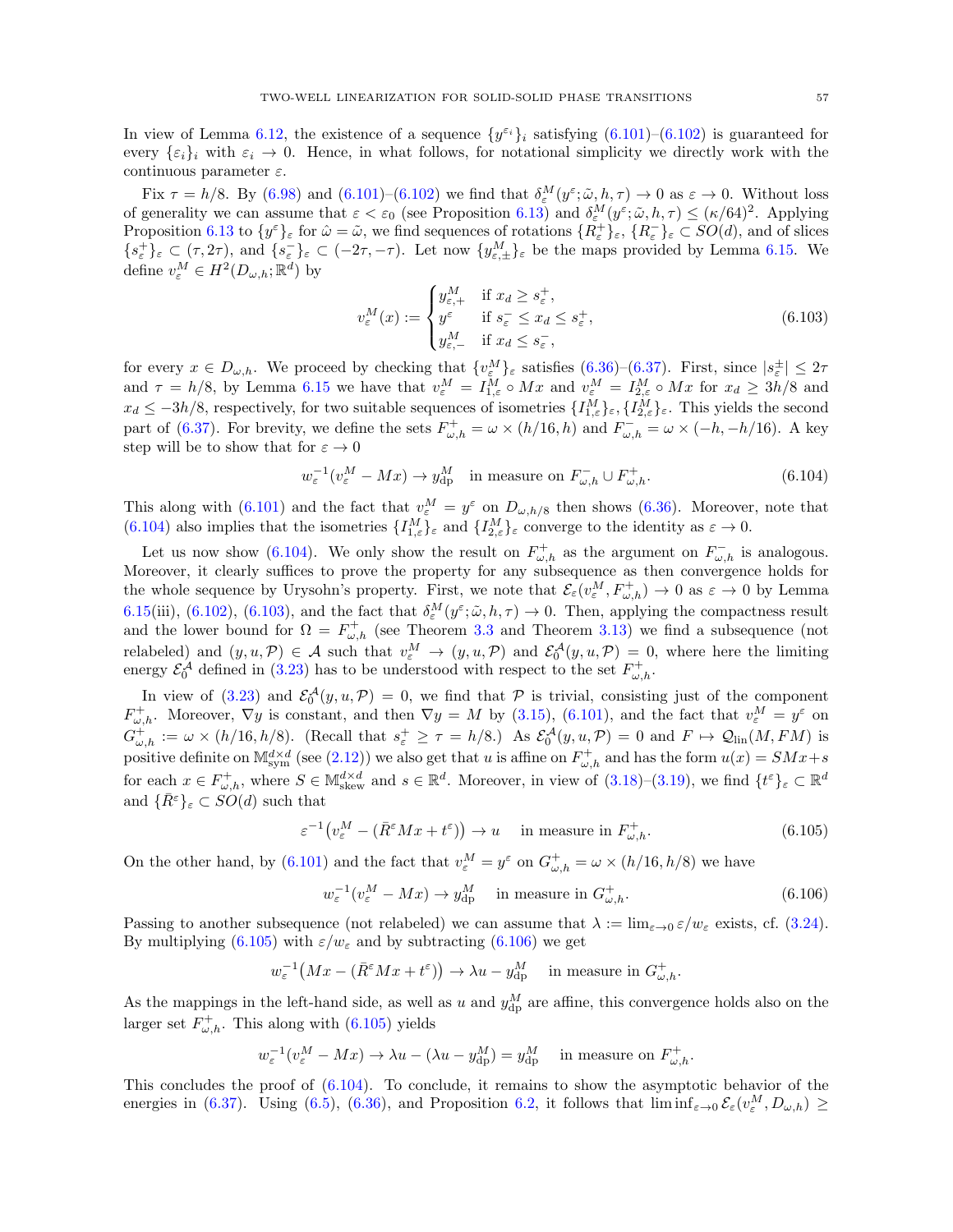$2K\mathcal{H}^{d-1}(\omega)$ . To prove the opposite inequality, we observe that by [\(6.103\)](#page-56-1) and Lemma [6.15\(](#page-55-4)iii) there holds

$$
\mathcal{E}_{\varepsilon}\big(v_{\varepsilon}^M, D_{\omega,h}\big) \leq \mathcal{E}_{\varepsilon}\big(y_{\varepsilon,+}^M, \omega \times (s_{\varepsilon}^+, h)\big) + \mathcal{E}_{\varepsilon}\big(y_{\varepsilon,-}^M, \omega \times (-h, s_{\varepsilon}^-)\big) + \mathcal{E}_{\varepsilon}\big(y^{\varepsilon}, \omega \times (s_{\varepsilon}^-, s_{\varepsilon}^+)\big) \leq C\delta_{\varepsilon}^M(y^{\varepsilon}, \tilde{\omega}, h, \tau) + \mathcal{E}_{\varepsilon}(y^{\varepsilon}, D_{\tilde{\omega},h}).
$$

Thus, by [\(6.102\)](#page-55-3), the fact that  $\delta_{\varepsilon}^M(y^{\varepsilon}; \tilde{\omega}, h, \tau) \to 0$ , and  $\mathcal{H}^{d-1}(\tilde{\omega} \setminus \omega) \leq \rho$ , we have

$$
\limsup_{\varepsilon \to 0} \mathcal{E}_{\varepsilon}(v_{\varepsilon}^M, D_{\omega, h}) \le 2K \mathcal{H}^{d-1}(\tilde{\omega}) \le 2K \mathcal{H}^{d-1}(\omega) + 2K\rho.
$$

The convergence in [\(6.37\)](#page-41-4) follows then by the arbitrariness of  $\rho$  and by a diagonal argument.

<span id="page-57-0"></span>6.5. One-dimensional profiles and compatibility condition. In this subsection we assume that the density W satisfies  $(3.27)$ . We will show that in this case optimal profiles for single transitions are one-dimensional in a sense to make precise below. Moreover, we show that the compatibility condition  $K_{\text{dp}}^{A} = K_{\text{dp}}^{B} = 2K$  holds. Let us start by discussing a model case for [\(3.27\)](#page-20-0), see [\(3.28\)](#page-20-1). Suppose that W is of the form

$$
W(F) = \phi(\text{dist}(F, SO(d)A), \text{dist}(F, SO(d)B)) \quad \text{for all } F \in \mathbb{M}^{d \times d},
$$

where  $\phi: ([0, \infty))^2 \to [0, \infty)$  is a smooth function with  $c_1(\min\{t_1, t_2\})^2 \leq \phi(t_1, t_2) \leq c_2(\min\{t_1, t_2\})^2$  for all  $t_1, t_2 \in [0, \infty)$ , and is increasing in both entries. Then, we can check that H1.–H6. hold. Moreover, also H7. is satisfied if  $\phi$  fulfills a corresponding local Lipschitz condition. We can also confirm [\(3.27\)](#page-20-0). Indeed, for each  $F \in \mathbb{M}^{d \times d}$ , by H3., the monotonicity assumptions on  $\phi$ , and the triangle inequality we compute

$$
W(F) = \phi\big(\text{dist}(F, SO(d)A), \text{dist}(F, SO(d)B)\big) = \phi\Big(\min_{R \in SO(d)} |F - RA|, \min_{R \in SO(d)} |F - RB|\Big)
$$
  
\n
$$
\geq \phi\Big(\min_{R \in SO(d)} |Fe_d - RAe_d|, \min_{R \in SO(d)} |Fe_d - RBe_d|\Big) \geq \phi\Big(||Fe_d| - |Ae_d||, ||Fe_d| - |Be_d||\Big)
$$
  
\n
$$
= \phi\Big(||Fe_d| - 1|, ||Fe_d| - (1 + \kappa)|\Big) = \phi\Big(|\text{Id} + (|Fe_d| - 1)e_{dd} - A|, |\text{Id} + (|Fe_d| - 1)e_{dd} - B|\Big)
$$
  
\n
$$
\geq \phi\Big(\text{dist}\big(\text{Id} + (|Fe_d| - 1)e_{dd}, SO(d)A\big), \text{dist}\big(\text{Id} + (|Fe_d| - 1)e_{dd}, SO(d)B\big)\Big)
$$
  
\n
$$
= W\big(\text{Id} + (|Fe_d| - 1)e_{dd}\big).
$$
\n(6.107)

We now check that under condition  $(3.27)$  optimal profiles for single transitions are one-dimensional.

<span id="page-57-1"></span>Lemma 6.16 (One-dimensional profiles). Under condition [\(3.27\)](#page-20-0), there holds

$$
K = \inf \left\{ \liminf_{\varepsilon \to 0} \mathcal{E}_{\varepsilon}(y^{\varepsilon}, Q) : \ y^{\varepsilon}(x) = (x', \psi^{\varepsilon}(x_d)) \text{ for } x = (x', x_d) \in Q, \quad \lim_{\varepsilon \to 0} \|y^{\varepsilon} - y_0^+\|_{L^1(Q)} = 0 \right\},\tag{6.108}
$$

where  $K$  is defined in  $(3.4)$ .

*Proof.* We denote the right-hand side of [\(6.108\)](#page-57-3) by  $K_{1d}$ . Clearly, we get  $K_{1d} \geq K$ . To see the reverse inequality, by a standard diagonal argument, we choose a sequence  $\{y^{\varepsilon}\}_{\varepsilon} \subset H^2(Q;\mathbb{R}^d)$  with  $\lim_{\varepsilon \to 0} \|y^{\varepsilon}$  $y_0^+$ ||<sub>L<sup>1</sup>(*Q*)</sub> = 0 and

<span id="page-57-5"></span><span id="page-57-4"></span><span id="page-57-3"></span><span id="page-57-2"></span>
$$
\liminf_{\varepsilon \to 0} \mathcal{E}_{\varepsilon}(y^{\varepsilon}, Q) = K.
$$

Then, by Fatou's lemma, and by Lemma [2.1,](#page-7-1) we can find  $x' \in (-\frac{1}{2}, \frac{1}{2})^{d-1}$  such that

$$
\liminf_{\varepsilon \to 0} \int_{-\frac{1}{2}}^{\frac{1}{2}} \left( \frac{1}{\varepsilon^2} W(\nabla y^{\varepsilon}(x',t)) + \varepsilon^2 |\nabla^2 y^{\varepsilon}(x',t)|^2 + \bar{\eta}_{\varepsilon,d}^2 (|\nabla^2 y^{\varepsilon}(x',t)|^2 - |\partial^2_{dd} y^{\varepsilon}(x',t)|^2) \right) dt \le K \quad (6.109)
$$

as well as

$$
\lim_{\varepsilon \to 0} \left( \int_{-\frac{1}{2}}^0 |\nabla y^{\varepsilon}(x', t) - B|^2 dt + \int_0^{\frac{1}{2}} |\nabla y^{\varepsilon}(x', t) - A|^2 dt \right) = 0.
$$
 (6.110)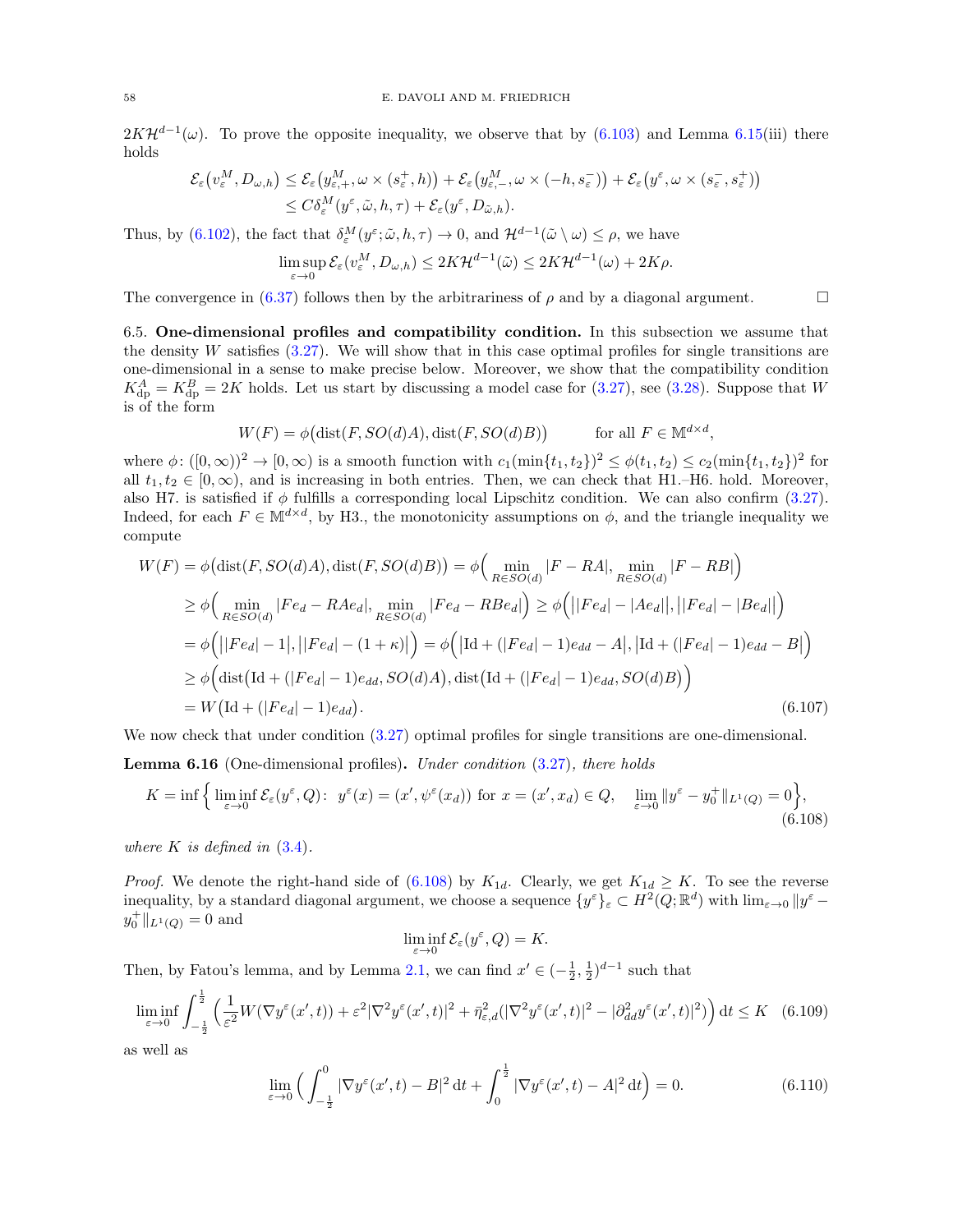We let  $\tau^{\varepsilon} := \partial_d y^{\varepsilon}(x', \cdot) \in H^1((-\frac{1}{2}, \frac{1}{2}); \mathbb{R}^d)$  and we choose the unique function  $\psi^{\varepsilon} : (-\frac{1}{2}, \frac{1}{2}) \to \mathbb{R}$  with  $\psi^{\varepsilon}(0) = 0$  and  $(\psi^{\varepsilon})' = |\tau^{\varepsilon}|$ . Then, we define the sequence  $\{v^{\varepsilon}\}_{\varepsilon} \subset H^2(Q; \mathbb{R}^d)$  by  $v^{\varepsilon}(x', x_d) = (x', \psi^{\varepsilon}(x_d))$ for  $(x', x_d) \in Q$ . We observe that

<span id="page-58-0"></span>
$$
\nabla v^{\varepsilon}(x) = \sum_{i=1}^{d-1} e_{ii} + |\tau^{\varepsilon}(x_d)| e_{dd}.
$$
\n(6.111)

We note that  $\{v^{\varepsilon}\}_{\varepsilon}$  is an admissible sequence in the definition of  $K_{1d}$ . Indeed, by H3., [\(6.110\)](#page-57-4), [\(6.111\)](#page-58-0), and the triangle inequality we find

$$
\int_{Q} |\nabla v^{\varepsilon} - \nabla y_0^+|^2 dx = \int_{Q \cap \{x_d \le 0\}} |\partial_d v^{\varepsilon} - Be_d|^2 dt + \int_{Q \cap \{x_d \ge 0\}} |\partial_d v^{\varepsilon} - Ae_d|^2 dt
$$
  
\n
$$
= \int_{-\frac{1}{2}}^0 ||\partial_d y^{\varepsilon}(x', t)| - |Be_d||^2 dt + \int_0^{\frac{1}{2}} ||\partial_d y^{\varepsilon}(x', t)| - |Ae_d||^2 dt
$$
  
\n
$$
\le \int_{-\frac{1}{2}}^0 |(\nabla y^{\varepsilon}(x', t) - B)e_d|^2 dt + \int_0^{\frac{1}{2}} |(\nabla y^{\varepsilon}(x', t) - A)e_d|^2 dt \to 0,
$$

and therefore also  $v^{\varepsilon} \to y_0^+$  in  $L^1(Q; \mathbb{R}^d)$  since  $v^{\varepsilon}(0) = 0$  for all  $\varepsilon$ . Consequently, in view of [\(3.27\)](#page-20-0), [\(6.108\)](#page-57-3), [\(6.109\)](#page-57-5), [\(6.111\)](#page-58-0), and the fact that  $\frac{d}{dt}|\tau^{\varepsilon}|(t) \leq |\partial_{dd}y^{\varepsilon}(x',t)|$  for  $t \in \left(-\frac{1}{2},\frac{1}{2}\right)$  we get

$$
K_{1d} \leq \liminf_{\varepsilon \to 0} \mathcal{E}_{\varepsilon}(v^{\varepsilon}, Q) = \liminf_{\varepsilon \to 0} \int_{Q} \left( \frac{1}{\varepsilon^{2}} W(\nabla v^{\varepsilon}) + \varepsilon^{2} |\partial_{dd}^{2} v^{\varepsilon}|^{2} \right) dx
$$
  

$$
\leq \liminf_{\varepsilon \to 0} \int_{-\frac{1}{2}}^{\frac{1}{2}} \left( \frac{1}{\varepsilon^{2}} W\Big(\text{Id} + (|\nabla y^{\varepsilon}(x', t)e_{d}| - 1)e_{dd}\Big) + \varepsilon^{2} \Big|\frac{d}{dt} |\tau^{\varepsilon}|(t)|^{2} \right) dt
$$
  

$$
\leq \liminf_{\varepsilon \to 0} \int_{-\frac{1}{2}}^{\frac{1}{2}} \left( \frac{1}{\varepsilon^{2}} W(\nabla y^{\varepsilon}(x', t)) + \varepsilon^{2} |\partial_{dd}^{2} y^{\varepsilon}(x', t)|^{2} \right) dt \leq K.
$$

This concludes the proof.  $\square$ 

We point out that without an additional assumption, such as  $(3.27)$ , optimal profiles for single transitions are in general not one-dimensional, see [\[26,](#page-61-11) Remark 6.2] for an example in a linearized setting. We are now in a position to prove Proposition [3.16.](#page-20-2)

*Proof of Proposition [3.16.](#page-20-2)* We start with a consequence of Lemma [6.16.](#page-57-1) Define  $\tilde{W}$ :  $\mathbb{R} \to \mathbb{R}$  by  $\tilde{W}(t)$  =  $W(\mathrm{Id}+(t-1)e_{dd})$  for  $t \in \mathbb{R}$ . Note that  $\tilde{W}$  is a two-well potential with  $\tilde{W}(t) = 0$  if and only if  $t \in \{1, 1+\kappa\}$ , see H3. In view of  $(3.1)$  and  $(6.108)$ , we find

$$
K = \inf \Big\{ \liminf_{\varepsilon \to 0} \int_{-\frac{1}{2}}^{\frac{1}{2}} \left( \frac{1}{\varepsilon^2} \tilde{W} \big( \psi_{\varepsilon}' \big) + \varepsilon^2 |\psi_{\varepsilon}''|^2 \right) dt \colon \psi^{\varepsilon} \in H^2 \big( (-\frac{1}{2}, \frac{1}{2}); \mathbb{R} \big), \quad \lim_{\varepsilon \to 0} \|\psi^{\varepsilon} - \tilde{y}_0^+\|_{L^2 \left( -\frac{1}{2}, \frac{1}{2} \right)} = 0 \Big\},
$$

where  $\tilde{y}_0^+(t) := t \chi_{\{t>0\}} + (1+\kappa)t \chi_{\{t<0\}}$  for  $t \in (-\frac{1}{2},\frac{1}{2})$ . By a cut-off argument one can further show that (see e.g. [\[23,](#page-61-10) Proof of Proposition 5.3] for details)

$$
K = \inf \left\{ \liminf_{\varepsilon \to 0} \int_{-\frac{1}{2}}^{\frac{1}{2}} \left( \frac{1}{\varepsilon^2} \tilde{W}(\psi_{\varepsilon}') + \varepsilon^2 |\psi_{\varepsilon}'|^2 \right) dt : \ \psi^{\varepsilon} \in H^2((-\frac{1}{2}, \frac{1}{2}); \mathbb{R}), \ \lim_{\varepsilon \to 0} \|\psi^{\varepsilon} - \tilde{y}_0^+\|_{L^2(-\frac{1}{2}, \frac{1}{2})} = 0,
$$
  

$$
\psi_{\varepsilon}'(t) = 1 + \kappa \text{ near } t = -\frac{1}{2}, \ \psi_{\varepsilon}'(t) = 1 \text{ near } t = \frac{1}{2} \right\}.
$$
 (6.112)

We now start with the proof. We prove the result only for  $M = A$ . The arguments for  $M = B$  are similar up to a different notational realization. Let  $Q' = (-\frac{1}{2}, \frac{1}{2})^{d-1}$ . Fix  $\delta > 0$ . In view of [\(3.26\)](#page-19-0), we choose  $h > 0$  and  $\{w_{\varepsilon}\}_{\varepsilon} \in \mathcal{W}_d$  such that

<span id="page-58-2"></span><span id="page-58-1"></span>
$$
K_{\mathrm{dp}}^{A} - \delta \leq \inf \left\{ \limsup_{\varepsilon \to 0} \mathcal{E}_{\varepsilon} \left( y^{\varepsilon}, D_{Q',h} \right) : w_{\varepsilon}^{-1} \left( y^{\varepsilon} - x \right) \to y_{\mathrm{dp}}^{A} \text{ in measure in } D_{Q',h} \right\},\tag{6.113}
$$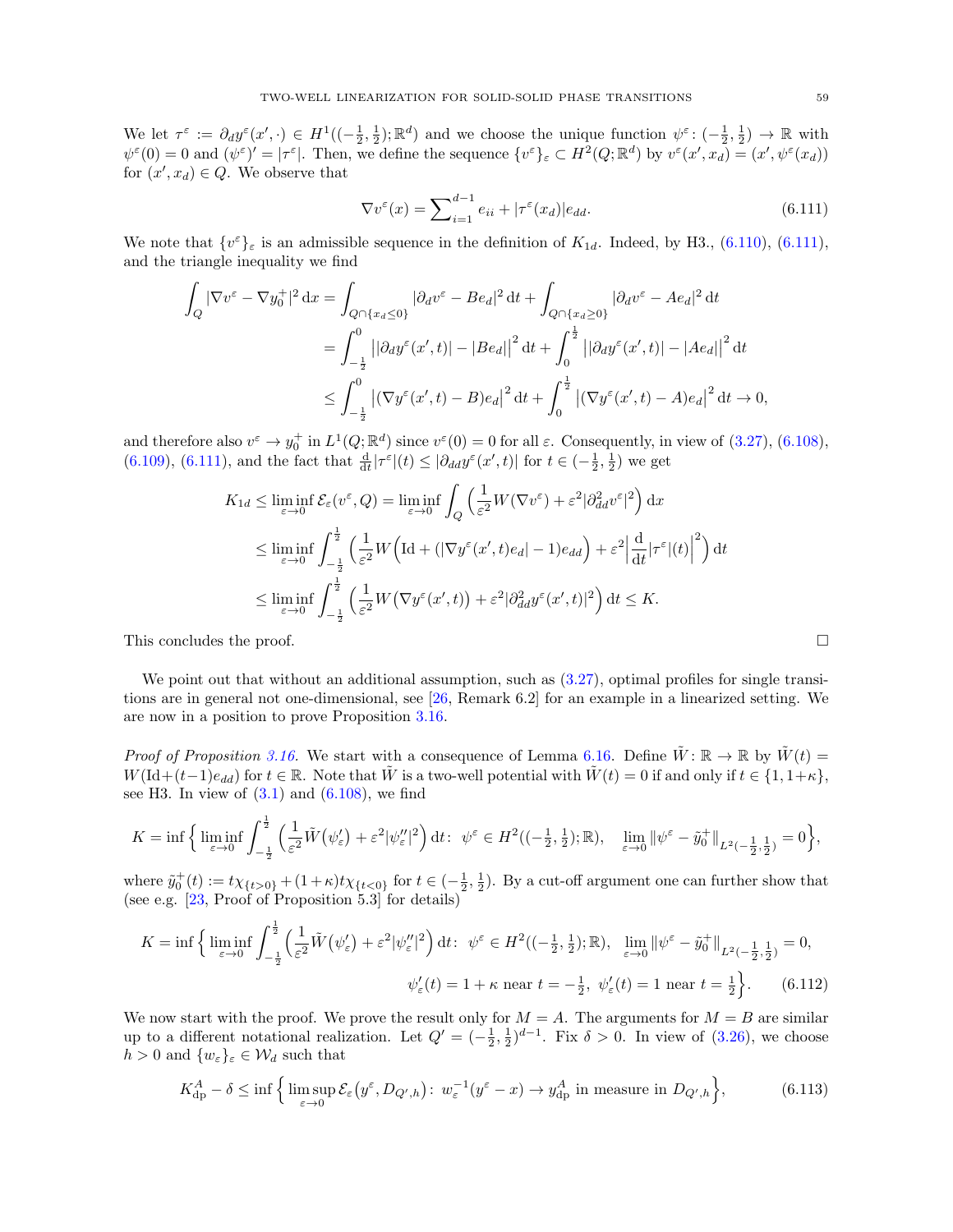where we recall the notations in  $(3.25)$  and  $(6.2)$ . We start by observing that it suffices to show that there exists a sequence  $\{z_{\varepsilon}\}_{\varepsilon} \subset H^2((-h,h);\mathbb{R})$  such that

(i) 
$$
w_{\varepsilon}^{-1}(z_{\varepsilon} - id) \to \chi_{\{t > 0\}}
$$
 in measure in  $(-h, h)$ ,  
\n(ii)  $\limsup_{\varepsilon \to 0} \int_{-h}^{h} \left(\frac{1}{\varepsilon^2} \tilde{W}(z_{\varepsilon}') + \varepsilon^2 |z_{\varepsilon}'|^2\right) dt \le 2K + \delta.$  (6.114)

In fact, then the sequence  $y^{\varepsilon} \in H^2(D_{Q',h}; \mathbb{R}^d)$  defined by  $y^{\varepsilon}(x', x_d) = (x', z_{\varepsilon}(x_d))$  clearly satisfies

<span id="page-59-0"></span> $w_{\varepsilon}^{-1}(y^{\varepsilon}-x)\to y_{\mathrm{dip}}^A$  $d_{\rm dp}^A$  in measure in  $D_{Q',h}$ 

by [\(6.114\)](#page-59-0)(i). Therefore, it is an admissible sequence in [\(6.113\)](#page-58-1), and thus  $\limsup_{\varepsilon\to 0} \mathcal{E}_{\varepsilon}(y^{\varepsilon}, D_{Q',h}) \ge$  $K_{\text{dp}}^A - \delta$ . By [\(3.1\)](#page-11-3), [\(6.114\)](#page-59-0)(ii), and the definition of  $\tilde{W}$ , we also have  $\limsup_{\varepsilon \to 0} \mathcal{E}_{\varepsilon}(y^{\varepsilon}, D_{Q',h}) \leq 2K + \delta$ . Thus,  $K_{\text{dp}}^{A} - \delta \leq 2K + \delta$  and therefore  $K_{\text{dp}}^{A} \leq 2K$  holds by passing to  $\delta \to 0$ . The other inequality  $K_{\text{dp}}^A \geq 2K$  follows from Proposition [3.15.](#page-20-3)

We now construct a sequence  $\{z_{\varepsilon}\}_{\varepsilon} \subset H^2((-h,h); \mathbb{R})$  satisfying  $(6.114)$ . Given  $\delta > 0$ , we use  $(6.112)$ to find  $\varepsilon_0 > 0$  and a function  $\psi \in H^2((-\frac{1}{2}, \frac{1}{2}); \mathbb{R})$  such that

<span id="page-59-1"></span>
$$
\int_{-\frac{1}{2}}^{\frac{1}{2}} \left( \frac{1}{\varepsilon_0^2} \tilde{W}(\psi') + \varepsilon_0^2 |\psi''|^2 \right) dt \le K + \delta/2, \tag{6.115}
$$

as well as  $\psi'(t) = 1 + \kappa$  near  $t = -\frac{1}{2}$  and  $\psi'(t) = 1$  near  $t = \frac{1}{2}$ . Let  $\varepsilon > 0$  sufficiently small and let  $\epsilon := \varepsilon/\varepsilon_0$  for brevity. We define  $z_\varepsilon \in H^2((-h,h);\mathbb{R})$  as the continuous function with  $z_\varepsilon(0) = 0$  and the derivative

$$
z'_{\varepsilon}(t):=\begin{cases} 1 & \text{if } t\in(-h,-\epsilon^2) \\ \psi'\big(\frac{1}{\epsilon^2}(-\frac{1}{2}\epsilon^2-t)\big) & \text{if } t\in(-\epsilon^2,0) \\ 1+\kappa & \text{if } t\in(0,w_{\varepsilon}^\kappa) \\ \psi'\big(\frac{1}{\epsilon^2}(t-w_{\varepsilon}^\kappa-\frac{1}{2}\epsilon^2)\big) & \text{if } t\in(w_{\varepsilon}^\kappa,w_{\varepsilon}^\kappa+\epsilon^2) \\ 1 & \text{if } t\in(w_{\varepsilon}^\kappa+\epsilon^2,h) \end{cases}
$$

for  $t \in (-h, h)$ , where for shorthand we write  $w_{\varepsilon}^{\kappa} = w_{\varepsilon}/\kappa$ . Indeed, we note that  $z_{\varepsilon}'$  is continuous since  $\psi'$ is constant near  $t = -\frac{1}{2}$  and  $t = \frac{1}{2}$ . By using  $\tilde{W}(t) = 0$  for  $t \in \{1, 1 + \kappa\}$  and  $(6.115)$ , it is not hard to check that

$$
\int_{-h}^{h} \left(\frac{1}{\varepsilon^2} \tilde{W}(z_{\varepsilon}') + \varepsilon^2 |z_{\varepsilon}'|^2\right) dt = 2 \int_{-\varepsilon^2/2}^{\varepsilon^2/2} \left(\frac{1}{\varepsilon^2} \tilde{W}(\psi'(t/\varepsilon^2)) + \frac{\varepsilon^2}{\varepsilon^4} |\psi''(t/\varepsilon^2)|^2\right) dt
$$
  
= 
$$
2 \int_{-\frac{1}{2}}^{\frac{1}{2}} \left(\frac{1}{\varepsilon_0^2} \tilde{W}(\psi'(s)) + \varepsilon_0^2 |\psi''(s)|^2\right) ds \le 2K + \delta,
$$

where in the second step we used a change of variables and  $\epsilon = \epsilon/\epsilon_0$ . This shows [\(6.114\)](#page-59-0)(ii). We now prove  $(6.114)(i)$ . As by a scaling argument we have

$$
||z'_{\varepsilon}||_{L^{1}((-\epsilon^2,0))}+||z'_{\varepsilon}||_{L^{1}((w_{\varepsilon}^{\kappa},w_{\varepsilon}^{\kappa}+\epsilon^2))}\leq 2\epsilon^2\int_{-\frac{1}{2}}^{\frac{1}{2}}|\psi'|\,d\epsilon\leq C\varepsilon^2,
$$

we get that

$$
||z'_{\varepsilon}-\tilde{z}'_{\varepsilon}||_{L^1((-h,h))} \leq C\varepsilon^2,
$$

where  $\tilde{z}_{\varepsilon}$  denotes the continuous piecewise affine function with  $\tilde{z}_{\varepsilon}(0) = 0$ ,  $\tilde{z}'_{\varepsilon} = 1$  on  $(-h, 0) \cup (w_{\varepsilon}^{\kappa}, h)$ , and  $\tilde{z}'_{\varepsilon} = 1 + \kappa$  on  $(0, w_{\varepsilon}^{\kappa})$ . By Poincaré's inequality and  $z_{\varepsilon}(0) = \tilde{z}_{\varepsilon}(0) = 0$  this also yields

<span id="page-59-2"></span>
$$
||z_{\varepsilon} - \tilde{z}_{\varepsilon}||_{L^{1}((-h,h))} \leq C\varepsilon^{2}.
$$
\n(6.116)

Since  $w_{\varepsilon} \to 0$  as  $\varepsilon \to 0$  and  $w_{\varepsilon}^{\kappa} = w_{\varepsilon}/\kappa$ , it is easy to check that  $w_{\varepsilon}^{-1}(\tilde{z}_{\varepsilon} - id) \to \chi_{\{t > 0\}}$  in measure in  $(-h, h)$ . This along with [\(6.116\)](#page-59-2) and the fact that  $\varepsilon^2/w_{\varepsilon} \to 0$  as  $\varepsilon \to 0$  (see [\(3.24\)](#page-19-4)) implies [\(6.114\)](#page-59-0)(i). This concludes the proof.  $\Box$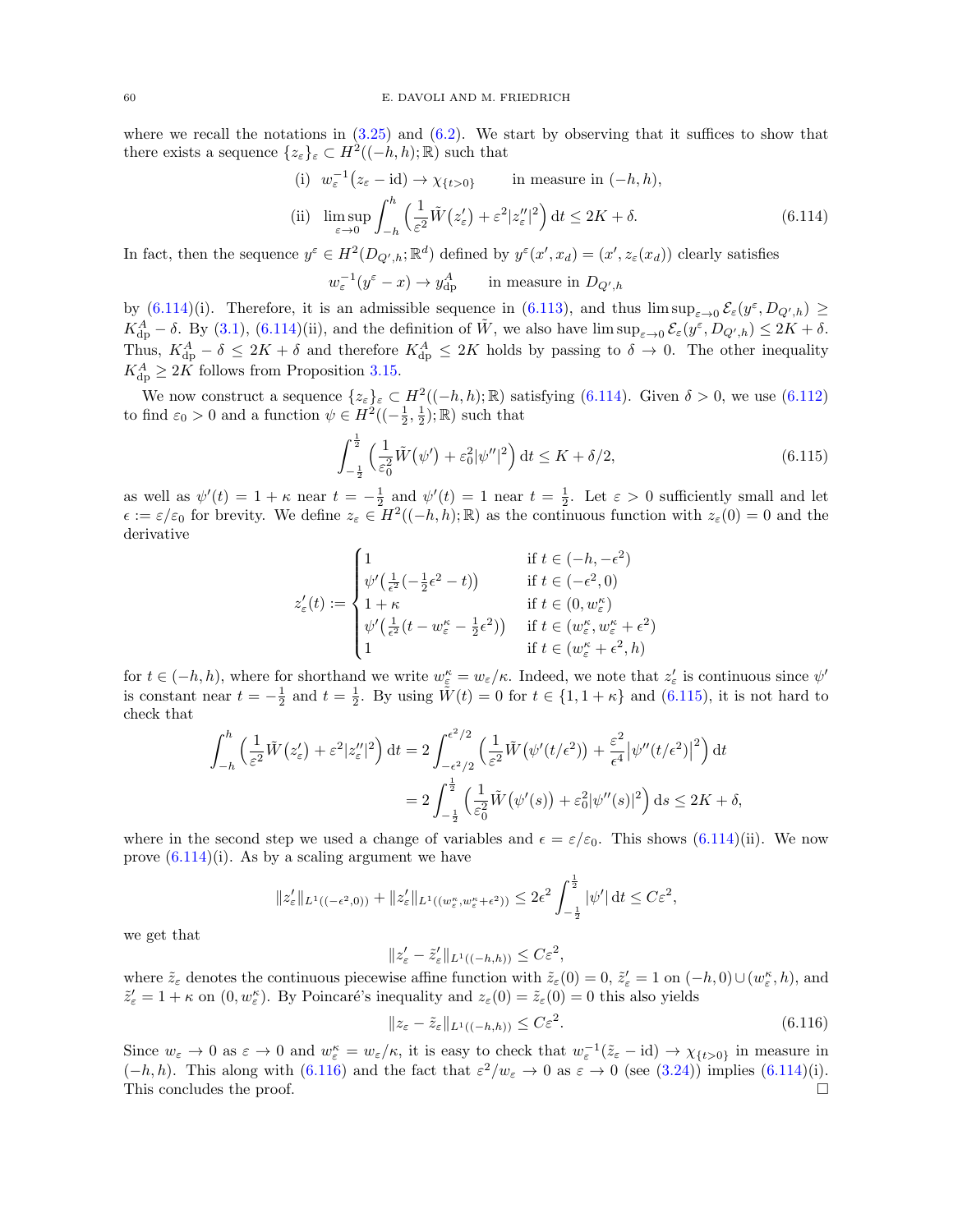## APPENDIX A. SBV FUNCTIONS AND CACCIOPPOLI PARTITIONS

<span id="page-60-0"></span>Let  $d \in \mathbb{N}$ , and let  $\Omega \subset \mathbb{R}^d$  be a bounded open set. In the whole paper we use standard notations for the space  $BV(\Omega)$ . We refer the reader to [\[7\]](#page-61-19) for definitions and main properties. We discuss here only some basic properties of special functions of bounded variation (SBV) and Caccioppoli partitions.

Special functions of bounded variation. Let  $m \in \mathbb{N}$ . We say that a function  $u \in BV(\Omega;\mathbb{R}^m)$  is a special function of bounded variation, i.e.,  $u \in SBV(\Omega;\mathbb{R}^m)$ , if the Cantor part of its gradient (see [\[7,](#page-61-19) Definition 3.91]) satisfies

$$
D^c u = 0.
$$

In particular, for every  $u \in SBV(\Omega;\mathbb{R}^m)$  there holds

$$
Du = \nabla u \mathcal{L}^d + (u^+ - u^-) \otimes \nu_u \mathcal{H}^{d-1} \lfloor J_u,
$$

where  $\nabla u$  is the approximate differential,  $u^+$  and  $u^-$  are the approximate one-sided limits,  $J_u$  is the jump set of u, and  $\nu_u$  is the normal to  $J_u$  (see [\[7,](#page-61-19) Chapter 3]).

A function  $u \in L^1_{loc}(\Omega;\mathbb{R}^m)$  (namely  $u \in L^1(K;\mathbb{R}^m)$  for every compact set  $K \subset \Omega$ ) is a special function of locally bounded variation, i.e.,  $u \in SBV_{loc}(\Omega; \mathbb{R}^m)$ , if  $u \in SBV(O; \mathbb{R}^m)$  for every open set  $O \subset\subset \Omega$ .

We stress that  $SBV(\Omega;\mathbb{R}^m)$  is a proper subset of  $BV(\Omega;\mathbb{R}^m)$ , see [\[7,](#page-61-19) Corollary 4.3]. The set  $SBV^2(\Omega;\mathbb{R}^m)$  is defined as the collection of maps  $u \in SBV(\Omega;\mathbb{R}^m)$  such that  $\nabla u \in L^2(\Omega;\mathbb{R}^{m\times d})$  and  $\mathcal{H}^{d-1}(J_u) < +\infty.$ 

<span id="page-60-2"></span>Sets of finite perimeter and Caccioppoli partitions. For every  $\mathcal{L}^d$ -measurable set  $E \subset \mathbb{R}^d$  and every  $t \in [0, 1]$ , we denote by  $E^t$  the set of points of E having density t, namely

$$
E^t := \big\{ x \in E \colon \lim_{\rho \to 0} \mathcal{L}^d(E \cap B_{\rho}(x)) / \mathcal{L}^d(B_{\rho}(x)) = t \big\}.
$$

The essential boundary of E, denoted by  $\partial^* E$ , is defined as  $\partial^* E := \mathbb{R}^d \setminus (E^0 \cup E^1)$ . We say that E has finite perimeter if  $\mathcal{H}^{d-1}(\partial^*E) < +\infty$ . We refer the reader to [\[7,](#page-61-19) Subsections 3.3 and 3.5] for basic properties. Moreover, a partition  $\mathcal{P} = \{P_j\}_j$  of  $\Omega$  is called a *Caccioppoli partition* if

$$
\sum\nolimits_j\mathcal{H}^{d-1}(\partial^*P_j)<+\infty.
$$

We say that a partition is *ordered* if  $\mathcal{L}^d(P_i) \geq \mathcal{L}^d(P_j)$  for  $i \leq j$ , and recall that every Caccioppoli partition of a bounded domain induces an ordered one just by a permutation of the indices.

We say that a set of finite perimeter E is *indecomposable* if it cannot be written as  $E^1 \cup E^2$  with  $E^1 \cap E^2 = \emptyset$ ,  $\mathcal{L}^d(E^1), \mathcal{L}^d(E^2) > 0$  and  $\mathcal{H}^{d-1}(\partial^* E) = \mathcal{H}^{d-1}(\partial^* E^1) + \mathcal{H}^{d-1}(\partial^* E^2)$ . Note that this notion generalizes the concept of connectedness to sets of finite perimeter. By [\[8,](#page-61-23) Theorem 1] for each set of finite perimeter  $E$  there exists a unique finite or countable family of pairwise disjoint indecomposable sets  ${E_i}_i$  such that  $\mathcal{H}^{d-1}(\partial^* E) = \sum_i \mathcal{H}^{d-1}(\partial^* E_i)$ . The set  ${E_i}_i$  are called the *connected components* of E.

We conclude this section by stating a compactness result for ordered Caccioppoli partitions (see [\[7,](#page-61-19) Theorem 4.19, Remark 4.20]).

<span id="page-60-1"></span>**Theorem A.1** (Compactness for Caccioppoli partitions). Let  $\Omega \subset \mathbb{R}^d$  be a bounded open set with Lipschitz boundary. Let  $\mathcal{P}_i = \{P_{j,i}\}_j, i \in \mathbb{N}$ , be a sequence of ordered Caccioppoli partitions of  $\Omega$  with

$$
\sup\nolimits_{i \in \mathbb{N}} \left\{ \sum\nolimits_{j} \mathcal{H}^{d-1}(\partial^* P_{j,i}) \right\} < +\infty.
$$

Then, there exists a Caccioppoli partition  $\mathcal{P} = \{P_j\}_j$  and a not relabeled subsequence such that  $P_{j,i} \to P_j$ in measure for all  $j \in \mathbb{N}$  as  $i \to \infty$ .

 $\sum_j \mathcal{L}^d(P_{i,j} \triangle P_j) \to 0.$ In the proofs, we also sometimes use the fact that  $P_{i,j} \to P_j$  in measure for all  $j \in \mathbb{N}$  is equivalent to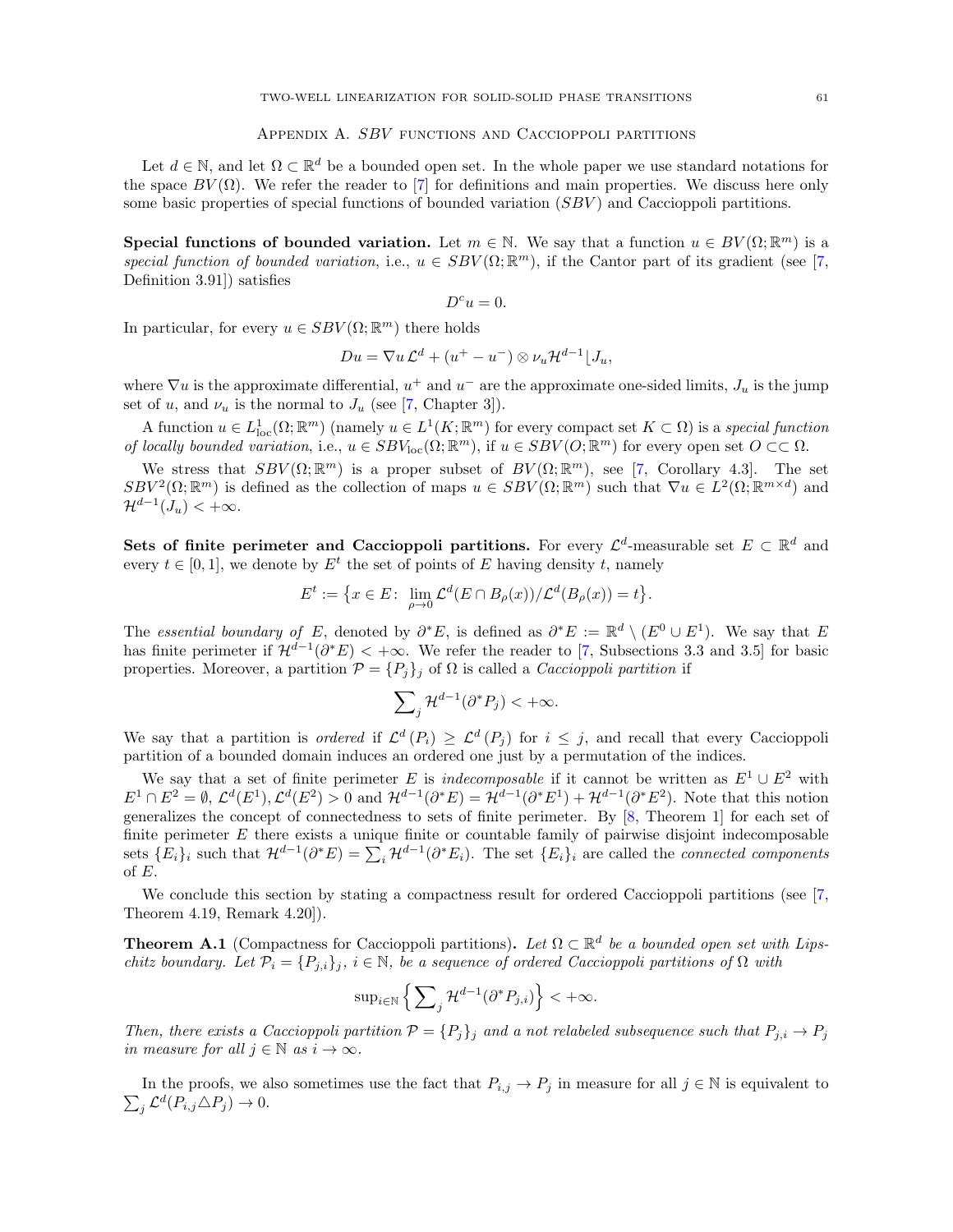#### 62 E. DAVOLI AND M. FRIEDRICH

### Acknowledgements

We would like to thank ROBERTO ALICANDRO, GIULIANO LAZZARONI, and BEN SCHWEIZER for interesting discussions on the topics of this paper. The support by the Alexander von Humboldt Foundation is gratefully acknowledged. This work was supported by the DFG projects FR 4083/1-1, FR 4083/3-1, and by the Deutsche Forschungsgemeinschaft (DFG, German Research Foundation) under Germany's Excellence Strategy EXC 2044 -390685587, Mathematics Münster: Dynamics–Geometry–Structure. This work has been funded by the Vienna Science and Technology Fund (WWTF) through Project MA14-009, as well as by the Austrian Science Fund (FWF) projects F65, V 662 N32, and I 4052 N32, and by BMBWF through the OeAD-WTZ project CZ04/2019.

### **REFERENCES**

- <span id="page-61-16"></span>[1] V. Agostiniani, T. Blass, K. Koumatos. From nonlinear to linearized elasticity via Γ-convergence: The case of multiwell energies satisfying weak coercivity conditions. Math. Models Methods Appl. Sci. 25 (2015), 1–38.
- <span id="page-61-14"></span>[2] V. Agostiniani, G. Dal Maso, A. De Simone. Linear elasticity obtained from finite elasticity by Γ-convergence under weak coerciveness conditions. Ann. Inst. H. Poincaré Anal. Non Linéaire 29 (2012), 715–735.
- <span id="page-61-17"></span>[3] R. Alicandro, G. Dal Maso, G. Lazzaroni, M. Palombaro. Derivation of a Linearised Elasticity Model from Singularly Perturbed Multiwell Energy Functionals. Arch. Ration. Mech. Anal. 230 (2018), 47–48.
- <span id="page-61-18"></span>[4] R. ALICANDRO, G. LAZZARONI, M. PALOMBARO. Derivation of linear elasticity for a general class of atomistic energies. Preprint at http://cvgmt.sns.it/paper/4622/.
- <span id="page-61-8"></span>[5] L. Ambrosio. Metric space valued functions of bounded variation. Ann. Scuola Norm. Sup. Pisa Cl. Sci. 17 (1990), 439–478.
- <span id="page-61-24"></span>[6] L. AMBROSIO, A. BRAIDES. Functionals defined on partitions of sets of finite perimeter, II: semicontinuity, relaxation and homogenization. J. Math. Pures Appl. 69 (1990), 307–333.
- <span id="page-61-19"></span>[7] L. Ambrosio, N. Fusco, D. Pallara. Functions of bounded variation and free discontinuity problems. Oxford University Press, Oxford 2000.
- <span id="page-61-23"></span>[8] L. Ambrosio, V. Caselles, S. Masnou, J. Morel. Connected components of sets of finite perimeter and applications to image processing. J. Eur. Math. Soc. (JEMS)  $3$  (2001), 39–92.
- <span id="page-61-25"></span>[9] H. Attouch. Variational convergence for functions and operators. Applicable Mathematics Series. Pitman (Advanced Publishing Program), Boston, MA, 1984.
- <span id="page-61-9"></span>[10] S. BALDO. Minimal interface criterion for phase transitions in mixtures of Cahn-Hilliard fluids. Ann. Inst. H. Poicaré Anal. Non Linéare **7** (1990), 67-90.
- <span id="page-61-2"></span>[11] J. Ball, R.D. James. Fine phase mixtures as minimizers of the energy. Arch. Ration. Mech. Anal. 100 (1987), 13–52.
- <span id="page-61-6"></span>[12] A. C. Barroso, I. Fonseca. Anisotropic singular perturbations–the vectorial case. Proc. Roy. Soc. Edinburgh Sect. A 124 (1994), 527–571.
- <span id="page-61-3"></span>[13] K. BHATTACHARYA. Microstructure of martensite: Why it forms and how it gives rise to the shape-memory effect. Oxford University Press, Oxford 2003.
- <span id="page-61-0"></span>[14] K. BHATTACHARYA, R. V. KOHN. Elastic energy minimization and the recoverable strains of polycrystalline shapememory materials. Arch. Ration. Mech. Anal. 139 (1997), 99–180.
- <span id="page-61-7"></span>[15] G. BOUCHITTÉ. Singular perturbations of variational problems arising from a two-phase transition model. Appl. Math. Optim. **21** (1990), 289-314.
- <span id="page-61-5"></span>[16] A. BRAIDES. Γ-convergence for Beginners. Oxford University Press, Oxford 2002.
- <span id="page-61-15"></span>[17] A. Braides, M. Solci, E. Vitali. A derivation of linear elastic energies from pair-interaction atomistic systems. Netw. Heterog. Media 2 (2007), 551–567.
- <span id="page-61-4"></span>[18] A. CAPELLA-KORT, F. OTTO. A quantitative rigidity result for the cubic-to-tetragonal phase transition in the geometrically linear theory with interfacial energy. Proc. Roy. Soc. Edinburgh Sect. A, 142 (2012), 273–327.
- <span id="page-61-1"></span>[19] S. Z. D. CHENG. Chapter 2 - Thermodynamics and Kinetics of Phase Transitions. Phase Transitions in Polymers, Elsevier (2008), 17–59.
- <span id="page-61-20"></span>[20] A. CHAN, S. CONTI. Energy scaling and branched microstructures in a model for shape-memory alloys with  $SO(2)$ invariance. Math. Models Methods Appl. Sci. 25 (2015), 1091–1124.
- <span id="page-61-21"></span>[21] S. CONTI, J. DIERMEIER, B. ZWICKNAGL. Deformation concentration for martensitic microstructures in the limit of low volume fraction. Calc. Var. Partial Differential Equations 56 (2017), Art. 16.
- <span id="page-61-13"></span>[22] M. CHERMISI, S. CONTI. Multiwell rigidity in nonlinear elasticity. SIAM J. Math. Anal. 42 (2010), 1986–2012.
- <span id="page-61-10"></span>[23] S. CONTI, I. FONSECA, G. LEONI. A Γ-convergence result for the two-gradient theory of phase transitions. Comm. Pure Appl. Math. 55 (2002), 857–936.
- <span id="page-61-22"></span>[24] S. CONTI, J. DIERMEIER, D. MELCHING, B. ZWICKNAGL. Energy scaling laws for geometrically linear elasticity models for microstructures in shape memory alloys. Preprint ArXiv 2003.04095.
- <span id="page-61-12"></span>[25] S. CONTI, B. SCHWEIZER. Rigidity and gamma convergence for solid-solid phase transitions with  $SO(2)$  invariance. Comm. Pure Appl. Math. 59 (2006), 830–868.
- <span id="page-61-11"></span>[26] S. CONTI, B. SCHWEIZER. A sharp-interface limit for a two-well problem in geometrically linear elasticity. Arch. Ration. Mech. Anal. 179 (2006), 413–452.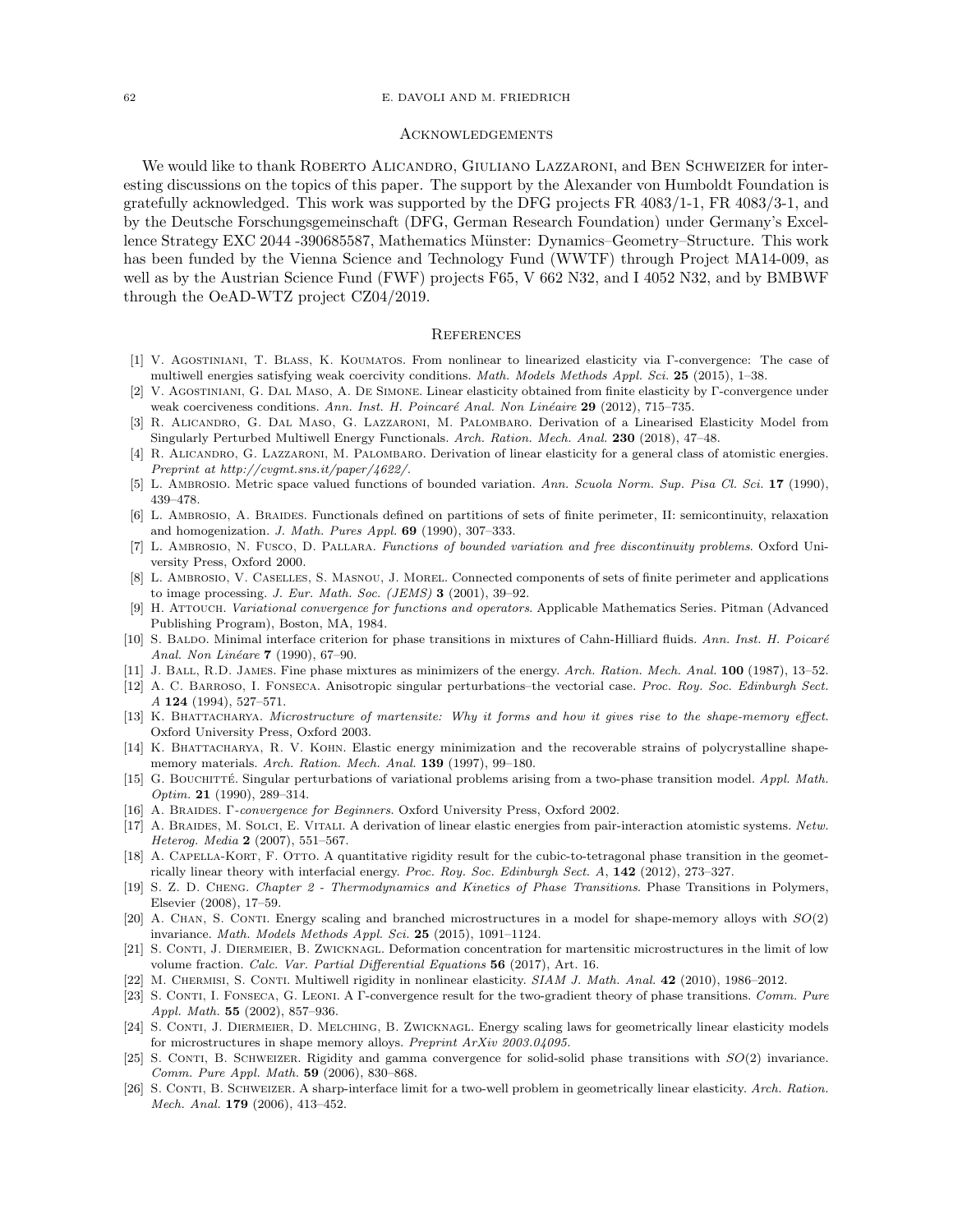- <span id="page-62-10"></span>[27] S. Conti, B. Schweizer. Gamma convergence for phase transitions in impenetrable elastic materials. Multi scale problems and asymptotic analysis, 105-118, GAKUTO Internat. Ser. Math. Sci. Appl., 24, Gakkotosho, Tokyo, 2006.
- <span id="page-62-9"></span>[28] R. Cristoferi, G. Gravina. Sharp interface limit of a multi-phase transitions model under nonisothermal conditions. Preprint arXiv 2001.06852.
- <span id="page-62-6"></span>[29] G. DAL MASO. An introduction to Γ-convergence. Birkhäuser, Boston · Basel · Berlin 1993.
- <span id="page-62-28"></span>[30] G. DAL MASO. Generalised functions of bounded deformation. J. Eur. Math. Soc. (JEMS) 15 (2013), 1943–1997.
- <span id="page-62-20"></span>[31] G. DAL MASO, M. NEGRI, D. PERCIVALE. Linearized elasticity as Γ-limit of finite elasticity. Set-Valued Anal. 10 (2002), 165–183.
- <span id="page-62-0"></span>[32] E. DAVOLI, M. FRIEDRICH. Two-well rigidity and multidimensional sharp-interface limits for solid-solid phase transitions Calc. Var. Partial Differential Equations 59 (2020), Art. 44.
- <span id="page-62-29"></span>[33] J. Diermeier. Analysis of martensitic microstructures in shape-memory-alloys: a low-volume-fraction limit. PhD thesis. Bonn University (2016).
- <span id="page-62-16"></span>[34] G. DOLZMANN, S. MÜLLER. Microstructures with finite surface energy: the two-well problem. Arch. Ration. Mech. Anal. 132 (1995), 101-141.
- <span id="page-62-30"></span>[35] L. C EVANS, R. F. GARIEPY. Measure theory and fine properties of functions. CRC Press, Boca Raton · London · New York · Washington, D.C. 1992.
- <span id="page-62-7"></span>[36] I. FONSECA, L. TARTAR. The gradient theory of phase transitions for systems with two potential wells. Proc. Roy. Soc. Edinburgh Sect. A 111 (1989), 89–102.
- <span id="page-62-25"></span>[37] M. FRIEDRICH. A derivation of linearized Griffith energies from nonlinear models. Arch. Ration. Mech. Anal. 225 (2017), 425–467.
- <span id="page-62-26"></span>[38] M. FRIEDRICH. Griffith energies as small strain limit of nonlinear models for nonsimple brittle materials. Mathematics in Engineering 2 (2020), 75–100.
- <span id="page-62-23"></span>[39] M. FRIEDRICH, M. KRUŽÍK. On the passage from nonlinear to linearized viscoelasticity. SIAM J. Math. Anal. 50 (2018). 4426–4456.
- <span id="page-62-31"></span>[40] M. Friedrich, F. Solombrino. Functionals defined on piecewise rigid functions: Integral representation and Γconvergence. Arch. Ration. Mech. Anal. 236 (2020), 1325–1387.
- <span id="page-62-32"></span>[41] M. FRIEDRICH, F. SOLOMBRINO. Quasistatic crack growth in 2d-linearized elasticity. Ann. Inst. H. Poincaré Anal. Non Linéaire 35 (2018), 27–64.
- <span id="page-62-19"></span>[42] G. FRIESECKE, R. D. JAMES, S. MÜLLER. A theorem on geometric rigidity and the derivation of nonlinear plate theory from three-dimensional elasticity. Comm. Pure Appl. Math. 55 (2002), 1461–1506.
- <span id="page-62-21"></span>[43] A. GLORIA, S. NEUKAMM. Commutability of homogenization and linearization at identity in finite elasticity and applications. Ann. Inst. H. Poincaré Anal. Non Linéaire 28 (2011), 941–964.
- <span id="page-62-13"></span>[44] D. Golovaty, M. Novack, P. Sternberg, R. Venkatraman A Model Problem for Nematic-Isotropic Transitions with Highly Disparate Elastic Constants. Arch. Ration. Mech. Anal. 236 (2020), 1739–1805.
- <span id="page-62-14"></span>[45] D. Golovaty, P. Sternberg, R. Venkatraman A Ginzburg-Landau type problem for highly anisotropic nematic liquid crystals. SIAM J. Math. Anal., to appear.
- <span id="page-62-3"></span>[46] M. E. Gurtin. Some Results and Conjectures in the Gradient Theory of Phase Transitions. In: Antman, Ericksen, Kinderlehrer, Müller (eds) Metastability and Incompletely Posed Problems. The IMA Volumes in Mathematics and Its Applications, vol 3., Springer, 1987, 135–146.
- <span id="page-62-17"></span>R. L. JERRARD, A. LORENT. On multiwell Liouville theorems in higher dimension. Adv. Calc. Var. 6 (2013), 247–298.
- <span id="page-62-27"></span>[48] M. JESENKO, B. SCHMIDT. Closure and commutability results for Gamma-limits and the geometric linearization and homogenization of multi-well energy functionals. SIAM J. Math. Anal. 46 (2014), 2525–2553.
- <span id="page-62-15"></span>[49] R. V. KOHN, S. MÜLLER. Surface energy and microstructure in coherent phase transitions. Comm. Pure Appl. Math. 47 (1994), 405–435.
- <span id="page-62-1"></span>[50] R. V. KOHN, S. MÜLLER. Branching of twins near an austenite-twinned-martensite interface. *Philosophical Magazine* A 66 (1992), 697–715.
- <span id="page-62-8"></span>[51] R. V. KOHN, P. STERNBERG. Local minimisers and singular perturbations. Proc. Roy. Soc. Edinburgh Sect. A 111 (1989), 69–84.
- <span id="page-62-11"></span>G. KITAVTSEV, S. LUCKHAUS, A. RÜLAND. Surface energies arising in microscopic modeling of martensitic transformations. Math. Models Methods Appl. Sci. 25 (2015), 647–683.
- <span id="page-62-12"></span>[53] G. KITAVTSEV, S. LUCKHAUS, A. RÜLAND. Surface energies emerging in a microscopic, two-dimensional two-well problem. Proc. Roy. Soc. Edinburgh Sect. A 147 (2017), 1041–1089.
- <span id="page-62-18"></span>[54] A. LORENT. A two well Liouville Theorem. ESAIM Control Optim. Calc. Var. 11 (2005), 310–356.
- <span id="page-62-24"></span>[55] A. MIELKE, U. STEFANELLI. Linearized plasticity is the evolutionary Γ-limit of finite plasticity. J. Eur. Math. Soc.  $(JEMS)$  15 (2013), 923-948.
- <span id="page-62-4"></span>[56] L. MODICA. The gradient theory of phase transitions and the minimal interface criterion. Arch. Ration. Mech. Anal. 98 (1987), 123–142.
- <span id="page-62-5"></span>[57] L. Modica, S. Mortola. Un esempio di Γ-convergenza. Boll. Un. Mat. Ital. B 14 (1977), 285–299.
- <span id="page-62-2"></span>[58] S. MÜLLER. Variational models for microstructure and phase transitions. In: Calculus of variations and geometric evolution problems (F. Bethuel et al., eds.), Springer Lecture Notes in Math. 1713. Springer, Berlin, 85–210, 1999.
- <span id="page-62-22"></span>[59] S. MÜLLER S. NEUKAMM. On the commutability of homogenization and linearization in finite elasticity. Arch. Ration. Mech. Anal. 201 (2011), 465–500.